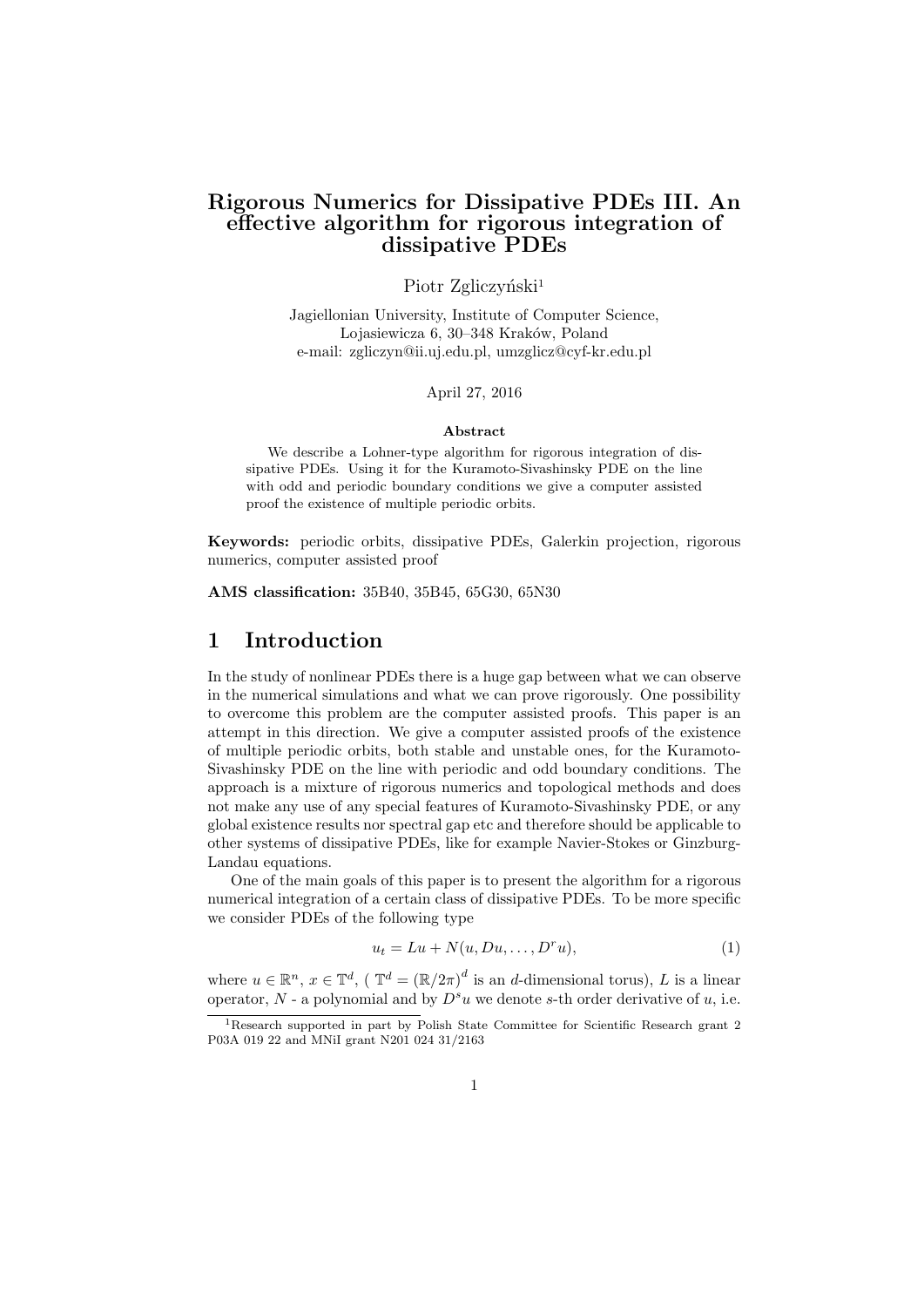the collection of all partial derivatives of *u* of order *s*. In fact *N* might contain in constant term a time independent forcing, smooth enough (time dependence also does not hurt), but we will not consider it here. We require that *L* is diagonal in the Fourier basis  ${e^{kx}}_{k \in \mathbb{Z}^d}$ , namely

$$
Le^{ikx} = \lambda_k e^{ikx},\tag{2}
$$

and the eigenvalues  $\lambda_k$  satisfy

$$
\lambda_k = -v(|k|)|k|^p \tag{3}
$$

$$
0 < v_0 \le v(|k|) \le v_1, \qquad \text{for } |k| > K. \tag{4}
$$

$$
p > r. \tag{5}
$$

The fact that we are considering functions on the torus means that we impose periodic boundary conditions. We may eventually seek odd or even solutions or impose some other conditions.

Our approach starts with replacing (1) by an infinite ladder of ordinary differential equations for Fourier coefficients of  $u(t,x) = \sum_k u_k(t)e^{ikx}$ . We obtain

$$
\frac{du_k}{dt} = \lambda_k u_k + N_k(u), \qquad \text{for all } k \in \mathbb{Z}^d. \tag{6}
$$

The next step is to split the phase space for  $(6)$  into two parts: the finite dimensional part, *X*, containing the Fourier modes most relevant for the dynamics of (1) and the tail  $T \subset X^{\perp}$ . After this splitting the problem (6) is replaced by two problems (7) and (8). The first part consists of a finite dimensional differential inclusion for  $p \in X$ , given by

$$
\frac{dp}{dt} \in P(Lp + N(p+T)), \qquad p \in X \tag{7}
$$

where  $P$  is a projection onto  $X$ . The second part is concerned with the evolution of *T*, which is governed by an infinite set of inequalities of the form

$$
\lambda_k u_{k,j} + N_{k,j}^- < \frac{du_{k,j}}{dt} < \lambda_k u_{k,j} + N_{k,j}^+, \qquad j = 1, \dots, n \text{ and for } k \text{ not in } X \tag{8}
$$

where  $N^{\pm}_{k,j}$  are suitably chosen constants. Obviously, to infer from (7) and (8) any information on the behavior of solutions of the full system (6) one needs some consistency conditions. A systematic treatment of this issue is at the heart of our *method of self-consistent bounds*, which was introduced in [ZM] and later developed in [ZAKS, ZGal, ZNS, Z2].

The main example treated in this paper is the Kuramoto-Sivashinsky PDE [KT, S] (in the sequel we will refer to it as the KS equation)

$$
u_t = -\nu u_{xxxx} - u_{xx} + (u^2)_x, \qquad \nu > 0 \tag{9}
$$

where  $x \in \mathbb{R}$ ,  $u(t, x) \in \mathbb{R}$  and we impose odd and periodic boundary conditions

$$
u(t,x) = -u(t,-x), \qquad u(t,x) = u(t,x+2\pi). \tag{10}
$$

The choice of the KS equation for this study is motivated by the following facts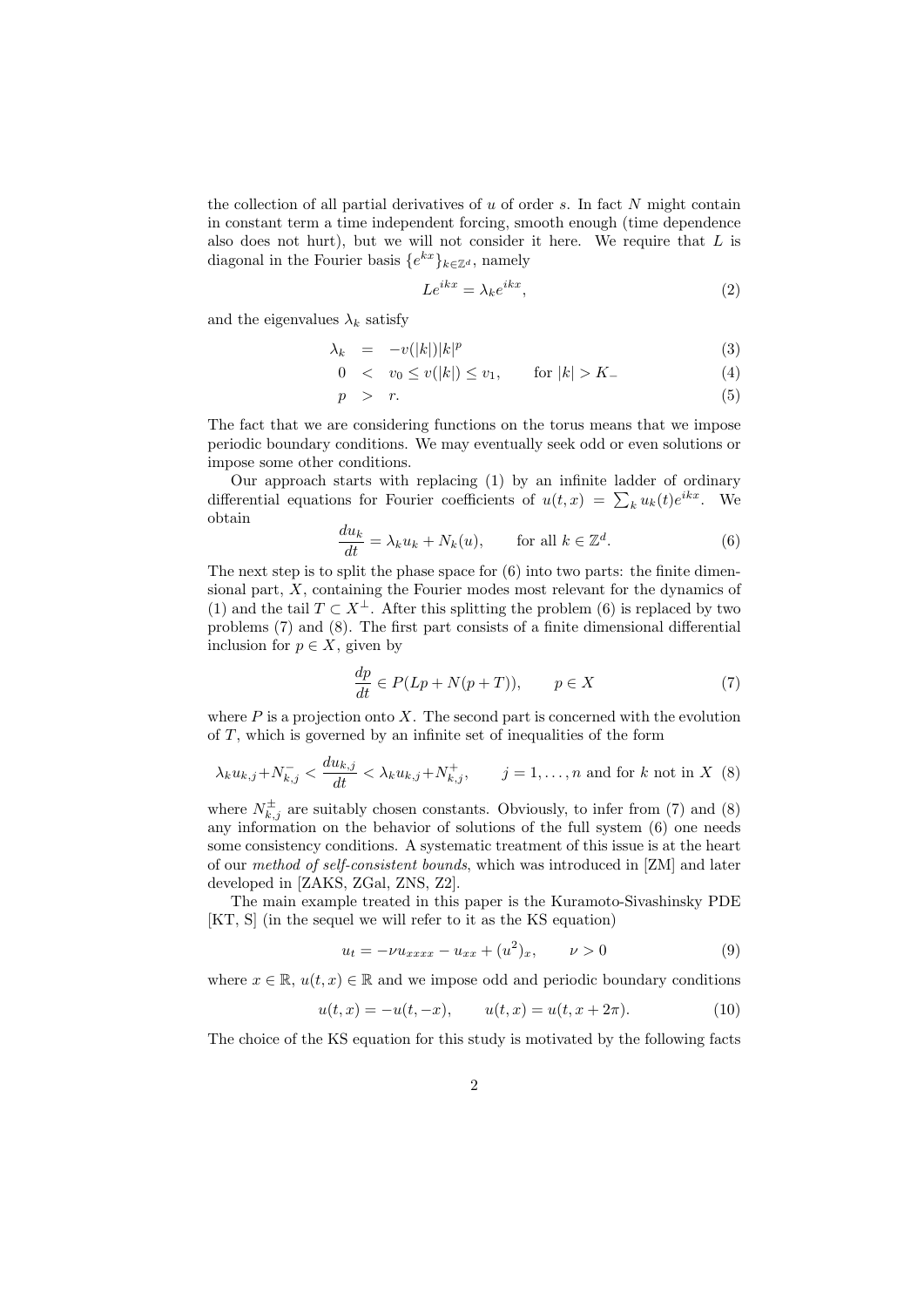- the existence theory and asymptotic properties of solutions of (9) are well established, see for example [CEES, FT, FNST] and the literature cited there. It should be stressed that we are not using these results in our work, but they assure us that all interesting dynamics is 'finite dimensional' and should be accessible using the method of self-consistent bounds combined with topological tools.
- there exists a lot of numerical studies of the dynamics of the KS equation (see for example [CCP, HN, JKT, JJK]), where it was shown that the dynamics of the KS equation is highly nontrivial and it is well represented by relatively small number of modes.
- *•* we believe that the experience gained and new tools developed in the study of the KS equation may help in the rigorous study of the dynamics of the Navier-Stokes equations or the Ginzburg-Landau equation [Si].

We implemented the proposed algorithm for the KS equation (9) with the odd and periodic boundary conditions (10). Using it we proved the existence of several periodic orbits, both attracting and unstable ones, for various parameter values of  $\nu$  in the interval [0.02991, 0.128]. Proofs are topological and are based on the Brouwer Theorem in case of attracting orbits and on the Miranda Theorem[Mi] in case of unstable ones. The main difference between this paper and [Z2] is the generality and the efficiency of the algorithm for a rigorous integration of (9). The algorithm described in [Z2] required some preparatory work to construct the a-priori bounds, which have to be verified during the computation, moreover the tail was fixed in the computation. The present algorithm allows for the tail evolution and do not require any a-priori bounds to start the computation, hence it could be used also to obtain rigorous bounds for the forward orbit of any initial condition with a finite description, this was not possible using the previous algorithm. Other improvements, while rather technical, are also of great importance for the performance of the algorithm. They include a new function for the generation of the rough enclosure for differential inclusions, which allows to use much larger time steps. All these improvements taken together result in more than 6 fold speed up of the proof of the existence of periodic orbit for  $\nu = 0.127$ . This orbit has the reflectional symmetry and this fact was essential in the proof because it allowed us to consider the half-Poincaré map instead of the full Poincaré map. Our attempts to compute the full Poincaré map along this periodic orbit using the previous algorithm failed due to blow-up of rigorous enclosures produced, which was due to the instability of the numerical estimates in the flow direction. Using the current algorithm we were able to overcome this problem and also treat smaller values of  $\nu$ , which are more difficult computationally and are more interesting from the dynamics standpoint.

The choice of odd boundary conditions was motivated by earlier numerical studies [CCP, JKT], but the basic mathematical reason is: equation (9) with periodic boundary conditions has the translational symmetry, which implies that for fixed value of  $\nu$  periodic orbits (fixed points, etc) are members of one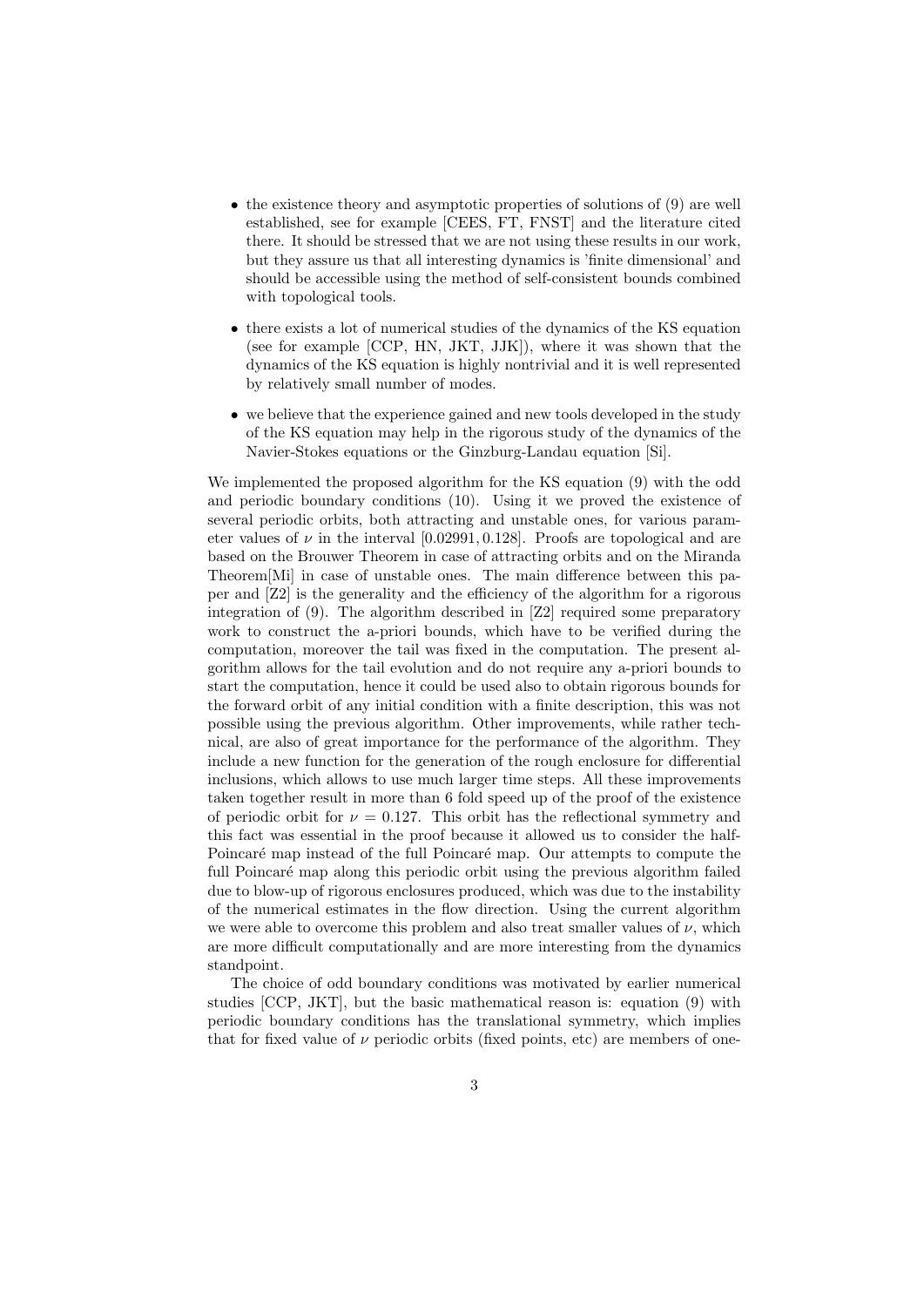parameter families of periodic orbits (fixed points, etc). The restriction to the subspace of odd functions breaks this symmetry and gives a hope that the dynamically interesting objects are topologically isolated, which is later confirmed by proofs.

The content of this paper can be described as follows: in Sections 2 and 3 we outline the method of self-consistent bounds and discuss how it can be used for the study of dynamics of dissipative PDEs. This material is based on [ZM, ZNS, ZGal], but some new theorems about the applicability to other dissipative PDEs are added in Section 3. In Section 4 we present a Lohner-type algorithm for the integration of ordinary differential inclusions, which in the context of the rigorous integration of PDEs is used to provide enclosures for (7). In Section 5 we present a new effective enclosure theorem for ordinary differential inclusions and an enclosure algorithm based on it. In Sections 6, 7 and 8 we discuss the algorithm with an evolving tail for the rigorous integration of dissipative PDEs with periodic boundary conditions. In Section 9 we treat the issue of Poincaré maps. In the remaining sections we report on the computer assisted proofs of the existence of periodic orbits for the KS equation, both apparently stable and unstable ones. We say 'apparently' to indicate that we were unable to establish rigorously, whether these orbits are stable or unstable, but the nonrigorous simulation clearly indicates their dynamical character and the set-up of the proof takes this into account.

#### **1.1 Notation**

Let  $(T, \rho)$  be a metric space. For a set  $X \subset T$  by int  $X, \overline{X}$  and  $\partial X$  we denote the interior, the closure and the boundary of *X*, respectively. If  $X \subset Y \subset T$ , then by int  $_Y X$  and by  $\partial_Y X$  we will denote respectively the interior and the boundary of *X* with respect to the metric space  $(Y, \rho)$ . By  $B(c, r) = \{x \mid \rho(c, x) < r\}$  we will denote the ball of radius *r*. For a point  $p \in T$  put  $\rho(p, X) = \inf \{ \rho(p, q) | q \in X \}.$ We define  $B(X, \epsilon) = \{y \mid \rho(y, X) < \epsilon\}$ . The Hausdorff distance, dist  $(G, H)$ , between two closed sets *G* and *H* is defined by the formula

$$
dist(G, H) = \max \{ \sup_{q \in G} \rho(q, H), \sup_{h \in H} \rho(h, G) \}.
$$

For  $-\infty \le t_0 < t_1 \le \infty$  by  $C([t_0, t_1], \mathbb{R}^s)$  we will denote the set of all continuous functions defined on  $[t_0, t_1]$  with the values in  $\mathbb{R}^s$  and by  $C_b([t_0, t_1], \mathbb{R}^s)$  we will denote the set of all bounded and continuous functions defined on  $[t_0, t_1]$  with the values in  $\mathbb{R}^s$ .

Let  $cf(\mathbb{R}^n)$  denotes the set of all nonempty, convex and compact subsets of  $\mathbb{R}^n$ . A multivalued map  $f : \mathbb{R}^n \to cf(\mathbb{R}^n)$  is said to be *continuous* if it is continuous with respect to the Hausdorff distance.

For an ordinary differential equation

$$
x' = f(x), \qquad x \in \mathbb{R}^n \tag{11}
$$

where  $f \in \mathcal{C}^1$ , by  $\varphi$  we will denote the local flow induced by (11). We set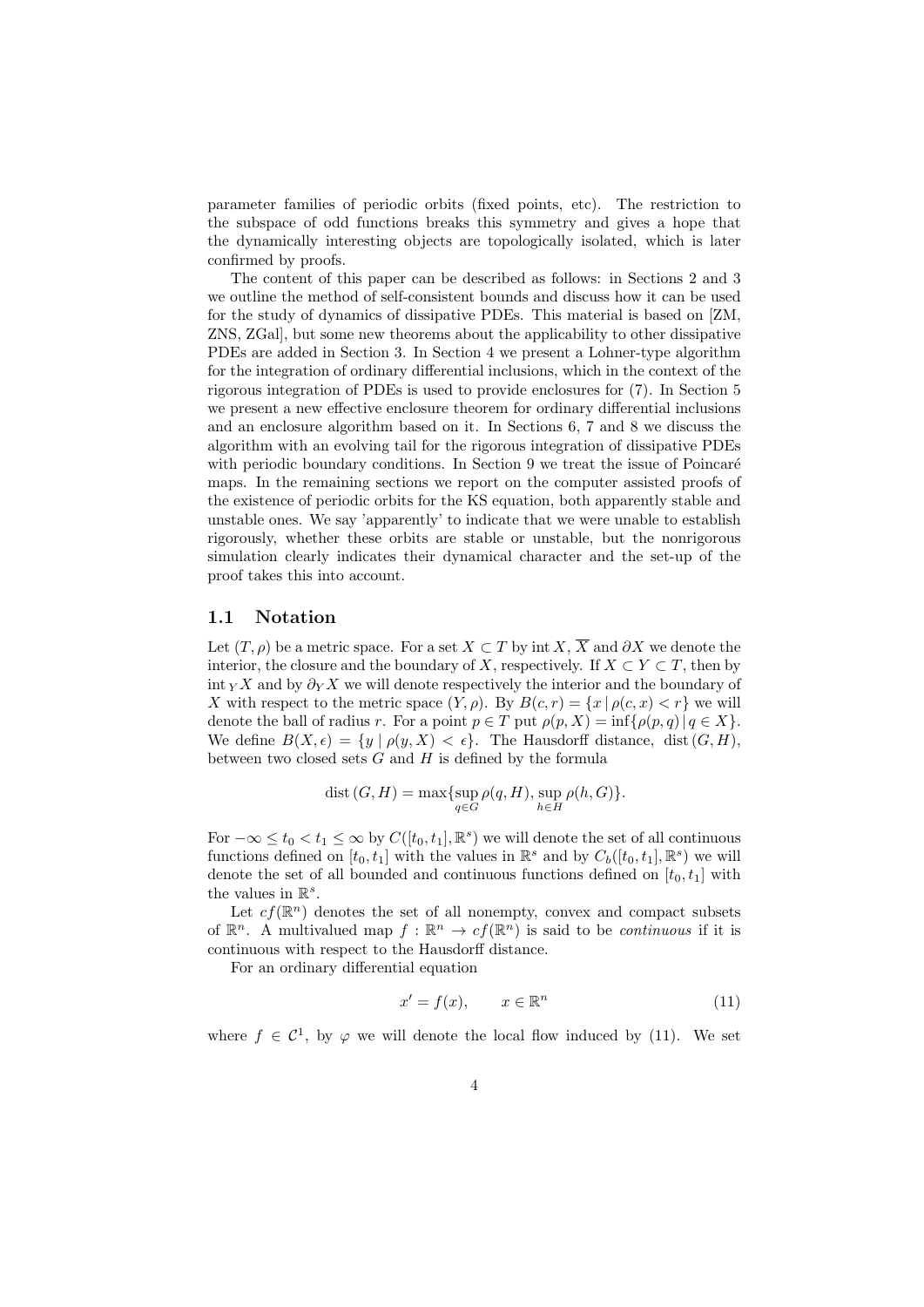$\varphi(t, x_0) = x(t)$  where  $x(t)$  is the unique solution of (11) with the initial condition  $x(0) = x_0.$ 

Let  $f: \mathbb{R}^n \to cf(\mathbb{R}^n)$  be continuous. Consider a differential inclusion

$$
x' \in f(x),\tag{12}
$$

By a solution of (12) through  $x_0$  we will understand a  $C^1$  function  $x:(t_0,t_1) \rightarrow$  $\mathbb{R}^n$ , such that 0 ∈ ( $t_0, t_1$ ),  $x(0) = x_0$  and (12) holds for  $t \in (t_0, t_1)$ . Moreover, we will always assume that the solution is defined on the maximal existence interval.

We define the local flow,  $\varphi$ , induced by (12) as follows:  $(t, x_0) \in \mathbb{R} \times \mathbb{R}^n$  is in the domain of  $\varphi$  if for all solutions *x* through  $x_0$  the value of  $x(t)$  is defined and then

$$
\varphi(t, x_0) = \{x(t) \mid x : (t_0, t_1) \to \mathbb{R}^n \text{ is a solution through } x_0\}. \tag{13}
$$

While we will use the same symbol  $\varphi(t, x)$  to indicate the local flow induced both by an ODE or an inclusion it will be always clear from the context what type of the flow we are considering.

In the sequel we will use an expression of the form

$$
\varphi([0, h], x_0) \subset Z. \tag{14}
$$

Such expression means that  $\varphi([0, h], x_0)$  is defined for  $t \in [0, h]$  and the stated inclusion holds, i.e.  $\varphi(t, x_0) \subset Z$  for  $t \in [0, h]$ .

# **2 The method of self-consistent bounds**

We begin with an abstract nonlinear evolution equation in a real Hilbert space  $H(L<sup>2</sup>)$  or some its subspaces in our treatment of dissipative PDEs) of the form

$$
\frac{du}{dt} = F(u) \tag{15}
$$

where the domain of  $F$  is dense in  $H$ . By a solution of (15) we understand a function  $u : [0, t_{max}) \to \text{dom}(F)$ , such that *u* is differentiable and (15) is satisfied for all  $t \in [0, t_{max})$ . (For the discussion of classical solutions of dissipative PDEs see Section 3.3)

The scalar product in *H* will be denoted by  $(u|v)$ . Throughout the paper we assume that there is a set  $I \subset \mathbb{Z}^d$  and a sequence of subspaces  $H_k \subset H$  for *k* ∈ *I*, such that dim  $H_k = d_1 < \infty$  and  $H_k$  and  $H_{k'}$  are mutually orthogonal for  $k \neq k'$ . Let  $A_k : H \to H_k$  be the orthogonal projection onto  $H_k$ . We assume that for each  $u \in H$  holds

$$
u = \sum_{k \in I} u_k = \sum_{k \in I} A_k u.
$$
\n
$$
(16)
$$

The above equality for a given  $u \in H$  and  $k \in I$  defines  $u_k$ . Analogously if *B* is a function with the range in *H*, then  $B_k(u) = A_k B(u)$ . Equation (16) implies that  $H = \bigoplus_{k \in I} H_k$ .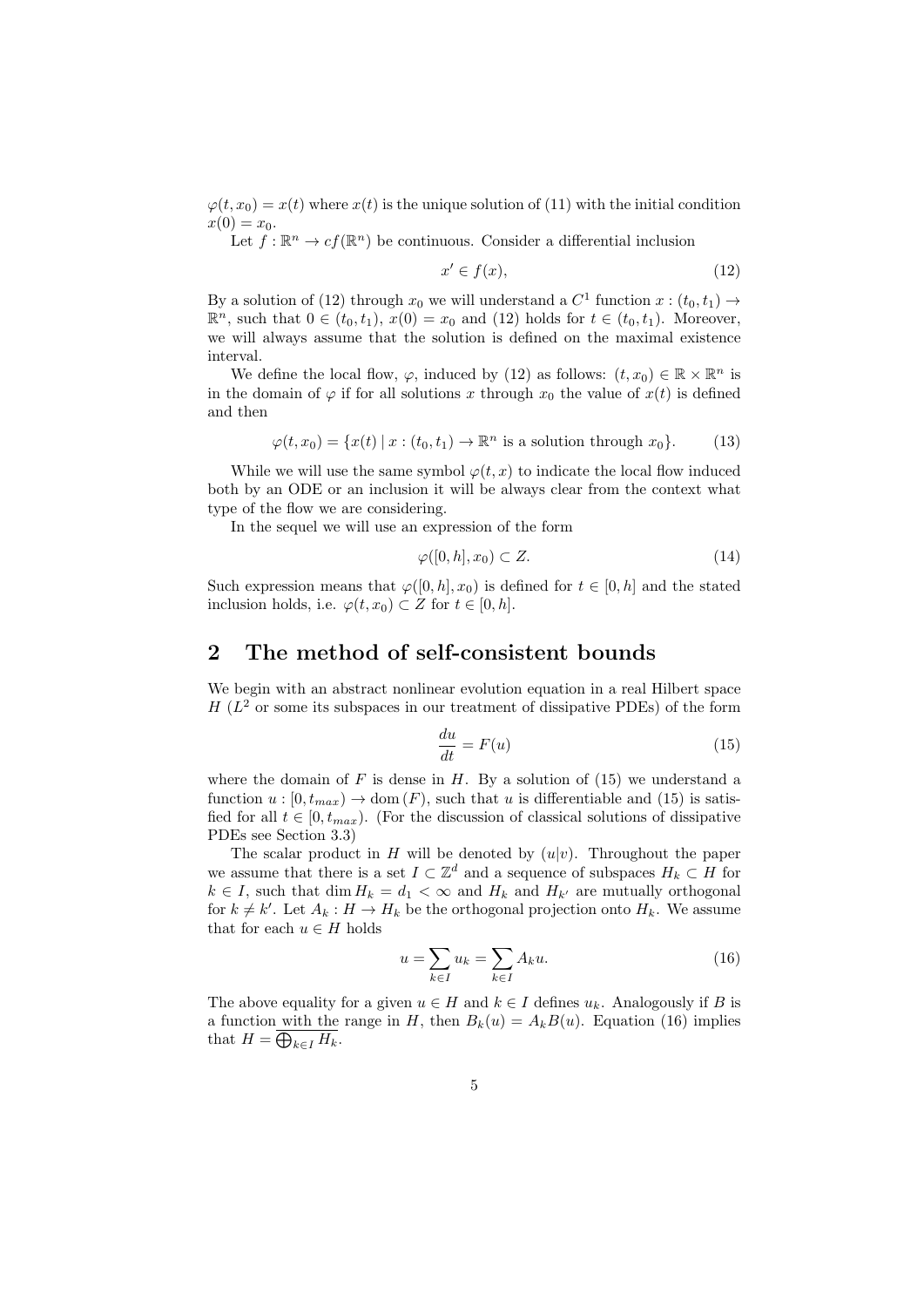For  $k \in \mathbb{Z}^d$  we define

$$
|k| = \sqrt{\sum_{i=1}^{d} k_i^2}
$$

For  $n > 0$  we set

$$
X_n = \bigoplus_{|k| \le n, k \in I} H_k
$$
  

$$
Y_n = X_n^{\perp},
$$

by  $P_n: H \to X_n$  and  $Q_n: H \to Y_n$  we will denote the orthogonal projections onto  $X_n$  and onto  $Y_n$ , respectively.

**Definition 1** We say that  $F: H \supset \text{dom}(F) \to H$  is admissible if the following *conditions are satisfied for any*  $i \in \mathbb{R}$ *, such that* dim  $X_i > 0$ 

- $X_i \subset \text{dom}(F)$
- $P_i F: X_i \to X_i$  *is a*  $C^1$  *function*

**Definition 2** *Assume F is admissible. For a given number*  $n > 0$  *the ordinary differential equation*

$$
x' = P_n F(x), \qquad x \in X_n \tag{17}
$$

*will be called* the *n*-th Galerkin projection *of (15).*

*By*  $\varphi^{n}(t, x)$  *we denote the local flow on*  $X_n$  *induced by (17).* 

**Definition 3** *Assume F is an admissible function. Let*  $m, M \in \mathbb{R}$  *with*  $m \leq M$ *. Consider an object consisting of: a compact set*  $W \subset X_m$  *and a sequence of compact sets*  $B_k \subset H_k$  *for*  $|k| > m$ ,  $k \in I$ *. We define the conditions*  $C1$ *,*  $C2$ *, C3, C4a as follows:*

- C1  $For |k| > M$ ,  $k \in I$   $holds \ 0 \in B_k$ .
- **C2** Let  $\hat{a}_k := \max_{a \in B_k} \|a\|$  for  $|k| > m$ ,  $k \in I$  and then  $\sum_{|k| > m, k \in I} \hat{a}_k^2 < \infty$ . *In particular*

$$
W \oplus \Pi_{|k|>m} B_k \subset H \tag{18}
$$

and for every  $u \in W \oplus \Pi_{k \in I, |k| > m} B_k$  holds,  $||Q_n u|| \leq \sum_{|k| > n, k \in I} \hat{a}_k^2$ .

**C3** *The function*  $u \mapsto F(u)$  *is continuous on*  $W \oplus \prod_{k \in I, |k| > m} B_k \subset H$ *.* 

Moreover, if we define for  $k \in I$ ,  $f_k = \max_{u \in W \oplus \prod_{k \in I, |k| > m} B_k} |F_k(u)|$ , then  $\sum f_k^2 < \infty$ .

**C4a** *For*  $|k| > m$ ,  $k \in I$  *B*<sub>*k*</sub> *is given by (19) or (20)* 

$$
B_k = \overline{B(c_k, r_k)}, \quad r_k > 0 \tag{19}
$$

$$
B_k = \Pi_{s=1}^d [a_s^-, a_s^+], \qquad a_s^- < a_s^+, \ s = 1, \dots, d_1 \tag{20}
$$

 $Let$   $u \in W \oplus \Pi_{|k| > m} B_k$ *. Then for*  $|k| > m$  *holds:*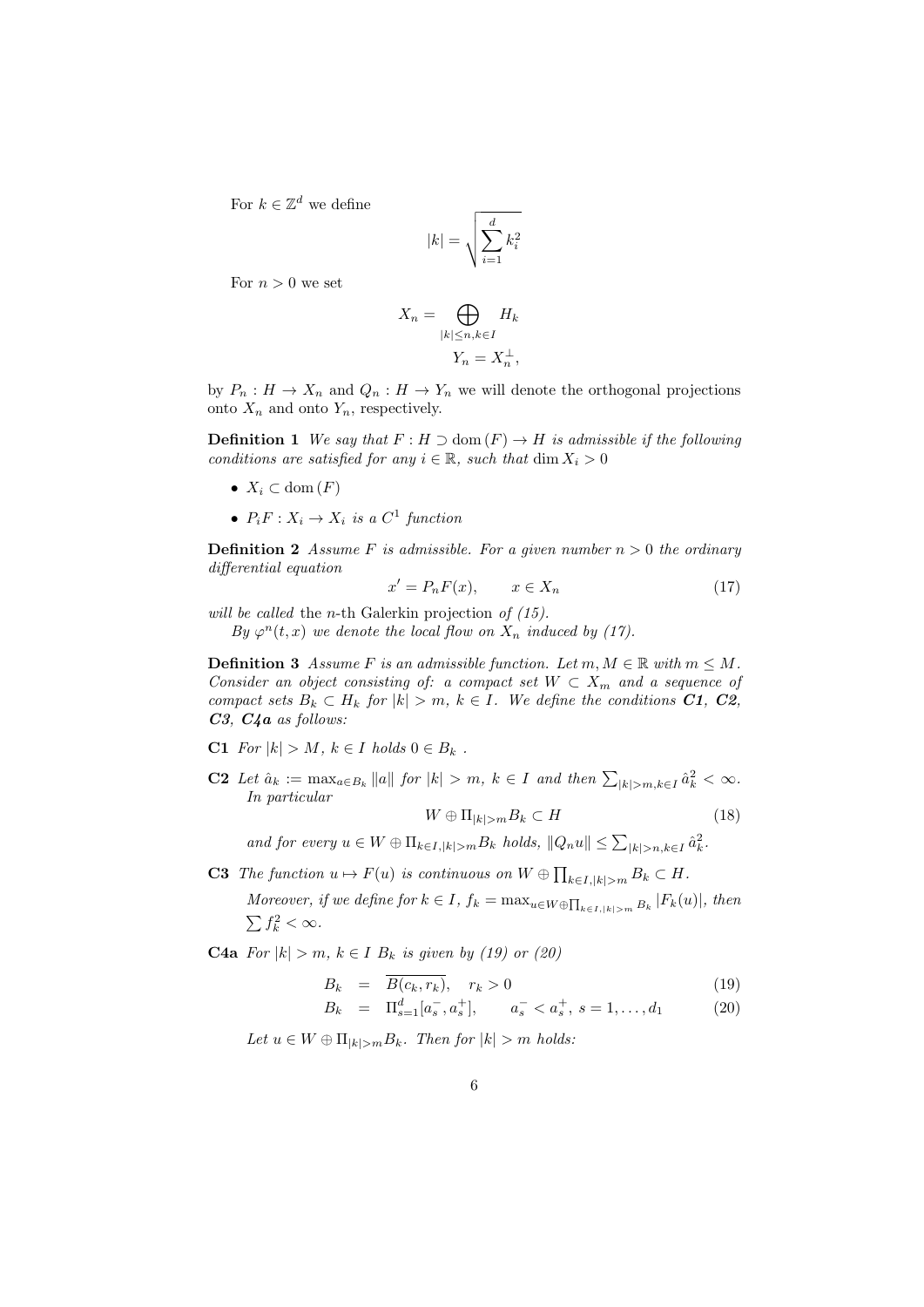• *if*  $B_k$  *is given by (19)* then

$$
u_k \in \partial_{H_k} B_k \quad \Rightarrow \quad (u_k - c_k | F_k(u)) < 0. \tag{21}
$$

• *if*  $B_k$  *is given by (20) then* 

$$
u_{k,s} = a_{k,s}^- \Rightarrow F_{k,s}(u) > 0,
$$
\n
$$
(22)
$$

$$
u_{k,s} = a_{k,s}^+ \quad \Rightarrow \quad F_{k,s}(u) < 0. \tag{23}
$$

In the sequel we will refer to equations (21) and (22–23) as *isolation equations*.

**Definition 4** *[ZM, Def. 2.1, 2.11] Assume F is an admissible function. Let*  $m, M \in \mathbb{R}$  *with*  $m \leq M$ *. Consider an object consisting of: a compact set W*  $\subset$  *X*<sup>*m*</sup> *and a sequence of compacts*  $B_k \subset H_k$  *for*  $|k| > m, k \in I$ *. We say that set*  $W \oplus \prod_{k \in I, |k| > m} B_k$  *forms* self-consistent bounds for *F if conditions C1, C2, C3 are satisfied.*

*If additionally condition C4a holds, then we say that*  $W \oplus \prod_{k \in I, |k| > m} B_k$ *forms* topologically self-consistent bounds for *F*

If  $F$  is clear from the context, then we will often drop  $F$ , and we will speak simply about *self-consistent bounds* or *topologically self-consistent bounds*.

In our previous works on the KS equation [ZM, ZAKS, Z2], we had  $I = \mathbb{Z}_+$ ,  $H_k = \mathbb{R}$  and  $B_k = [a_k^-, a_k^+]$ . The conditions from Def. 3 are generalizations of the conditions given there to a more general setting.

Reader familiar with our earlier works should be also warned that in the terminology of [Z2, Def. 2] conditions C1,C2,C3,C4a defined *self-consistent apriori bounds*. In this paper we returned to the terminology used in [ZM] and we dropped the phrase *a-priori*.

Given self-consistent bounds *W* and  ${B_k}_{k \in I, |k| > m}$ , by *T* (the tail) we will denote

$$
T := \prod_{|k|>m} B_k \subset Y_m.
$$

Here are some useful lemmas illustrating the implications of conditions C1, C2, C3.

From condition C2 it follows immediately that

**Lemma 1** If  $W \oplus T$  forms self-consistent bounds, then  $W \oplus T$  is a compact *subset of H.*

The following lemma is an immediate consequence of conditions C2 and C3.

**Lemma 2** *Given self-consistent bounds*  $W \oplus T$ *, then* 

$$
\lim_{n \to \infty} P_n(F(u)) = F(u), \quad \text{uniformly for } u \in W \oplus T
$$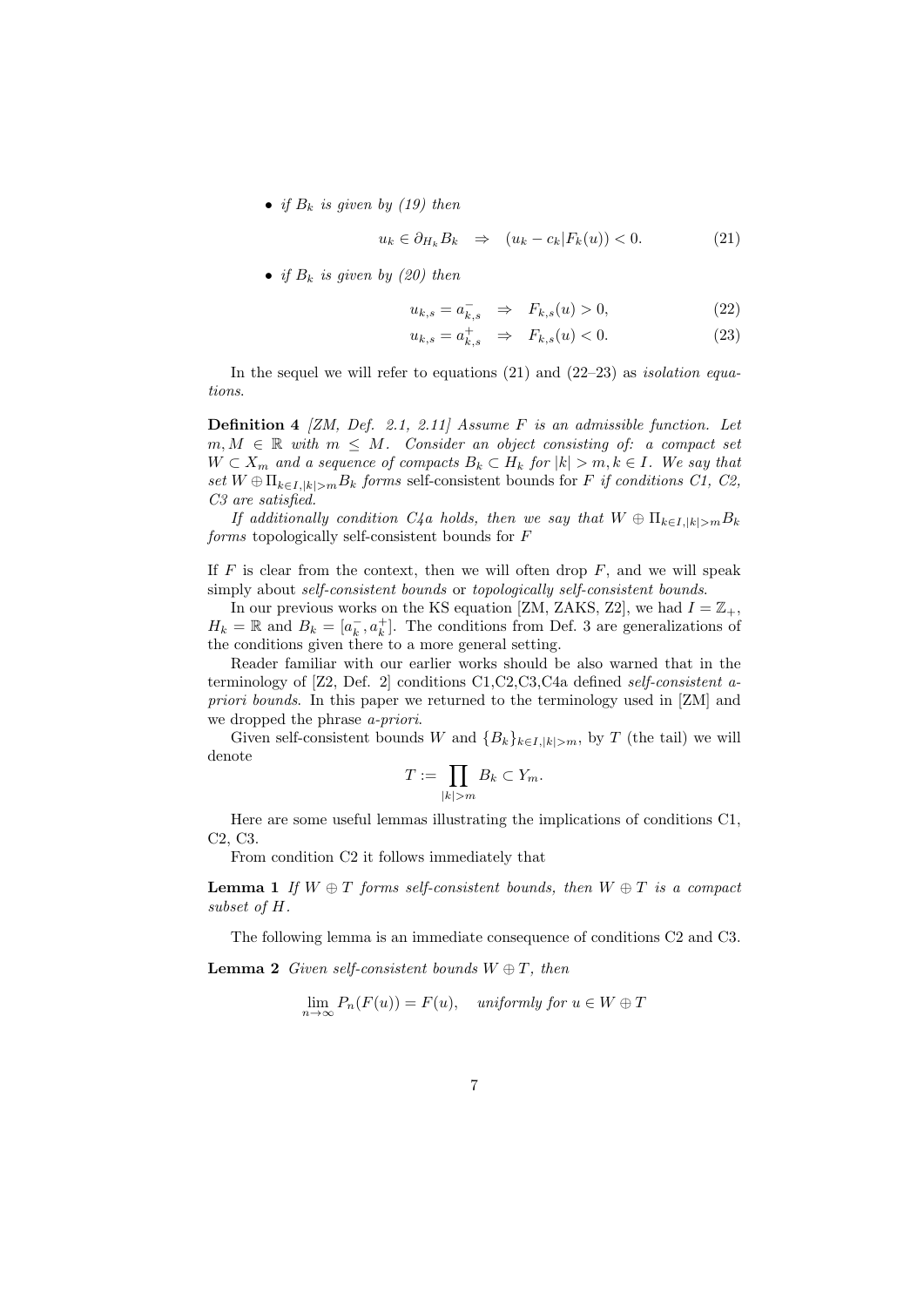The lemma below was proved in [Z2, Lemma 5], where the definition of selfconsistent bounds required conditions C1, C2, C3 and C4a and dim  $H_k = 1$ , but the condition C4a and the dimension of  $H_k$  were not used in the proof. Hence we can write this lemma as follows

**Lemma 3** *Let*  $W \oplus T$  *forms self-consistent bounds for (15). Let*  $\{d_n\}_{n\in\mathbb{N}} \subset \mathbb{R}$ *be a sequence, such that*  $\lim_{n\to\infty} d_n = \infty$ *. Assume that, for all n, x<sub>n</sub> : [t<sub>1</sub>, t<sub>2</sub>]*  $\to$ *W ⊕ T is a solution of*

$$
\frac{dp}{dt} = P_{d_n}(F(p)), \qquad p(t) \in X_{d_n}.\tag{24}
$$

*Then there exists a convergent subsequence*  $\{d_{n_l}\}_{l \in \mathbb{N}}$  *such that,*  $\lim_{l\to\infty} x_{n_l} = x^*$ , where  $x^* : [t_1, t_2] \to W \oplus T$  and the convergence is uniform *on*  $[t_1, t_2]$ *. Moreover,*  $x^*$  *satisfies* (15).

Later we will need a slightly stronger version of the above lemma, which we state without a proof, because the proof of Lemma 3 works also for this version.

**Lemma 4** *Let*  $W_i \oplus T_i$ ,  $i = 1, \ldots, k$  *forms self-consistent bounds for (15). Let*  ${d_n}_{n \in \mathbb{N}} \subset \mathbb{R}$  *be a sequence, such that*  $\lim_{n \to \infty} d_n = \infty$ *. Assume that, for all n,*  $x_n : [t_1, t_2] \to \bigcup_{i=1}^k W_i \oplus T_i$  *is a solution of* 

$$
\frac{dp}{dt} = P_{d_n}(F(p)), \qquad p(t) \in X_{d_n}.\tag{25}
$$

*Then there exists a convergent subsequence*  $\{d_{n_l}\}_{l \in \mathbb{N}}$  *such that,*  $\lim_{l\to\infty} x_{n_l} = x^*$ , where  $x^* : [t_1, t_2] \to \bigcup_{i=1}^k W_i \oplus T_i$  and the convergence is *uniform on*  $[t_1, t_2]$ *. Moreover,*  $x^*$  *satisfies* (15).

# **3 The existence of uniform bounds for all Galerkin projections for short time steps**

Consider equation (1). We assume that conditions  $(3),(4)$  and  $(5)$  are satisfied. If  $a(t, x)$  is a sufficiently regular solution of (1), then we can expand it in Fourier series  $a(t, x) = \sum_{k \in \mathbb{Z}^d} a_k(t) e^{ik \cdot x}$  to obtain an infinite ladder of ordinary differential equations for the coefficients *a<sup>k</sup>*

$$
\frac{da_k}{dt} = \lambda_k a_k + N_k(a), \quad k \in \mathbb{Z}^d,
$$
\n(26)

where  $N_k(a)$  is *k*-th Fourier coefficient of function  $N(a, Da, \ldots, D^r a)$ .

Observe that  $a_k \in \mathbb{C}^n$  and (26) are not independent, because the reality of *a* imposes the following condition

$$
a_{-k} = \overline{a}_k. \tag{27}
$$

To put (26) in the context of the previous sections we define

$$
I = \mathbb{Z}^d, \quad H = \{(a_k)_{k \in I} \mid \sum_{k \in I} |a_k|^2 < \infty\}
$$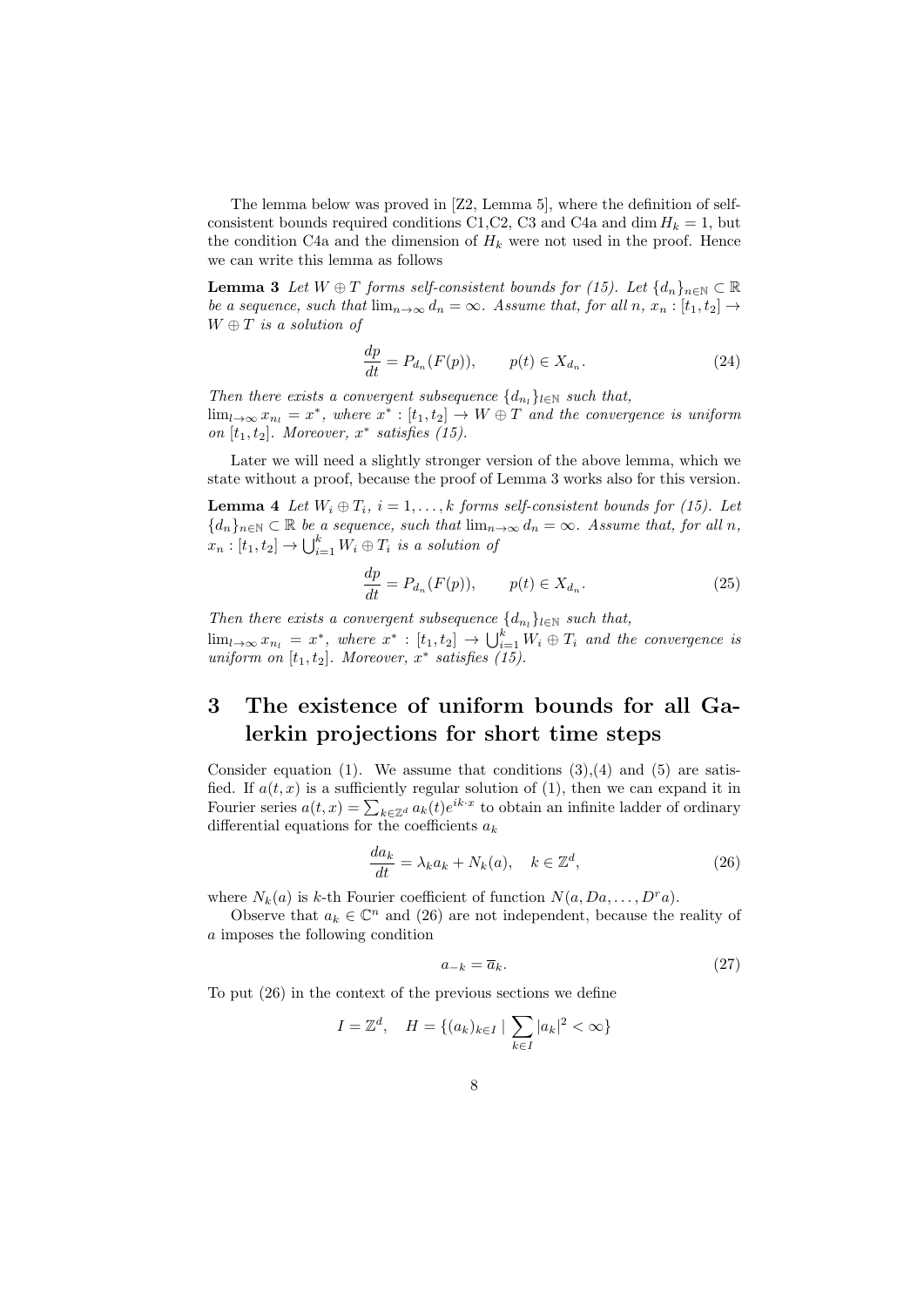and consider the subspace defined by condition (27). This subspace is invariant for all Galerkin projections of  $(1)$  onto  $X_n$ . Other constraints like oddness or evenness of  $a(t, x)$  may cause the change of *I*, moreover also the basis in our Hilbert space may change accordingly, for example for the KS equation (9)  $\sum_{k \in I} -2a_k(t) \sin(kx)$ , where  $a_k \in \mathbb{R}$  and equation (26) becomes [CCP, ZM] with odd and periodic boundary conditions (10) we have  $I = \mathbb{Z}_+$  and  $u(t, x) =$ 

$$
\frac{da_k}{dt} = k^2 (1 - \nu k^2) a_k - k \sum_{n=1}^{k-1} a_n a_{k-n} + 2k \sum_{n=1}^{\infty} a_n a_{n+k}, \quad k = 1, 2, 3 \dots \quad (28)
$$

Observe that conditions  $(3),(4)$  and  $(5)$  are satisfied for the KS equation. Namely we have  $v(|k|) = \nu - \frac{1}{|k|^2}$ ,  $p = 4$ ,  $r = 1$ . For the Navier-Stokes equations with periodic boundary conditions  $p = 2$ ,  $r = 1$  and  $v(k) = \nu$ , where  $\nu$  is the viscosity.

#### **3.1 Estimates**

In this subsection our goal is to prove the following

**Lemma 5** Let  $s > s_0 = d + r$ . If  $|a_k| \leq C/|k^s|$ ,  $|a_0| \leq C$ , then there exists  $D = D(C, s)$ 

$$
|N_k| \le \frac{D}{|k|^{s-r}}, \qquad |N_0| \le D \tag{29}
$$

Before we proceed with the proof we need several lemmas. To make expression of some formulas less cumbersome in this subsection for  $0 = \{0\}^d \in \mathbb{Z}^d$  we redefine its norm by setting  $|0| = 1$ .

**Lemma 6** *Let*  $\gamma > 1$ *. For any*  $a, b \geq 0$  *the following inequality is satisfied* 

$$
(a+b)^{\gamma} \le 2^{\gamma-1}(a^{\gamma} + b^{\gamma})
$$
\n(30)

**Proof:** This is an easy consequence of the convexity of function  $x \mapsto x^{\gamma}$  for  $\gamma > 1$ . Namely

$$
(a+b)^{\gamma} = 2^{\gamma} \left(\frac{a+b}{2}\right)^{\gamma} \le 2^{\gamma} \left(\frac{a^{\gamma}+b^{\gamma}}{2}\right) = 2^{\gamma-1}(a^{\gamma}+b^{\gamma})
$$

 $\Box$ 

The following lemma was proved in [Sa]

**Lemma 7** *Assume that*  $\gamma > d$ *. Then there exists*  $C_Q(d, \gamma) \in \mathbb{R}$  *such that for*  $any \ k \in \mathbb{Z}^d \setminus \{0\} \ holds$ 

$$
\sum_{k_1 \in \mathbb{Z}^d \setminus \{0,k\}} \frac{1}{|k_1|^\gamma |k - k_1|^\gamma} \le \frac{C_Q(d,\gamma)}{|k|^\gamma}.
$$
 (31)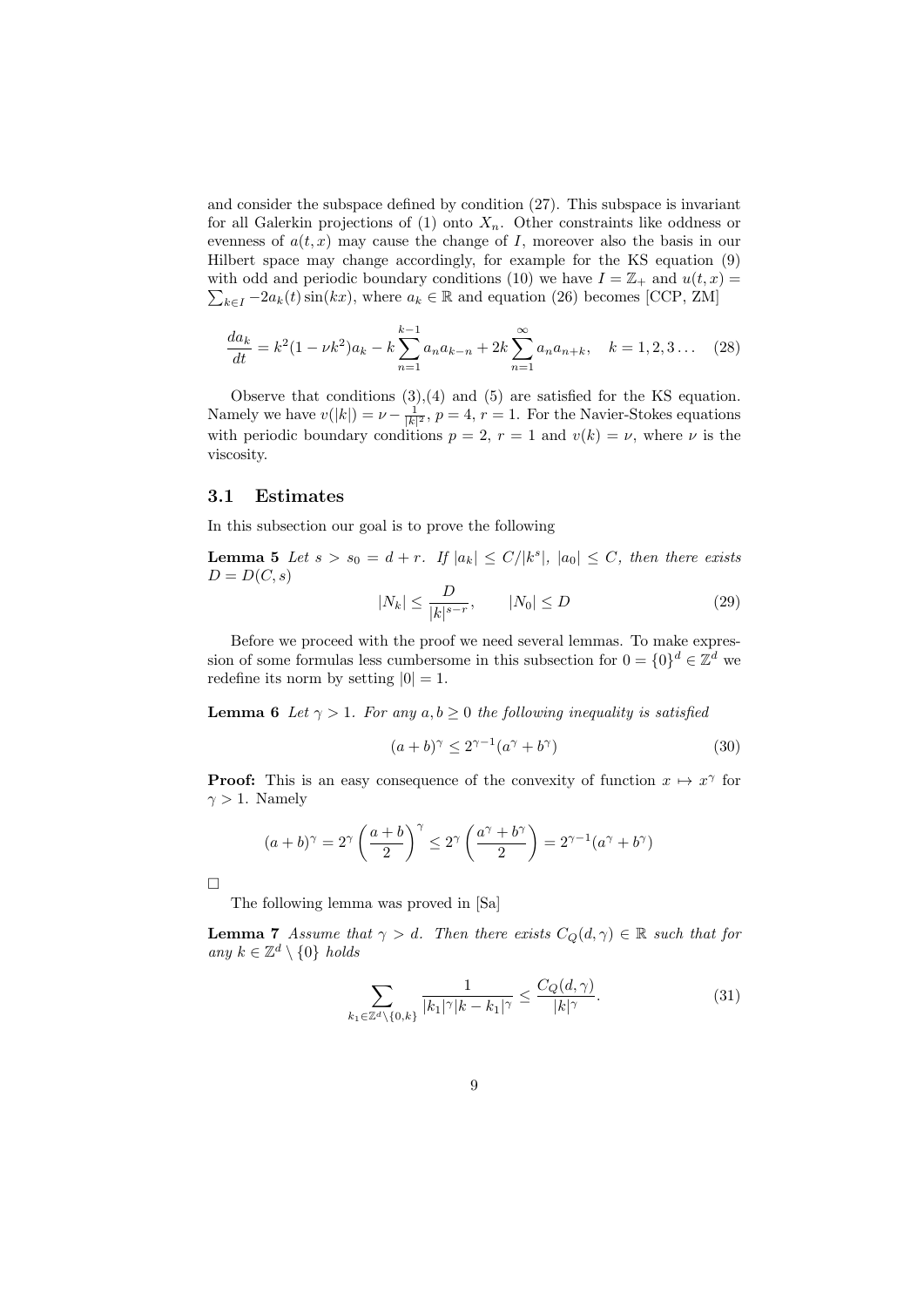**Proof:** From the triangle inequality and Lemma 6 we have

$$
\begin{array}{rcl} \frac{|i|^\gamma}{|k-i|^\gamma|k|^\gamma} & \leq & \displaystyle \frac{(|k-i|+|k|)^\gamma}{|k-i|^\gamma|k|^\gamma} \\ & \leq & \displaystyle \frac{2^{\gamma-1}(|k-i|^\gamma+|k|^\gamma)}{|k-i|^\gamma|k|^\gamma} = 2^{\gamma-1}\left(\frac{1}{|k|^\gamma}+\frac{1}{|k-i|^\gamma}\right). \end{array}
$$

Hence

$$
\sum_{k \in \mathbb{Z}^d \backslash \{0,i\}} \frac{1}{|k|^\gamma |i-k|^\gamma} \le \sum_{k \in \mathbb{Z}^d \backslash \{0,i\}} \frac{2^{\gamma-1}}{|i|^\gamma} \left(\frac{1}{|k|^\gamma} + \frac{1}{|i-k|^\gamma}\right) < \frac{2^{\gamma}}{|i|^\gamma} \sum_{k \in \mathbb{Z}^d \backslash \{0\}} \frac{1}{|k|^\gamma}
$$

 $\Box$ 

Now we want to include also the vectors of zero length in the sum appearing in Lemma 7.

**Lemma 8** *Assume that*  $\gamma > d$ *. Then there exists*  $C_2(d, \gamma) \in \mathbb{R}$  *such that for any k ∈* Z *<sup>d</sup> holds*

$$
\sum_{k_1, k_2 \in \mathbb{Z}^d, k_1 + k_2 = k} \frac{1}{|k_1|^\gamma |k_2|^\gamma} \le \frac{C_2(d, \gamma)}{|k|^\gamma}.
$$
 (32)

**Proof:** Consider two cases  $k = 0$  and  $k \neq 0$ .

If  $k = 0$ , then there exists  $\widetilde{C}(d, \gamma) \in \mathbb{R}$  such that

$$
\sum_{k_1,k_2\in\mathbb{Z}^d,k_1+k_2=k}\frac{1}{|k_1|^\gamma |k_2|^\gamma}=1+\sum_{k_1\in\mathbb{Z}^d\backslash\{0\}}\frac{1}{|k_1|^{2\gamma}}=\widetilde{C}(d,\gamma).
$$

If  $k \neq 0$ , then from Lemma 7 it follows that

$$
\sum_{k_1,k_2\in\mathbb{Z}^d,k_1+k_2=k}\frac{1}{|k_1|^\gamma |k_2|^\gamma}=\frac{2}{|k|^\gamma}+\sum_{k_1,k_2\in\mathbb{Z}^d\backslash\{0\},k_1+k_2=k}\frac{1}{|k_1|^\gamma |k_2|^\gamma}\leq \frac{C_Q(d,\gamma)+2}{|k|^\gamma}.
$$

Hence the assertion holds for  $C_2(d, \gamma) = \max(\widetilde{C}(d, \gamma), C_Q(d, \gamma) + 2)$ .

**Lemma 9** *Assume*  $\gamma > d$ *. For any*  $n \in \mathbb{Z}_+$ *,*  $n > 1$  *there exists*  $C_n(d, \gamma) \in \mathbb{R}$ *such that for any*  $k \in \mathbb{Z}^d$  *holds* 

$$
\sum_{k_1,k_2,\ldots,k_n\in\mathbb{Z}^d,\sum_{i=1}^nk_i=k} \frac{1}{|k_1|\gamma|k_2|\gamma\ldots\ldots|k_n|\gamma} \le \frac{C_n(d,\gamma)}{|k|\gamma}.
$$
 (33)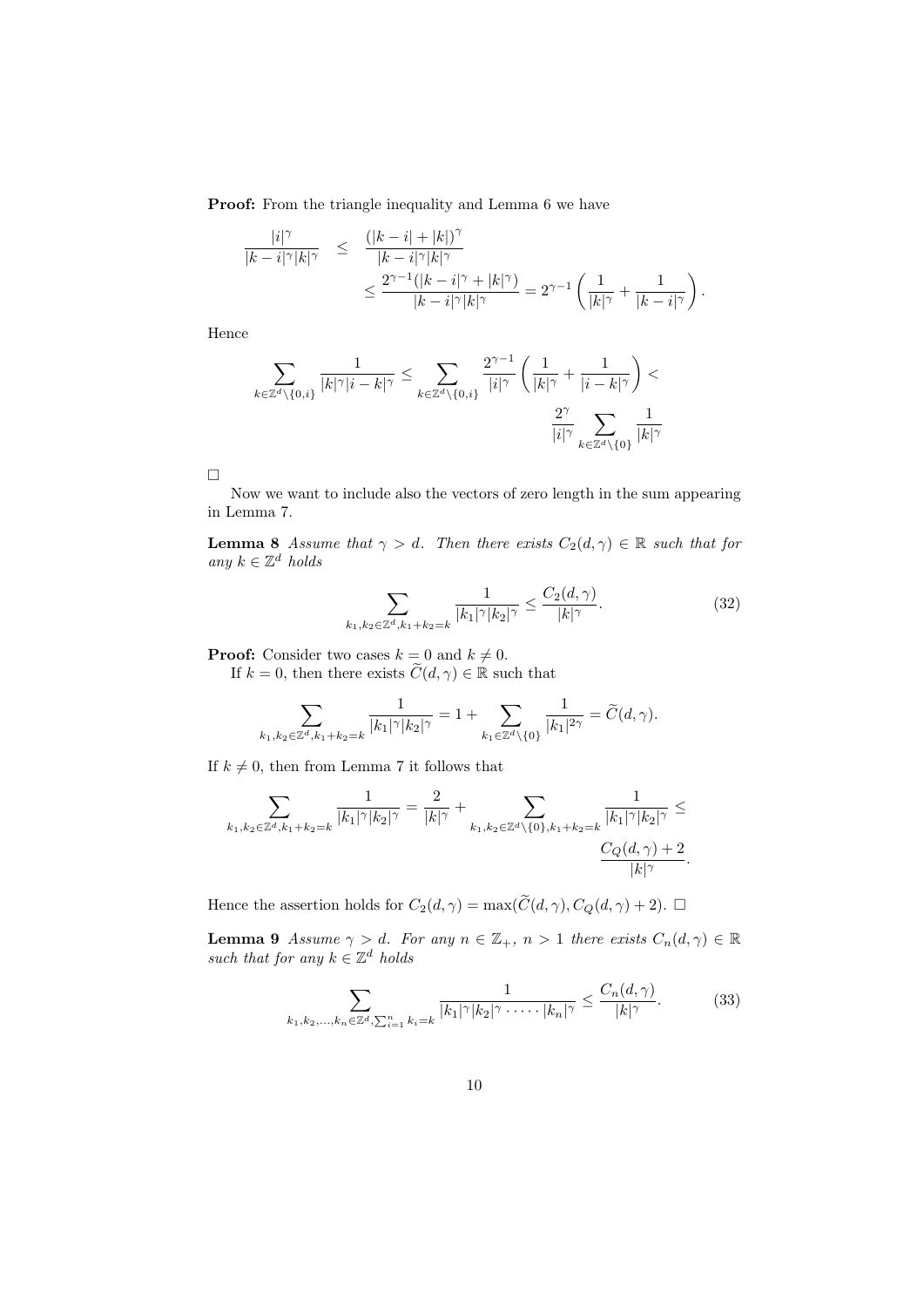**Proof:** By induction. Case  $n = 2$  is contained in Lemma 8. Assume now that the assertion holds for *n*. We have

$$
\sum_{k_1, k_2, \ldots, k_{n+1} \in \mathbb{Z}^d, \sum_{i=1}^{n+1} k_i = k} \frac{1}{|k_1|^\gamma |k_2|^\gamma \cdots |k_{n+1}|^\gamma} =
$$

$$
\sum_{k_{n+1} \in \mathbb{Z}^d} \left( \frac{1}{|k_{n+1}|^\gamma} \sum_{k_1, k_2, \ldots, k_n \in \mathbb{Z}^d, \sum_{i=1}^n k_i = k - k_{n+1}} \frac{1}{|k_1|^\gamma |k_2|^\gamma \cdots |k_n|^\gamma} \right) \le
$$

$$
\sum_{k_{n+1} \in \mathbb{Z}^d} \frac{1}{|k_{n+1}|^\gamma} \cdot \frac{C_n(d, \gamma)}{|k - k_{n+1}|^\gamma} \le \frac{C_2(d, \gamma)C_n(d, \gamma)}{|k|^\gamma}.
$$

 $\Box$ 

**Proof of Lemma 5:** For the proof it is enough to assume that *N* is a monomial. After formally inserting the Fourier expansion for  $u, Du, \ldots, D^r u$  we obtain the expression of the following type

$$
N_k(u) = \sum_{k_1 + \dots + k_l = k} v_{k_1} \cdot v_{k_2} \cdot \dots \cdot v_{k_l},
$$
\n(34)

where each of the variables  $v_{k_i}$ ,  $i = 1, \ldots, l$  is some Fourier coefficient of one the components of *u* or its partial derivatives of the order less than or equal to *r*.

Observe that for the Fourier coefficients of partial derivatives up to order *r* we have the following estimates

$$
\left| \frac{\partial^{\beta_1 + \dots + \beta_l} u}{\partial x_1^{\beta_1} \dots \partial x_d^{\beta_l}} \right| \le \frac{C}{|k|^{s - (\beta_1 + \dots + \beta_l)}} \le \frac{C}{|k|^{s - r}}.
$$
\n(35)

From conditions (34) and (35), and Lemma 9 we obtain

$$
|N_k(u)| \le \sum_{k_1 + \dots + k_n = k} \frac{C^n}{|k_1|^{s-r} \cdot \dots \cdot |k_n|^{s-r}} \le \frac{C^n C_n(d, s-r)}{|k|^{s-r}} \tag{36}
$$

 $\Box$ 

#### **3.2 Existence theorems**

The main result in this section is Theorem 11, which states that equation (26) satisfying conditions (3), (4), (5) has solutions within self-consistent bounds for a sufficiently short time.

**Theorem 10** *Consider (26). Assume that conditions (3), (4) and (5) hold.* Let be  $s_0 = p + d + 1$  and  $m \in \mathbb{R}$ .

*Consider compact set*  $W \subset X_m$  *and a sequence of compact sets*  $B_k \subset H_k$  *for*  $|k| > m$ *, such that there exist*  $s \geq s_0$  *and*  $C \in \mathbb{R}$  *and the following condition is satisfied*

$$
|B_k| \le \frac{C}{|k|^s}, \qquad |k| > m, \ k \in I.
$$
 (37)

*Then*  $W \oplus \prod_{k \in I, |k| > m} B_k$  *satisfies conditions C2,C3.*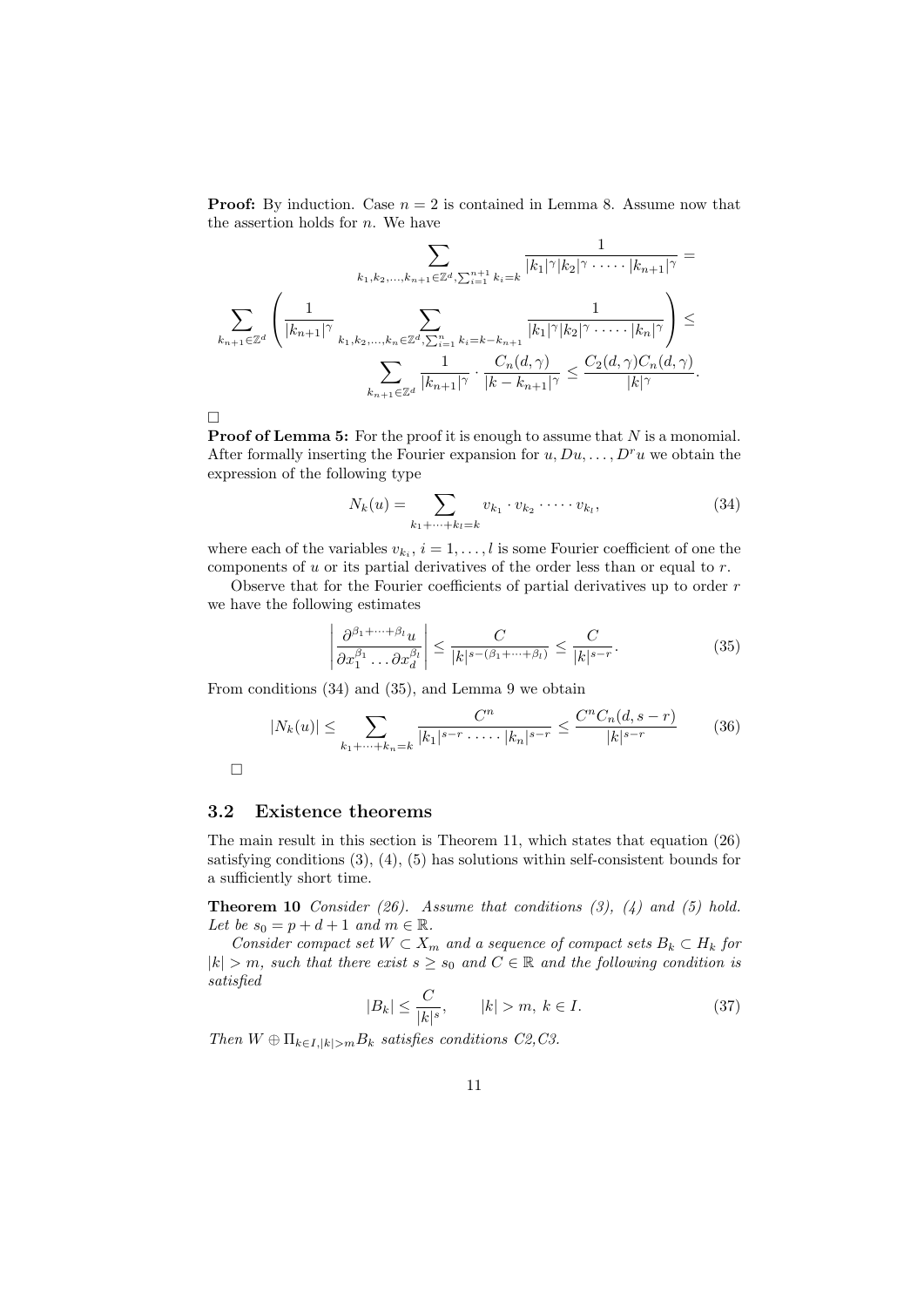**Proof:** Condition C2 is obvious. It remains to prove C3. Let  $T = \prod_{k \in I, |k| > m} B_k$ .

The first question is whether  $W \oplus T \subset \text{dom } F$ . Consider  $u \in W \oplus T$ . From Lemma 5 it follows that  $F_k(u)$  is defined and for  $|k| > m$  holds

$$
|F_k(u)| \le v_1 C |k|^{p-s} + D|k|^{r-s} \le \frac{D_2}{|k|^{s-p}}
$$
\n(38)

for some constants *D* and *D*2. Hence

$$
f_k = \max_{u \in W \oplus T} |F_k(u)| \le \frac{D_2}{|k|^{s-p}}, \qquad |k| > m, k \in I
$$
 (39)

For  $s \geq s_0$  we have  $\sum_{|k| > m, k \in I} f_k^2 < \infty$ . From this it follows that  $W \oplus T \subset$  $dom(F)$ .

It remains to prove the continuity of  $F : W \oplus T \to H$ . From condition (39) it follows that

$$
\lim_{n \to \infty} \sum_{|k| > n} |A_k F(x)|^2 = 0 \tag{40}
$$

uniformly on  $W \oplus T$ . Hence it is enough to prove that  $F_k : W \oplus T \to H_k$  is continuous.

Let us fix  $k \in I$  and assume  $u^n, u^* \in W \oplus T$ , for  $n \in \mathbb{N}$  and  $u^n \to u^*$  for  $n \to \infty$ . We have (compare the proof of Lemma 5)

$$
F_k(u) = \lambda_k u_k + N_k(u) = \lambda_k u_k + \sum_{i \in J} N_{k,i}(u), \qquad (41)
$$

where *J* is some set of multindices and for each  $i \in J$ ,  $N_{k,i}$  is monomial depending on the finite number of *u<sup>l</sup>* , i.e.

 $N_{k,i} = au_{k_1} \cdot u_{k_2} \cdot \ldots u_{k_l}$ , for some  $a \in \mathbb{C}$  and  $k_1 + \cdots + k_l = k$ 

The term  $\lambda_k u_k$  is continuous, hence it is enough to consider  $N_k$ , only. Let us fix  $\epsilon > 0$ . From Lemma 5 it follows that there exists a finite set  $S \subset J$ , such that

$$
\sum_{i \in J \setminus S} |N_{k,i}(u)| < \epsilon/3, \qquad \text{for all } u \in W \oplus T. \tag{42}
$$

There exists *L*, such that for all  $i \in S$  monomials  $N_{k,i}(u)$  depend in fact on the variables  $u_l$  for  $|l| \leq L$ , hence  $\sum_{i \in S} N_{k,i}(u)$  is continuous on  $W \oplus T$ . Therefore there exists  $n_0$ , such that

$$
\left| \sum_{i \in S} N_{k,i}(u^n) - \sum_{i \in S} N_{k,i}(u^*) \right| < \epsilon/3. \tag{43}
$$

From (43) and (42) we obtain for  $n > n_0$ 

$$
|N_k(u^n) - N_k(u^*)| \le \left| \sum_{i \in S} N_{k,i}(u^n) - \sum_{i \in S} N_{k,i}(u^*) \right| + \sum_{i \in J \setminus S} |N_{k,i}(u^n)| + \sum_{i \in J \setminus S} |N_{k,i}(u^*)| < \epsilon.
$$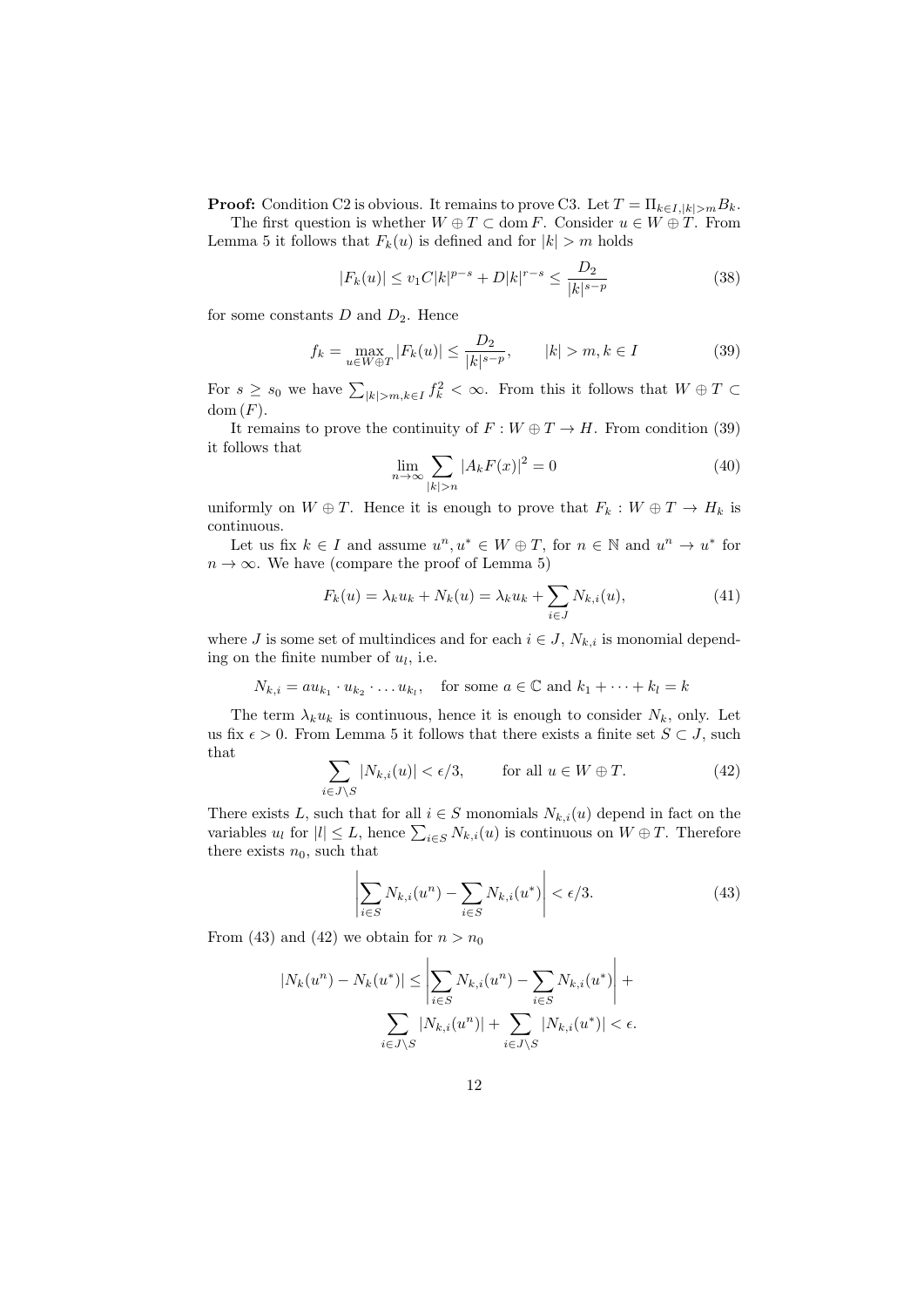Hence  $\lim_{n\to\infty} N_k(u^n) = N_k(u^*).$ 

Now we are ready to state and prove our main theorem in this section.

**Theorem 11** *Consider (26). Assume that conditions (3), (4) and (5) hold. Let*  $s_0 = p + d + 1$ 

Let  $Z \oplus T_0$  *form self-consistent bounds for* (26), such that for some  $C_0$  and  $s \geq s_0$  *holds* 

$$
|T_{0,k}| \le \frac{C_0}{|k|^s}, \qquad |k| > m, \ k \in I, \ s > s_0 \tag{44}
$$

*Then there exist*  $h > 0$ ,  $W \oplus T_1$  *- self-consistent bounds for (26) and*  $L > 0$ , *such that for all*  $l > L$  *and*  $u \in P_l(Z \oplus T_0)$ 

$$
\varphi^l([0, h], u) \subset W \oplus T_1. \tag{45}
$$

*and*

$$
|T_{1,k}| \le \frac{C_1}{|k|^s}, \qquad |k| > m, k \in I.
$$
 (46)

**Proof:** Let  $W \subset X_m$ , be a compact set, such that  $Z \subset \text{int } X_m W$ .

By eventually increasing  $C_0$  we can assume that

$$
|u_k| \le \frac{C_0}{|k|^s}, \qquad \text{for all } u \in W \oplus T_0 \text{ and } k \in I. \tag{47}
$$

We set  $C_1 = 2C_0$  and define the tail  $T_1$  by

$$
T_1 = \Pi_{|k|>m, k \in I} \overline{B}\left(0, \frac{C_1}{|k|^s}\right). \tag{48}
$$

From Lemma 5 it follows that there exists  $D = D(C_1, s)$ , such that

$$
|N_k(u)| < \frac{D}{|k|^{s-r}}, \quad \text{for all } u, \text{ such that } |u_k| \le \frac{C_1}{|k|^s} \tag{49}
$$

Let  $u \in W \oplus T_1$  and  $|u_{k_0}| = \frac{C_1}{|k_0|^s}$  for some  $|k_0| > K_-.$ 

$$
\frac{1}{2}\frac{d}{dt}(u_{k_0}|u_{k_0}) < -v_0|k_0|^p|u_{k_0}|^2 + |u_{k_0}||N_{k_0}(u)| \leq (50)
$$

$$
\left(-v_0 C_1 |k_0|^{p-s} + D |k_0|^{r-s}\right) |u_{k_0}| \tag{51}
$$

$$
\frac{d|u_{k_0}|^2}{dt} < 0, \qquad |k_0| > L,\tag{52}
$$

for *L* sufficiently large.

Consider now the differential inclusion

$$
x' \in P_L F(x) + \Delta, \qquad x \in X_L, \Delta \subset X_L \tag{53}
$$

where the set  $\Delta$  represents the Galerkin projection errors on  $W \oplus T_1$  and is given by

$$
\Delta = \{ P_L F(u) - P_L F(P_L u) \mid u \in W \oplus T_1 \}. \tag{54}
$$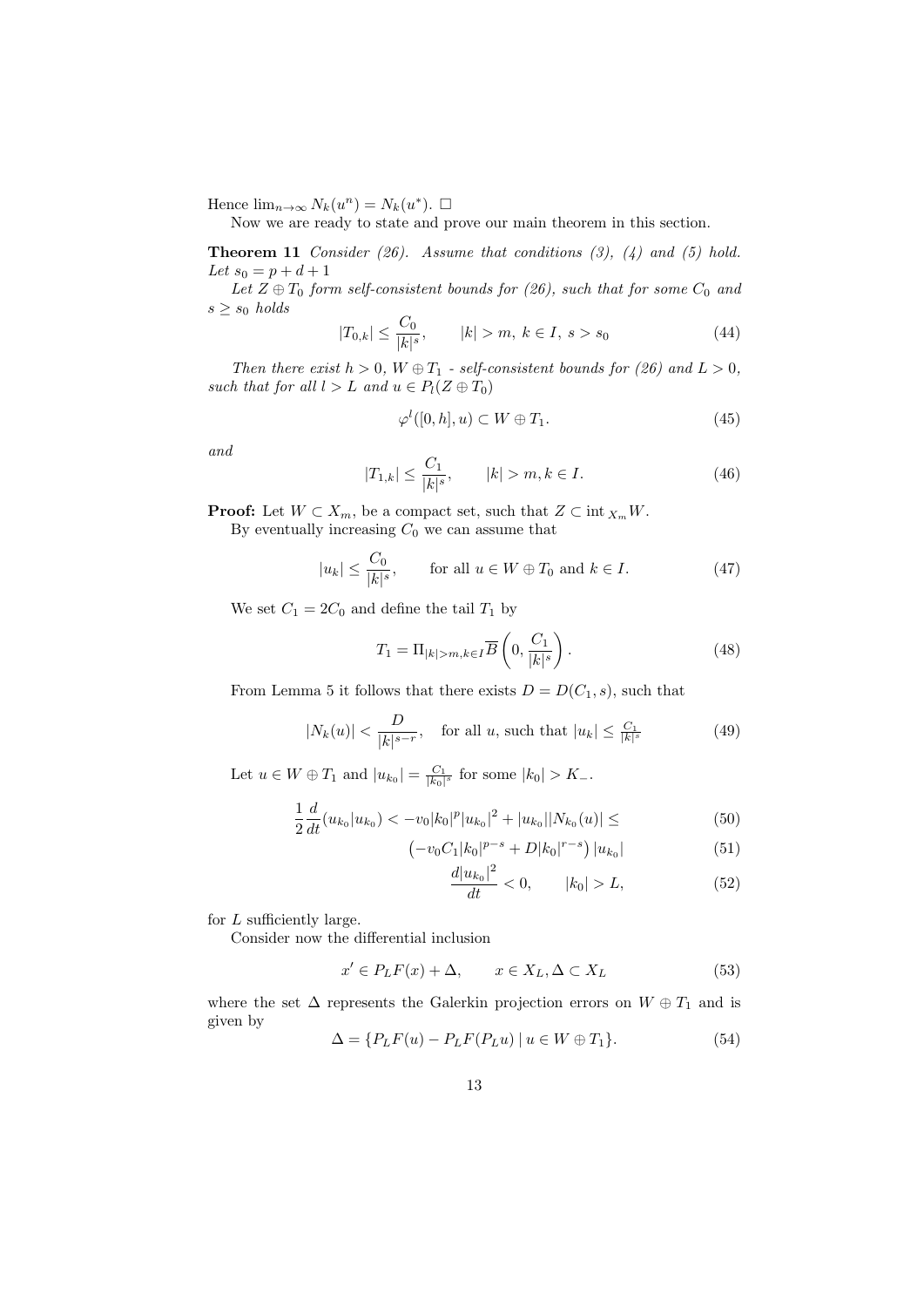As it was mentioned in the introduction, by a solution of differential inclusion (53) we will understand any  $C^1$  function  $x : [0, t_m] \to X_L$  satisfying condition (53).

It is easy to see that there exists  $h > 0$ , such that if  $x : [0, t_m] \to X_L$ , where  $t_m \leq h$ , is a solution of (53) and  $x(0) \in P_L(Z \oplus T(0))$ , then

$$
x(t) \in \text{int}_{X_L} P_L(W \oplus T_1), \qquad t \in [0, h]. \tag{55}
$$

Namely, it is enough to take  $h > 0$  satisfying the following condition

$$
h \cdot \left( \max_{u \in W \oplus T_1 \in} |P_L F(u)| + \max_{\delta \in \Delta} |\delta| \right) < \text{dist}\left(P_L(Z \oplus T_0), \partial_{X_L} P_L(W \oplus T_1)\right). \tag{56}
$$

Let  $l > L$  and let  $u : [0, t_1) \to X_l$  be a solution of

$$
u' = P_t F(u), \qquad u(0) = u_0 \in P_t(X \oplus T_0).
$$
 (57)

By changing the vector field in the complement of  $P_l(W \oplus T_1)$  we can assume that  $t_1 = \infty$ . Let

$$
t_m = \sup\{t > 0 \mid u([0, t]) \subset P_l(W \oplus T_1)\}.
$$
\n(58)

Obviously  $t_m > 0$ . It is enough to prove that  $t_m \geq h$ . Observe that for  $t \in [0, t_m]$  $P<sub>L</sub>u(t)$  is a solution of (53), hence from (55) we obtain

$$
P_L u([0, t_m]) \subset \text{int }_{X_L} P_L(W \oplus T_1). \tag{59}
$$

From (52) it follows immediately that

$$
Q_L u([0, t_m]) \subset \text{int}_{Y_l} P_l Q_L(W \oplus T_1). \tag{60}
$$

Hence

$$
u(t_m) \in \text{int}_{X_l} P_l(W \oplus T_1). \tag{61}
$$

From above condition and the continuity of *u* it follows that for some  $\delta > 0$ holds

$$
u(t_m + t') \in \text{int}_{X_l} P_l(W \oplus T_1), \qquad t' \in [0, \delta]
$$
\n
$$
(62)
$$

hence  $t_m = h$ .  $\Box$ 

#### **3.3 Classical solutions from self-consistent bounds**

The goal of this section is to address the question, whether the solutions of (1) obtained through the method of self-consistent bounds are classical solutions.

To formulate the answer in an abstract setting we need some assumptions about the behavior of the derivatives for functions from *Hk*.

For  $s \geq 0$  let  $C_{per}^s(n) = C^s(\mathbb{T}^d, \mathbb{R}^n)$  denote the space of functions on the d-torus of class  $C^s$ . For  $u \in C_{per}^0(n)$  we set  $|u|_0 = \sup_{x \in \mathbb{T}^d} |u(x)|$ , where on  $\mathbb{R}^n$ we use any fixed norm.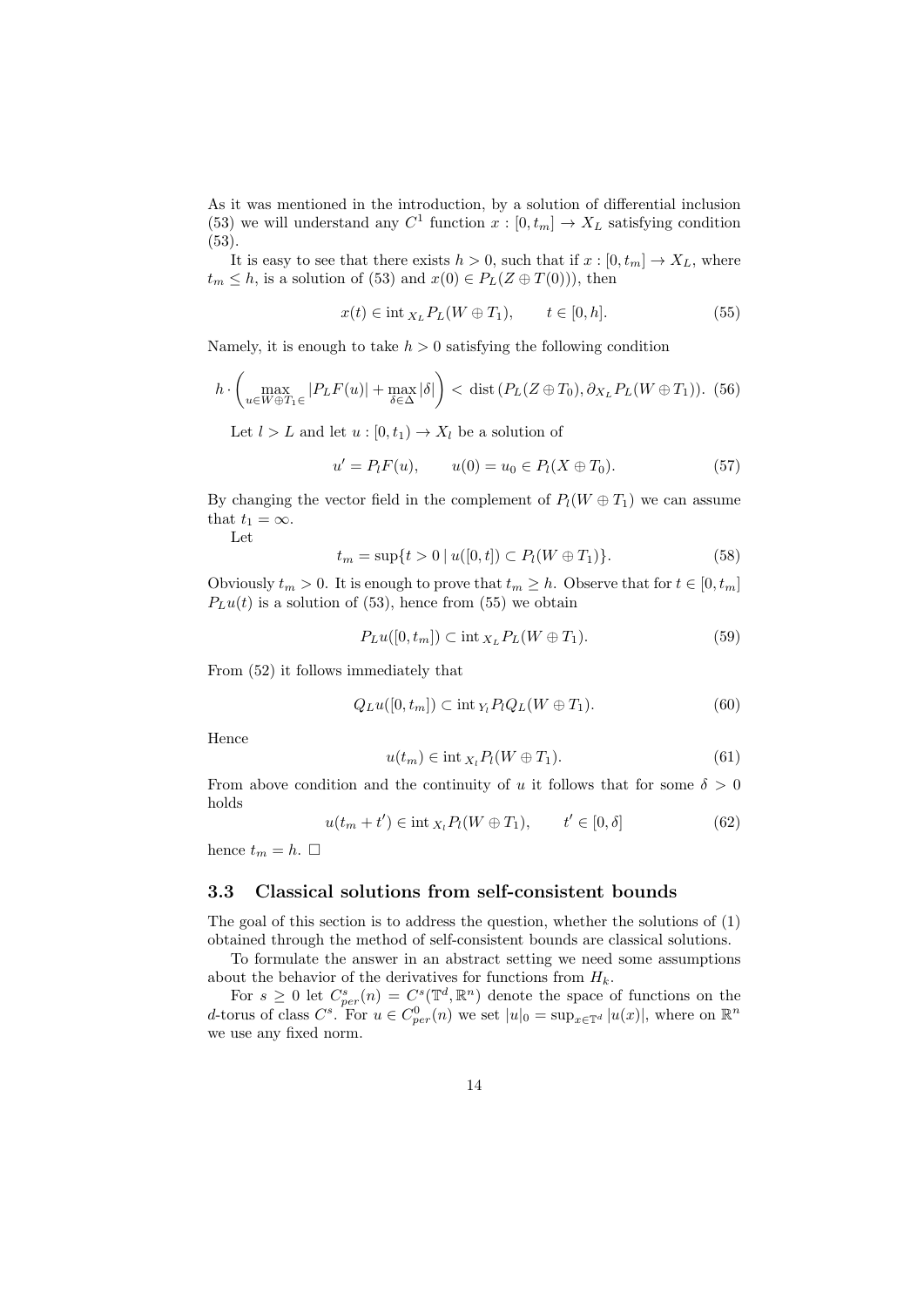**Definition 5** *Let*  $H = \overline{\bigoplus_{k \in I} H_k}$ *. We say that* the decomposition of *H* into  $H_k$ *is r-smooth, when the following conditions are satisfied:*

- *there exists a partial linear map*  $\iota$  :  $H \supset \text{dom}(\iota) \rightarrow C_{per}^r(n)$ *, such that*  $\bigoplus_{k \in I} H_k \subset \text{dom}(\iota) \text{ and } \ker(\iota) = \{0\},\$
- *there exists constant R, such that for each*  $k \in I$ *,*  $u \in H_k$  *and for*  $l =$ 1*, . . . , r holds*

$$
\left| \frac{\partial^l \iota(u)}{\partial x_{i_1} \partial x_{i_2} \dots \partial x_{i_l}} \right|_0 \le R |k|^l |u|,\tag{63}
$$

*for any*  $(i_1, ..., i_l) \in \{1, ..., d\}^l$ .

Observe that the Fourier expansion, which means that  $H_k$  is the space spanned by  $e_j \cdot \exp ikx$ , where  $\{e_j\}_{j=1,\dots,n}$  is a canonical basis in  $\mathbb{R}^n$ , is obviously an *r*-smooth decomposition of  $L_2([0, 2\pi], \mathbb{R}^n)$  for any *r*.

**Theorem 12** *Consider (26). Assume that conditions (3), (4) and (5) hold. Let*  $s_0 = d + p + 1$ .

*Assume that*  $H = \overline{\bigoplus_{k \in I} H_k}$  *is an s-smooth decomposition of*  $H$ *, for*  $s \geq s_0$ *.* 

*Let*  $u : [t_1, t_2] \to W \oplus T \subset H$ *, where*  $W \oplus T$  *are self-consistent bounds for (26), such that for some constants*  $m, C \in \mathbb{R}, s \geq s_0$ 

$$
|T_k| \le \frac{C}{|k|^s}, \qquad |k| > m, \ k \in I,
$$
\n
$$
(64)
$$

*holds, then u is a classical solution of (1).*

**Proof:** We define  $a(t, x)$  by

$$
a(t,x) = \sum_{k \in I} \iota(u_k(t))(x).
$$
 (65)

From our assumptions it follows that the above series is converging uniformly on  $[t_1, t_2] \times \mathbb{T}^d$ . Also for any partial derivative of order less than or equal to *p* holds

$$
\frac{\partial^l a}{\partial x_{i_1} \partial x_{i_2} \dots \partial x_{i_l}} = \sum_{k \in I} \frac{\partial^l \iota(u_k)}{\partial x_{i_1} \partial x_{i_2} \dots \partial x_{i_l}}.
$$
(66)

Moreover the convergence is uniform on  $[t_1, t_2] \times \mathbb{T}^d$ . Since  $s \ge s_0$ , hence also the Fourier expansions for *La* and  $N(a)$  (see Lemma 5) are converging uniformly on  $[t_1, t_2] \times \mathbb{T}^d$ . This finishes the proof.  $\Box$ 

In fact from the proof of the above theorem one can obtain the information about the regularity of solutions. For the results of this type using this approach for Navier-Stokes equation we refer the reader [ZNS].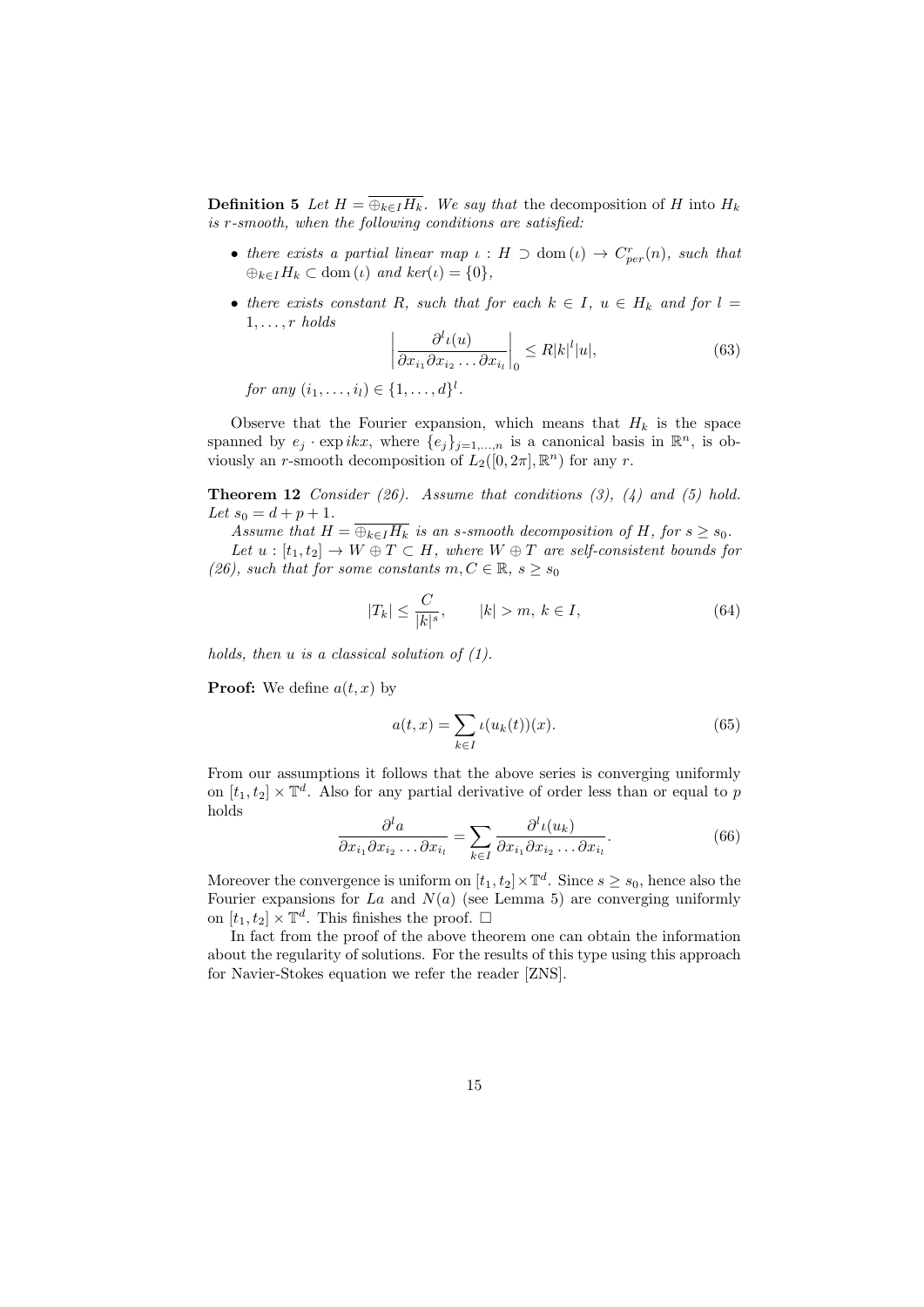#### **3.4 Analyticity of solutions**

The goal of this section is to prove using the self-consistent bounds approach the results from [FT, Sa] about the analyticity of solutions.

To discuss the analyticity we need first several lemmas.

**Lemma 13** *Assume that for some*  $\gamma > 0$ ,  $a > 0$  *and*  $D > 0$  *there is*  $|u_k| \leq$  $\frac{De^{-a|k|}}{|k|^\gamma}$  *for*  $k \in \mathbb{Z}^d \setminus \{0\}$ *.* 

*Then the function*  $u(x) = \sum_{k \in \mathbb{Z}^d} u_k e^{ikx}$  *is analytic.* 

**Lemma 14** Let  $s > s_0 = d + r$  and  $q > 0$ . If  $|a_k| \leq \frac{Ce^{-q|k|}}{|k^s|}$ ,  $|a_0| \leq C$ , then *there exists*  $D = D(C, s)$ 

$$
|N_k| \le \frac{De^{-q|k|}}{|k|^{s-r}}, \qquad |N_0| \le D \tag{67}
$$

**Proof:** From the triangle inequality and Lemma 9 we have

$$
\sum_{k_1, k_2, \dots, k_n \in \mathbb{Z}^d, \sum_{i=1}^n k_i = k} \frac{e^{-q|k_1|} \cdot e^{-q|k_2|} \cdot \dots \cdot e^{-q|k_n|}}{|k_1|^\gamma |k_2|^\gamma \cdot \dots \cdot |k_n|^\gamma} \le
$$

$$
e^{-q|k|} \sum_{k_1, k_2, \dots, k_n \in \mathbb{Z}^d, \sum_{i=1}^n k_i = k} \frac{1}{|k_1|^\gamma |k_2|^\gamma \cdot \dots \cdot |k_n|^\gamma} \le \frac{C_n(d, \gamma) e^{-q|k|}}{|k|^\gamma}.
$$

The remainder of the proof is essentially the same as the proof of Lemma 5  $\Box$ 

**Lemma 15** *Consider (26). Assume that conditions (3), (4) and (5) hold. Let*  $s_0 = p + d + 1.$ 

*Let*  $Z \oplus T_0$  *form self-consistent bounds for* (26), such that for some  $C_0$  and  $s \geq s_0$  *holds* 

$$
|T_{0,k}| \le \frac{C_0}{|k|^s}, \qquad |k| > m, \ k \in I, \ s > s_0 \tag{68}
$$

*Then there exists*  $h > 0$ ,  $q > 0$ ,  $C_2$  *and*  $L > 0$ , *such that for*  $l > L$  *and*  $u \in P_l(Z \oplus T_0)$  *holds* 

 $\varphi^{l}(t, u) = \sum_{k \in I} u_{k}(t)$  *is defined for*  $t \in [0, h]$  *and* 

$$
|u_k(t)| \le \frac{C_2 e^{-q|k|t}}{|k|^s}, \qquad k \in I, t \in [0, h].
$$
 (69)

**Proof:** Let  $h > 0$ ,  $W \oplus T_1$ ,  $L > 0$  be as obtained in Theorem 11. It remains to prove (69).

Let us choose  $C_2$  so that

$$
\frac{C_2}{|k|^s} > \|(W \oplus T_1)_k\|, \qquad \forall k \in I.
$$
\n(70)

Let  $D = D(C_2, s)$  be as obtained in Lemma 14.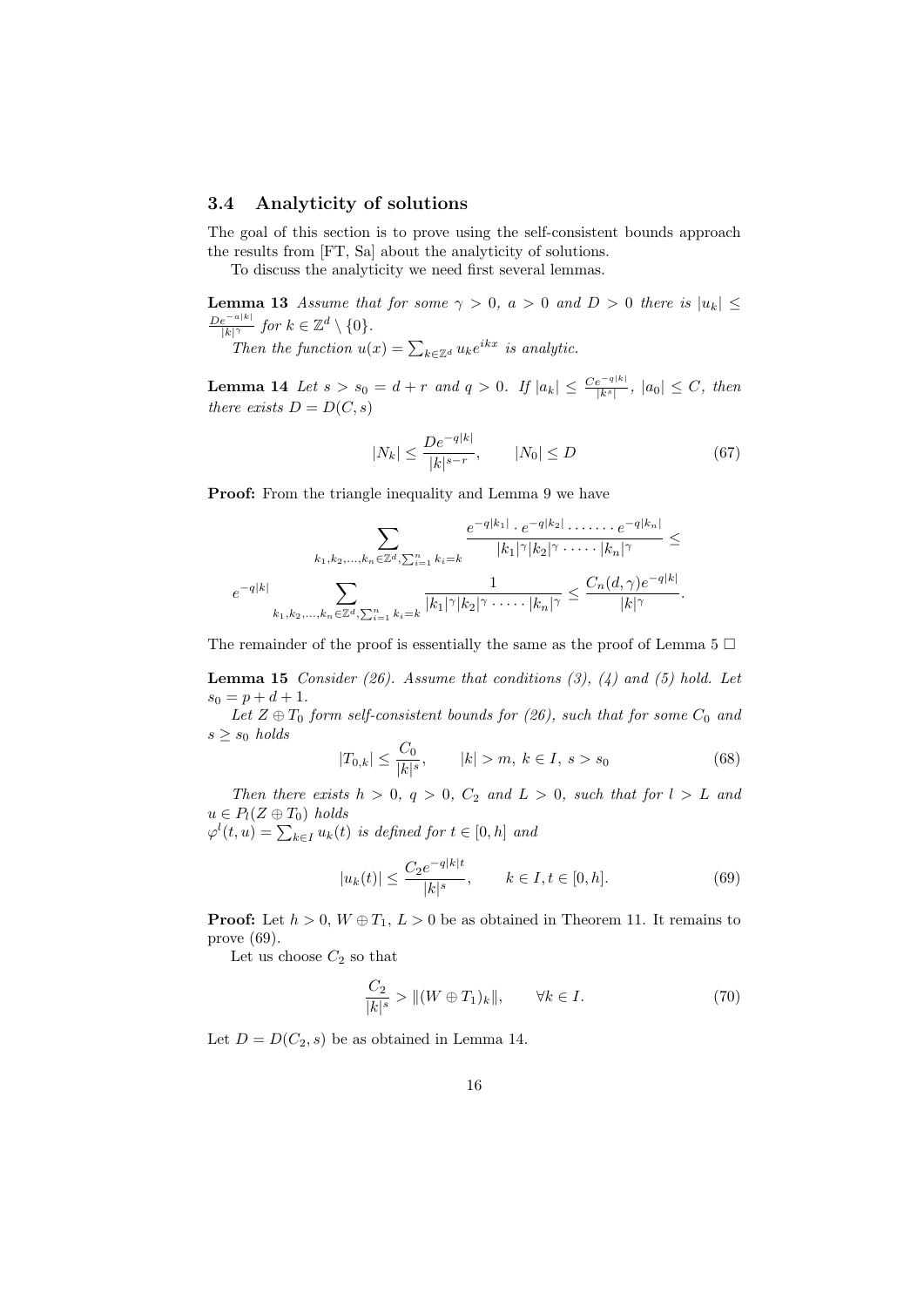Let us fix

$$
K_e > \left(\frac{D}{C_2 v_0}\right)^{1/(p-r)}.\t(71)
$$

From (70) it follows that there exists  $0 < q_0 \leq (v_0 - \frac{D}{C_0 K})$  $C_2K_e^{p-r}$ ) , such that for  $0 < q < q_0$  holds

$$
\frac{C_2 e^{-q|k|h}}{|k|^s} > \|(W \oplus T_1)_k\|, \qquad \forall k \in I, |k| < K_e. \tag{72}
$$

We will show now that for any Galerkin projection  $P_l$  with  $l > L$  and  $u \in$  $P_l(Z \oplus T_0)$ , if  $|u_k(t_0)| \leq \frac{C_2 e^{-q|k|t_0|}}{|k|^s}$  $\frac{1}{|k|^{s}}$  for  $|k| > K_e$  and  $|u_{k_0}(t_0)| = \frac{C_2e^{-q|k_0|t_0}}{|k_0|^{s}}$  $\frac{e^{2\pi i/60} \log n}{|k_0|^s}$  for some  $|k_0| > K_e$  and  $t_0 \in [0, h]$ , then

$$
\frac{d|u_{k_0}|}{dt}(t_0) < -q|k_0||u_{k_0}(t_0)|.\tag{73}
$$

From Lemma 14 we have

$$
\frac{d|u_{k_0}|}{dt}(t_0) \le -v_0|k_0|^p |u_{k_0}(t_0)| + \frac{De^{-q|k_0|t_0}}{|k_0|^{s-r}}.\tag{74}
$$

Hence to obtain (73) it is enough to show that

$$
\frac{De^{-q|k_0|t_0}}{|k_0|^{s-r}} < (v_0|k_0|^p - q|k_0|) \frac{C_2 e^{-q|k_0|t_0}}{|k_0|^s}.\tag{75}
$$

Since

$$
(v_0|k|^p - q|k|) \le (v_0 - q)|k|^p,
$$
\n(76)

then it is enough to prove for  $|k| > K_e$  and q small enough that

$$
D < (v_0 - q)|k|^{p-r}C_2. \tag{77}
$$

This for  $q < v_0$  is equivalent to

$$
q < v_0 - \frac{D}{C_2 K_e^{p-r}} = \overline{q}_0. \tag{78}
$$

Observe that with our choice of  $K_e$  we have  $\overline{q}_0 > 0$ . It is now easy to observe that (73) and (72) implies (69).  $\Box$ 

**Lemma 16** *Consider (26). Assume that conditions (3), (4) and (5) hold. Let*  $s_0 = p + d + 1$ 

*Let*  $Z \oplus T_0$  *form self-consistent bounds for (26), such that for some*  $C_0$ ,  $q > 0$  $and$   $s \geq s_0$  *holds* 

$$
|T_{0,k}| \le \frac{C_0 e^{-q|k|}}{|k|^s}, \qquad |k| > m, \ k \in I, \ s > s_0 \tag{79}
$$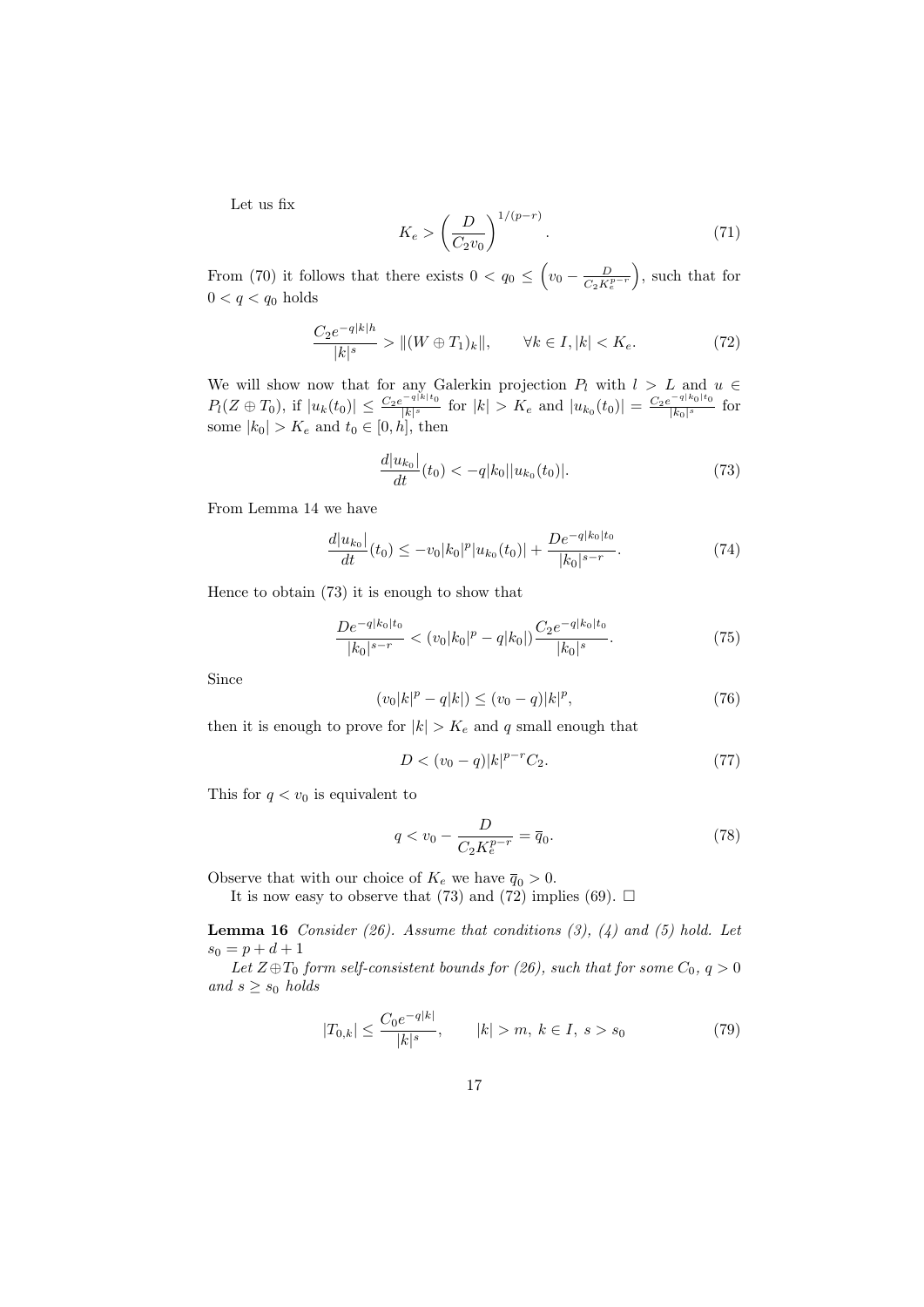*Then there exists*  $h > 0$ ,  $q_1 > 0$  *and*  $L > 0$ , *such that for*  $l > L$  *and*  $u \in P_l(Z \oplus T_0)$  *holds* 

 $\varphi^{l}(t, u) = \sum_{k \in I} u_{k}(t)$  *is defined for*  $t \in [0, h]$  *and* 

$$
|u_k(t)| \le \frac{C_2 e^{-q_1|k|}}{|k|^s}, \qquad k \in I, t \in [0, h]
$$
\n(80)

**Proof:** Let  $h > 0$ ,  $W \oplus T_1$ ,  $L > 0$  be as obtained in Theorem 11 for  $Z \oplus \tilde{T}_0$ , where

$$
|\tilde{T}_{0,k}| \le \frac{C_0}{|k|^s}, \qquad |k| > m, \ k \in I, \ s > s_0.
$$
 (81)

Since  $T_0 \subset \tilde{T}_0$ , then to complete the proof it remains to prove (80).

Let us choose  $C_2$  so that

$$
\frac{C_2}{|k|^s} > ||(W \oplus T_1)_k||, \qquad \forall k \in I.
$$
\n
$$
(82)
$$

Let  $D = D(C_2, s)$  be as obtained in Lemma 14.

Let us fix

$$
K_e > \left(\frac{D}{C_2 v_0}\right)^{1/(p-r)}.\tag{83}
$$

There exists  $0 < q_0$ , such that for  $0 < q_1 < q_0$  holds

$$
\frac{C_2e^{-q_1|k|}}{|k|^s} > \|(W \oplus T_1)_k\|, \qquad \forall k \in I, |k| < K_e. \tag{84}
$$

We will show now that for any Galerkin projection  $P_l$  with  $l > L$  and  $u \in$  $P_l(Z \oplus T_0)$ , if  $|u_k(t_0)| \leq \frac{C_2 e^{-q_1|k|}}{|k|^s}$  $\frac{e^{-q_1|k|}}{|k|^s}$  for  $|k| > K_e$  and  $|u_{k_0}(t_0)| = \frac{C_2e^{-q_1|k_0|}}{|k_0|^s}$  $\frac{e^{-41/n_0}}{|k_0|^s}$  for some  $|k_0| > K_e$  and  $t_0 \in [0, h]$ , then

$$
\frac{d|u_{k_0}|}{dt}(t_0) < 0.\tag{85}
$$

From Lemma 14 we have

$$
\frac{d|u_{k_0}|}{dt}(t_0) \le -v_0|k_0|^p|u_{k_0}(t_0)| + \frac{De^{-q_1|k_0|}}{|k_0|^{s-r}}.\tag{86}
$$

Hence to obtain (85) it is enough to show for  $|k| > K_e$  and  $q_1 > 0$  small enough that

$$
\frac{De^{-q_1|k_0|}}{|k_0|^{s-r}} < v_0|k_0|^p \frac{C_2e^{-q_1|k_0|}}{|k_0|^s}.\tag{87}
$$

This is equivalent to

$$
D < v_0 K_e^{p-r} C_2,\tag{88}
$$

which is satisfied due to (83).

We choose  $q_1 < \min(q, q_0)$ .

It is now easy to observe that (85) and (84) implies (80).  $\Box$ 

From Lemmas 15 and 16 we obtain easily the following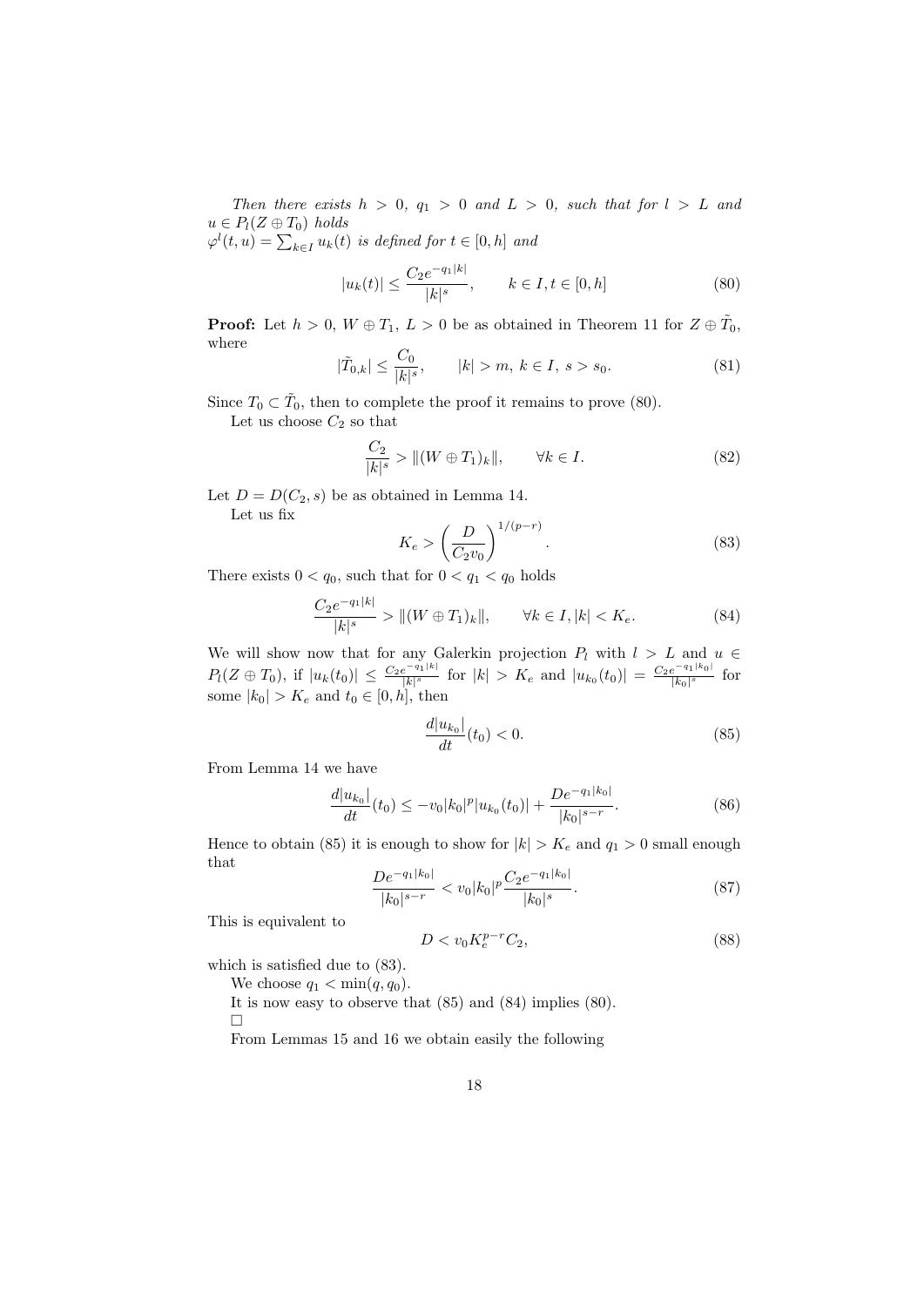**Theorem 17** *Consider (26). Assume that conditions (3), (4) and (5) hold. Let*  $s_0 = d + p + 1$ *.* 

*Assume that*  $H = \overline{\bigoplus_{k \in I} H_k}$  *is an s-smooth decomposition of*  $H$ *, for*  $s \geq s_0$ *. Let*  $u : [t_1, t_2] \to W \oplus T \subset H$ *, where*  $W \oplus T$  *are self-consistent bounds for (26), be a solution of (26) such that for some constants*  $m, C \in \mathbb{R}, s \geq s_0$ 

$$
|T_k| \le \frac{C_0}{|k|^s}, \qquad |k| > m, \ k \in I,
$$
\n(89)

*holds, then u is a classical solution of (1), which for any*  $t \in (t_1, t_2]$  *is an analytic function of x.*

*Moreover, the following holds for some*  $q > 0$ 

$$
|u_k(t)| \le \frac{C_1 e^{-q|k|(t-t_1)}}{|k|^s}.
$$
\n(90)

# **4 The algorithm for rigorous enclosure of solutions of perturbations of ODEs and differential inclusions**

# **4.1 The interval arithmetic and notation used in the description of algorithms**

The interval arithmetic [Mo, MZ] is a suitable tool to deal with the non-rigorous computer arithmetic, because it replaces a mathematical object, *r*, a real number or a collection of reals composing a vector, a matrix etc, by an interval or a collection of intervals, **r**, such that  $r \in \mathbf{r}$ . Moreover, the arithmetic operations on the interval objects can be defined so that the result of the interval computation always contains the result of the corresponding real operation.

In the description of algorithms we will use the same conventions as in [ZLo] regarding the notation of single valued and multivalued (interval) objects. In the sequel, by arabic letters we denote single valued objects like vectors, real numbers, matrices. Quite often we will use square brackets, for example  $[r]$ , to denote sets. Usually this will be some set constructed by some algorithm. Sets will also be denoted by single letters, for example *S*, when it is clear from the context that it represents a set. In situations when we want to stress (for example in the detailed description of an algorithm) that we have a set in a formula involving both single-valued objects and sets we will rather use the square bracket, hence we prefer to write [*S*] instead of *S* to represent the set. From this point of view [*S*] and *S* are different symbols in the alphabet used to name variables and formally speaking there is no relation between the set represented by [*S*] and the object represented by *S*. If in the description of an algorithm we will have a situation that both variables, [*S*] and *S*, are used simultaneously, then usually  $S \in [S]$ , but this is always stated explicitly.

For a set  $[S]$  by  $[S]$ <sub>I</sub> we denote the interval hull of  $[S]$ , i.e. the smallest product of intervals containing [*S*]. The symbol hull $(x_1, \ldots, x_k)$  will denote the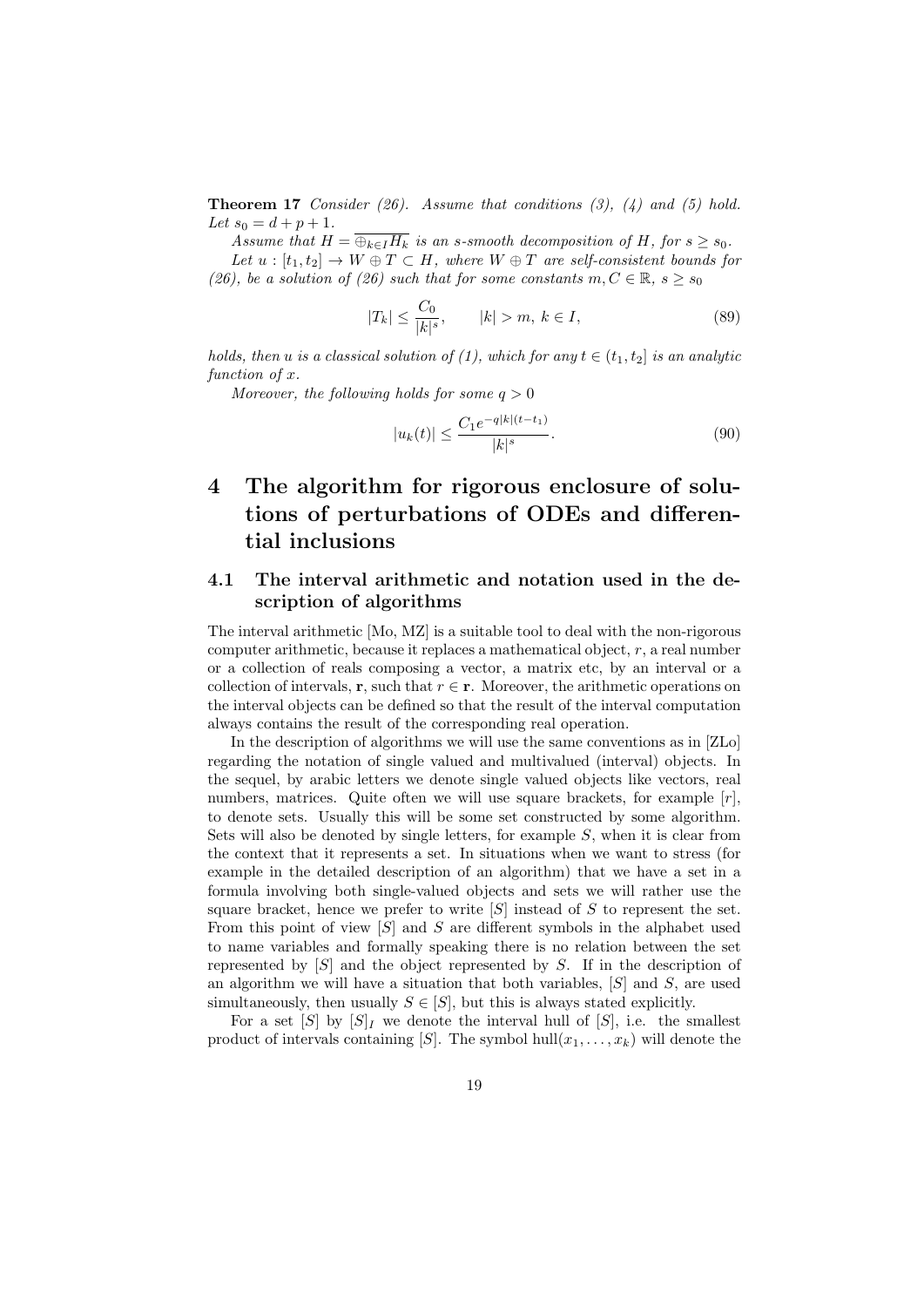interval hull of intervals  $x_1, \ldots, x_k$ . The set  $Y \subset \mathbb{R}^m$  will be called an interval set if  $Y = \prod_{i=1}^{m} Y_i$ , where  $Y_i$  are closed intervals (we will allow also for degenerate intervals  $I = [a, a]$ .

For any interval  $I = [a, b]$  we define a diameter of *I* diam (*I*) and the functions  $left(I), right(I), I^+ \text{ and } I^- \text{ by}$ 

$$
diam (I) = b - a
$$

$$
I^- = left(I) = a
$$

$$
I^+ = right(I) = b.
$$

For  $c > 0$  and  $X = [a - \delta/2, a + \delta/2]$ , where  $\delta \geq 0$  we define

$$
in\text{flat}(X,c) = [a - c\delta/2, a + c\delta/2].
$$

For any interval set (vector, matrix)  $[S]$  by  $m([S])$  we will denote a center point of  $[S]$  and by diam  $([S])$  we will denote the maximum of diameters of its components.

In the description of algorithm we will use the expression  $a \in bool$  to indicate that *a* is a boolean variable with the possible values *false* and *true*. Sometimes integer constants 0 and 1 might used for *false* and *true*, respectively.

#### **4.2 An outline of the algorithm**

For the purpose of the rigorous integration of dissipative PDEs we will study the following nonautonomous ODE,

$$
x'(t) = f(x(t), y(t))
$$
\n
$$
(91)
$$

where  $x \in \mathbb{R}^m$  and  $y : \mathbb{R} \supset D \to \mathbb{R}^n$  is bounded and continuous, and f is  $C^1$ . Assume that we have some knowledge about  $y(t)$ , for example  $|y(t)| < \epsilon$  for  $0 \le t \le t_1$ . We would like to find a rigorous enclosure for  $x(t)$ .

What we describe below is basically the algorithm for the rigorous enclosure of the solutions of the differential inclusion

$$
\frac{dx}{dt}(t) \in f(x) + [\delta],\tag{92}
$$

where [*δ*] *⊂* R *<sup>m</sup>*. In the context of the rigorous integration of dissipative PDEs the function  $y(t)$  in (91) represents the tail and  $\delta$  in (92) is the Galerkin projection error.

For a bounded and continuous function  $y : [0, \infty) \to \mathbb{R}^n$  let  $\varphi(t, x_0, y)$  denotes a solution of equation (91) with the initial condition  $x(0) = x_0$ . For a given  $y_0 \in \mathbb{R}^n$  let  $\overline{\varphi}(t, x_0, y_0)$  be a solution of the following Cauchy problem

$$
x' = f(x, y_0), \quad x(0) = x_0 \tag{93}
$$

with the same initial condition  $x(0) = x_0$ . Observe that system (93) is a particular case of (91) with  $y(t) = y_0$ .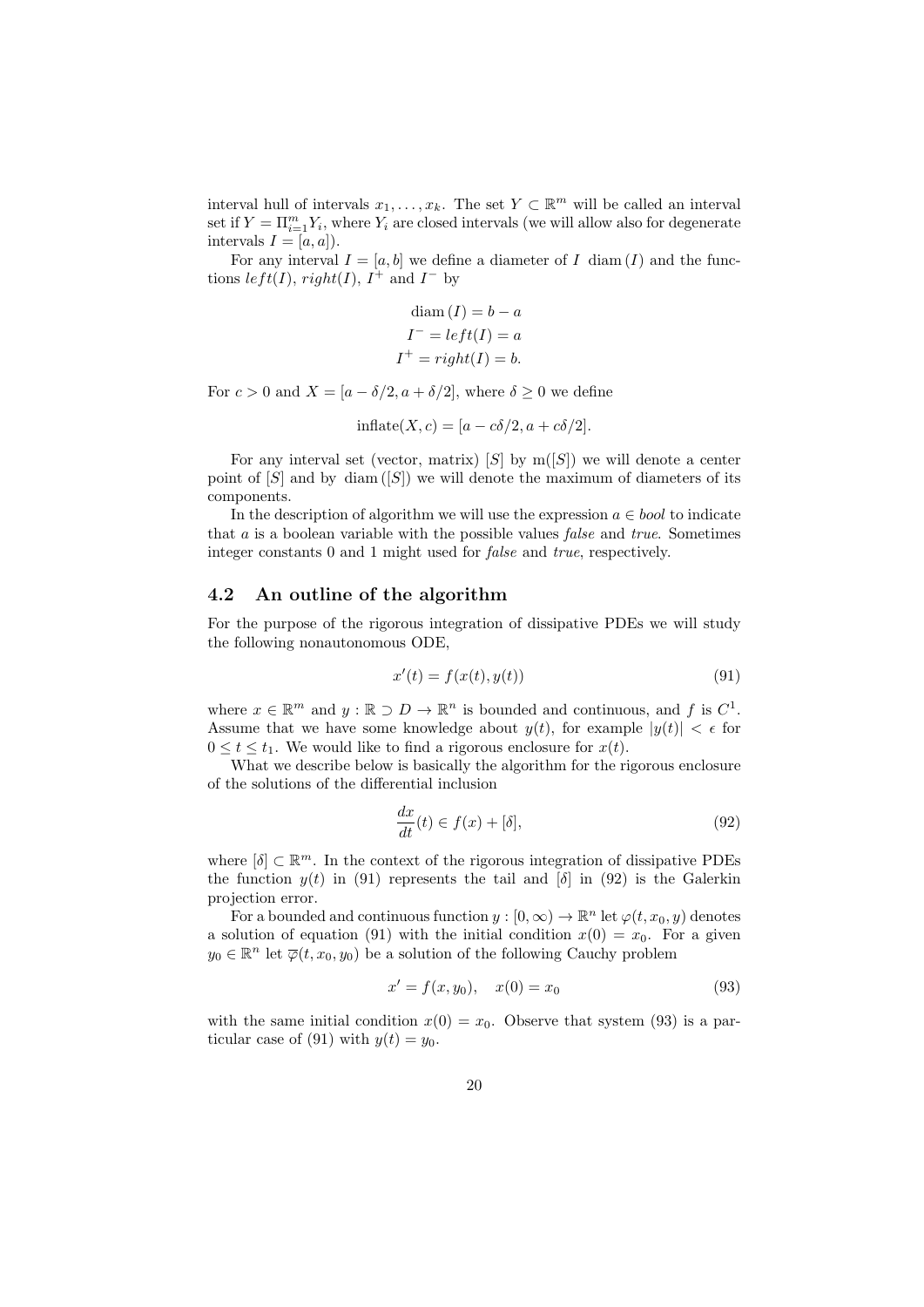We are interested in finding rigorous bounds for  $\varphi(t, [x_0], [y_0])$ , where  $[x_0] \subset$  $\mathbb{R}^m$  and  $[y_0]$  ⊂  $C_b([0,\infty), \mathbb{R}^n)$ . The set  $[y_0]$  might be defined be some dynamical process, in this case we may need to compute the range of [*y*0] during each time step or be given explicitly, for example:  $y \in [y_0]$  iff *y* is bounded and continuous and  $y(t) \in [-\epsilon, \epsilon]^n$ .

To achieve the above mentioned goal we propose a modification of the original Lohner algorithm [Lo, Lo1]. Our presentation and notation follows a description of the  $C^0$ -Lohner algorithm presented in [ZLo] and almost coincide with the content of Section 6 from [Z2]. The main difference compared to [Z2] is in how the first and the fifth parts are realized in the context of dissipative PDEs. This is described in the subsequent sections.

#### **4.3 A fundamental estimate**

The following lemma is a particular case of Theorem 1 in Section 13 in [W](see subsection IV 'The Lipschitz condition'), a self-contained proof (with precisely specified assumptions) can also be found in [KZ].

**Lemma 18** *Assume*  $t_0, h \in \mathbb{R}$  *and*  $h > 0$ *. Let*  $f : \mathbb{R}^{n_1} \times \mathbb{R}^{n_2} \to \mathbb{R}^{n_1}$  be *a*  $\mathcal{C}^1$ -function. For a fixed  $y_c \in \mathbb{R}^{n_2}$  and a bounded and continuous function  $y:[t_0, t_0+h] \to \mathbb{R}^{n_2}$  *consider* 

$$
x' = f(x, y_c), \quad x(t_0) = x_0 \tag{94}
$$

$$
x' = f(x, y_c) + (f(x, y(t)) - f(x, y_c)), \quad x(t_0) = x_0.
$$
 (95)

*Let*  $x_1, x_2 : [t_0, t_0 + h] \to \mathbb{R}^{n_1}$  *be solutions of (94) and (95), respectively. We assume that*

- $\bullet$  *W*<sub>*y*</sub> ⊂  $\mathbb{R}^{n_2}$  *is a convex set and*  $y([t_0, t_0 + h]) \subset W_y$ *.*
- Let  $W_1 \subset W_2 \subset \mathbb{R}^{n_1}$  be convex and compact, such that for  $s \in [t_0, t_0 + h]$ *holds*

$$
x_1(s) \in W_1 \tag{96}
$$

$$
x_2(s) \in W_2 \tag{97}
$$

*Then the following inequality holds for*  $t \in [t_0, t_0 + h]$  *and for*  $i = 1, \ldots, n_1$ 

$$
|x_{1,i}(t) - x_{2,i}(t)| \le \left(\int_{t_0}^t e^{J(t-s)} C \, ds\right)_i, \tag{98}
$$

*provided*  $C \in \mathbb{R}^{n_1}$  *and*  $J \in \mathbb{R}^{n_1 \times n_1}$  *satisfy the following conditions* 

$$
C_i \ge \sup\{|f_i(x, y_c) - f_i(x, y)|, x \in W_1, y \in W_y\}, i = 1,..., n_1
$$
  

$$
J_{ij} \ge \begin{cases} \sup \frac{\partial f_i}{\partial x_j}(W_2, W_y) & \text{if } i = j, \\ \sup \left|\frac{\partial f_i}{\partial x_j}(W_2, W_y)\right| & \text{if } i \neq j. \end{cases}
$$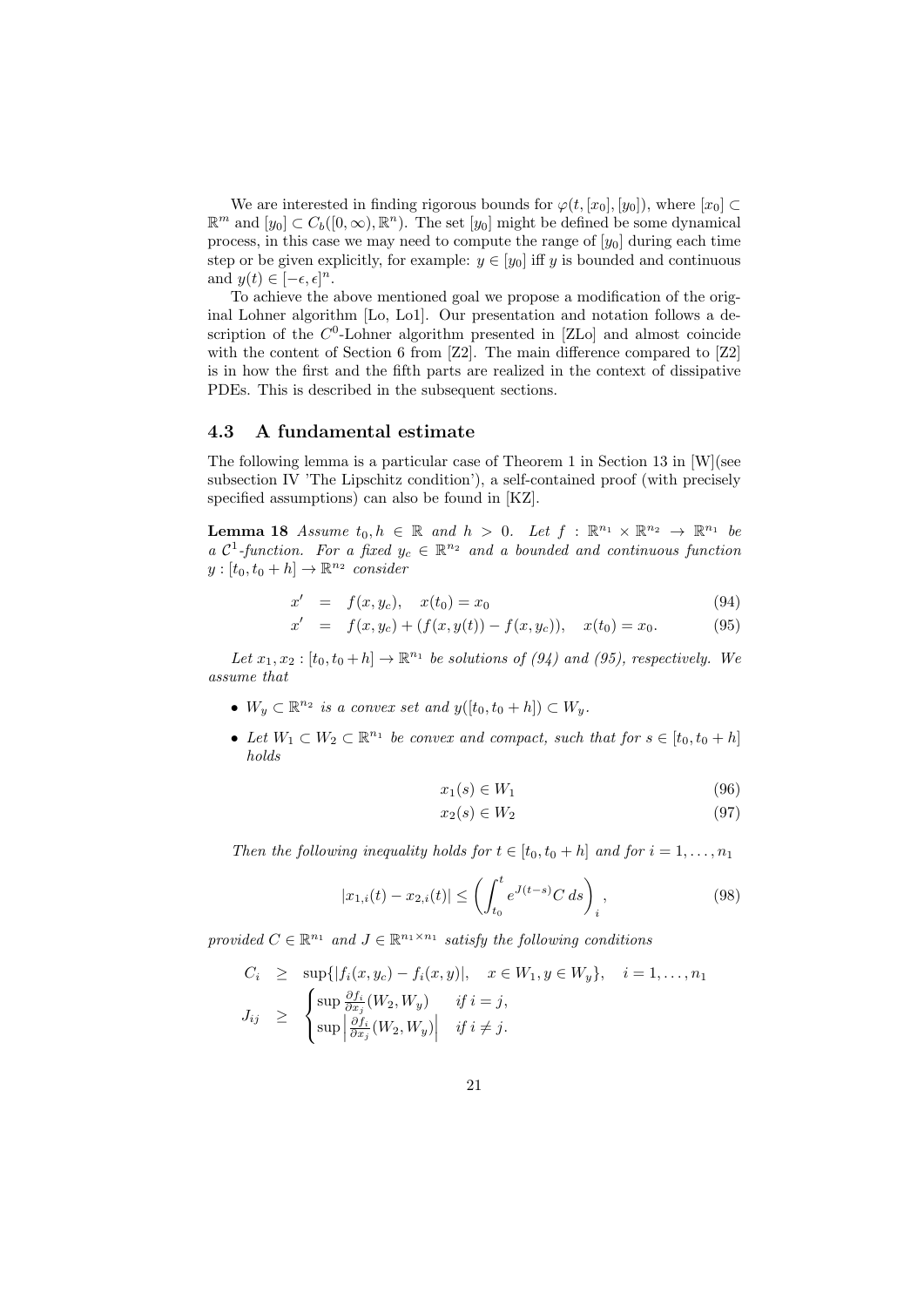**Comment:** It is very important for the application to dissipative PDEs, that in the above lemma the terms on the diagonal in matrix *J* can be negative. As a result of this fact the increasing of the dimension of the Galerkin projections does not result in a significant increase of  $||e^{Jt}||$  for  $t > 0$ . This fact allows also to obtain the equicontinuity of all Galerkin projections, which can be later used to obtain an ODE-type uniqueness proof for dissipative PDEs (see [ZGal]).

#### **4.4 One step of the algorithm**

The basic outline of the algorithm is nearly the same as in [Z2]. The only, but essential, difference is that in the case of dissipative PDEs we have an efficient procedure for the computation of the evolution of the tail.

In the description below the objects with an index *k* refer to the current values and those with an index  $k + 1$  are the values after the next time step.

We define

$$
[y_k] = \{ y \in C_b([0,\infty], \mathbb{R}^n) \mid y(t) = z(t_k + t) \text{ for some } z \in [y_0] \}.
$$

We will also use the following notation for  $[y] \subset C_b([0,\infty), \mathbb{R}^s)$ 

$$
[y]([t_1, t_2]) = \{z(t) \mid z \in [y], t \in [t_1, t_2]\}.
$$

One step of the Lohner algorithm is a shift along the trajectory of system (91) with the following input and output data: **Input data:**

- $t_k$  is a current time
- $h_k$  is a time step
- $\bullet$  [ $x_k$ ] ⊂  $\mathbb{R}^m$ , such that  $\varphi(t_k, [x_0], [y_0]) \subset [x_k]$
- bounds for  $[y_k]$

#### **Output data:**

- $t_{k+1} = t_k + h_k$  is a new current time
- *•*  $[x_{k+1}]$  ⊂  $\mathbb{R}^m$ , such that  $\varphi(t_{k+1}, [x_0], [y_0]) \subset [x_{k+1}]$
- bounds for  $[y_{k+1}]$ .

We do not specify here the representation of sets  $[x_k]$ . This issue is very important in the handling of the wrapping effect and is discussed in detail in [Lo, Lo1, Mo, MZ] (see also Section 3 in [ZLo]).

One step of the algorithm consists from the following parts:

#### **1. Generation of a-priori bounds for**  $\varphi$  **and**  $[y_0]([t_k, t_{k+1}])$ **.**

We find convex and compact set  $[W_2] \subset \mathbb{R}^m$  and convex set  $[W_y] \subset \mathbb{R}^n$ , such that

$$
\varphi([0, h_k], [x_k], [y_k]) \subset [W_2],\tag{99}
$$

$$
[y_k]([0, h_k]) \subset [W_y]. \tag{100}
$$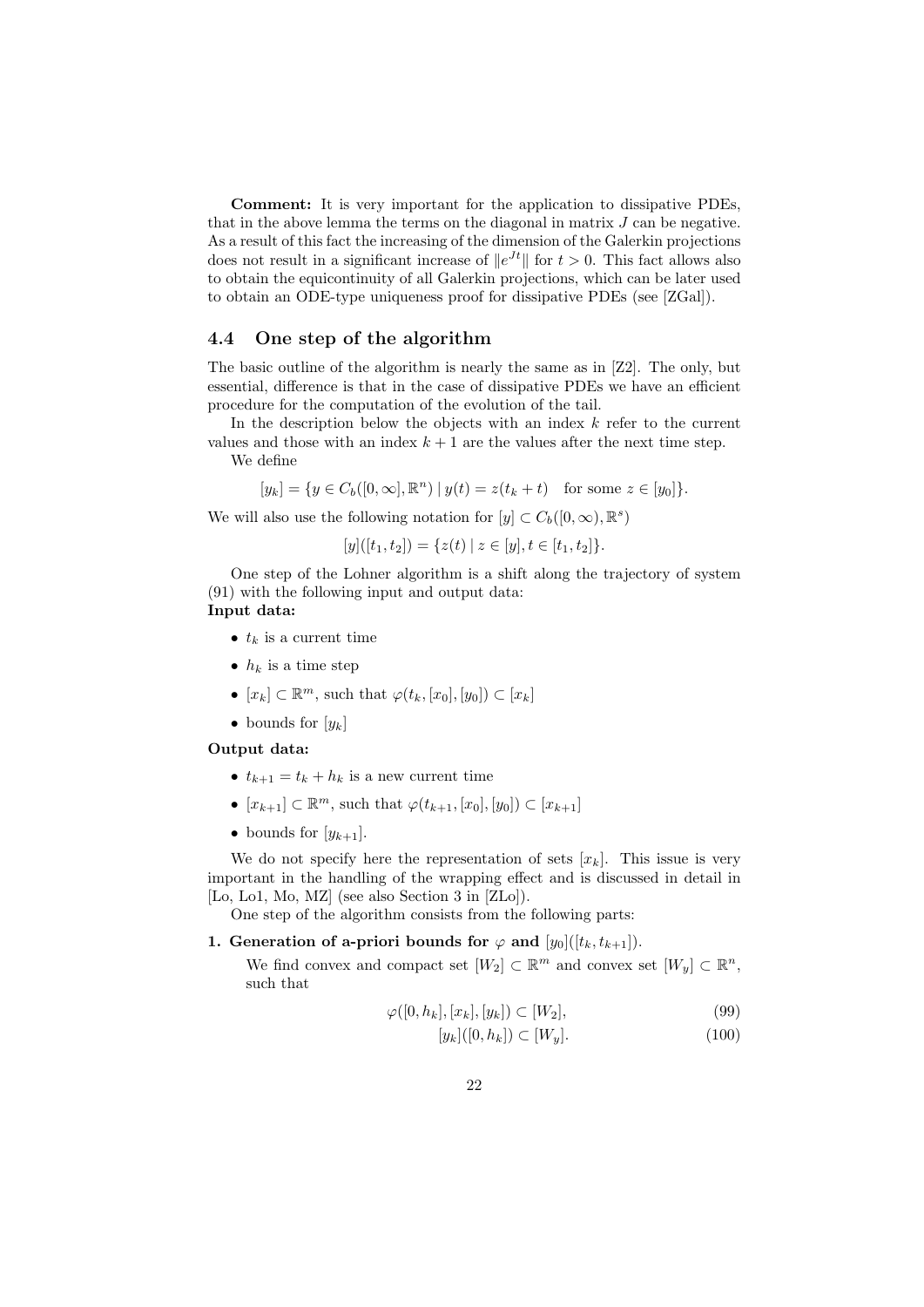- 2. We fix  $y_c \in [W_y]$ .
- **3. Computation of an unperturbed** *x***-projection.** We apply one step of the  $C^0$ -Lohner algorithm to (93) with the time step  $h_k$  and the initial condition given by  $[x_k]$  and  $y_0 = y_c$ . As a result we obtain  $[\overline{x}_{k+1}] \subset \mathbb{R}^m$ and convex and compact set  $[W_1] \subset \mathbb{R}^m$ , such that

$$
\overline{\varphi}(h_k, [x_k], y_c) \subset [\overline{x}_{k+1}], \n\overline{\varphi}([0, h_k], [x_k], y_c) \subset [W_1].
$$

**4. Computation of the influence of the perturbation.** Using formulas from Lemma 18 we find set  $[\Delta] \subset \mathbb{R}^m$ , such that

$$
\varphi(t_{k+1}, [x_0], [y_0]) \subset \overline{\varphi}(h_k, [x_k], y_c) + [\Delta]. \tag{101}
$$

Hence

$$
\varphi(t_{k+1}, [x_0], [y_0]) \subset [x_{k+1}] = [\overline{x}_{k+1}] + [\Delta]
$$
\n(102)

**5.** Computation of  $[y_{k+1}]$ 

# **4.5 Part 1 - comments**

In the context of an ordinary differential inclusion (92) we can set  $|W_y| = |\delta|$ . The question of finding [*W*2] is treated in Section 5.

In the context of a dissipative PDE we cannot find  $[W_u]$  and  $[W_2]$  using independent routines, some consistency conditions are necessary. This question is treated in detail in Sections 6, 7 and 8.

### **4.6 Part 4 - details**

We use Lemma 18.

1. We set

$$
\begin{aligned}\n[\delta] &= \left[ \{ f(x, y_c) - f(x, y) \mid x \in [W_1], y \in [W_y] \} \right] \\
C_i &= \text{right}(\left| [\delta_i] \right|), \quad i = 1, \dots, n \\
J_{ij} &= \begin{cases}\n\text{right} \left( \frac{\partial f_i}{\partial x_i}([W_2], [W_y]) \right) & \text{if } i = j, \\
\text{right} \left( \left| \frac{\partial f_i}{\partial x_j}([W_2], [W_y]) \right| \right). & \text{if } i \neq j.\n\end{cases}\n\end{aligned}
$$

2. 
$$
D = \int_0^h e^{J(h-s)} C ds
$$
  
3.  $[\Delta_i] = [-D_i, D_i]$ , for  $i = 1, ..., n$ 

For the computation of  $\int_0^t e^{A(t-s)} C ds$ , see Section 6.5 in [Z2].

After we compute  $\Delta$  to avoid the wrapping effect we perform a rearrangement, see Section 6.6 in [Z2].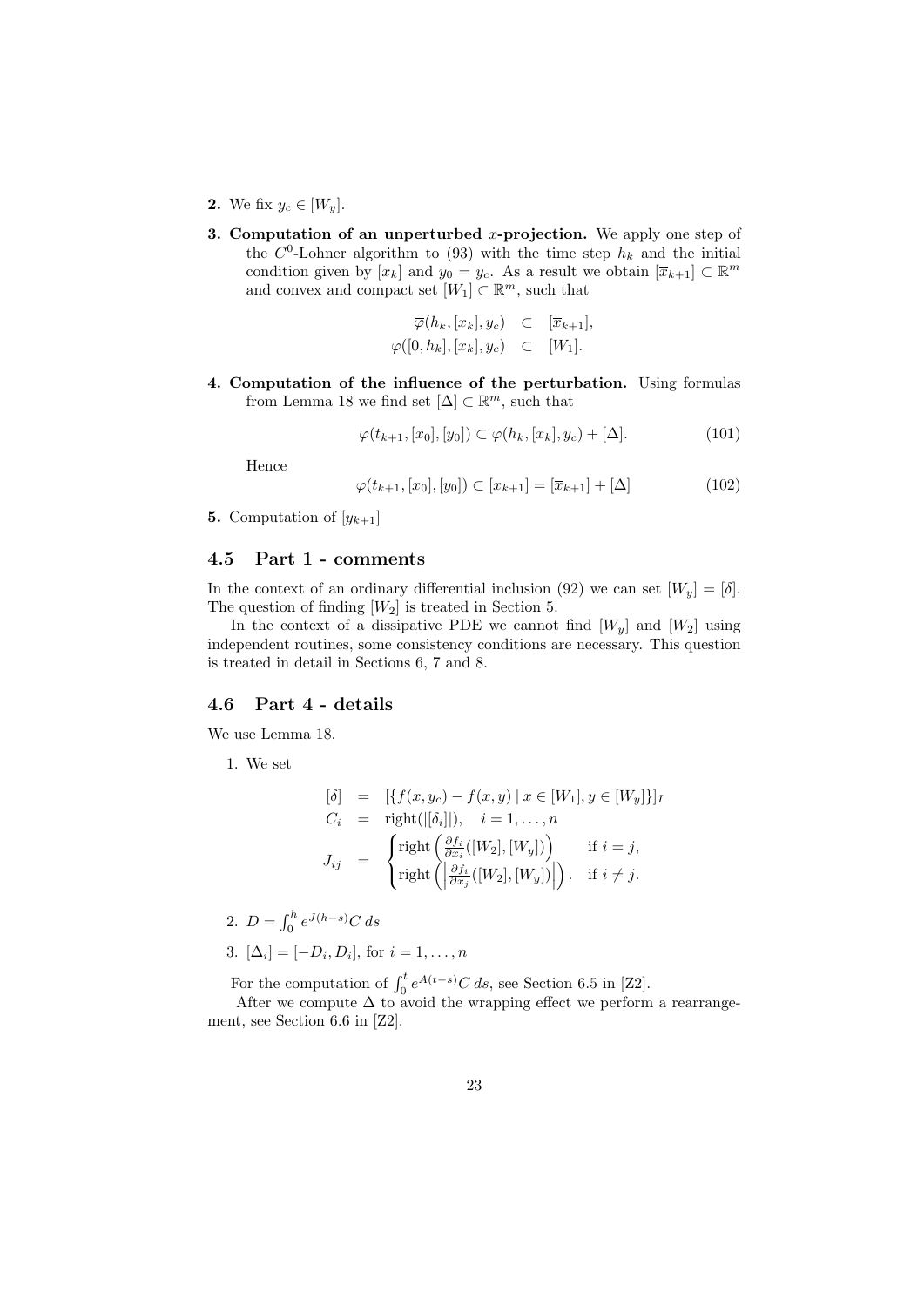## **4.7 Part 5 - comments**

For ordinary differential inclusions (92) we don't have to do anything. In the context of PDEs this is a very important issue and it is treated in Section 7.4.

# **5 Generation of a-priori bounds for ordinary differential inclusions**

The goal of this section is to present an algorithm for the generation of a-priori bounds for ordinary differential inclusions. We will frequently refer to such apriori bounds as *the rough enclosure*. The main result is Theorem 23 and the algorithm based on it is presented in Section 5.3. These developments realize for differential inclusions Part 1 of the algorithm outlined in Section 4.

#### **5.1 A naive rough enclosure function**

We start with the following easy theorem.

**Theorem 19** *Consider a differential equation*

$$
x' = f(x), \quad x \in \mathbb{R}^n \tag{103}
$$

*where*  $f \in C^1$ *. Let*  $\varphi$  *be a local flow induced by (103),*  $h \in \mathbb{R}$  *and*  $X$ *,*  $Z$  *be interval sets, X ⊂* int*Z. Suppose that*

$$
Y := interval \; hull(X + [0, h]f(Z)) \subset int \, Z \tag{104}
$$

*then*

$$
\varphi([0,h],X) \subset Y \tag{105}
$$

An easy proof is left to the reader. Above theorem can be also derived from Theorem 23 with  $D = \emptyset$ .

Let *Y* be as in the above theorem, we will refer to it as the *first order enclosure*, because it is based on the first order Taylor formula. Analogous theorems using higher order Taylor formulas are possible, but our experience show that they are not much better.

**Remark 20** *From Theorem 19 it follows immediately that, if we take h sufficiently small, then there exists the first order enclosure. In fact any interval set Z, such that*  $X \subset \text{int } Z$  *is good for sufficiently small*  $h$ *.* 

Observe that condition (104) imposes severe restrictions on the size of *h* even in the situation, when it is obvious that the enclosure should exists for any  $h > 0$ . As an example we consider a single linear equation

$$
x' = f(x) = -Lx, \qquad L > 0, \quad x \in \mathbb{R}.\tag{106}
$$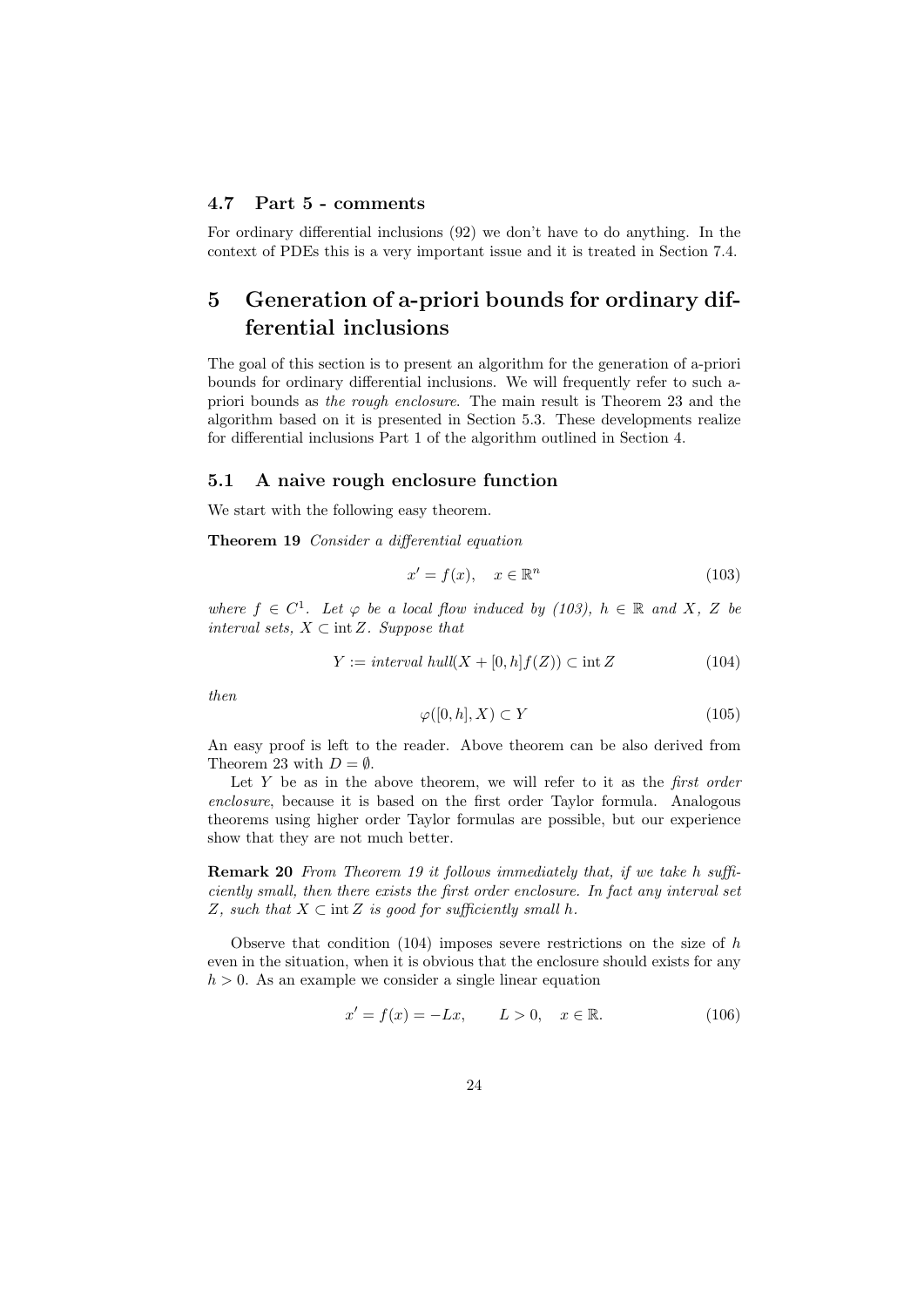Assume that (104) holds for some intervals *X,Y,Z* and  $f(x) = -Lx$ . By taking diameters of both sides of (104) we obtain

$$
hL \cdot \text{diam}(Z) \quad < \quad \text{diam}(Z), \tag{107}
$$

$$
hL \quad < \quad 1. \tag{108}
$$

On the other side is easy to see that the interval  $Y = [-\max |X|, \max |X|]$  is the enclosure for any  $h > 0$ .

An natural generalization of (108) to multidimensional nonlinear system is

$$
h|df| < 1,\tag{109}
$$

where  $|df|$  is the maximum of the norm of  $df(x)$  for *x* over the region of interest.

In the context of the Galerkin projection of dissipative PDE from condition (109) it follows that in order to obtain the first rough enclosure for *n*-th Galerkin projection the time step must satisfy

$$
h|\lambda_k| < 1, \qquad \text{for } |k| \le n. \tag{110}
$$

This usually leads to unreasonably small time steps, which is dictated not by the dynamics of the system under the consideration, but by the inclusion in the integration of highly damped variables of little relevance for the dynamics. In the next section we will present an enclosure theorem and an algorithm based on it, which allows to use considerably larger time steps.

#### **5.2 The rough enclosure algorithm based on isolation**

Our goal is to devise a rough enclosure routine, which will take into account the strong damping for some variables and will overcome the restriction on *h* given by (109).

Before we proceed further we need a few easy lemmas.

**Lemma 21** *Let*  $N$  *be a constant. Let*  $x(t)$  *be a*  $C<sup>1</sup>$  *function. If* 

$$
\frac{dx}{dt} < \lambda x + N,\tag{111}
$$

*then for*  $t > 0$  *holds* 

$$
x(t) < \left(x(0) - \frac{N}{-\lambda}\right)e^{\lambda t} + \frac{N}{-\lambda} \tag{112}
$$

*Similarly, if*

$$
\frac{dx}{dt} > \lambda x + N,\tag{113}
$$

*then for*  $t > 0$  *holds* 

$$
x(t) > \left(x(0) - \frac{N}{-\lambda}\right)e^{\lambda t} + \frac{N}{-\lambda} \tag{114}
$$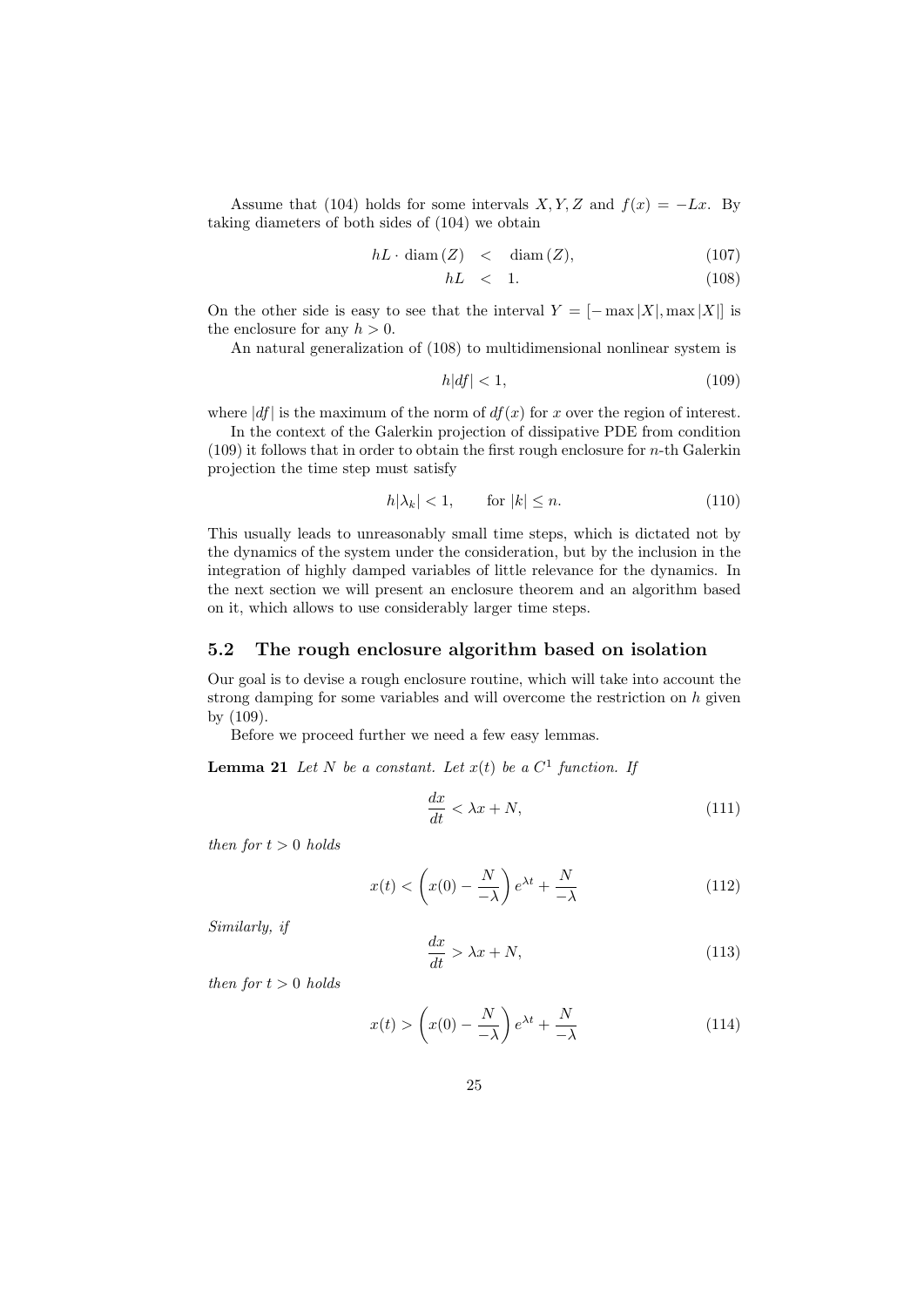**Lemma 22** *Let*  $N$  *be a constant. Let*  $x(t)$  *be a*  $C^1$ -function. If

$$
\frac{dx}{dt} < \lambda x + N,\tag{115}
$$

*then for*  $t > 0$  *holds* 

$$
x(t) < \frac{N}{-\lambda}, \quad \text{if } x(0) < \frac{N}{-\lambda} \tag{116}
$$

$$
x(t) < x(0), \quad \text{if } x(0) \ge \frac{N}{-\lambda} \tag{117}
$$

*Similarly, if*

$$
\frac{dx}{dt} > \lambda x + N,\tag{118}
$$

*then for*  $t > 0$  *holds* 

$$
x(t) > \frac{N}{-\lambda}, \quad \text{if } x(0) > \frac{N}{-\lambda} \tag{119}
$$

$$
x(t) > x(0), \quad \text{if } x(0) \le \frac{N}{-\lambda} \tag{120}
$$

We assume that our problem can be written as

$$
\frac{dx_i}{dt} \in f_i(x) = \lambda_i x_i + N_i(x), \quad i = 1, \dots, n
$$
\n(121)

where  $N_i: \mathbb{R}^n \to cf(R)$  is a multivalued continuous function and by  $\varphi$  we will denote *the (local) flow* induced by (121) (see Section 1.1 for the definition).

Now we state a theorem which is a basis of our improved enclosure function.

**Theorem 23** *Consider (121).* Let  $h > 0$  and  $X \subset Z \subset \mathbb{R}^n$  be interval sets. Let  $D \subset \{1, \ldots, n\}$  *(the set of dissipative(damped) directions), such that if*  $k \in D$ *, then*

$$
\lambda_k \quad < \quad 0 \tag{122}
$$

$$
\lambda_k a_k + N_k^- \quad < \quad \frac{da_k}{dt} < \lambda_k a_k + N_k^+ \tag{123}
$$

 $where N_k(Z) \subset (N_k^-, N_k^+).$ *For*  $k \in D$  *we set* 

$$
b_k^{\pm} = \frac{N_k^{\pm}}{-\lambda_k} \tag{124}
$$

$$
g_k^{\pm} = (X_k^{\pm} - b_k^{\pm}) e^{\lambda_k h} + b_k^{\pm}.
$$
 (125)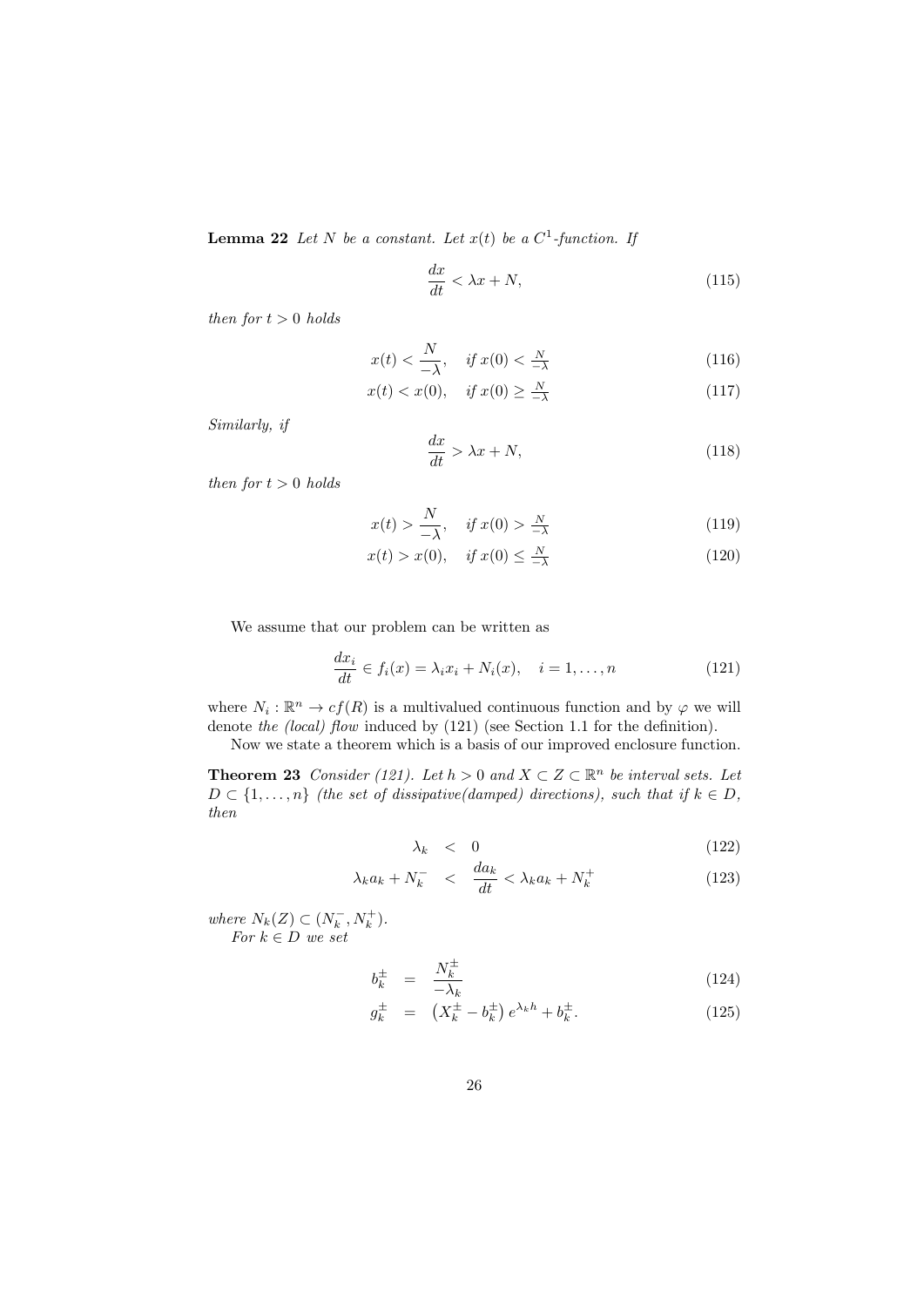$Let Y = \prod_{i=1}^{n} Y_i$ *, be such that* 

$$
Y_i = X_i + [0, h]f_i(Z), \qquad i \notin D \tag{126}
$$

$$
Y_i = Z_i, \qquad i \in D. \tag{127}
$$

*Then*

$$
\varphi([0, h], X) \subset Y,\tag{128}
$$

*provided the following conditions are satisfied for*  $i = 1, \ldots, n$ 1. *if*  $i \notin D$ *, then* 

$$
Y_i \subset \text{int } Z_i \tag{129}
$$

**2.** upper bounds: *for*  $i \in D$ 

$$
if \quad Z_i^+ < b_i^+, \quad then \quad Z_i^+ \ge g_i^+ \tag{130}
$$

**3.** lower bounds: *for*  $i \in D$ 

$$
if \quad Z_i^- > b_i^-, \quad then \quad Z_i^- \le g_i^- \tag{131}
$$

**Proof:** After a modification of the right-hand side of  $(121)$  outside a sufficiently large ball we can assume that all solutions of (121) are defined for  $t \in \mathbb{R}_+$ .

By a small stretching of *Z* in dissipative directions we can construct a new interval set  $\widetilde{Z}$ , such that

$$
\overline{Z}_i = Z_i, \quad i \notin D \tag{132}
$$

$$
Z_i \quad \subset \quad \text{int } \widetilde{Z}_i, \qquad i \in D \tag{133}
$$

$$
N_k(\widetilde{Z}) \quad \subset \quad (N_k^-, N_k^+), \qquad k \in D \tag{134}
$$

$$
X_i + [0, h] f_i(\tilde{Z}) \quad \subset \quad \text{int } Z_i = \text{int } \tilde{Z}_i, \quad i \notin D. \tag{135}
$$

**Obviously** 

$$
Y \subset \text{int}\,\widetilde{Z}.\tag{136}
$$

Let us fix  $x_0 \in X$  and  $x(t)$  be a solution of (121) through  $x_0$  and let

$$
T = \sup\{t \in [0, h] \mid \forall s \in [0, t] \ x(s) \in Y\}.
$$
 (137)

To finish the proof it is enough to show that  $T = h$ .

If  $T < h$ , then there exists  $\delta > 0$ , such that  $T + \delta < h$  and  $x(T + t) \in \tilde{Z}$ . Hence from Lemma 21 it follows that

$$
x_i(T+t) \in \text{int } Y_i \subset Z_i, \quad \text{for } i \in D \text{ and } t \in (0, \delta]. \tag{138}
$$

Hence

$$
x(s) \in Z, \quad \text{for } s \in [0, T + \delta]. \tag{139}
$$

By applying the Mean Value Theorem to  $x_i$  for  $i \notin D$  for  $t \in [0, \delta]$  we obtain

$$
x_i(T + t) \in x_{0,i} + (T + t) \cdot f_i(Z) \subset x_{0,i} + [0, h] f_i(Z) \subset Y_i.
$$
 (140)

From this and (138) it follows that

$$
x([0, T + \delta]) \subset Y.
$$

This is in a contradiction with the definition of *T*, hence  $T = h$ .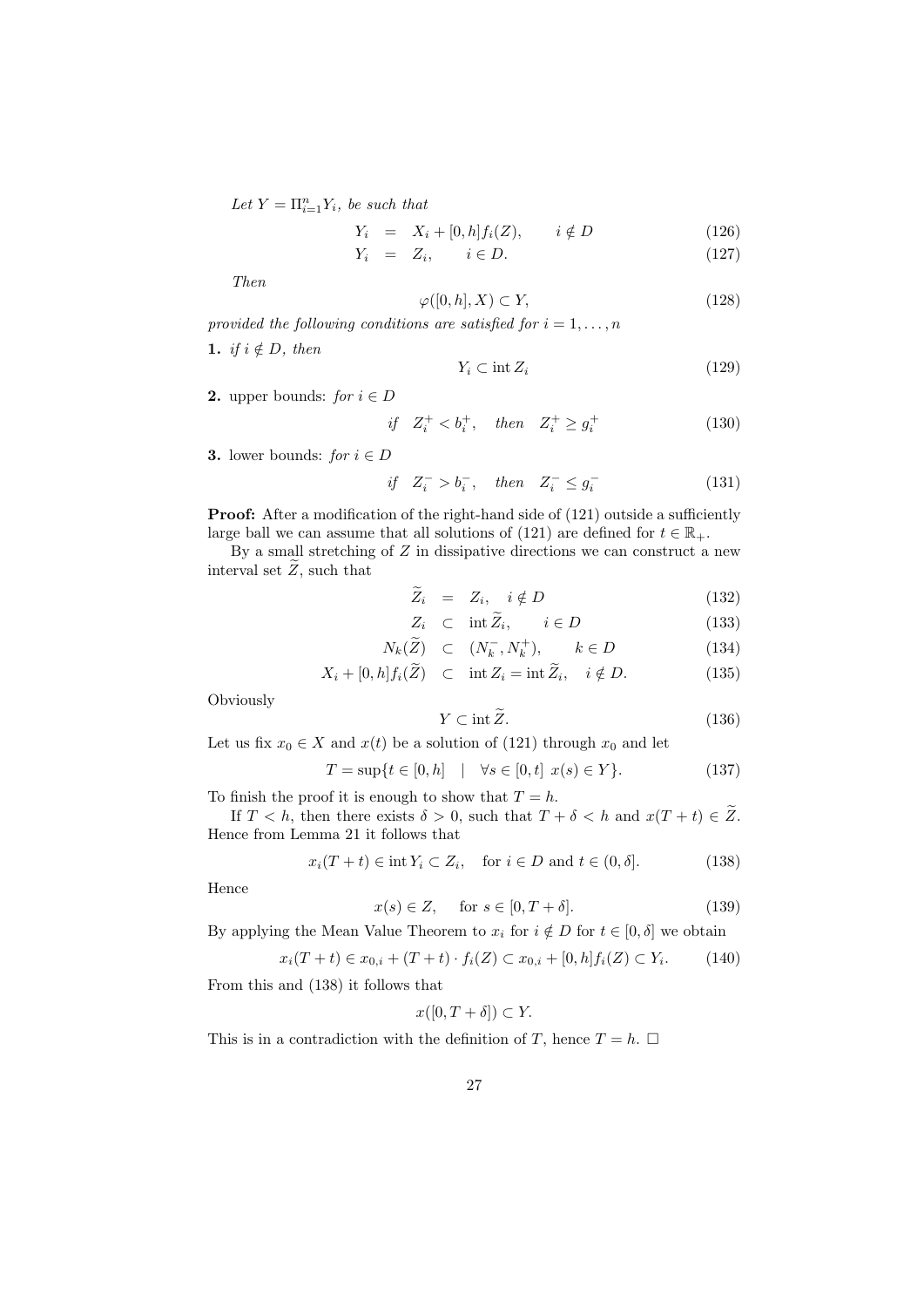# **5.3 The algorithm for rough enclosure for differential inclusions**

**The initial guess:** We define

$$
Z_i = X_i + [0, h]f(X), \quad \text{if } \lambda_i \ge 0 \tag{141}
$$

$$
Z_i = X_i, \quad \text{if } \lambda_i < 0 \tag{142}
$$

$$
N_i = N_i(Z) \tag{143}
$$

$$
b_i = \frac{N_i}{-\lambda_i}.\tag{144}
$$

We define set *D*, the set of dissipative coordinates, as follows:  $i \in D$  iff  $\lambda_i$ *−*0*.*01.

It appears to me that the natural size of the enclosure in *i*-th direction will be given by diam  $(X_i \cup g_i)$ . We will use it to modify the set *Z* in the dissipative directions.

We choose two real constants  $c > 1$  and  $0 < c_d < 1$  (we use  $c = 1.1, c_d = 0.1$ ) and we redefine  $Z_i$  by setting:

$$
Z_i = inflate(Z_i, c), \qquad i \notin D \tag{145}
$$

For  $i \in D$  we recompute  $N_i$  and  $b_i$  and we set

$$
g_i^{\pm} = (X_i^{\pm} - b_i^{\pm})e^{\lambda_i h} + b_i^{\pm}
$$
  
\n
$$
w_i = \text{diam}([g_i^-, g_i^+] \cup X_i)
$$
  
\n
$$
Z_i^+ = \begin{cases} X_i^+, & \text{if } X_i^+ \ge b_i^+, \\ \min(b_i^+, g_i^+ + c_d w_i), & \text{if } X_i^+ < b_i^+, \\ Z_i^- = \begin{cases} X_i^-, & \text{if } X_i^- \le b_i^-, \\ \max(g_i^- - c_d w_i, b_i^-), & \text{if } X_i^- > b_i^-.\end{cases}
$$

**Validation and a new guess.** For each *i* we initialize the array *validated*, by *validated*[ $i$ ] = *true*.

For each  $i \notin D$ , we set

$$
Y_i = X_i + [0, h] f_i(Z). \tag{146}
$$

If not  $Y_i \subset \text{int } Z_i$ , then we set *validated*[*i*] = *false* and define a new guess by

$$
Z_i = inflate(Y_i \cup Z_i, c). \tag{147}
$$

For each  $i \in D$  we do the following:

- we compute  $N_i$  and  $b_i$ . If not  $b_i \subset X_i$ , then we compute  $g_i^{\pm}$  and  $w_i$ .
- if not  $Z_i^+ > b_i^+$  (this implies that  $X_i^+ \leq b_i^+$ ) and if  $Z_i^+ < g_i^+$ , then we set *validated*[ $i$ ] =  $false$  and we define a new guess by setting

$$
Z_i^+ = \min(b_i^+, g_i^+ + c_d w_i). \tag{148}
$$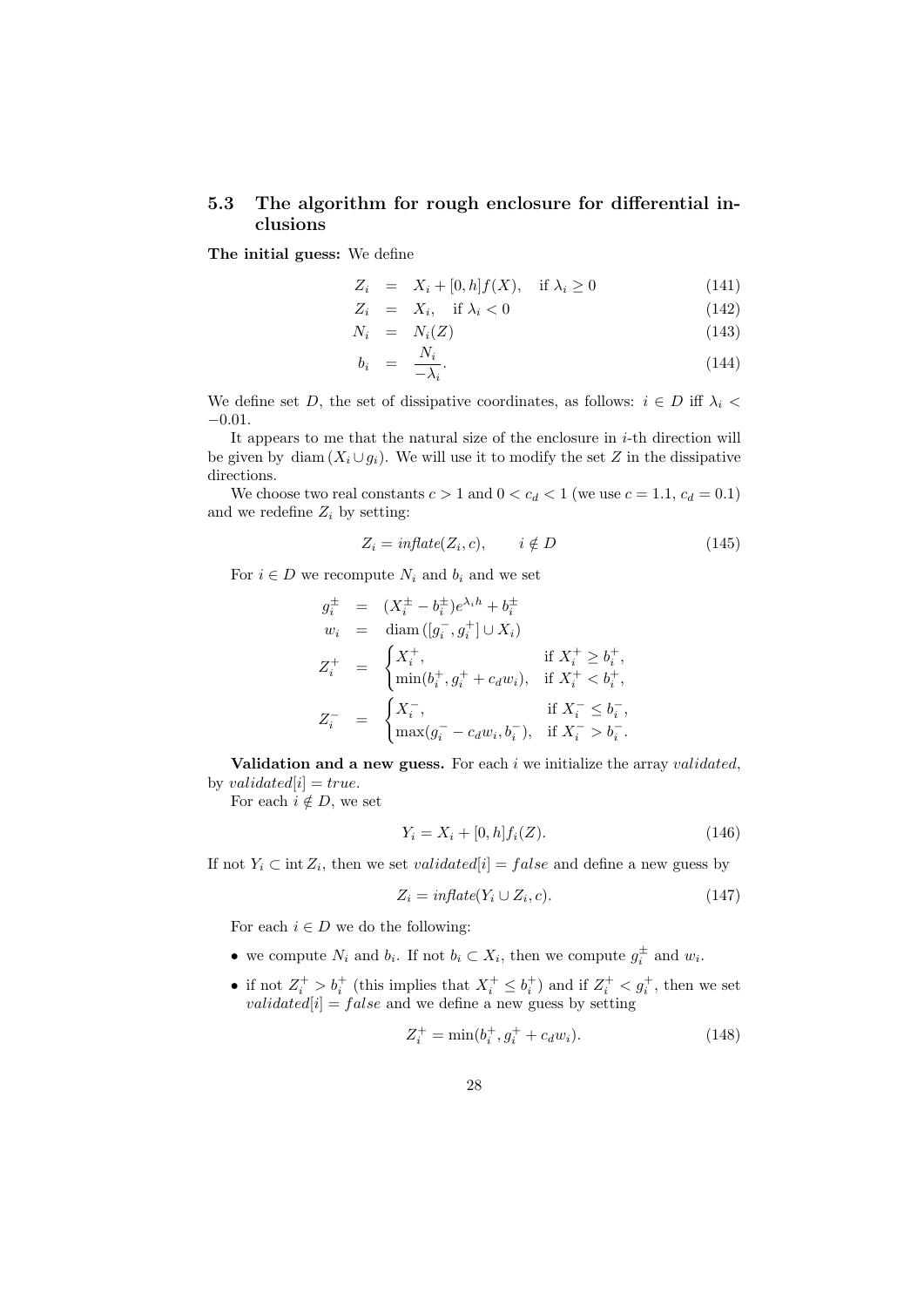*•* With *Z − <sup>i</sup>* we proceed symmetrically, i.e.

if not  $Z_i^- < b_i^-$  (this implies that  $X_i^- \geq b_i^-$ ) and if  $Z_i^- > g_i^-$ , then we set *validated*[ $i$ ] = *false* and we produce a new guess by setting

$$
Z_i^- = \max(g_i^- - c_d w_i, b_i^-) \tag{149}
$$

Finally the enclosure is *validated* if *validated*[ $i$ ] = *true* for all  $i$ .

We iterate the above step until we achieve the validation or the number of steps is larger than some limit (equal to  $\max(5, n/2)$  in my program, where *n* is the dimension of the phase space).

If we achieved the validation then, we refine the obtained enclosure as follows. We compute for all  $i$   $N_i = N_i(Y)$ ,  $b_i$  and  $b_i$  and we set

$$
Y_i = X_i + [0, h]f_i(Y), \qquad i \notin D \tag{150}
$$

$$
Y_i^+ = \begin{cases} X_i^+, & \text{if } X_i^+ \ge b_i^+, \\ g_i^+, & \text{if } X_i^+ < b_i^+, \end{cases} \quad \text{for } i \in D \tag{151}
$$

$$
Y_i^- = \begin{cases} X_i^-, & \text{if } X_i^- \le b_i^-, \\ g_i^-, & \text{if } X_i^- > b_i^-. \end{cases} \quad \text{for } i \in D. \tag{152}
$$

We can iterate the refinement a few times.

# **6 Treatment of the tail for dissipative PDEs**

In this section we discuss how to realize Parts 1 and 5 of the algorithm for the rigorous integration of dissipative PDEs. The algorithm itself is presented in the next section.

We consider the problem (26) derived from (1) and we adopt the notation used in Sections 2 and 3. Let us stress that we do not assume the local existence of solutions of (1), it is a byproduct of the algorithm.

During the computation we want the bounds for solutions to be given by selfconsistent bounds. These bounds will be valid for sufficiently high dimensional Galerkin projections of (26), so we can use Lemma 3 to obtain the existence of solutions of (26).

**Notations:** For self-consistent bounds  $W \oplus T$  we will denote by  $m(T)$  and  $M(T)$  the numbers *m* and *M* from Definition 3, respectively. In the sequel we will often use variables *T*,  $T(h)$ ,  $T([0, h])$  to indicate the tail. By  $T(0)$  we will usually denote the initial tail (or a candidate for such set), by  $T(h)$  the tail at time  $t = h$  (or a candidate) and by  $T([0, h])$  the tail for  $t \in [0, h]$  (or a candidate). For tail *T*, by  $\varphi(t, x_0, T)$ , where  $t \in \mathbb{R}$  and  $x_0 \in X_{m(T)}$ , we will denote the set all possible values of  $x(t)$ , where  $x$  is a solution of differential inclusion (153) (a  $C<sup>1</sup>$ -function) defined on the maximum interval of the existence

$$
x' \in P_{m(T)}F(x+T), \qquad x(0) = x_0. \tag{153}
$$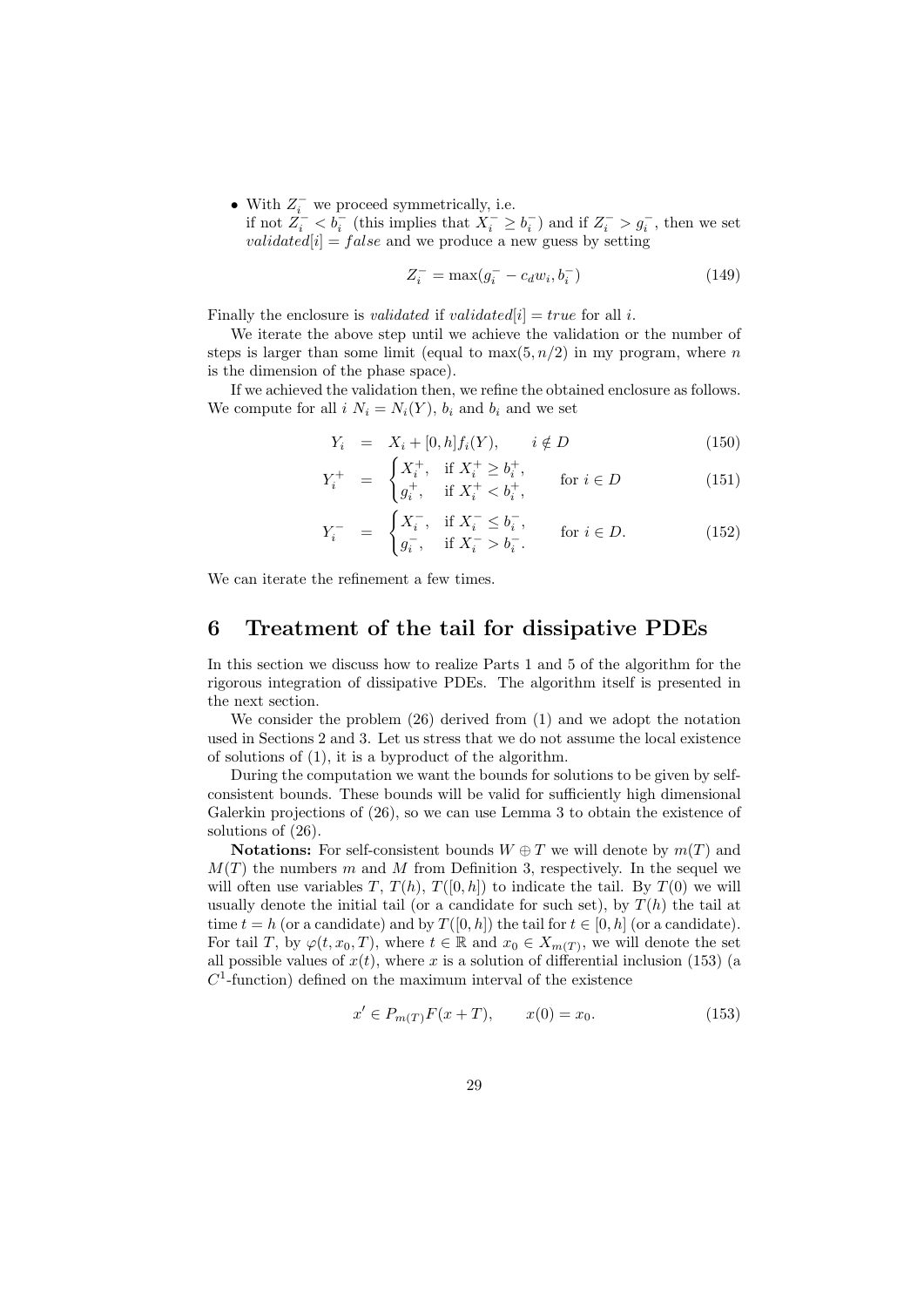If some particular  $x(t)$  does not exists for some *t*, then also  $\varphi(t, x_0, T)$  is undefined. In the sequel we will use expression of the form

$$
\varphi([0, h], x_0, T) \subset Z. \tag{154}
$$

It means that  $\varphi([0, h], x_0, T)$  defined, hence any solution of (153) is defined for  $t \in [0, h]$ , and the stated inclusion holds.

**Standing assumptions:** In this section we assume that  $I = \mathbb{Z}_+$  and  $H_k =$ **R**, hence the sets  $B_k$  in self-consistent bounds can be represented as  $[a_k^-, a_k^+]$ , where  $a_k^- \leq a_k^+$ ,  $a_k^{\pm} \in \mathbb{R}$ . In this situation we can also assume that  $m, M \in \mathbb{N}$ . The generalization to a more general situation is straightforward, it is enough to take  $B_k = \prod_{i=1}^{d_1} [a_{k,i}^-, a_{k,i}^+]$  for  $m < |k| \leq M$  and  $B_k = \overline{B_{H^k}}(0, r_k)$  for  $|k| > M$ . Moreover, we assume that conditions (3), (4) and (5) are satisfied.

**Lemma 24** *Assume that*  $W_2 \subset \mathbb{R}^m$  *and T are self-consistent bounds for* (26). *Let*  $X_0$  ⊂  $W_2$  *and*  $T(0)$  ⊂  $T$  *be self-consistent bounds for (26), such that*  $m(T) = m(T(0))$  *and*  $M(T(0)) = M(T)$ *. Assume that* 

$$
\varphi([0,h], X_0, T) \subset W_2. \tag{155}
$$

Let  $N_k^{\pm}$  be such that

$$
N_k^- < N_k(x+q) < N_k^+, \qquad \text{for all } k > m, \ x \in W_2 \text{ and } q \in T \tag{156}
$$

*Assume that for k > m holds*

$$
\lambda_k \quad < \quad 0. \tag{157}
$$

*For*  $k > m$  *we define*  $b_k^{\pm}$ ,  $g_k^{\pm}$ ,  $T(h)_k^{\pm}$  *and*  $T([0,h])_k^{\pm}$  *as follows* 

$$
b_k^{\pm} = \frac{N_k^{\pm}}{-\lambda_k} \tag{158}
$$

$$
g_k^{\pm} = (T(0)_k^{\pm} - b_k^{\pm}) e^{\lambda_k h} + b_k^{\pm}
$$
 (159)  
\n
$$
b_k^{\pm} = c_k^{\pm}
$$
 (160)

$$
T(h)_k^{\pm} = g_k^{\pm}, \tag{160}
$$
\n
$$
T(h)_k^{\pm} = f_T(h)_k^{\pm}, \quad \text{if } T(0)_k^{\pm} \ge b_k^{\pm}, \tag{161}
$$

$$
T([0,h])_k^+ = \begin{cases} T(0)_k^+, & \text{if } T(0)_k^+ \ge b_k^+, \\ g_k^+, & \text{if } T(0)_k^+ < b_k^+, \end{cases} \tag{161}
$$

$$
T([0,h])_k^- = \begin{cases} T(0)_k^- & \text{if } T(0)_k^- \le b_k^-, \\ g_k^- & \text{if } T(0)_k^- > b_k^- . \end{cases} \tag{162}
$$

*If*

$$
T([0,h]) \subset T,\t\t(163)
$$

*then for any*  $n > M$  *holds* 

$$
\varphi^{n}([0,h], X_0 \oplus P_n T(0)) \quad \subset \quad W_2 \oplus P_n T([0,h]), \tag{164}
$$

$$
\varphi^n(h, X_0 \oplus P_n T(0)) \quad \subset \quad W_2 \oplus P_n T(h). \tag{165}
$$

*Moreover, for any*  $u_0 \in X_0 \oplus T(0)$  *there exists*  $u : [0,h] \rightarrow W_2 \oplus T([0,h])$  *a solution of (26), such that*  $u(0) = u_0$  *and*  $u(h) \in W_2 \oplus T(h)$ .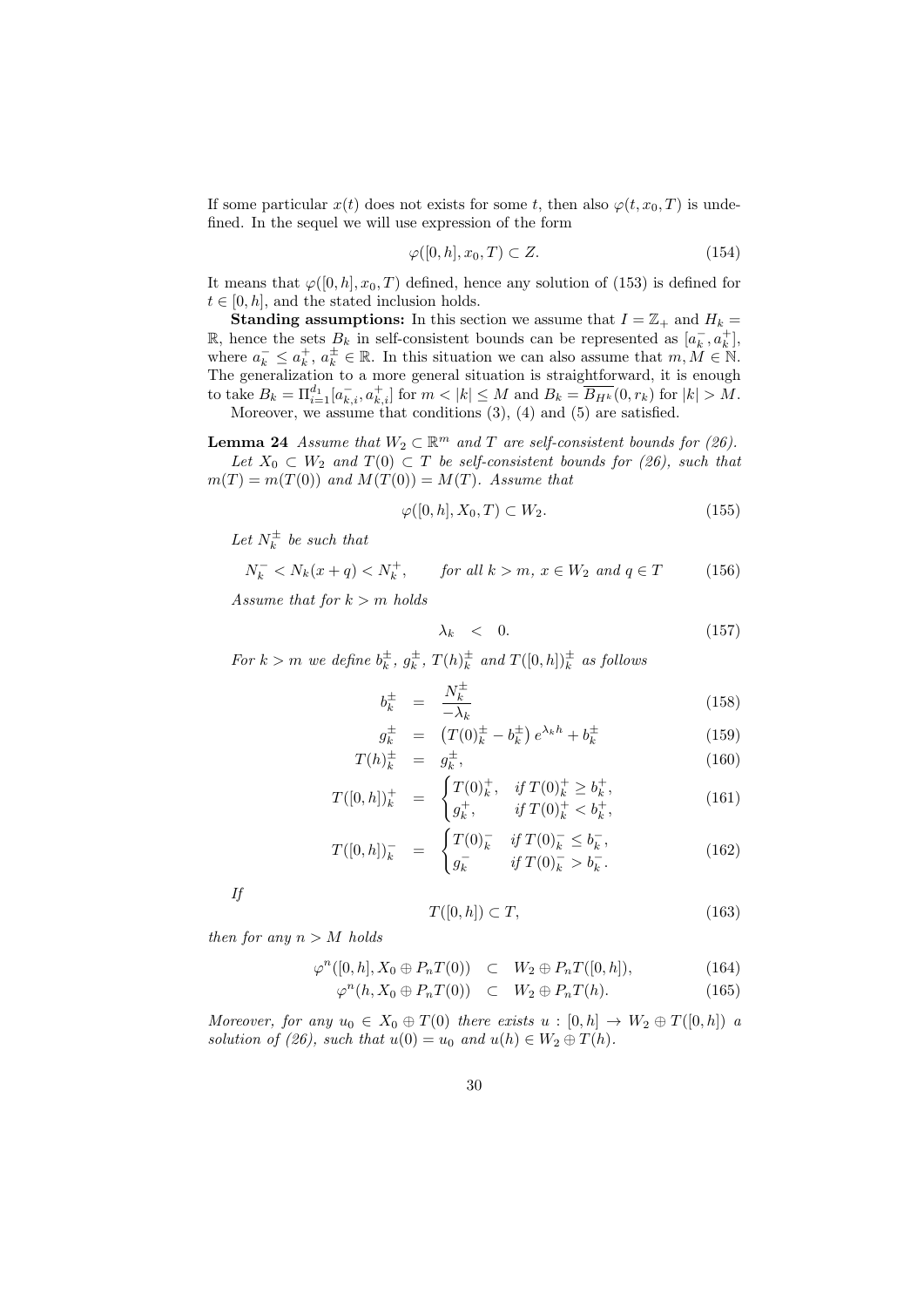**Proof:** It is enough to prove (164), because (165) follows then immediately from Lemma 21 and the last assertion is a consequence of Lemma 3 applied to self-consistent bounds  $W_2 \oplus T$  and conditions (164) and (165).

To prove (164) let us fix  $n > M$ ,  $p \in X_0$  and  $y \in P_nT(0)$ . For sufficiently small  $\epsilon > 0$  let  $W(\epsilon) \subset \mathbb{R}^m$  and  $V(\epsilon) \subset \mathbb{R}^{n-m}$  be such that

$$
W_2 \subset \text{int } W(\epsilon),
$$
  
\n
$$
W(\epsilon) \subset B(W_2, \epsilon)
$$
  
\n
$$
P_n T([0, h]) \subset \text{int } V(\epsilon)
$$
  
\n
$$
V(\epsilon) \subset B(P_n(T([0, h])), \epsilon)
$$

and for  $x + q \in W(\epsilon) \oplus V(\epsilon)$  and  $k = m, \ldots, n$  holds

$$
N_k^- < N_k(x+q) < N_k^+,
$$

where  $N_k^{\pm}$  are the constants from condition (156).

We define

$$
t_1 = \sup\{t \in [0, h] \mid \varphi^n([0, t], p + y) \subset W_2 \oplus P_n T([0, h])\}.
$$
 (166)

To finish the proof it is enough to show that  $t_1 = h$ . If this is not the case, then there exists  $\delta > 0$ ,  $t_1 + \delta \leq h$ , such that we have  $\varphi^n([0, t + \delta], p + y) \subset W(\epsilon) \oplus V(\epsilon)$ . Hence we can use the constants  $N_k^{\pm}$  in Lemma 21 for  $t \in [0, t_1 + \delta]$  to obtain

$$
Q_m \varphi^n([0, t_1 + \delta], p + y) \subset \text{int } P_n T([0, h])).
$$

From conditions (155) and (163) it follows that

$$
P_m \varphi^n([0, t_1 + \delta], p + y) \subset W_2.
$$

Hence

$$
\varphi^n([0, t_1 + \delta], p + y) \subset W_2 \oplus P_n T([0, h]. \tag{167}
$$

But this is in the contradiction with the definition of  $t_1$  and our assumption that  $t_1 + \delta < h$ . Hence  $t_1 = h$ .  $\Box$ 

**Lemma 25** *Same assumptions and definitions as in Lemma 24. If additionally for*  $k > M(T)$  *we have* 

$$
N_k^- = -N_k^+, \qquad T(0)_k^- = -T(0)_k^+, \tag{168}
$$

*then*  $W_2 \oplus T(h)$  *are self-consistent bounds for F.* 

**Proof:** Observe that  $T(h)_k \subset T([0,h])_k \subset T_k$  for all  $k > m$ , hence  $W_2 \oplus$ *T*(*h*)  $\subset$  *W*<sub>2</sub>  $\oplus$  *T*. From this it follows that conditions C2 and C3 are satisfied on *W*<sub>2</sub>  $\oplus$  *T*(*h*). To finish the proof is enough to notice that  $T(h)$ <sup>*k*</sup> = −*T*(*h*)<sup>*k*</sup> for  $k > M$ .  $\square$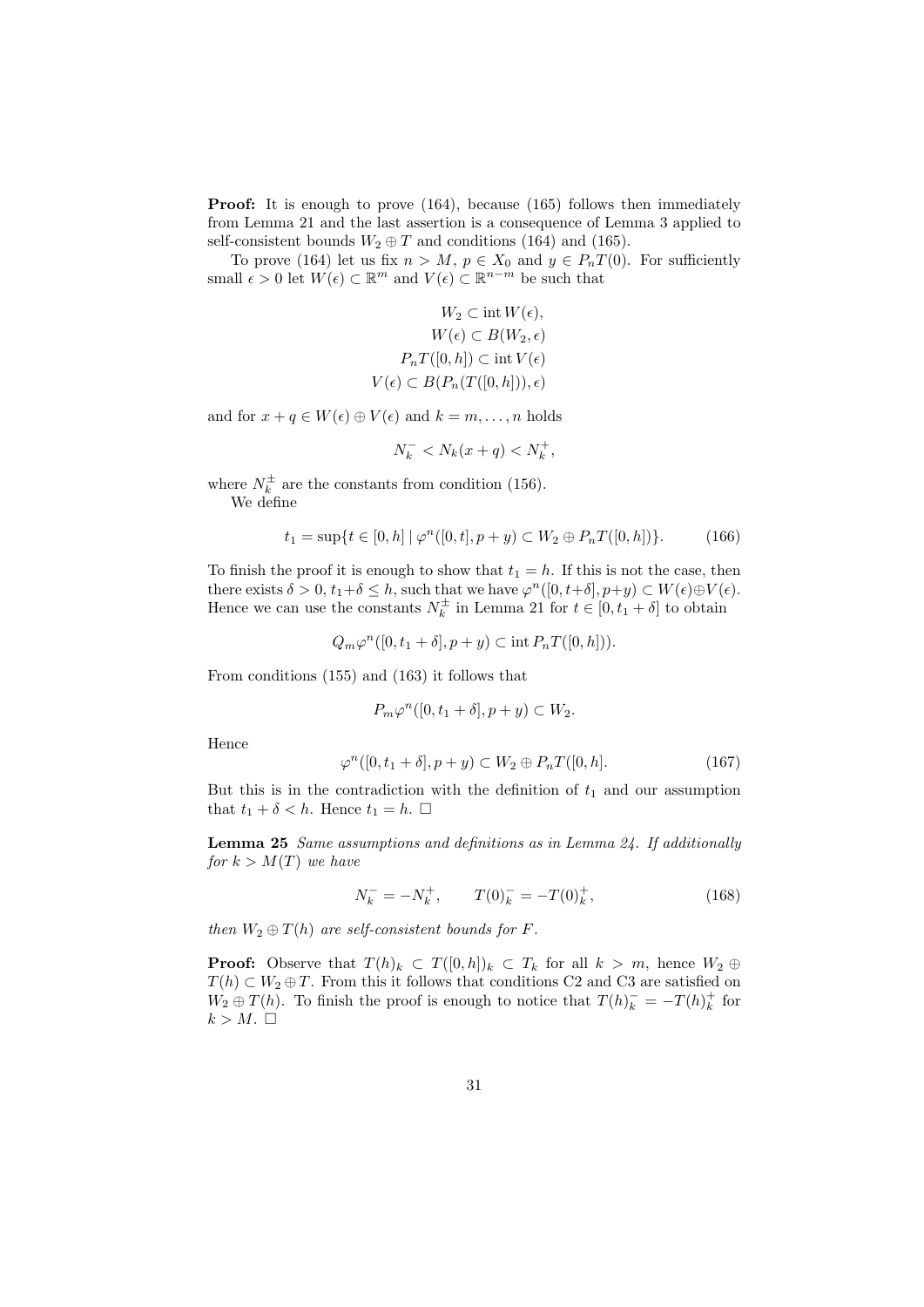#### **6.1 Uniform treatment of the tail, polynomial bounds**

In a computer program we cannot work directly with an infinite sequence of intervals  $[a_k^-, a_k^+]$ . We need to have a finite number of formulas describing  $[a_k^-, a_k^+]$ .

**Definition 6** *Let*  $m \leq M$  *be positive integers. The structure,*  $T$ *, consisting of the sequence of pairs*  $\{a_k, a_k^{\dagger}\}_{k \in I, k > m}$ *, such that* 

- $a_k^- \leq a_k^+$  *for all*  $k \in I$ *,*
- *there exists*  $C \geq 0$  *and*  $s \geq 0$ *, such that*

$$
a_k^+ = -a_k^- = \frac{C}{|k|^s}, \quad \text{for } k > M \tag{169}
$$

*will be called* the polynomial bound*.*

*For polynomial bound*  $T$ *, by*  $m(T)$ *,*  $M(T)$ *,*  $s(T)$  *and*  $C(T)$  *we will denote the numbers m, M, s and C, respectively.*

*We define*  $T_k^{\pm}$  *by* 

$$
T_k^{\pm} = a_k^{\pm}.
$$

*When discussing algorithms we will also use the expression*  $T \in \text{PolyBd}$  *to say that T is a polynomial bound.*

*We define* the near tail of *T by nearTail*(*T*) =  $\Pi_{m \leq k \leq M} [a_k^-, a_k^+]$  *and* the far tail of *T by farTail*(*T*) =  $\Pi_{k>M}[a_k^-, a_k^+]$ .

In my implementation for the KS-equation we consider polynomial bounds with fixed values of *m* and *M*. For such class of tails it is easy to define and implement the arithmetic and set theoretic operations.

For example the question of the verification of inclusion  $T_k \subset b_k$  for  $|k| > M$ , where  $T, b \in PolyBd$  and  $M(b) = M(T) = M$  can be handled as follows:

- *•* if  $C(b) = 0$ , then  $T_k \subset b_k$  for  $|k| > M$ , iff  $C(T) = 0$ .
- if  $C(b) \neq 0$  and  $C(T) = 0$ , then  $T_k \subset b_k$  for  $|k| > M$ .
- if  $C(b) \neq 0$ . Let  $K = \min\{|k| \mid k \in I, |k| > M\}$ . Then  $T_k \subset b_k$  for  $|k| > M$ , iff the following two conditions are satisfied

$$
s(T) \geq s(b) \tag{170}
$$

$$
\frac{C(T)}{K^{s(T)}} \leq \frac{C(b)}{K^{s(b)}} \tag{171}
$$

#### **6.2** Uniform computation of  $b_k$ .

In the context of a computer assisted proof using the enclosure function based on Lemma 24 we have to explain how the expressions for  $b_k^{\pm}$  and  $g_k^{\pm}$  can be handled using polynomial bounds. In the remainder of this section we will use the notations from Lemma 24. Moreover, we assume that *T* and *N* are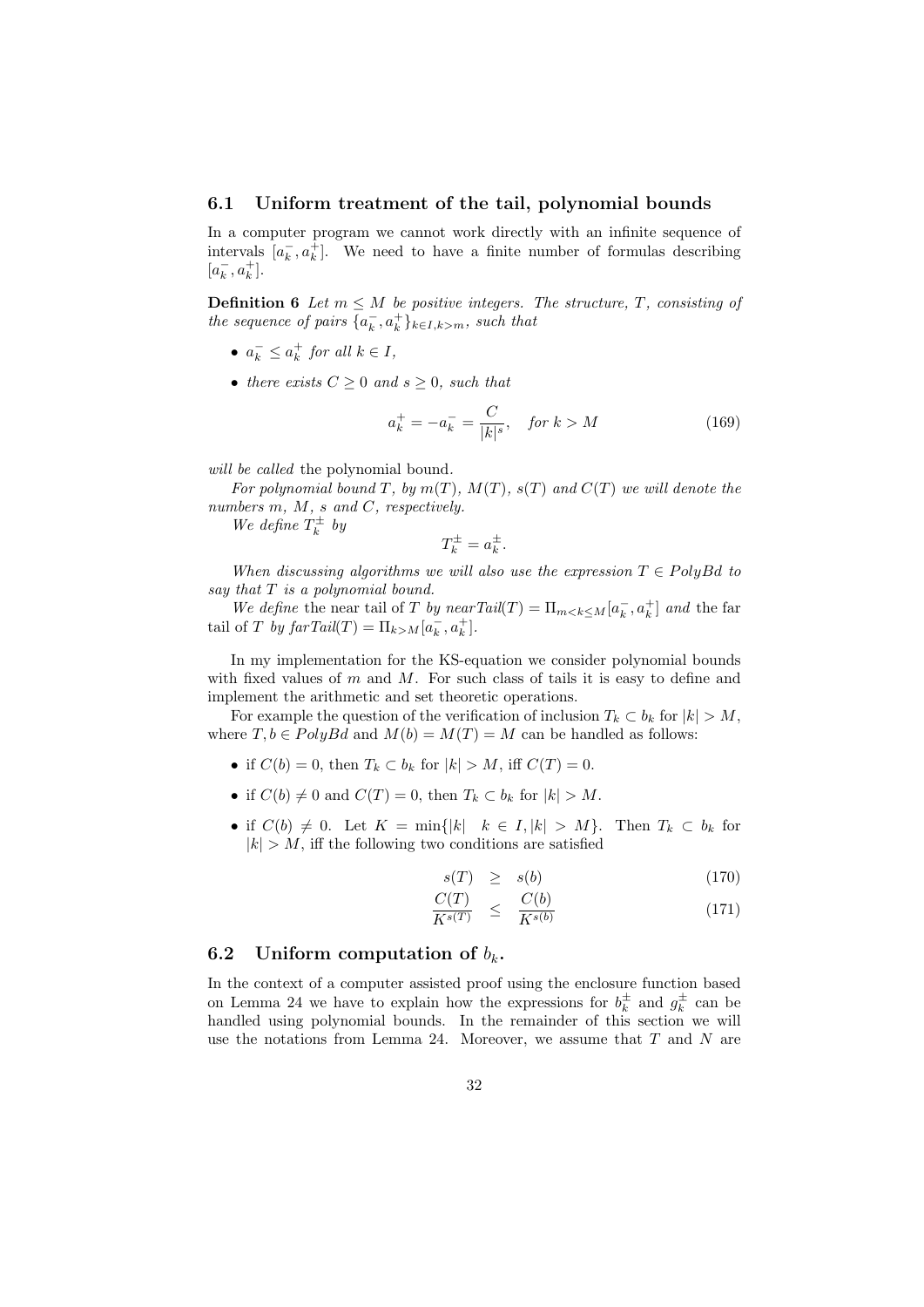polynomial bounds such that  $m(T) = m(N) = m$  and  $M(T) = M(N) = M$ and for all other polynomial bounds introduced below we have these values of *m* and *M*.

For the further discussion we assume that  $\lambda_k$  satisfies conditions (3) and (4). We define an auxiliary function  $V : \mathbb{R}_+ \to \mathbb{R}_+$  by

$$
V(x) = \inf \{ v(|k|) \mid k \in I, \ |k| > x \}. \tag{172}
$$

Observe that the assumption  $\lambda_k < 0$  for  $|k| > m$  implies that

$$
0 < v(m) \le v_1. \tag{173}
$$

Now we are ready to explain how the formula

$$
b_k^{\pm} = \frac{N_k^{\pm}}{-\lambda_k} \tag{174}
$$

can be treated in a finite programmable way in terms of polynomial bounds. We define  $b \in PolyBd$  as follows

**near tail** to calculate the near tail of *b* we evaluate (174) for  $k \in I$ ,  $m < k \leq M$ **far tail** for  $k > M$  we set

$$
b_k^+ = -b_k^- = \frac{C(b)}{|k|^{s(b)}} = \frac{C(N)}{V(M)|k|^{s(N)+p}}.\tag{175}
$$

Observe that with such definition we have  $b_k^+ \geq \frac{N_k^+}{-\lambda_k}$  for all  $|k| > M$  (with a reversed inequality for  $b_k^-$ ) and this change corresponds to taking bigger value for  $N_k^+$  in an application of Lemma 21. Hence the formulas for  $T(h)$  and  $T([0,h])$ give valid enclosures, when we use the polynomial bound  $b_k^{\pm}$  defined above.

#### **6.3** Uniform computation of  $T(h)$

In Lemma 24 the following expression was obtained

$$
T(h)_k^{\pm} = (T(0)_k^{\pm} - b_k^{\pm}) e^{\lambda_k h} + b_k^{\pm}.
$$
 (176)

We want to represent  $T(h)$  as the polynomial bound. This is achieved by finding a larger set which is a polynomial bound and contains the product of intervals defined by equation (176).

The near tail of  $T(h)$  is defined by a direct evaluation of (176). The far tail requires some analytical work. We have

**Lemma 26** *Let I*, *m*, *M*,  $\lambda_k$  *be as above. For any*  $r \in \mathbb{R}$  *and*  $h > 0$ *, there exists*  $E = E(r, h, M) > 0$ *, such that* 

$$
e^{\lambda_k h} \le \frac{E}{|k|^r}, \qquad \text{for } |k| > M. \tag{177}
$$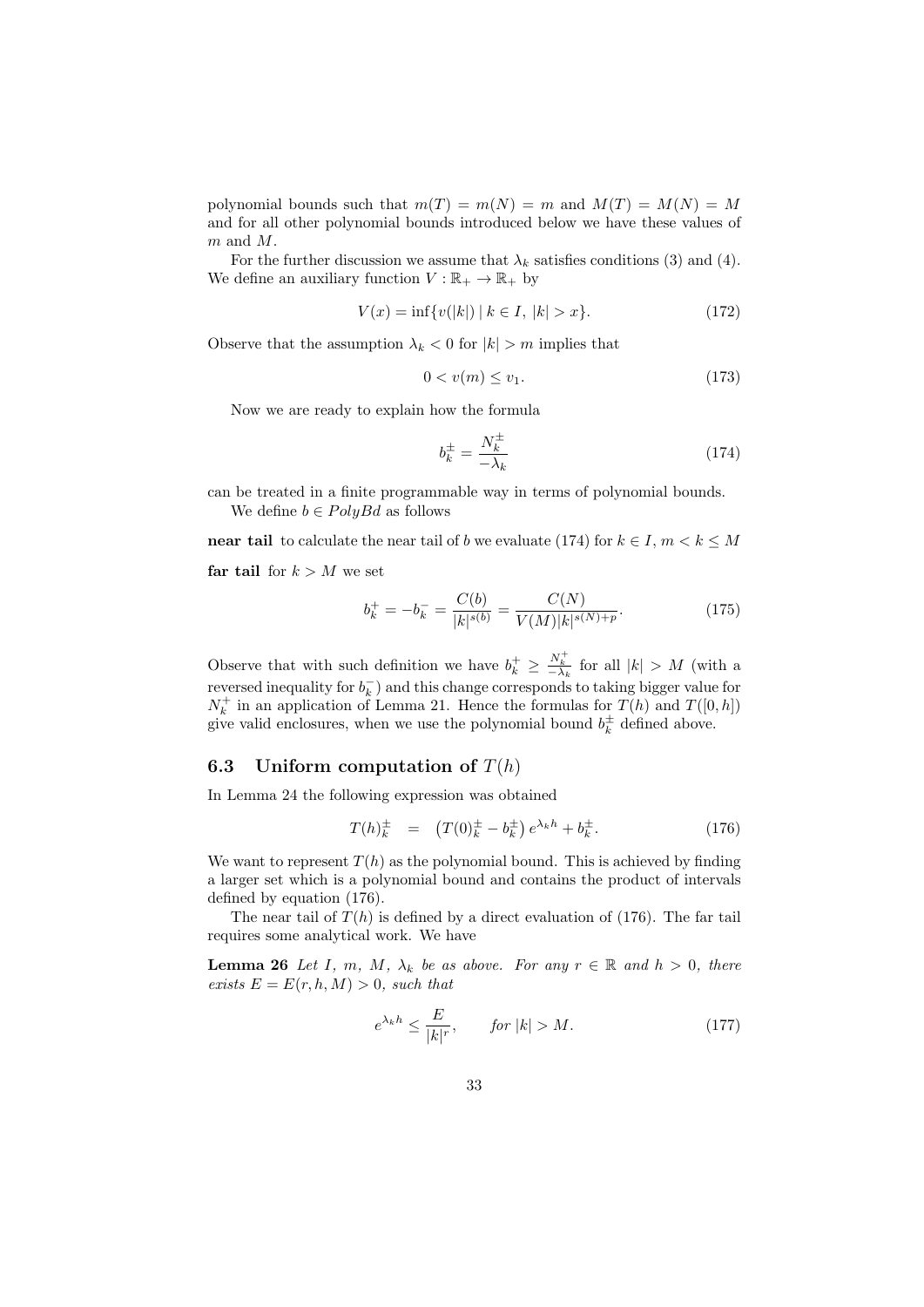**Proof:** It is enough to observe that the function  $|k|^r e^{-a|k|^p h}$ , where  $a =$ inf $\{v(|k|), |k| > M\} > 0$ , is bounded. □

Now we are ready to give a formula for  $T(h)_{k}^{\pm}$  for  $k > M$ 

$$
T(h)^+_k \leq T(0)^+_k e^{\lambda_k h} + b^+_k \leq \frac{C(T(0))}{|k|^{s(T(0))}} \cdot \frac{E(s(b) - s(T(0)), h, M)}{|k|^{s(b) - s(T(0))}} + \frac{C(b)}{|k|^{s(b)}} = \frac{C(T(0)) \cdot E(s(b) - s(T(0)), h, M) + C(b)}{|k|^{s(b)}}.
$$

Hence we set

$$
C(T(h)) = C(T(0)) \cdot E(s(b) - s(T(0)), h, M) + C(b),
$$
  
 
$$
s(T(h)) = s(b)
$$

# **7 The enclosure procedure for the tail**

The goal of this section is to describe the function, which constructs the rough enclosure (Part 1 of the algorithm) and computes the tail after the time step (Part 5) for dissipative PDEs. The proposed function is based on Lemma 24 and uses the notion of the polynomial bound introduced in Section 6.1.

As in Section 6 throughout this section we assume that the range of  $k$  is  $I =$  $\mathbb{Z}_+$  and dim  $H_k = 1$ . The modification required for other dissipative equations with periodic boundary conditions is obvious and will not be discussed. We have  $m, M \in \mathbb{Z}_+$  fixed in advance and all polynomial bounds will use these values.

We assume that we have the enclosure function for the differential inclusion (see Section 5.3)

$$
x' \in P_m F(x+T) \tag{178}
$$

where  $x \in \mathbb{R}^m$  and *T* is the tail.

We assume that this function has the following declaration

 $\textbf{function} \text{ incl\_enclosure}(h \in \mathbb{R}, [x] \subset \mathbb{R}^m, T \in PolyBd, [W_2] \subset \mathbb{R}^m) \in bool.$ This function constructs the set  $[W_2] \subset \mathbb{R}^m$ , such that

$$
\varphi([0,h],[x],T) \subset [W_2].\tag{179}
$$

If it succeeds then *true* is returned and [*W*2] is updated, otherwise it returns *false*. In both cases the parameter *T* is unchanged.

#### **7.1 Case of an a-priori given tail**

We have the set  $A \subset \mathbb{R}^m$  representing the a-priori bounds used to compute the global tail,  $T_G = \Pi_{k>m} [T_{G,k}^-, T_{G,k}^+]$ .

We generate  $[W_2]$  by calling **function incl\_enclosure** $(h, [x], T_G, [W_2])$  : *bool* and we check whether  $[W_2] \subset A$ . If this is the case, then the pair  $([W_2], T_G)$  is validated.

This is the approach used in [Z2]. It turned out to be ineffective when compared to the one with the evolving tail described below.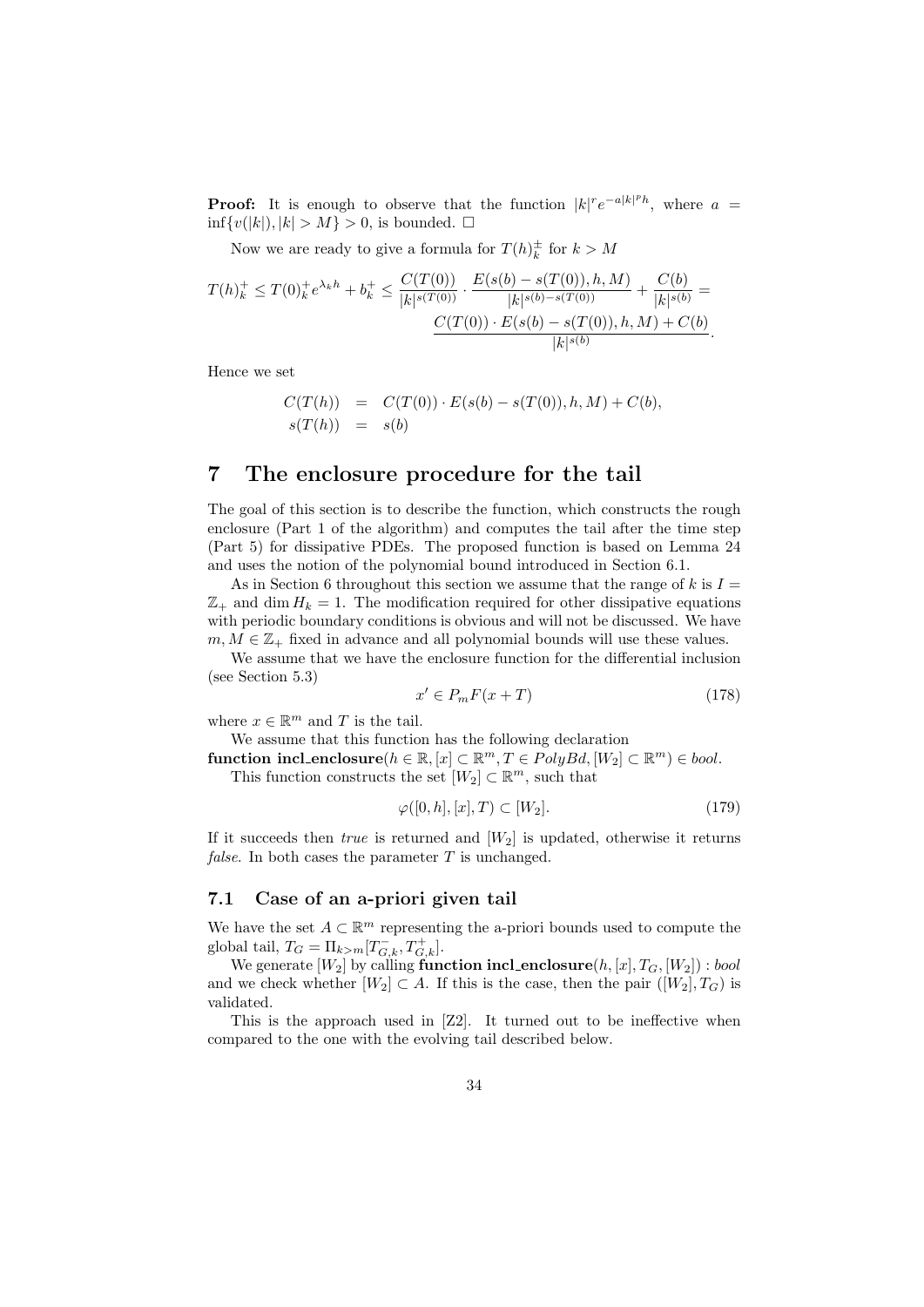#### **7.2 Basic functions**

We assume that we have a function computing the nonlinear term in  $(26)$  with the following declaration

 $\textbf{function } N([z] \subset \mathbb{R}^m, T \in PolyBd) \in PolyBd,$ where  $|z|$  and *T* are such that such that for all  $k > m$  holds

$$
\inf_{(x,y)\in[z]\oplus T} N_k(x,y) > N^{-}([z],T), \qquad \sup_{(x,y)\in[z]\oplus T} N_k(x,y) < N^{+}([z],T), \tag{180}
$$

and for  $k > M$  we have

$$
N_k^+([z],T) = -N_k^-([z],T) = \frac{C(N)}{k^{s(N)}}.\tag{181}
$$

For the KS equation in our implementation we have  $s(N) = s(T) - 2$ , but it is possible to obtain  $s(N) = s(T) - 1$  (see Lemma 5).

There is an unpleasant feature of our implementation of  $N([z],T)$  (but it appears to be a rather inherent for such approach): it happens that (see formula (258) in Section 8): we have two tails  $T_2 \subset T_1$ , such that  $T_{1,k} = T_{2,k}$  for  $m < k \leq M + 1$  (the near-tails of  $T_1$  and  $T_2$  are the same), but  $s(T_1) < s(T_2)$ (the far tail in  $T_2$  is decaying faster than that in  $T_1$ ), but nevertheless

$$
N_{M+1}^{+}([z],T_1) < N_{M+1}^{+}([z],T_2),\tag{182}
$$

which later produces worse isolation intervals (for  $k \approx M + 1$ ) for  $T_2$  than for *T*1. This phenomenon results from the following fact, when we try to bound *N<sup>k</sup>* by  $\frac{C}{k^s}$ , then taking larger *s* forces larger *C*, which may result in larger value of  $N_k$  for  $k \approx M + 1$ .

To handle the above issue we introduce the function (the method) **decpower**, which for the polynomial bound *T* will produce a new polynomial bound *T ′* with a slower decay rate for the far tail. Namely if  $T' = T \cdot decpower(d)$ , then

$$
T \quad \subset \quad T' \tag{183}
$$

$$
T'_k = T_k, \qquad \text{for } m < k \le M + 1 \tag{184}
$$

$$
s(T') = s(T) - d. \tag{185}
$$

The following obvious lemma tells how to check condition  $T([0,h]) \subset T$  from Lemma 24.

**Lemma 27** *The same assumptions and definitions as in Lemma 24. Assume that*

$$
T(0) \subset T
$$
  
if  $T(0)_k^+ < b_k^+$ , then  $T_k^+ \ge g_k^+$  for  $k > m$   
if  $T(0)_k^- > b_k^-$ , then  $T_k^- \le g_k^-$  for  $k > m$ .

*Then*

$$
T([0,h]) \subset T.
$$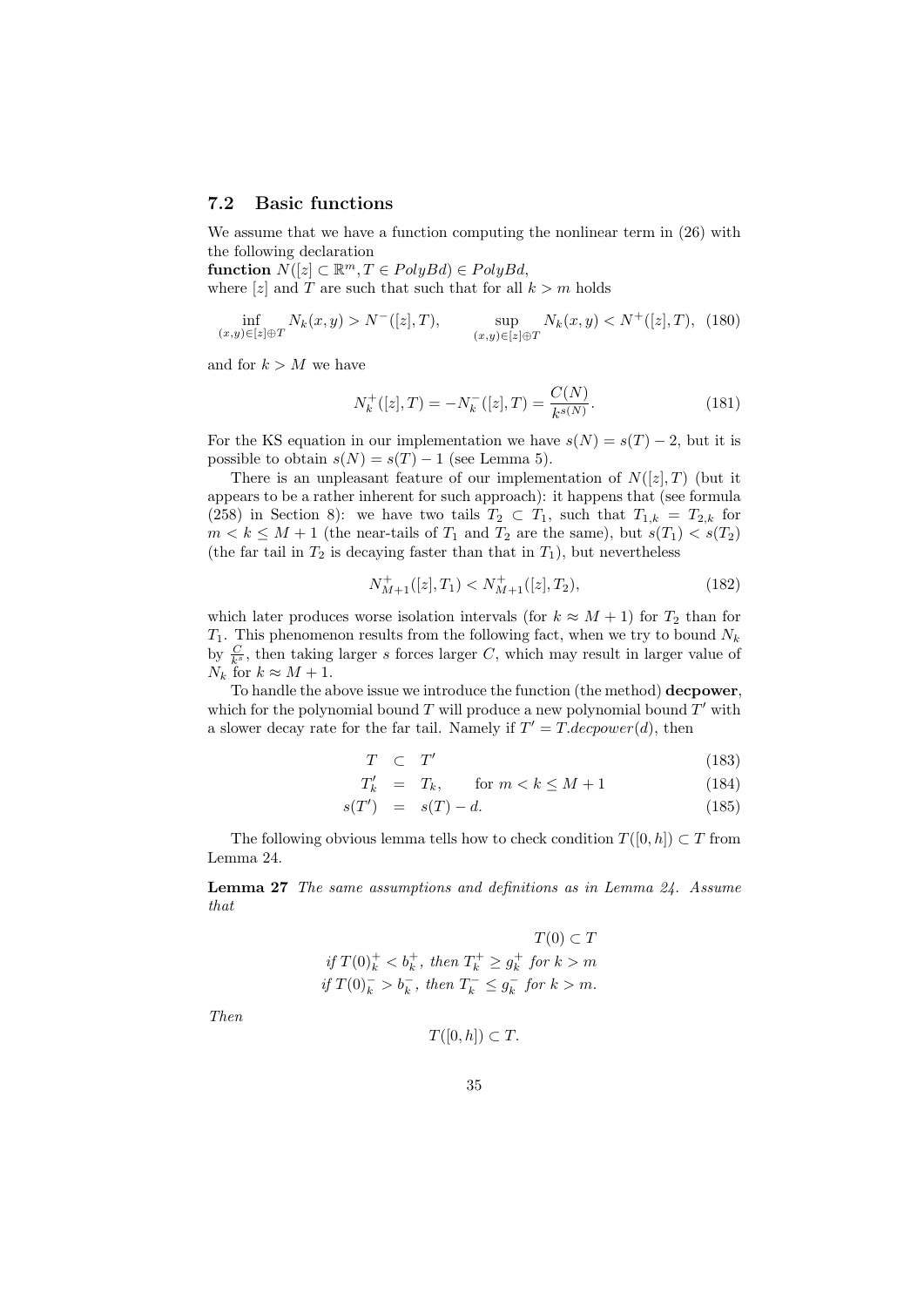Now we are ready to describe the algorithm for the tail validation.

 $\textbf{function } \textbf{validate\_tail}(h \in \mathbb{R}, [z] \subset \mathbb{R}^m, T(0) \in PolyBd, T \in PolyBd,$ *gen new ∈ bool*) *∈ bool* **Input parameters:**

- $h > 0$  is the time step
- *•*  $[z]$  ⊂  $\mathbb{R}^m$  represents the a-priori bounds for  $x([0,h])$ ,
- $T(0)$  is the initial condition for the tail,
- *T* is the candidate for  $T([0,h]),$
- *• gen new* tells whether to generate (update) *T*.

**Output:** *true* is returned if *T* is validated, otherwise *false* is returned. Additionally if *gen new* is equal to *true*, then *T* is updated as follows : in case it is validated, then we find better (smaller)  $T$ , otherwise we produce the new guess for *T*. If *gen\_new* is equal to *false*, then *T* is left unchanged. For the precise meaning of validation see Theorem 29.

#### **the body of the function:**

*•* we set *validated* =  $false, farTailValidated = false, kvalidated[k] = false$  for  $m < k < M$ .

• computation of  $N \in PolyBd$ ,  $b \in PolyBd$  and  $g_k$  for  $m < k < M$ 

$$
N_k^{\pm} = N_k^{\pm}([z],T) \tag{186}
$$

$$
b_k^{\pm} = \frac{N_k^{\pm}}{-\lambda_k}, \qquad \text{for } m < k \le M \tag{187}
$$

$$
g_k^{\pm} = (T(0)_k^{\pm} - b_k^{\pm}) e^{\lambda_k h} + b_k^{\pm}, \quad \text{for } m < k \le M \qquad (188)
$$

To define  $b_k$  for  $k > M$  we proceed along the lines described in Section 6.2. We set  $\alpha$ <sub>( $\alpha$ </sub>)  $\alpha$ <sup>(b)</sup>

$$
b_k^+ = -b_k^- = \frac{C(N)}{V(M)k^{s(N)+p}} = \frac{C(b)}{k^{s(b)}},\tag{189}
$$

where for the KS equation from (28) we have  $V(M) = \nu - \frac{1}{(M+1)^2}$ Observe that with such  $b_k$  we have for  $k > M$ 

$$
\frac{N_k^+}{-\lambda_k} \le b_k^+ \tag{190}
$$

and the equality holds for  $k = M + 1$  only.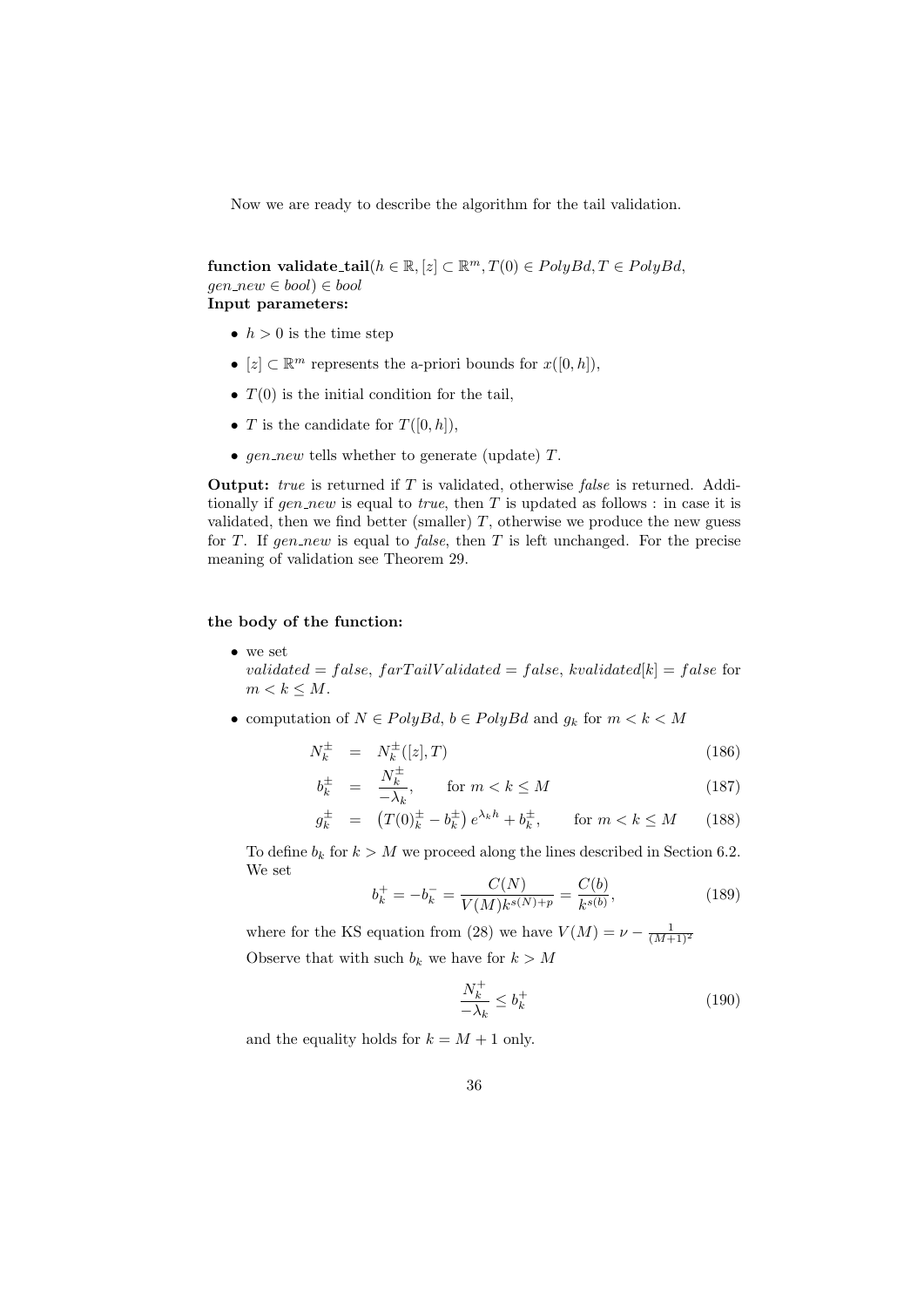• *validation*, we set *validated*  $= true$  if the assumptions in Lemma 27 are satisfied, because if it is the case, then from Lemma 24 we obtain the desired enclosure.

Below we discuss this verification in some detail.

The first check  $T(0) \subset T$  is discussed in Section 6.1. In it does not hold then we exit the function returning *false*.

Next we have to check the following conditions for all  $k > m$ 

if 
$$
T(0)^+_k < b^+_k
$$
, then  $T^+_k \geq g^+_k$  (191)

$$
\text{if } T(0)^{-}_{k} > b^{-}_{k}, \quad \text{then } T_{k}^{-} \leq g_{k}^{-}.
$$
 (192)

For the near tail  $(m < k \leq M)$  we verify the above conditions one by one, setting  $kvaliated[k] = true$  when (191) and (192) are satisfied for  $k$  and  $kvaliated[k] = false, otherwise.$ 

For the far tail  $(k > M)$  we proceed as follows. First of all observe that due to symmetry of all polynomial bounds involved it is enough to verify condition (191), only.

We have three cases:

**I.**  $s(b) > s(T(0))$  and  $C(T(0)) \neq 0$ .

We check that

$$
T_k^+ \ge g_k^+, \qquad \text{for } M + 1 \le k \le L,\tag{193}
$$

where

$$
L = \left(\frac{C(b)}{C(T(0))}\right)^{\frac{1}{s(b)-s(T(0))}}
$$
\n(194)

If (193) is satisfied we set  $farTailValidated = true$ .

To justify the above condition let us notice that if  $k \geq M + 1$  and  $k \geq L$ , then  $T(0)_k^+ \geq b_k^+$  for  $k \geq M+1$ . Observe also that if  $L < M+1$ , then condition (193) is satisfied, because there are no *k*'s in this range.

**II.** 
$$
s(b) = s(T(0))
$$
 or  $C(T(0)) = 0$   
If  
 $C(T(0)) \ge C(b)$ , (195)

then we set  $farTailValidated = true$ , because in this situation we have  $T(0)_k^+ \geq b_k^+$  for  $k \geq M+1$ , hence there is nothing more to check.

If (195) does not hold, then we should check whether  $T_k^+ \geq g_k^+$ . Since in this case we have  $T(0)_k^+ < g_k^+ < b_k^+$ , we will instead check the stronger condition

$$
T_k^+ \ge b_k^+, \quad \text{for } k > M,\tag{196}
$$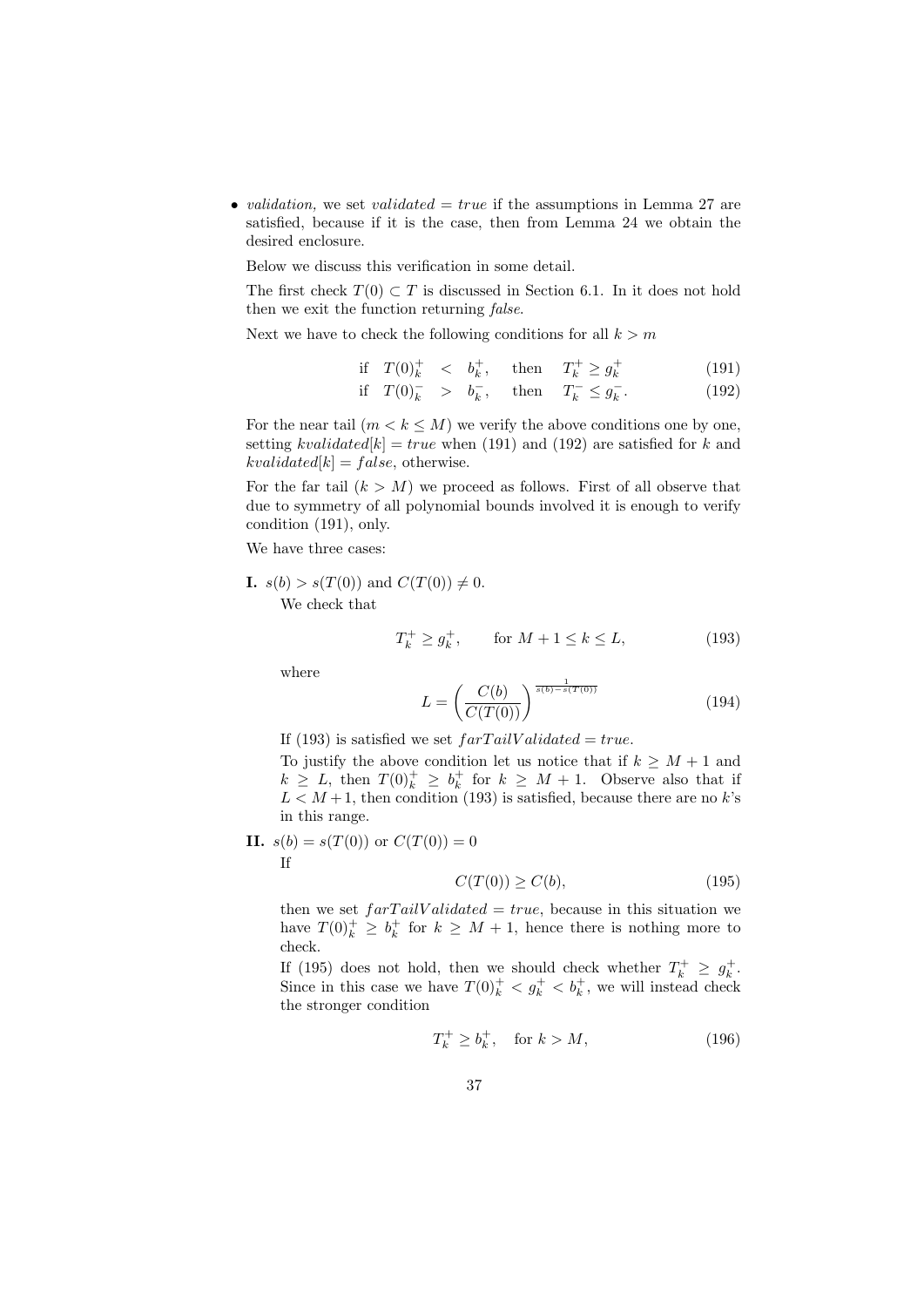which is equivalent to the following two conditions

$$
s(T) \le s(b), \qquad T_{M+1}^+ \ge b_{M+1}^+.
$$
 (197)

If the above conditions are satisfied then we set  $farTailValidated =$ *true*.

**III.**  $s(b) < s(T(0))$  and  $C(T(0)) \neq 0$ .

Let us define

$$
L = \left(\frac{C(T(0))}{C(b)}\right)^{\frac{1}{s(T(0)) - s(b)}}.\tag{198}
$$

It is easy to see that

$$
T(0)_k^+ \geq b_k^+, \qquad \text{for } M < k \leq L \tag{199}
$$

$$
T(0)^+_k < b^+_k, \quad \text{for } k > L \text{ and } k > M. \tag{200}
$$

Hence for  $k > M$  and  $k > L$  we have to check that  $T_k^+ \geq g_k^+$ . Like in the previous case we replace  $g_k^+$  by  $b_k^+$  and we obtain the following two conditions

$$
s(T) \le s(b), \qquad T_{p+1}^+ \ge b_{p+1}^+, \tag{201}
$$

where  $p = max(M, int(L))$  and  $int(L)$  is the largest integer less than or equal to *L*.

If the above conditions are satisfied then we set *f arT ailV alidated* = *true*.

*• update of T.* There are two update modes depending on the current value of the boolean variable *validated*.

If *validated*  $= true$ , then we proceed as follows (compare formulas (161) and (162) in Lemma 24):

For  $i = m + 1$  to M we update  $T_k^{\pm}$  as follows

if 
$$
b_k^+ \le T(0)_k^+
$$
 then ,  $T_k^+ = T(0)_k^+$ , (202)  
if  $b_k^+ > T(0)_k^+$  then ,  $T_k^+ = g_k^+$ , (203)

$$
\text{if } b_k^+ > T(0)_k^+ \text{ then } , \qquad T_k^+ = g_k^+, \tag{203}
$$

$$
\text{if } b_k^- \ge T(0)_k^- \text{ then } , \qquad T_k^- = T(0)_k^-, \tag{204}
$$

$$
\text{if } b_k^- < T(0)_k^- \text{ then } , \qquad T_k^- = g_k^- . \eqno(205)
$$

For the far tail we perform the modification only if  $b_k \subset T(0)_k$ , for  $k > M$ and  $C(T(0)) \neq 0$ . If this is the case, then we leave  $s(T)$  unchanged and we set

$$
C(T) = C(T(0))(M+1)^{s(T)-s(T(0))}.
$$
\n(206)

With this modification we obtain  $farTail(T(new)) \subset \text{fartail}(T(old))$  and  $T_{M+1} = T(0)_{M+1}.$ 

Now, if *validated* = *f alse*, then we modify only these coordinates in the near tail, for which the validation failed  $(kvaliated[k] = false)$ . Below we present the details.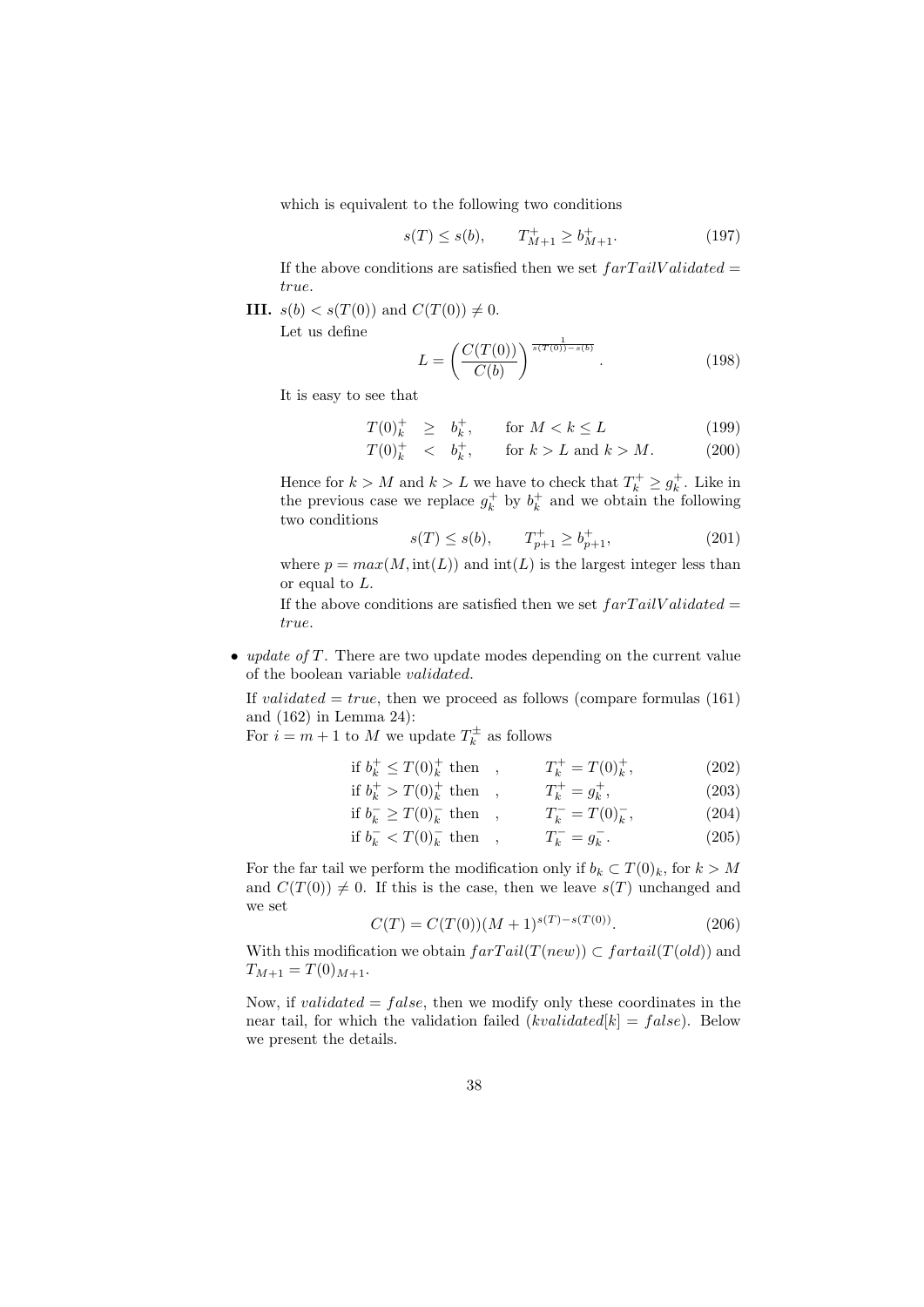We have two parameters  $0 < d_g < 1$  and  $d_2 > 1$  (in my program  $d_g = 0.1$ ,  $d_2 = 1.01$ . For  $k = m + 1$  to *M*, such that *kvalidated*[ $k$ ] = *false* we do the following

$$
\text{if } b_k^+ > T_k^+ \text{ then } , \qquad T_k^+ = (1 - d_g)g_k^+ + d_g b_k^+, \qquad (207)
$$
\n
$$
\text{if } b_k^- < T_k^- \text{ then } , \qquad T_k^- = (1 - d_g)g_k^- + d_g b_k^-, \qquad (208)
$$

if 
$$
b_k^- < T_k^-
$$
 then ,  $T_k^- = (1 - d_g)g_k^- + d_g b_k^-$ , (208)  
in fact  $(T - d)$ 

$$
T_k = inflate(T_k, d_2). \tag{209}
$$

If  $\int \int f \, a r T \, a i l V \, a l i d \, d t e d = \int r u e$  and  $b_k \subset T(0)_k$  for  $k > M$  holds and  $C(T(0)) \neq 0$ , then we modify *T* as follows: we leave  $s(T)$  unchanged and we set

$$
C(T) = C(T(0))(M+1)^{s(T)-s(T(0))}.
$$
\n(210)

If *f arT ailV alidated* = *f alse*, then we define the new far tail so that  $b_k \cup T(0)_k \subset T_k$ . For this end we leave  $s(T)$  unchanged and we set

$$
C(T) = \max\left(d_2C(b)(M+1)^{s(T)-s(b)}, C(T(0))(M+1)^{s(T)-s(T(0))}\right).
$$

The above situation happens for an empty (zero) tail.

**Remark 28** *Let us remark that it is essential for our function to work that we keep*  $s(T)$  *unchanged instead of setting*  $s(T) = s(T(0))$ *, because increasing s may result in worse estimates for*  $N_k$  *for*  $k \approx M + 1$ *, see comments at the begin of this subsection.*

*•* return *validated*.

#### **End of the function validate tail**

It turns out that it makes sense to define a separate function for the validation of the far tail.

 $\mathbf{function}\ \mathbf{valdate\_far\_tail}(h \in \mathbb{R}, [z] \subset \mathbb{R}^m, T(0) \in PolyBd, T \in PolyBd) \in \mathbb{R}$ *bool*

### **Input parameters:**

- $h > 0$  is the time step
- *•*  $[z]$  ⊂  $\mathbb{R}^m$  represents the a-priori bounds for  $x(0,h]$ ),
- *• T*(0) is the initial condition for the tail,
- *T* is the candidate for  $T([0,h]),$

**Output:** *true* is returned iff  $T(0) \subset T$  and conditions (191–192) for  $k \geq M+1$ , otherwise *false* is returned.

We omit the discussion of this function because it is really contained in the description of function **validate tail** (see variable *farTailValidated*).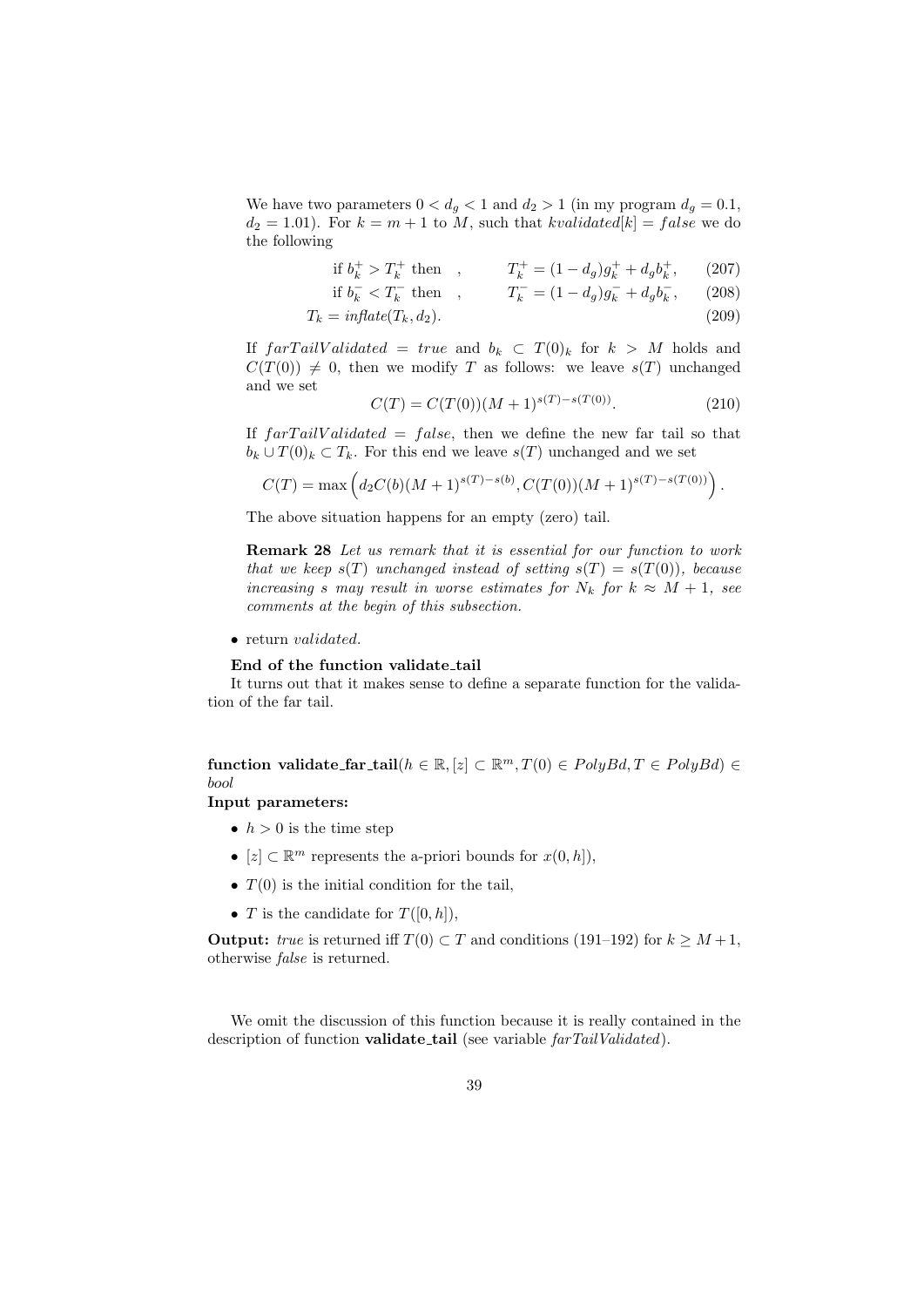**Theorem 29** *Assume that <i>validate\_tail***(** $h$ **, [***z***]***, T***(0)***, T, gen\_new***)** *returns true. Let*  $n > M$ *, let*  $(x(t), y(t)) \in \mathbb{R}^m \times \mathbb{R}^{n-m}$  *for*  $t \in [0, h]$  *be a solution of* 

$$
x' = P_m F(x, y) \tag{211}
$$

$$
y' = P_n Q_m F(x, y), \qquad (212)
$$

*such that*  $x(t) \in [z]$  *for*  $t \in [0, h]$  *and*  $y(0) \in T(0)$ *, then* 

$$
y(t) \in T, \qquad \text{for } t \in [0, h]. \tag{213}
$$

**Proof:** For the proof it is enough to compare the checks performed in the validation part with Lemmas 27 and 24. In particular it is easy to see, that if *validated* = *true*, then  $T([0, h]) \subset T$ , where  $T([0, h])$  is defined as in Lemma 24. In the update part the substitution  $npartial(T) = npartial(T([0,h]))$  is performed for the near tail and for the far tail we substitute it with some enclosure of  $T([0, k])_k$  for  $k > M$ .

### **7.3 The enclosure algorithm**

We assume that we have the function *guessfarTail*, which produces a reasonable initial guess for the far tail. For the KS equation on the line with odd and periodic boundary conditions such a function is given in Section 8.2.

 $f$ **unction enclosure\_with\_tail**( $h : real, [x] \subset \mathbb{R}^m, T(0) : PolyBd, [W_2] \subset$  $\mathbb{R}^m$ ,  $T: PolyBd$ ,  $T$  *is*  $\text{good\_init}\text{ }guess: \text{bool}$  :  $\text{bool};$ **begin**

```
max\_iter = T(0) \cdot M/2;maxdcount = 3;
if not T is good init guess
  Tinitial = guess farTail([x], T(0));
else Tinitial=T;
validated = f alse;
dcount = 0;
while(!validated and (dcount ≤ maxdcount)) do
  [W_2] = [x] + [0, h] \cdot P_m F([x]);T = T initial;T.decpower(dcount); // now T initial \subset T with slower decay
  if validate_far_tail(h, [W_2], T(0), T) then

  // we have now the initial guess for the tail in variable T
    i = 1:
    while ((!validated) and (i \leq max\_iter)) do
      if \text{incl\_enclosure}(h, [x], T, [W_2]) then
         validated=validate_tail([W_2], T(0), T, true);
      i = i + 1;
```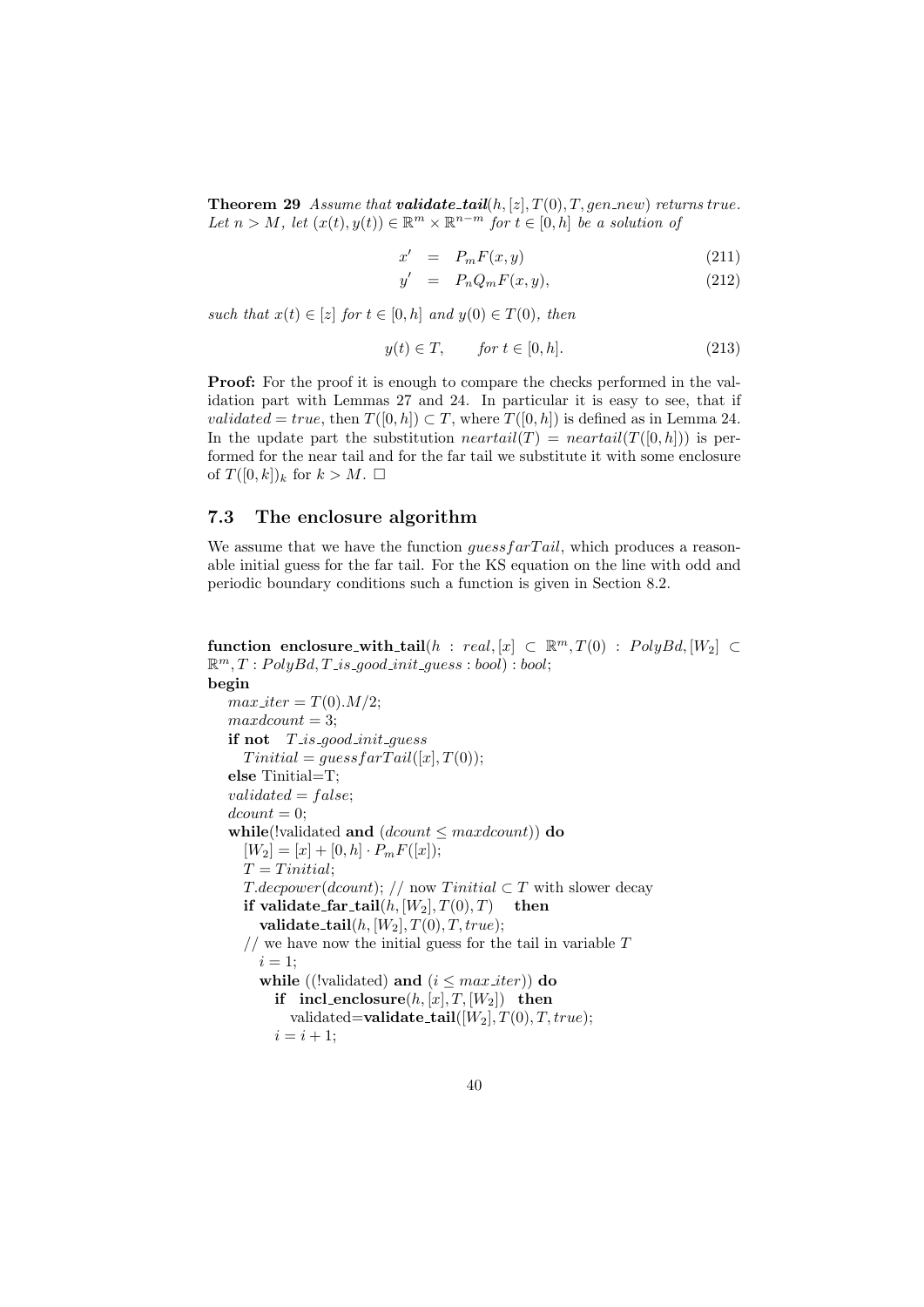```
end while;
  end if;
  dcount = dcount + 1end while
if not validated return false
```

```
i = 1; /* the refinement loop */
max\_iter = 1:
while (i \leq max\_iter) do
  \textbf{incl\_enclosure}(h, [x], T, [W_2]);validate\_tail([W_2], T(0), T, true);i = i + 1;
end while;
return validated;
```
**end**

From Theorem 29 and the above algorithm we obtain immediately the following

**Theorem 30** *Let*  $h > 0$ , assume that  $[x] \oplus T(0)$  are self-consistent bounds,  $m = m(T(0))$  *and*  $M = M(T(0))$ *. Assume that* 

*enclosure\_with\_tail*( $h$ *,*  $[x]$ *, T*(0)*,*  $[W_2]$ *, T, T isgoodinitialguess*) *returns* true*. Then for any*  $n > M$ ,  $x(0) \in [x]$  *and*  $y(0) \in P_nT(0)$  *holds* 

$$
\varphi^n([0,h], x(0) \oplus P_n y(0)) \quad \subset \quad [W_2] \oplus P_n T. \tag{214}
$$

*Moreover,*  $[W_2] \oplus T$  *are self-consistent bounds.* 

### **7.4 Computation of** *T*(*h*)

Assume that  $[x_0] \oplus T(0)$  and  $[W_2] \oplus T([0,h])$  are self-consistent bounds, such that for  $n > M$  holds

$$
\varphi^{n}([0,h], x(0) \oplus P_{n}T(0)) \subset [W_{2}] \oplus P_{n}T([0,h]). \tag{215}
$$

From Lemma 24 it follows that

$$
T(h)_k^{\pm} = (T(0)_k^{\pm} - b_k^{\pm}) e^{\lambda_k h} + b_k^{\pm}, \qquad \text{for } k > m,
$$
 (216)

where  $b \in PolyBd$  satisfies

$$
N = N([W_2], T([0, h])) \in PolyBd \qquad (217)
$$

$$
\frac{N_k}{-\lambda_k} \quad \subset \quad b_k, \quad \text{for } m < k. \tag{218}
$$

To enclosure  $T(h)$  we proceed along the lines outlined in Section 6.3. We need to find  $E = E(r, h, M)$  defined in Lemma 26 for the KS equation given by (28).

As the first step in this direction we prove the following lemma.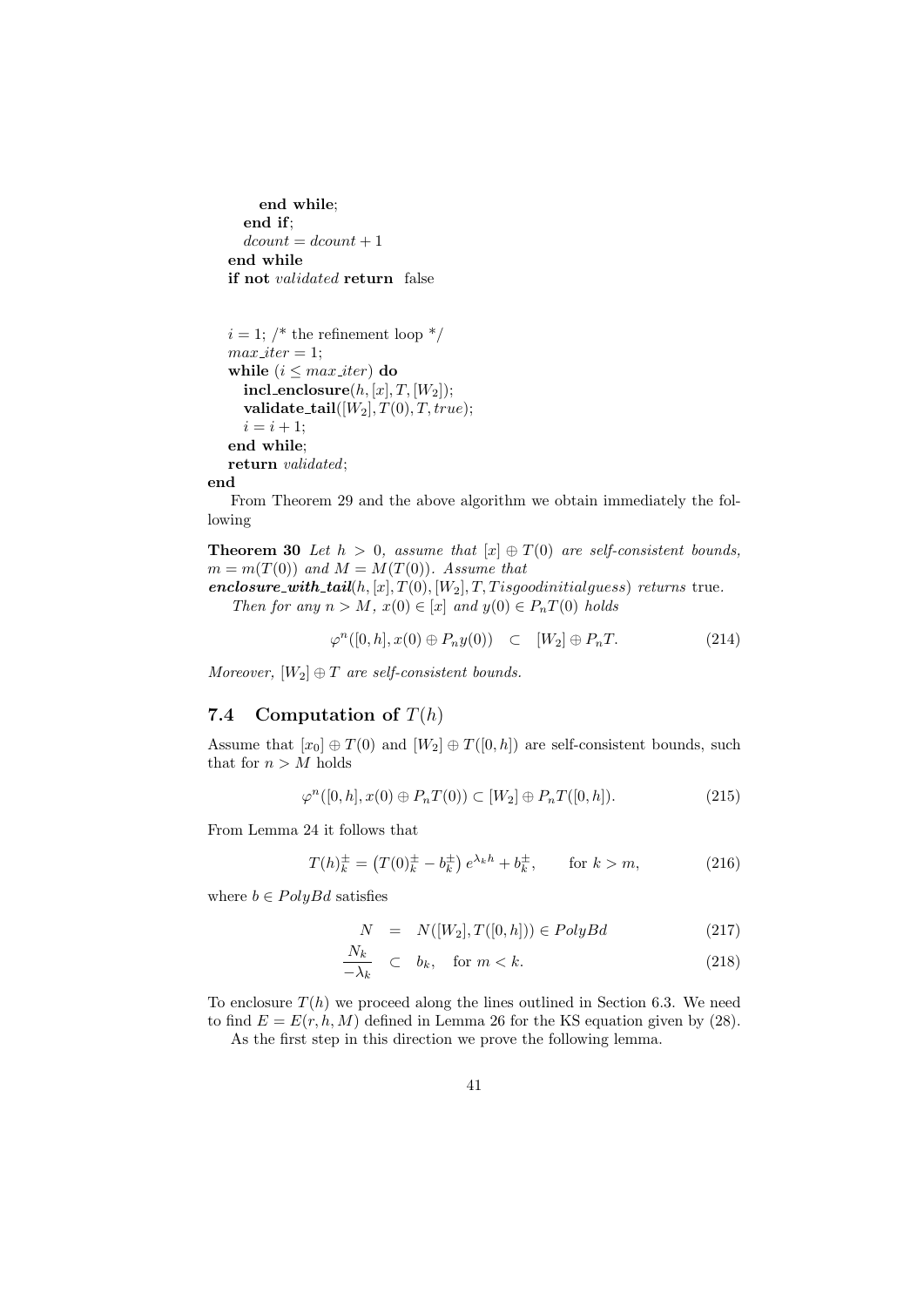**Lemma 31** *Assume*  $\lambda_k = -\nu k^4 + k^2$ , where  $\nu > 0$ . Let  $r, E, h \in \mathbb{R}, E > 0$ ,  $h > 0$ *. Assume that for some*  $K > 0$  *holds* 

$$
e^{h\lambda_K} \le \frac{E}{K^r} \tag{219}
$$

$$
-4h\nu K^4 + 2hK^2 + r \le 0,\t(220)
$$

$$
4\nu K^2 \ge 1. \tag{221}
$$

*Then for any k > K holds*

$$
e^{h\lambda_k} \le \frac{E}{k^r}.\tag{222}
$$

**Proof:** It is enough to show that the function  $f(k) = e^{h\lambda_k}k^r$  is nonincreasing for  $k \geq K$ .

We have

$$
f'(k) = \lambda'_k h e^{h\lambda_k} k^r + r e^{h\lambda_k} k^{r-1} = (\lambda'_k k h + r) k^{r-1} e^{h\lambda_k}
$$

Hence  $f'(k) \leq 0$  if

$$
g(k) = -4h\nu k^4 + 2hk^2 + r \le 0.
$$
 (223)

We want the above condition to hold for  $k \geq K$ . We will show it by proving that  $g'(k) \leq 0$  for  $k > K$ , because in view of (220) we know that  $g(K) \leq 0$ .

Observe that  $g'(k) < 0$  iff the following condition holds

$$
4hk(-4\nu k^2 + 1) \le 0\tag{224}
$$

since we are interested in  $k > 0$ , hence we obtain

$$
4\nu k^2 \ge 1, \qquad \text{for } k \ge K. \tag{225}
$$

 $\Box$ 

We look for  $C(T(h))$ , such that for  $k > M$  we have

$$
T(h)^{+}_{k} < T(0)^{+}_{k} e^{\lambda_{k} h} + b^{+}_{k} \le \frac{C(T(h))}{k^{s(b)}}. \tag{226}
$$

To compute  $C(T(h))$  we use Lemma 31 with  $r = s(b) - s(T(0))$ . We check whether  $K \leq M + 1$  (if this is not the case we return the *failure* message). Hence we have to verify that

$$
-4h\nu(M+1)^4 + 2h(M+1)^2 + s(b) - s(T(0)) \le 0,
$$
 (227)

$$
4\nu(M+1)^2 \geq 1. \tag{228}
$$

If above conditions are satisfied then we set

$$
E = e^{h\lambda_{M+1}} (M+1)^{s(b)-s(T(0))}.
$$
 (229)

Now from (176) it follows that we can set

$$
T_k^{\pm}(h) = \pm \frac{C(T(0))E + C(b)}{k^{s(b)}}.
$$
\n(230)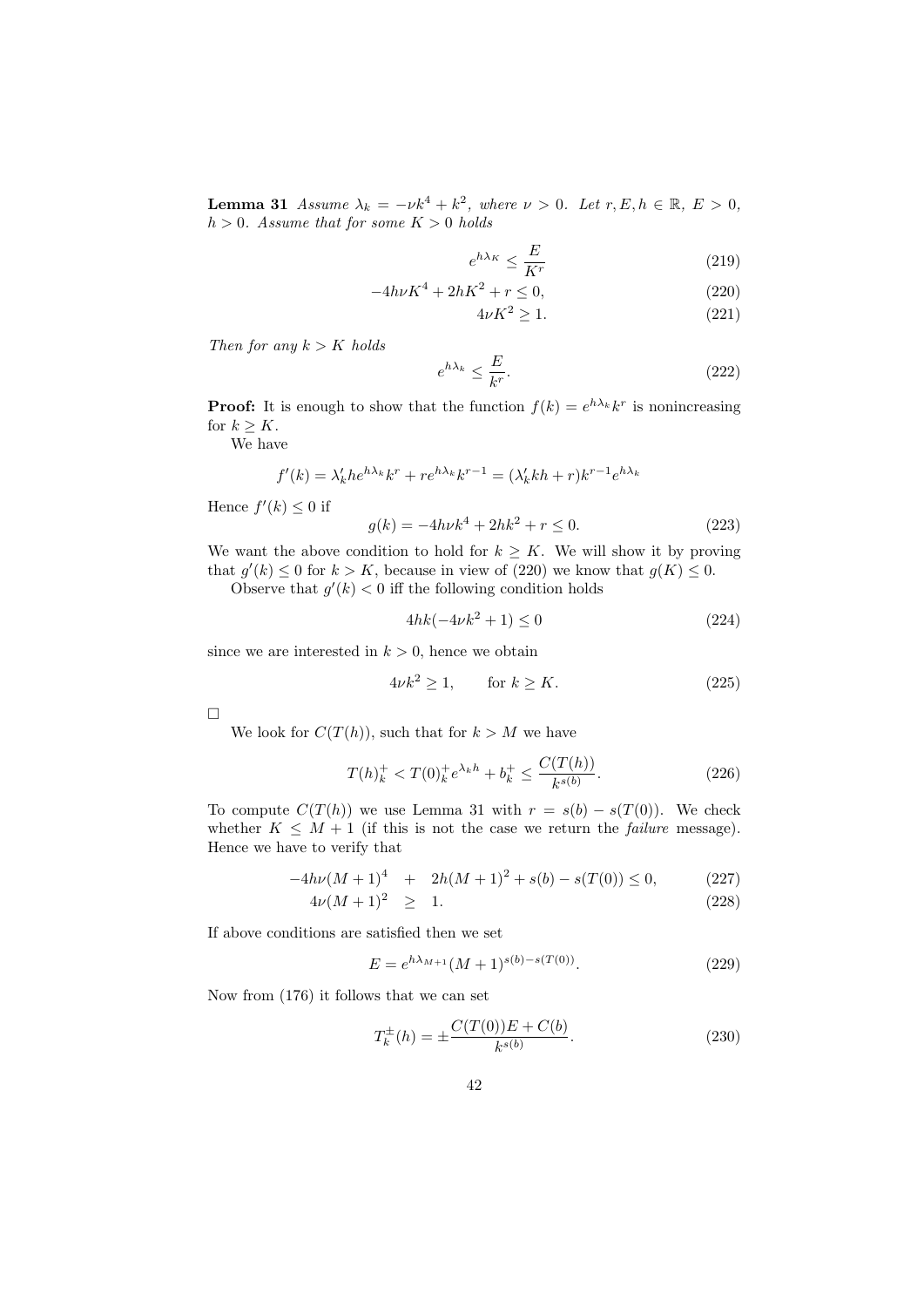Observe that with the above definition of  $T(h)$  there is no guarantee that  $T(h)_{k>M} \subset T_{k>M}$ , hence in the final step we set

$$
T(h) := T[0, h] \cap T(h).
$$

**Remark 32** *To obtain some intuitions about conditions (227) and (228) let us consider the typical numbers for the KS equation (28). For example for the possible chaotic case for the KS we have*  $r = 2$ ,  $v \approx \nu \approx 0.03$ ,  $M = 3m = 36$ ,  $h \approx \frac{1}{2\lambda_m}$ *. We obtain* 

$$
4\nu M^2 \approx 155.5
$$
  

$$
-4h\nu M^4 + 2hM^2 + r = -4\frac{M^4\nu}{2\nu(\frac{M}{3})^4} + \frac{2M^2}{2\nu(\frac{M}{3})^4} + 2 =
$$
  

$$
-162 + \frac{81}{\nu M^2} + 2 \approx -158
$$

*So conditions (227) and (228) are satisfied with large margin.*

#### **7.5 Estimates during the time step**

From the results of Section 6 (the monotonicity of the bounds) it follows that we have the following refinement of the enclosure  $T = T([0, h])$ 

$$
T([0,h]) \subset T(0) \cup T(h). \tag{231}
$$

We will use it in the section region in the computation of the bounds for the Poincaré map (see [ZLo, Section 5]).

# **8 Finding a good guess for the far tail for the KS equation**

We will discuss here the question: *How to obtain a good initial guess for the far tail?*

By a good guess we understand  $T \in PolyBd$ , such that condition (163) in Lemma 24  $(T([0,h]) \subset T$  )is likely to be satisfied. In this section we consider the KS equation (28) and we derive heuristic conditions, which will guarantee that

$$
\frac{N_k([z],T)}{-\lambda_k} \subset T_k, \qquad \text{for } k > M. \tag{232}
$$

Observe that (232) together with condition  $T(0)_k \subset T_k$  for  $k > M$  (this is a minimal requirement for  $T$  being the tail enclosing evolution of  $T(0)$  ) implies that

$$
T([0,h])_k \subset T_k, \qquad \text{for } k > M. \tag{233}
$$

In this section as the result of the analysis of (232) we will obtain: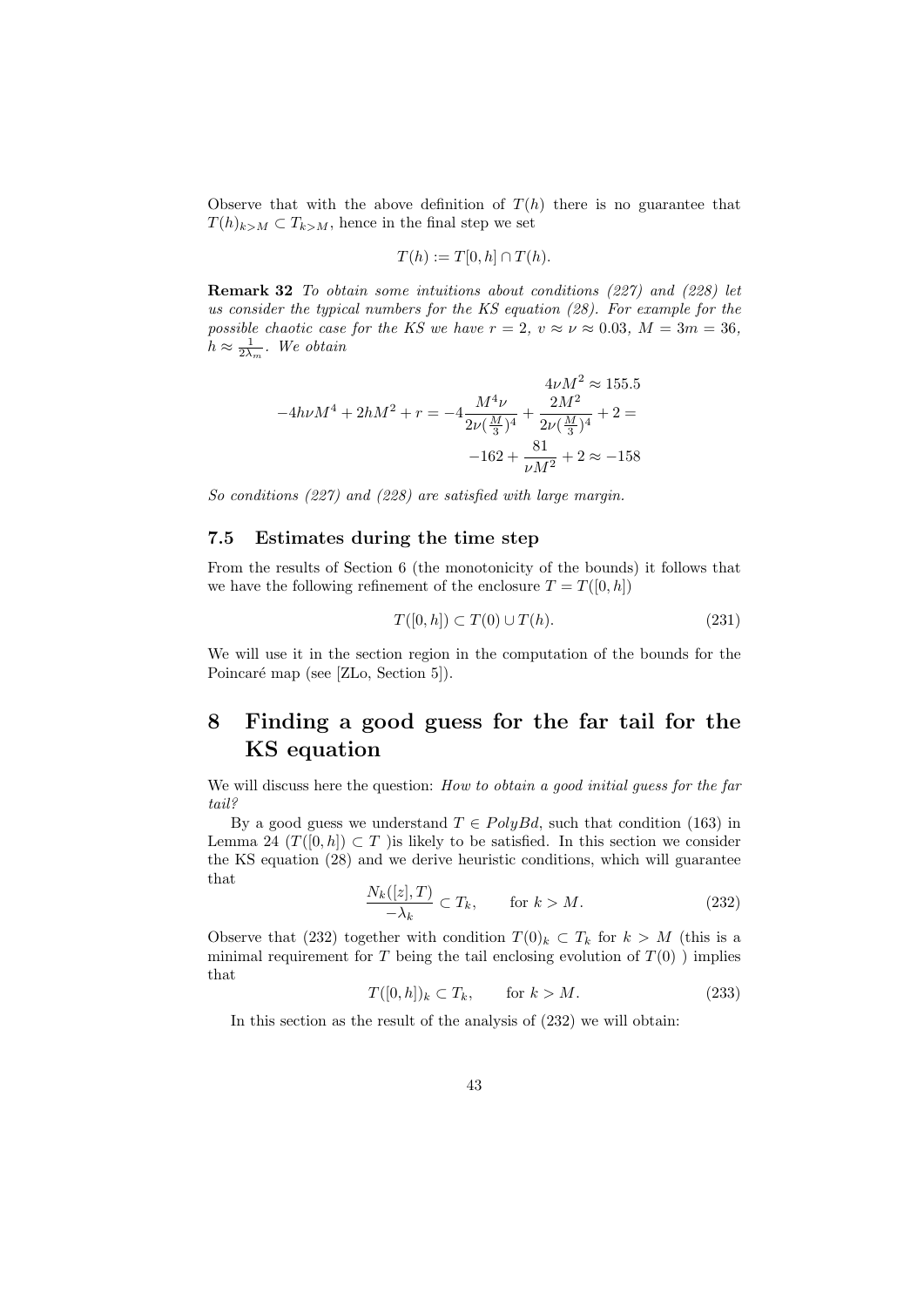- *•* the relation between possible values of *M* and *s* for *T*, ( see condition (263))
- the function realizing the guess of the far tail (see Section 8.2)

The KS equation with odd and periodic boundary conditions in the Fourier domain can be written as (compare (28))

$$
a'_k = k^2 (1 - \nu k^2) a_k - k(FS(k) - 2 \cdot IS(k)), \qquad k = 1, 2, \dots
$$
 (234)

where

$$
FS(k) = \sum_{n=1}^{k-1} a_n a_{k-n}
$$
 (235)

$$
IS(k) = \sum_{n=1}^{\infty} a_n a_{n+k} \tag{236}
$$

$$
B_k = -FS(k) + 2IS(k) \tag{237}
$$

$$
N_k = kB_k \tag{238}
$$

We fix  $T \in PolyBd$ . Let  $N = N(W,T) \in PolyBd$ , where  $W \subset \mathbb{R}^m$  is a compact set, which will not be important in the following discussion. In the sequel we assume that  $C = C(T)$  and  $s = s(T)$ . First we need to find  $D = C(N)$ (see [ZM, Corollary 3.7]), such that

$$
|B_k| \le \frac{D}{k^{s-1}}.\tag{239}
$$

Here we will organize the computation of *D* slightly differently than in [ZM] to get a better feeling about the dependence of *D* on *C* and *s*. There are also some mistakes in the printed version of [ZM] on page 279 in formulas for *D*<sup>1</sup> and  $D_2$ , which where derived from (correct) Lemma 3.6 in [ZM] (but fortunately these errors were not present in the actual programm, which was based on the correct Lemma 3.6).

First, we seek the bounds for  $FS(k)$  and  $IS(k)$ 

$$
|FS(k)| \le \frac{D_1}{k^{s-1}}, \qquad |IS(k)| \le \frac{D_2}{k^{s-1}} \tag{240}
$$

and then we obtain

$$
|B_k| \le \frac{D_1 + 2D_2}{k^{s-1}}.\tag{241}
$$

The following lemmas has been proven in [ZM].

**Lemma 33** *[ZM, Lemma 3.4] Let*  $M < k \le 2M$ *. Then* 

$$
FS(k) \subset 2 \sum_{k-M \le n < k/2} a_n a_{k-n} + e(k) a_{k/2}^2 + 2C \sum_{n=1}^{k-M-1} \frac{|a_n|}{(k-n)^s} [-1,1],
$$

*where*  $e(k) = 1$  *if k is even and*  $e(k) = 0$  *when k is odd.*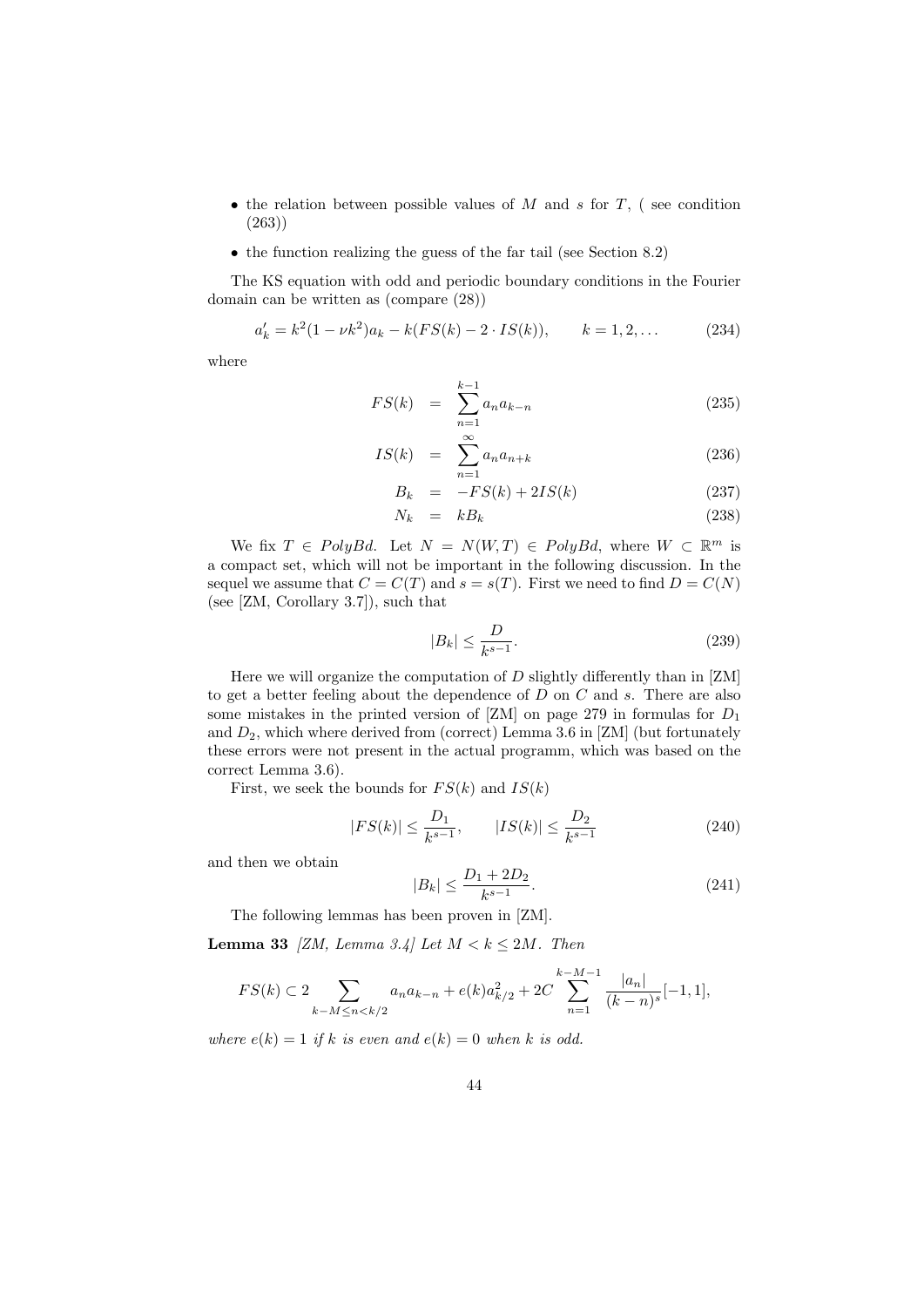**Lemma 34** *[ZM, Lemma 3.5] Let k >* 2*M. Then*

$$
FS(k) \subset \frac{C}{k^{s-1}} \left( \frac{2^{s+1}}{2M+1} \sum_{n=1}^{M} |a_n| + \frac{C4^s}{(2M+1)^{s+1}} + \frac{C2^s}{(s-1)M^s} \right) [-1,1].
$$

**Lemma 35** *[ZM, Lemma 3.6] Let k > M. Then*

$$
IS(k) \subset \frac{C}{k^{s-1}(M+1)} \left( \frac{C}{(M+1)^{s-1}(s-1)} + \sum_{n=1}^{M} |a_n| \right) [-1,1].
$$

Let us set

$$
D_1(k \le 2M) = \max\{k^{s-1}|FS(k)|, \quad M < k \le 2M\},\tag{242}
$$

$$
D_1(k > 2M) = C\left(\frac{2^{s+1}}{2M+1}\sum_{n=1}^{M}|a_n| + \frac{C4^s}{(2M+1)^{s+1}} + \frac{C2^s}{(s-1)M^s}\right) (243)
$$

From the above lemmas it follows immediately that

$$
D_1 = \max(D_1(k > 2M), D_1(k \le 2M))
$$
\n(244)

$$
D_2 = \frac{C}{(M+1)} \left( \frac{C}{(M+1)^{s-1}(s-1)} + \sum_{n=1}^{M} |a_n| \right) \tag{245}
$$

# **8.1 Dependence of** *D<sup>i</sup>* **on** *C* **and** *s*

We will make several assumptions regarding the candidate tail (these numbers are typical for attracting periodic orbits for  $\nu = 0.1 - 0.127$ )

$$
\sum_{n=1}^{M} \sup_{W \oplus T} |a_n| \approx A \approx 2 \tag{246}
$$

$$
C \quad < \quad 10^{15} \tag{247}
$$

$$
s \approx 12 \tag{248}
$$

$$
M \approx 40 \tag{249}
$$

$$
\frac{C}{M^s} \quad < \quad 10^{-8} \tag{250}
$$

Consider first  $D_2$ . It is easy to see that the term linear in  $C$  is dominant, namely

$$
\left(\sum_{n=1}^{M} |a_n|\right) / \left(\frac{C}{(M+1)^{s-1}(s-1)}\right) \approx \frac{A(M+1)^{s-1}(s-1)}{C} \n\frac{2 \cdot 40^{10} \cdot 10}{10^{15}} = 2^{21} 10^{-4} \approx 2 \cdot 10^6 \cdot 10^{-4} = 200
$$

Hence we have

$$
D_2 \approx \frac{A}{M+1} \cdot C < \frac{C}{10} \tag{251}
$$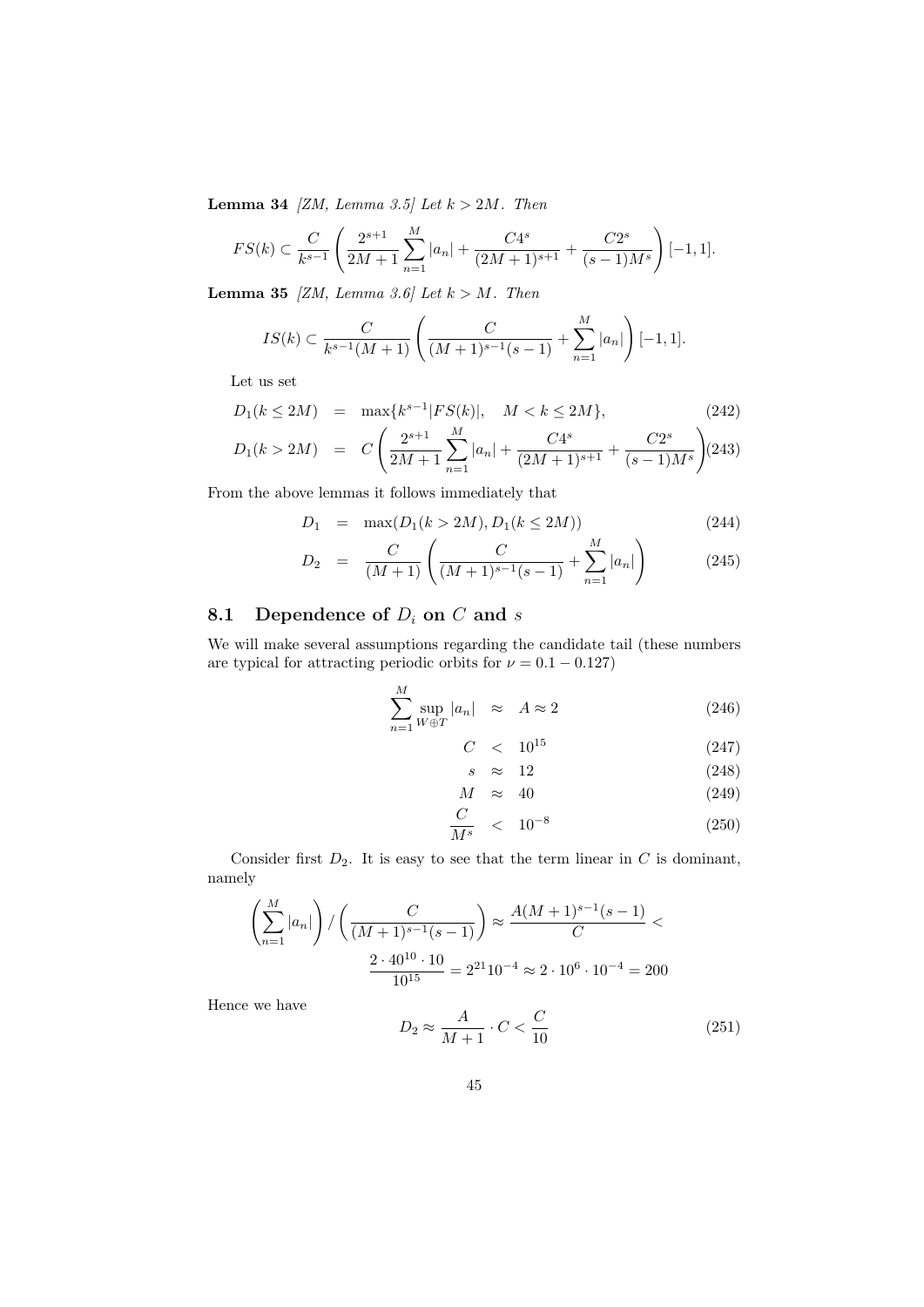**Remark 36** *D*<sup>2</sup> *appears to depend linearly on C. The dependence on s appears to be insignificant.*

Now we take a closer look at  $D_1(k > 2M)$  observe first that the third term is considerably larger than the second one. Namely we have

$$
\frac{C4^s}{(2M+1)^{s+1}} < \frac{C2^s}{M^s(2M+1)} = \frac{s-1}{2M+1} \cdot \frac{C2^s}{(s-1)M^s} \tag{252}
$$

The first term is dominating the other two. Namely we have

*s*+1

$$
\frac{\frac{2^{s+1}}{2M+1} \sum_{n=1}^{M} |a_n|}{\frac{C2^s}{(s-1)M^s}} \approx \frac{2A(s-1)}{(2M+1)\frac{C}{M^s}} \approx 10^8
$$
\n(253)

Hence we obtain the following

**Remark 37** *It appears that*

$$
D_1(k > 2M) \approx \frac{2^{s+1}A}{2M+1}C \approx 2^{12}C
$$

*Moreover, it is also clear that*  $D_1(k > 2M)$  *is several orders of magnitude larger than D*2*. There is also the significant dependence on s.*

The expression for  $D_1(k \leq 2M)$  appears to be more difficult to analyze. For further discussion let us define

$$
FS_1(k) = \left| 2 \sum_{k-M \le n < k/2} a_n a_{k-n} + e(k) a_{k/2}^2 \right| \tag{254}
$$

j.

$$
FS_C(k) = 2C \sum_{n=1}^{k-M-1} \frac{|a_n|}{(k-n)^s}.
$$
 (255)

We have

$$
|FS(k)| \leq FS_1(k) + FS_C(k).
$$

Let us make a few observations :

- $FS_1(k)$  contains the largest number of terms for  $k = M + 1$ , hence we expect that it achieves is the maximum value for  $k = M + 1$ . It is much less obvious where the maximum for  $k^{s-1}FS_1(k)$  will be, but in my experiments it turns out that it is achieved also for  $k = M + 1$ ,
- in the term  $FS_C(k)$  the number of terms increases with  $k$ , but since there are only a few dominating modes (say  $d$ ) we can approximate  $FS_C(k)$  and  $k^{s-1}FS_C(k)$  for  $k > M-1+d$  by

$$
FS_C(k) \approx 2C\left(\sum |a_n|\right)/k^s\tag{256}
$$

$$
k^{s-1}FS_C(k) \approx 2C\left(\sum |a_n|\right)/k \le \frac{2A}{M+1}C\tag{257}
$$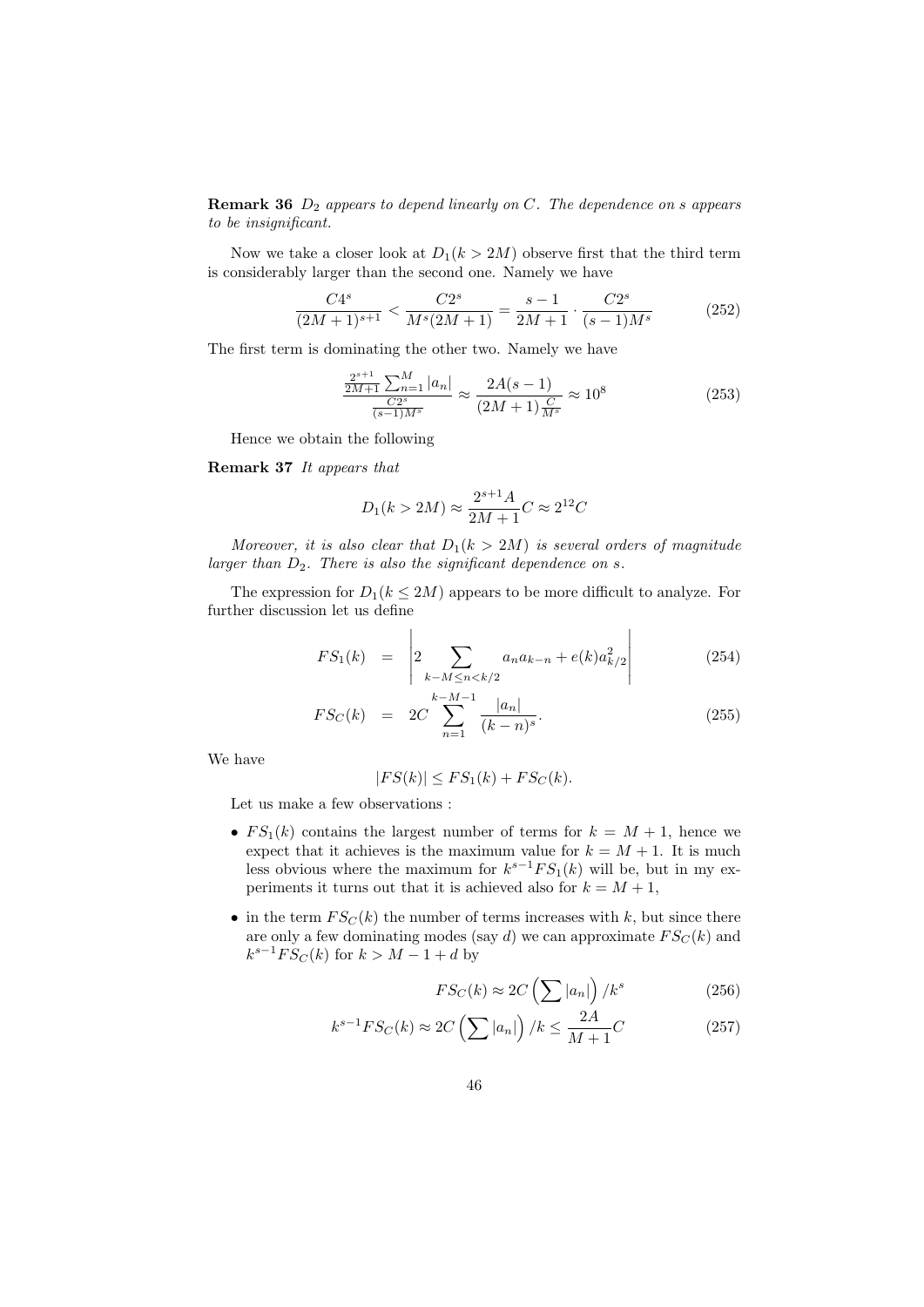From above considerations it follows that

$$
D_1(k \le 2M) \approx (M+1)^{s-1} F S_1(M+1) + \frac{2A}{M+1} C.
$$

Summarizing it appears that

$$
D(C, s) \approx \max\left(D_1(k \le 2M), \frac{2^{s+1}A}{2M+1}C\right),
$$
\n(258)

hence for large *C*

$$
D(C, s) \approx \frac{2^{s+1}A}{2M+1}C.
$$
 (259)

Consider now isolation equation (232) for  $k > M$ 

$$
\frac{C}{k^s} \ge \frac{D}{k^{s-2}k^4\left(\nu - \frac{1}{k^2}\right)}.\tag{260}
$$

An easy computation shows that it is equivalent to

$$
k^2 \left(\nu - \frac{1}{k^2}\right) C \ge D, \qquad k > M. \tag{261}
$$

It turns out that it is enough to check the above inequality for  $k = M + 1$ , only. Hence we obtain

$$
(M+1)^2 \left(\nu - \frac{1}{(M+1)^2}\right) C \ge D \tag{262}
$$

After using (259) we obtain

$$
\frac{(M+1)^2(2M+1)\left(\nu - \frac{1}{(M+1)^2}\right)}{A} \ge 2^{s+1}.\tag{263}
$$

#### **8.2 The function for generation of the initial guess.**

It appears that equation (263) should serve as the basic test, whether the enclosure is possible with the given values of *s* and *M*, because it guarantees that a 'large' enclosure for the far tail always exists. In this situation it is enough to increase *C* in some geometric fashion until we enter into the linear regime for  $D(C)$ .

It is also easy to compute *CL*, where the linear regime approximately begin. From (258) we obtain

$$
C_L = \frac{D_1(k \le 2M) \cdot (2M + 1)}{2^{s+1}A}.
$$
 (264)

The above considerations lead to the following procedure for guessing the enclosure for the far tail.

**Guess of the enclosure for the tail Input:** [*x*] *⊂* R *<sup>m</sup>*, *T*(0) *∈ P olyBd* **Output:**  $T \in PolyBd$ , this is a candidate for  $T([0, h])$ .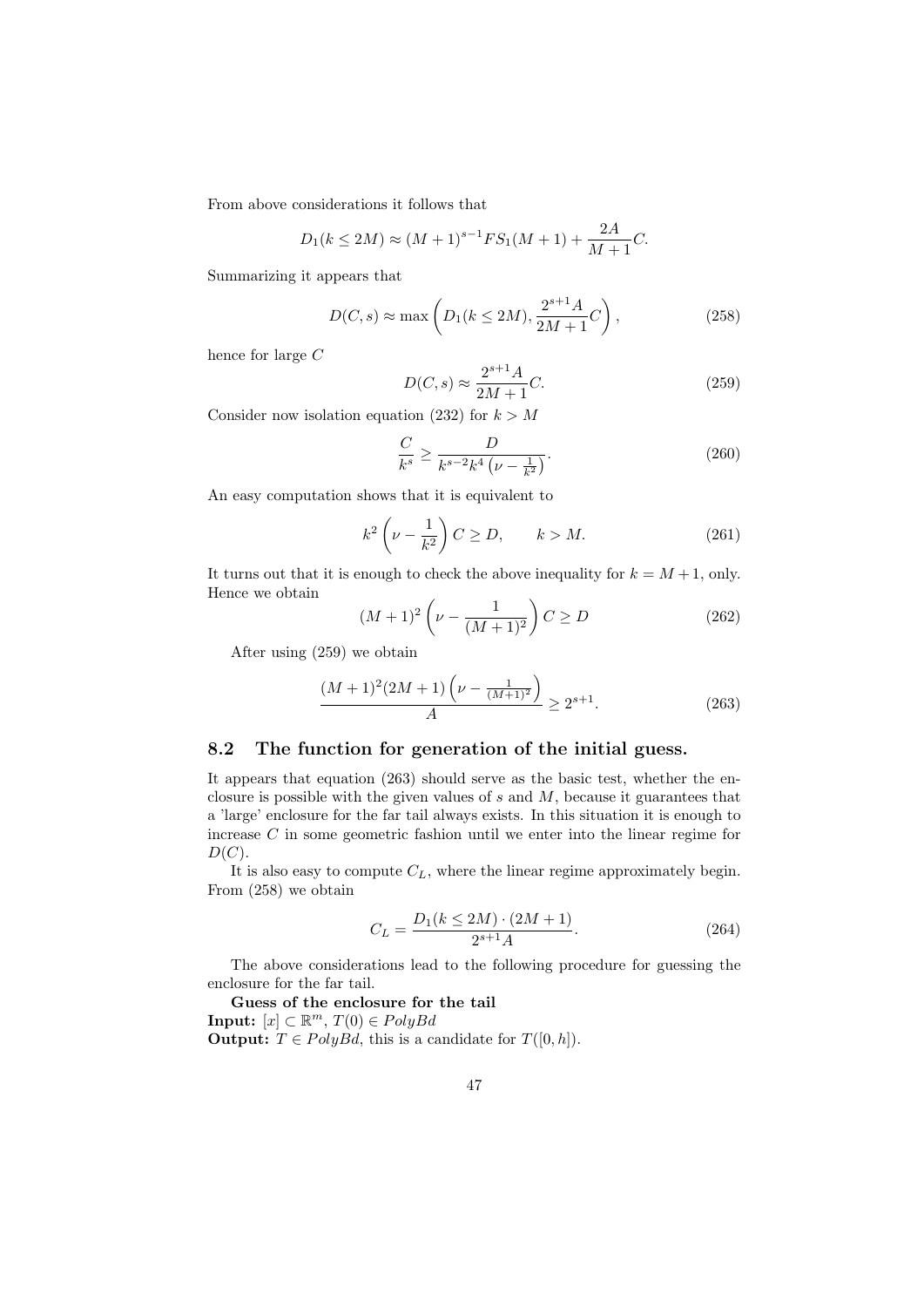- **0.**  $m(T) = m(T(0)), M(T) = M(T(0))$
- **1.** Computation of *A*,  $D_1(k \leq 2M)$
- **2.** Computation of  $s(T)$ . We seek the largest integer,  $s_{max}$ , such that condition (263) holds and  $s_{max} \leq s(T(0))$ . We set  $s(T) = s_{max}$ .
- **3.** Computation of  $C(T)$ . We take the maximum of  $C(T(0))$  and  $3C<sub>L</sub>$ , where  $C_L$  is given by (264).

**Warning:** If we start with an empty near tail and we just evaluate *A* and *D*<sub>1</sub> on the initial condition, then we end up with  $D_1(k \leq 2M) = 0$ , which leads  $C_L = c(T) = 0$ . But even in this case a correct value of  $s(T)$  is generated, and while this is really not a good guess since the tail is empty, the enclosure function works, because the update step in function **validate tail** produces a new candidate, *T*, such that  $C(T) \neq 0$ .

#### **8.3 Other equations.**

The analysis presented in this section was restricted to the KS equation (9) and used heavily the fact that *N* was quadratic. But it is quite obvious that this approach could be generalized to a general polynomial function *N*. Observe that in this case we should obtain the following expression

$$
|N_k| \le \frac{CA_1 + C^2 A_2 + \dots + C^p A_p}{k^{s-r}} \tag{265}
$$

where  $A_i$  are functions of  $M$ ,  $s$ . Just as in the case of the KS equation the functions  $A_i$  for  $i > 1$  will contain positive powers M in the denominator, hence for bounded set of possible *C* the terms  $A_i C^i$  for  $i > 1$  could be made as small as need by taking sufficiently large *M* and then we are in the situation already considered for the KS equation earlier in this section.

# **9** Computation of the Poincaré map

The goal of this section is to discuss the question of the computation of the Poincaré map for  $(26)$ .

We fix parameters *m* and *M* for all self-consistent bounds appearing in the sequel.

To compute the Poincaré map we need the estimates for the trajectory during the time step. As such estimates one can use the rough enclosure obtained in Part 1 of the algorithm, but these estimates are usually too crude and can be easily improved. For the tail this was discussed in Section 7.5 and for the main variables  $(x \in X_m)$  the procedure is described in Section 6.7 in [Z2].

Consider a sequence  $0 = t_0 < t_1 < \cdots < t_N$  and let  $h_i = t_i - t_{i-1}$  be the corresponding time steps. Assume that we apply our algorithm for the rigorous integration of (26) to some initial condition  $X_0 \oplus T_0$  using the time steps  $h_i$ . To facilitate the further discussion we introduce the following notation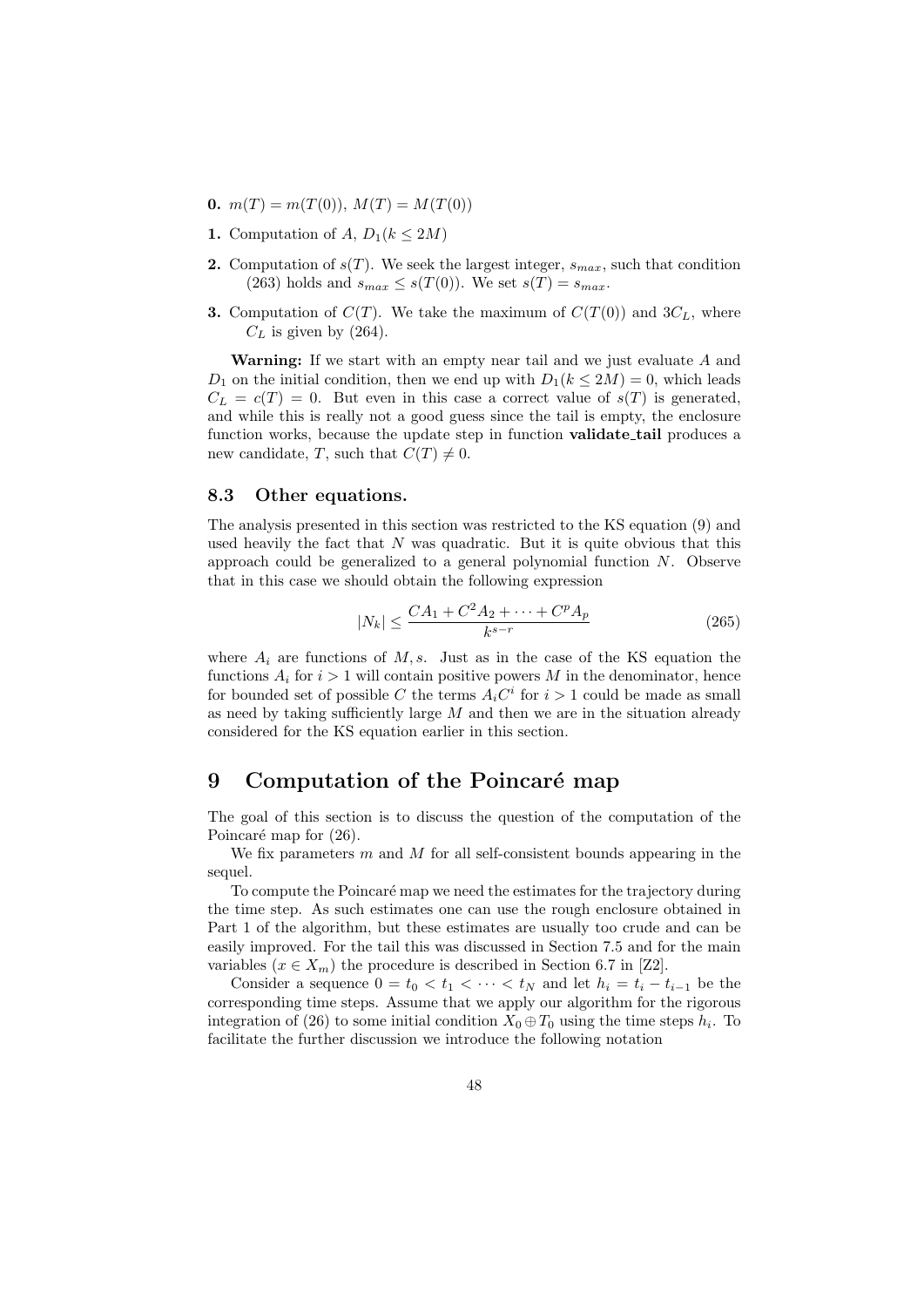- by  $\hat{\varphi}(t_i, X_0 \oplus T_0)$  we will denote the result of *i*-th iteration of our algorithm for the sequence of time staps  $h_i$ for the sequence of time steps  $h_1, \ldots, h_i$
- for any  $h > 0$  and the self-consistent polynomial bounds *V* by  $\hat{\varphi}([0, h], V)$ we will denote the enclosure for  $\varphi([0,h], V)$  obtained by our algorithm.

Using the above conventions we have: For any  $n > M$  and  $x_0 \in X_0 \oplus T_0$ 

$$
\varphi^{n}(t_{i}, P_{n}(x_{0})) \in \hat{\varphi}(t_{i}, X_{0} \oplus T_{0}), \quad i = 1, ..., N
$$
\n
$$
\varphi^{n}([t_{i-1}, t_{i}], P_{n}(x_{0})) \subset \hat{\varphi}([0, h_{i}], \hat{\varphi}(t_{i-1}, X_{0} \oplus T_{0})), \quad i = 1, ..., N.(267)
$$

Extending in a natural way the above notation we set

$$
\widehat{\varphi}([t_i, t_{i+k}], X_0 \oplus T_0) = \bigcup_{l=1}^k \widehat{\varphi}([0, h_{i+l}], \widehat{\varphi}(t_{i+l-1}, X_0 \oplus T_0)).
$$
 (268)

We have for any *n > M*

$$
\varphi^n([t_i, t_{i+k}], P_n(X_0 \oplus T_0)) \subset \widehat{\varphi}([t_i, t_{i+k}], X_0 \oplus T_0). \tag{269}
$$

In the computer assisted proofs of the existence of periodic orbits we consider the Poincaré maps for all Galerkin projections  $P_n$  of (26) for  $n > M$ . Moreover, we want to obtain such bounds in a single application of the algorithm as in Theorem 30. For this purpose we will always define the section of (26) in terms of  $X_m$ .

We define the section  $\theta \subset H$  as follows:

Let  $\alpha: X_m \to \mathbb{R}$  be a  $C^1$ -function.

- $\bullet$   $\theta = \{x \in H \mid \alpha(P_m x) = 0\}$
- $P_m(\theta)$  is a submanifold in  $X_m$  of the codimension one.

In our computation for the KS equation we always use  $\alpha$  linear (affine). For the purpose of the computation of the Poincaré map we need to add some transversality condition with respect to (26). But since the vector field defined by (26) might be not defined on  $\theta$ , we rather formulate an easy theorem containing the transversality condition as an assumption, which has to be verified during the execution of the algorithm.

In paper [Z2] we considered the Poincaré map on section  $\theta$ , denoted there by  $\mathcal{G}_{\theta}$ , as a multivalued map defined on  $P_m(\theta)$  with values in  $P_m(\theta)$ . Here we will rather treat  $\mathcal{G}_{\theta}$  be as a multivalued map with both the domain and the range being infinite dimensional.

**Definition 7** *Consider* (26) and the section  $\theta$ *. For*  $n > M$  *let us denote the Poincaré map for*  $\varphi^n$  *by*  $G_{n,\theta}$ *. Then we define the Poincaré map*  $\mathcal{G}_{\theta}$  *as follows:* 

$$
x \in \text{dom}\, \mathcal{G}_{\theta}, \quad \text{iff} \quad P_n x \in \text{dom}\, G_{n,\theta} \quad \text{for all } n > M
$$
\n
$$
\mathcal{G}_{\theta}(x) = \text{convex hull}(\{G_{n,\theta}(P_n(x)) \mid n > M\}), \quad x \in \text{dom}\, G_{\theta}
$$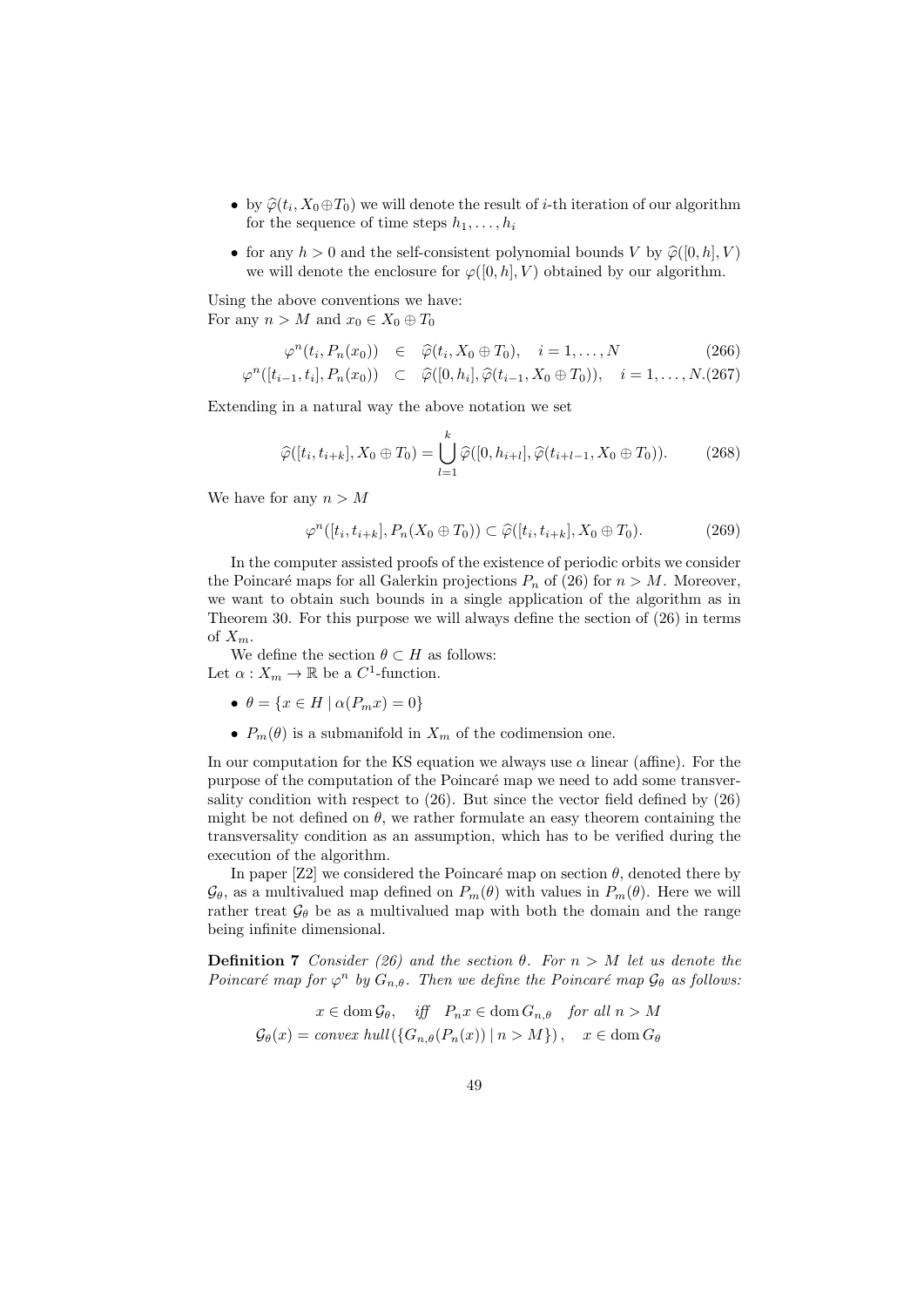For two sections  $\theta_1$  and  $\theta_2$  analogously define  $G_{n,\theta_1\to\theta_2}$  and  $\mathcal{G}_{\theta_1\to\theta_2}$ . In this notation we have  $\mathcal{G}_{\theta} = \mathcal{G}_{\theta \to \theta}$ .

**Theorem 38** *Consider (26).* Let  $X_0 \oplus T_0$  *be self-consistent bounds, such that there exists*  $N$ *, a sequence of real numbers*  $t_i$  *for*  $i = 1, \ldots, N$  *and two sequences of self-consistent bounds*  $X_i \oplus T_i$  *for*  $i = 1, ..., N$  *and*  $W_i \oplus V_i$  *for*  $i = 1, ..., N-1$ *such that*

$$
0 < t_1 < \dots < t_N,\tag{270}
$$

$$
\widehat{\varphi}(t_1, X_0 \oplus T_0) \quad \subset \quad X_1 \oplus T_1,\tag{271}
$$

$$
\widehat{\varphi}([0, t_{i+1} - t_i], X_i \oplus T_i) \quad \subset \quad W_i \oplus V_i, \qquad i = 1, \dots, N - 1, \tag{272}
$$

$$
\widehat{\varphi}(t_{i+1} - t_i, X_i \oplus T_i) \quad \subset \quad X_{i+1} \oplus T_{i+1}, \qquad i = 1, \dots, N-1. \tag{273}
$$

*Assume that*

$$
\alpha(X_1) < 0, \qquad \alpha(X_N) > 0 \tag{274}
$$

$$
\nabla \alpha(P_m(x)) \cdot P_m F(x) > 0, \qquad \text{for all } x \in \bigcup_{i=1}^{N-1} W_i \oplus V_i, \quad (275)
$$

*then for any*  $n > M$  *and any*  $x \in P_n(X_0 \oplus V_0)$  *there exists a uniquely defined*  $t_{\theta}^n(x)$ *, such that*  $t_1 < t_{\theta}^n(x) < t_N$  *and* 

$$
\varphi^n(t_\theta^n(x), x) \in \theta. \tag{276}
$$

*Moreover, the map*  $t_{n,\theta}: P_n(X_0 \oplus T_0) \to \mathbb{R}$  *is continuous. Consequently the map*  $G_{n,\theta}: P_n(X_0 \oplus T_0) \to P_n\theta$ , given by  $G_{n,\theta}(x) = \varphi^n(t_{n,\theta}(x),x)$  is well defined *and continuous and*

$$
G_{n,\theta}(P_n(X_0 \oplus T_0)) \subset P_n\left(\theta \cap \bigcup_{i=1}^{N-1} W_i \oplus V_i\right) \tag{277}
$$

**Proof:** From conditions  $(271-273)$  it follows that

$$
\varphi^{n}(t_{1}, P_{n}(X_{0} \oplus T_{0})) \subset X_{1} \oplus T_{1},
$$
\n
$$
\varphi^{n}([0, t_{i+1} - t_{i}], P_{n}(X_{i} \oplus T_{i})) \subset W_{i} \oplus V_{i}, \quad i = 1, ..., N - 1, \quad (279)
$$
\n
$$
\varphi^{n}(t_{i+1} - t_{i}, P_{n}(X_{i} \oplus T_{i})) \subset X_{i+1} \oplus T_{i+1}, \quad i = 1, ..., N - 1(280)
$$

To finish the proof observe that

$$
\frac{d\alpha \circ \varphi^n(t,x)}{dt} = \nabla \alpha (P_m(\varphi^n(t,x))) \cdot P_m F(\varphi^n(t,x)) > 0
$$

 $\Box$ 

In the context of Theorem 38 the algorithm computing  $\mathcal{G}_{\theta}$  will give

$$
\mathcal{G}_{\theta}(X_0 \oplus T_0)) \subset \widehat{\mathcal{G}_{\theta}}(X_0 \oplus T_0) = \theta \cap \bigcup_{i=1}^{N-1} W_i \oplus V_i, \tag{281}
$$

where by  $\widehat{\mathcal{G}_{\theta}}$  we denote the bounds for  $\mathcal{G}_{\theta}$  computed by our algorithm.

We also introduce the following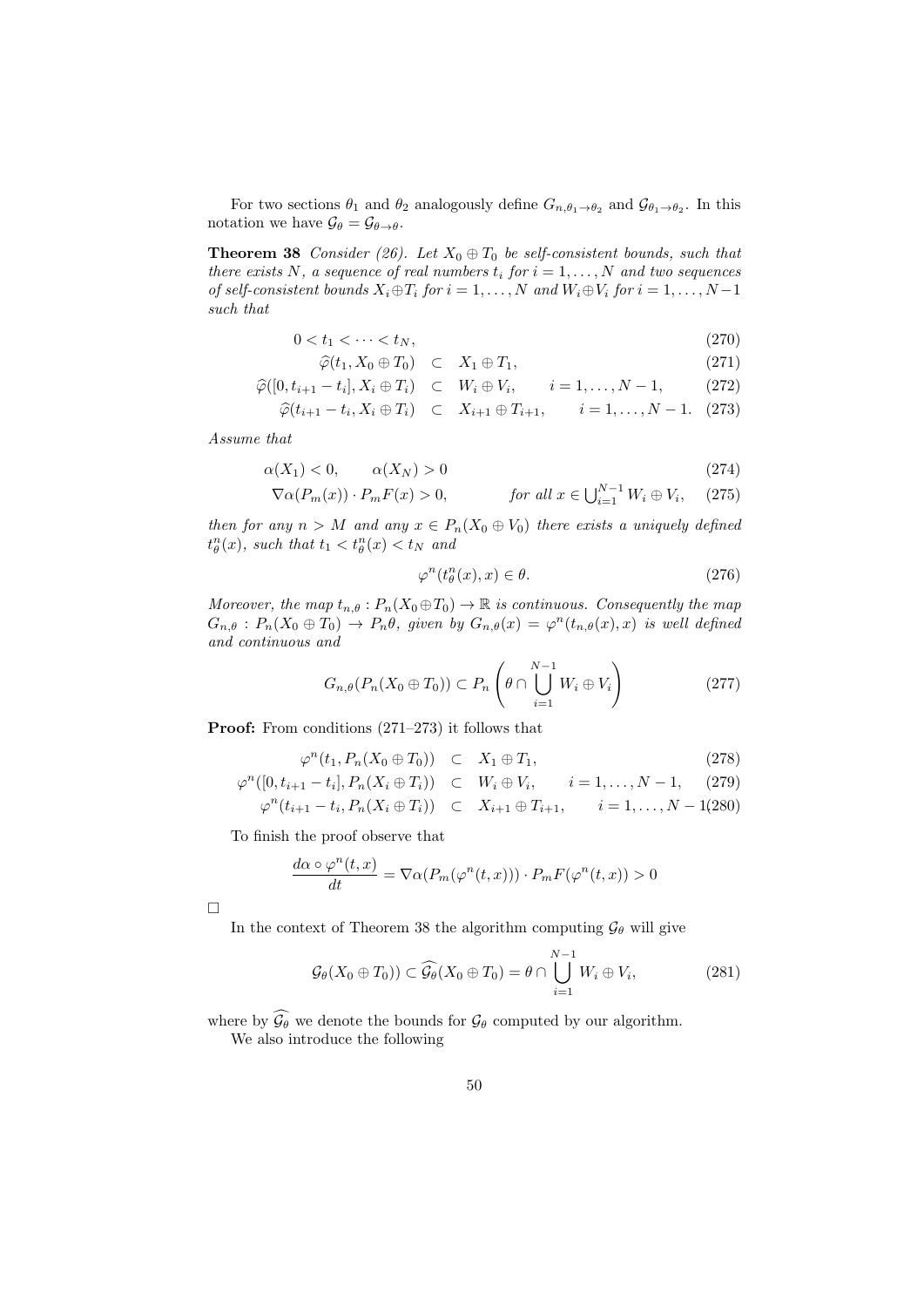**Definition 8** *Same assumptions as in Theorem 38. We define the* transition time  $t_{\mathcal{G}_{\theta}}$  *by* 

$$
t_{\mathcal{G}_{\theta}}=(t_1,t_N)
$$

The extension of Theorem 38 and Definition 8 to maps obtained as the transition between sections  $\theta_1$  and  $\theta_2$  is straightforward and is left to the reader.

An important issue in this context is the realization of the intersection appearing in formula (281). In our implementation  $\theta$  is always linear. We have found the following approach to be the most efficient: we introduce a new coordinate system (an affine transformation) in  $X_m$ , such that if  $(z_1, \ldots, z_t)$  denote the new coordinates, then  $\theta = \{z_1 = 0\}$ . We will refer to these coordinates as *the section coordinates*. Moreover, if we are close to the section (in the section region), then we express all enclosures  $W_i \oplus V_i$  in these coordinates. This means that formulas for rigorous estimates during the time steps from [Z2, Sec. 6.7] have to be evaluated directly in the section coordinates. In this situation the intersection (281) is just a projection onto  $(z_2, \ldots, z_t)$  of all sets  $W_i \oplus V_i$ .

This approach has also an another advantage. When one uses the Brouwer Theorem to prove the existence of a fixed point for the smooth map *P* (Poincaré map) one needs, *B*, a set homeomorphic to a ball such that  $P(B) \subset B$ . Usually the shape of *B* has to be carefully chosen. Assume that  $x_0$  is a good approximation of this fixed point and  $v_1, \ldots, v_n$  are approximate eigenvectors of  $dP(x_0)$ . Then good candidate set for *B* is given by

$$
B = \{x_0 + \sum_{i=1}^{n} a_i v_i \mid a_i \in [-\delta_i, \delta_i] \},\tag{282}
$$

for some  $\delta_i > 0$  for  $i = 1, \ldots, n$ .

It is then desirable to express the computed value of *P*(*B*) directly using the linear coordinate frame induced by  $v_1, \ldots, v_n$ .

# **10 Periodic orbits for the KS equation - topological theorems**

In this section and the following ones we report on the computer assisted proofs of the existence of multiple periodic orbits for the KS equation (9) with periodic and odd boundary conditions (10). These orbits are obtained using the algorithm for the rigorous integration of dissipative PDEs described in earlier sections.

In the Fourier domain the system  $(9-10)$  is given by  $(28)$  and has the reflectional symmetry *R*, which acts as follows

$$
a_{2k} \to a_{2k}, \qquad a_{2k+1} \to -a_{2k+1}, \qquad k \in \mathbb{Z}_+.
$$
 (283)

We consider  $\nu \in [0.02991, 0.128]$ . For the description of various periodic orbits and Silnikov connections, indicating the existence of the chaotic dynamics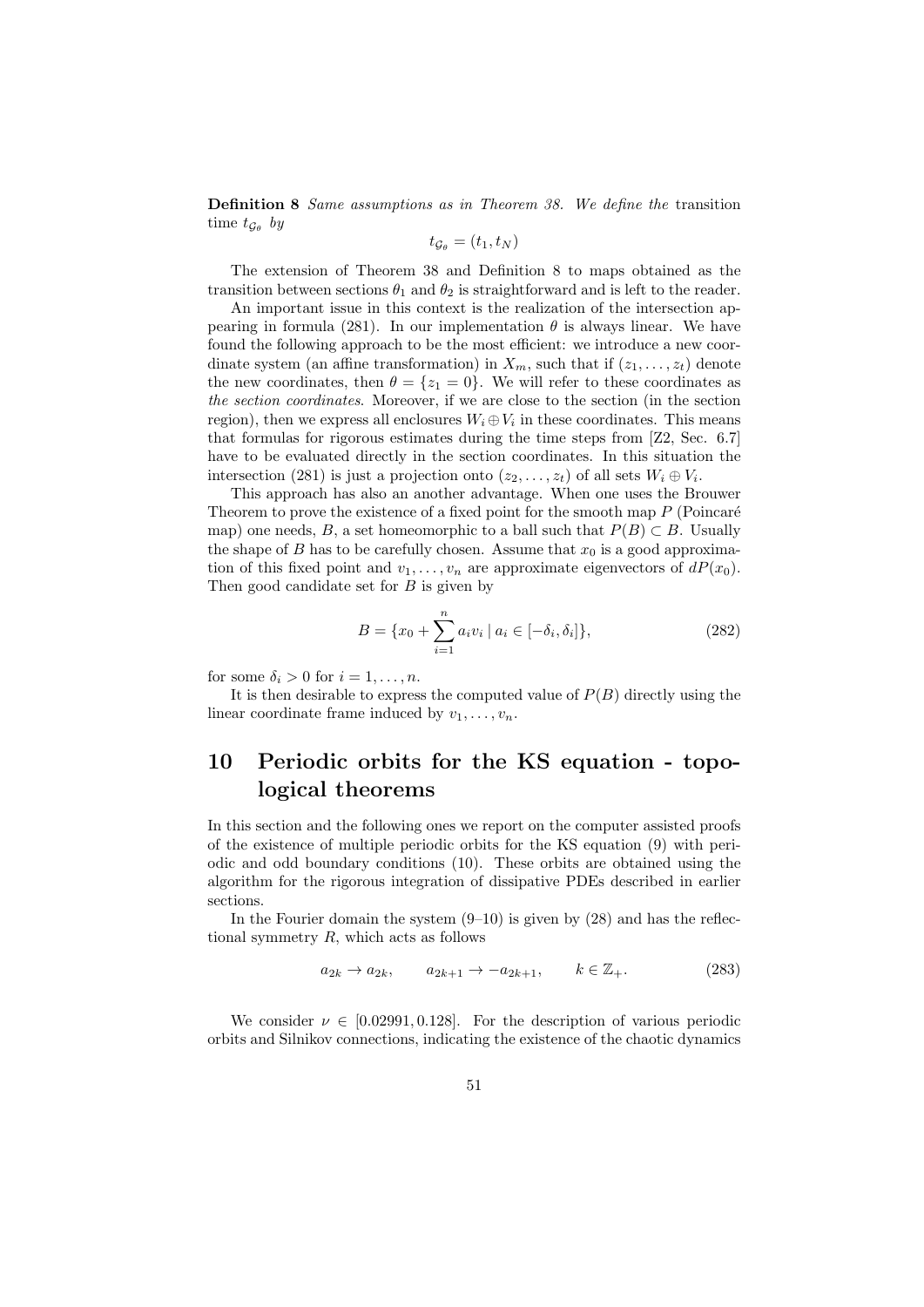for  $\nu \in (0.111, 0.133)$ , the reader is referred to [JJK] and the literature cited there. One should be aware that in [JJK] the KS equation is written in a different form and the parameter  $\alpha = 4/\nu$  is used. Let us focus on the periodic orbits branch denoted in [JJK] by *γHopf* . This branch, consisting of *R*-symmetric attracting periodic orbits, bifurcates off the positive bimodal fixed point branch for  $\nu \approx 0.13254$ . As  $\nu$  decreases the branch  $\gamma_{Hopf}$  undergoes the period doubling bifurcation at  $\nu \approx 0.1223$  losing its stability, which is inherited by an asymmetric periodic orbit. Along the branch *γHopf* we proved the existence of periodic orbits, both stable and unstable ones, respectively before and past the period doubling bifurcation. We proved also the existence of an orbit on the nonsymmetric branch bifurcating from *γHopf* .

Other periodic orbits, whose existence is proven in this paper are unrelated to *γHopf* and were chosen, with the objective to be in the chaotic region [CCP] or close to it.

To prove the existence of periodic orbits, which in numerical simulations appears to be attracting, a Brouwer-type theorem was used - see section 10.1. For the apparently unstable orbits we use the covering relations [ZGi] and the Miranda Theorem [Mi] - see section 10.2.

#### **10.1 Brouwer-type existence theorem**

We fix parameters *m* and *M*, and we assume that these parameters are used for all self-consistent bounds appearing in the computations.

**Theorem 39** *Consider (26), assume that conditions (3), (4) and (5) hold. Let*  $s_0 = d + p + 1$ *. Let*  $\theta$  *be a section. Assume that there exists set*  $B \oplus T_0 \subset$  $P_m(\theta) \oplus Y_m$ *, such that* 

- *• B ⊕ T*<sup>0</sup> *are self-consistent bounds,*
- *• B is homeomorphic to* (*m −* 1)*-dimensional closed ball,*
- $\bullet$   $\mathcal{G}_{\theta \to \theta}(B \oplus T_0) \subset B \oplus T_0$
- *there exists*  $a > 0$  *and*  $b > 0$ *, such that*  $a < t < b$  *for all*  $t \in t_{\mathcal{G}_{\theta \to \theta}}(B \oplus T_0)$
- *for all*  $0 < t < t_{\mathcal{G}_{\theta \to \theta}}(B \oplus T_0)$  *holds*  $\varphi(t, B \oplus T_0) \cap \theta = \emptyset$ *.*

*Then there exists*  $t^* \in t_{\mathcal{G}_{\theta\to\theta}(B\oplus T_0)}, u : \mathbb{R} \to H$  *a solution of (26), such that*  $u(0) \in B \oplus T_0$  *and*  $u(t^*) = u(0)$  *(hence*  $u(t)$  *is periodic)*.

*Moreover, if all self-consistent bounds used in the computation of*  $\mathcal{G}_{\theta\to\theta}(B\oplus$  $T_0$ ) *were polynomial bounds with*  $s \geq s_0$ , then *u defines* a *classical solution of (1).*

**Proof:** Let  $t_{n,\theta\to\theta}(x)$  be the Poincaré return time to section  $P_n(\theta)$  for  $x \in X_n$ for  $\varphi^n$ . From Theorem 38 we obtain for  $n > M$ 

$$
t_{n,\theta \to \theta}(P_n(B \oplus T_0)) \subset t_{\mathcal{G}_{\theta \to \theta}},
$$
  

$$
G_{n,\theta \to \theta}(P_n(B \oplus T_0)) \subset P_n(B \oplus T_0).
$$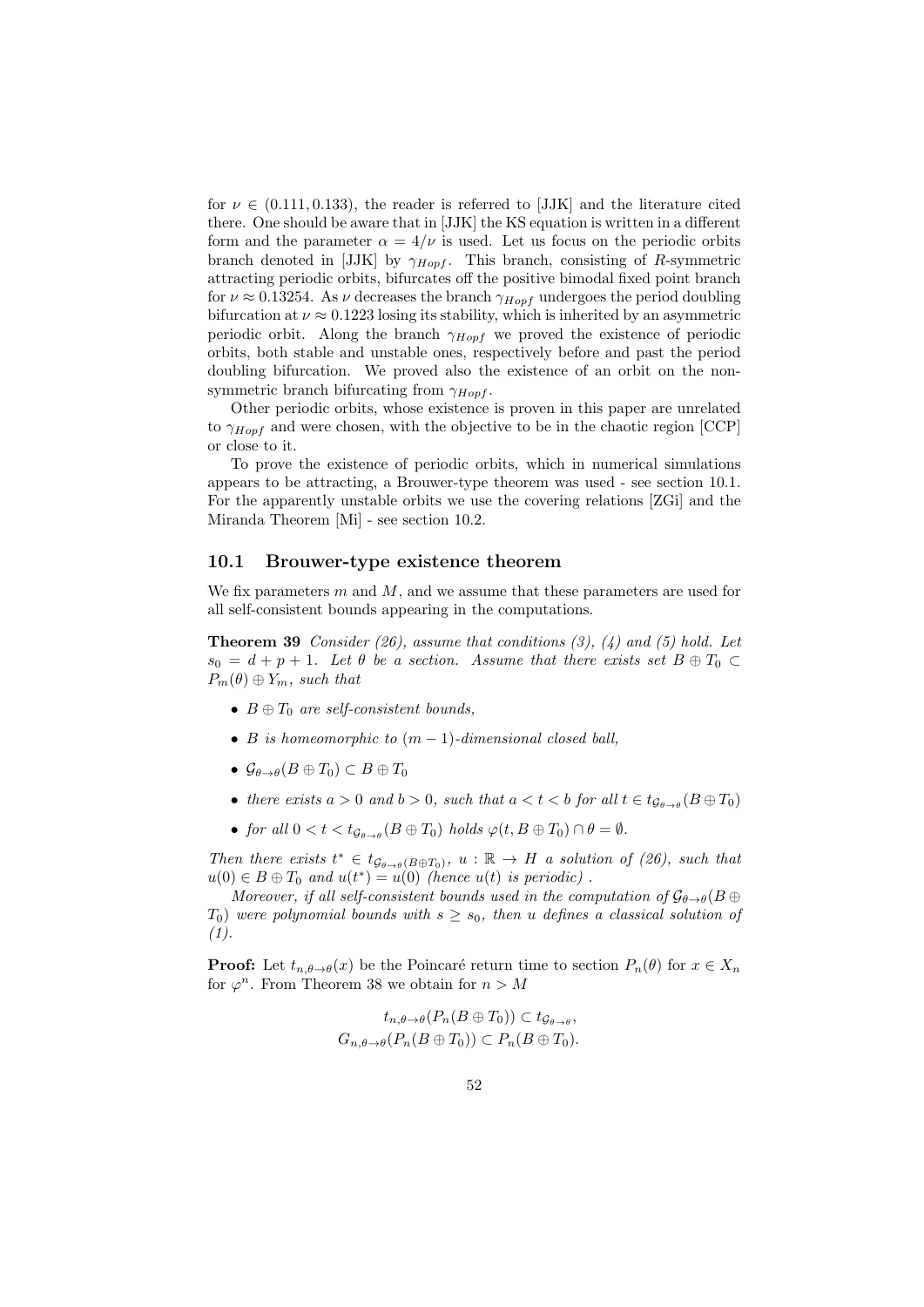From the Brouwer Theorem applied to  $G_{n,\theta \to \theta}$  on  $P_n(B \oplus T_0)$  for each  $n > M$ we obtain a periodic orbit for *n*-th Galerkin projection. Let us denote this orbit by  $u^n$ . We have  $u^n : \mathbb{R} \to X_n$  and  $t^n$ , such that  $u(0) = u(t^n) \in P_n(B \oplus T_0)$ ,  $t^n \in t_{\mathcal{G}_{\theta \to \theta}}$ . By picking up a subsequence we can assume that  $t^n \to t^*$ .

Let  $t_{max} = right(t_{\mathcal{G}_{\theta \to \theta}})$ . Observe that the set  $\varphi([0, t_{max}], B \oplus T_0)$  is a finite sum of self-consistent bounds (one for each time step), hence from Lemma 4, it follows that we can pick up in  $(u^n)$  a convergent subsequence, which is converging to *u <sup>∗</sup>* a solution of (26). It is easy to see (see the proof Thm. 8 in [Z2]) that *u ∗* is periodic of period *t ∗* .

The assertion regarding the classical solution is an immediate consequence of Theorem 12.  $\square$ 

To obtain orbits with the reflectional symmetry, *R*, we will use the following obvious modification of Theorem 39.

**Theorem 40** *Consider (26), assume that conditions (3), (4) and (5) hold. Let*  $s_0 = d + p + 1.$ 

*Assume that there exists a symmetry*  $R: H \to H$ *, such that*  $R(\text{dom}(F)) =$  $dom(F)$  *and*  $F \circ R = R \circ F$  *on*  $dom(F)$ *.* 

Let  $\theta$  be a section. Assume that there exists set  $B \oplus T_0 \subset P_m(\theta) \oplus Y_m$ , such *that*

- *• B ⊕ T*<sup>0</sup> *are self-consistent bounds,*
- *• B is homeomorphic to* (*m −* 1)*-dimensional closed ball,*
- *• R G<sup>θ</sup>→Rθ*(*B ⊕ T*0) *⊂ B ⊕ T*<sup>0</sup>
- *there exists*  $a > 0$  *and*  $b > 0$ *, such that*  $a < t < b$  *for all*  $t \in t_{\mathcal{G}_{a \to \mathcal{P}}}(B \oplus T_0)$
- *• for all*  $0 < t < t_{G_{\theta \to B\theta}}(B \oplus T_0)$  *holds*  $\varphi(t, B \oplus T_0) \cap R\theta = ∅$ .

*Then there exists*  $t^* \in t_{\mathcal{G}_{\theta \to R\theta}(B \oplus T_0)}, u : \mathbb{R} \to H$  *a solution of (26), such that*  $u(0) \in B \oplus T_0$  and  $u(t^*) = Ru(0)$ , hence *u* is *R*-symmetric periodic orbit.

*Moreover, if all self-consistent bounds used in the computation of*  $\mathcal{G}_{\theta\to\theta}(B\oplus$  $T_0$ ) were polynomial bounds with  $s \geq s_0$ , then *u* defines a classical solution of *(1).*

#### **10.2 Covering relations and the Miranda Theorem**

The notion of the covering relation was introduced in papers [Z0, Z1]. Here we follow the most recent and the most general version introduced in [ZGi] and the reader is referred there for proofs.

**Definition 9** *A h-set, N, is the object consisting of the following data*

- $|N|$   *a compact subset of*  $\mathbb{R}^n$ *, a support of*  $N$
- *•*  $u(N)$ *, s*(*N*) ∈ {0*,* 1*,* 2*, . . . }, such that*  $u(N) + s(N) = n$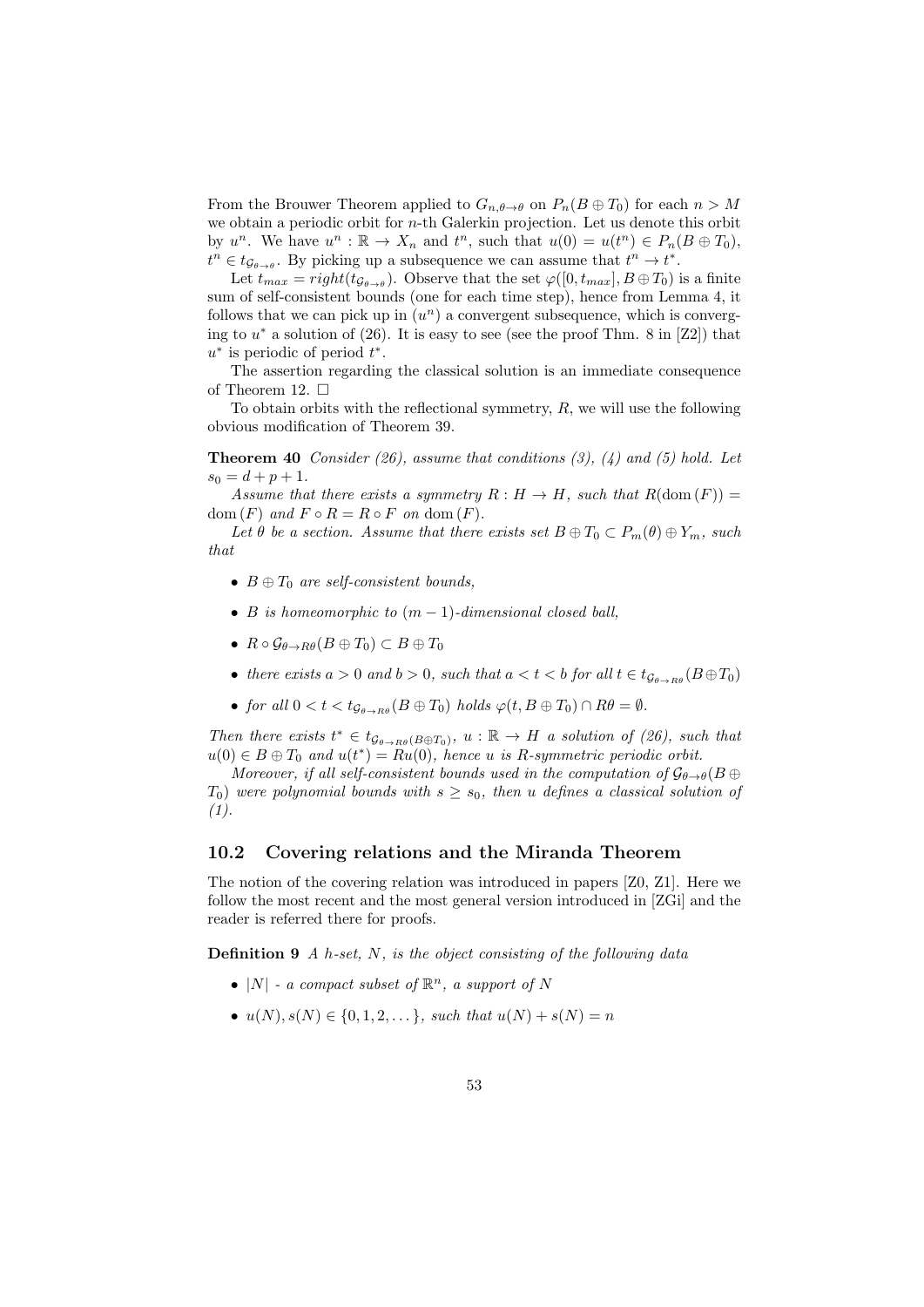• *a homeomorphism*  $c_N : \mathbb{R}^n \to \mathbb{R}^n = \mathbb{R}^{u(N)} \times \mathbb{R}^{s(N)}$ , such that

$$
c_N(|N|) = \overline{B_{u(N)}}(0,1) \times \overline{B_{s(N)}}(0,1).
$$

*We set*

$$
N_c = \overline{B_{u(N)}}(0,1) \times \overline{B_{s(N)}}(0,1),
$$
  
\n
$$
N_c^- = \partial \overline{B_{u(N)}}(0,1) \times \overline{B_{s(N)}}(0,1)
$$
  
\n
$$
N_c^+ = \overline{B_{u(N)}}(0,1) \times \partial \overline{B_{s(N)}}(0,1)
$$
  
\n
$$
N^- = c_N^{-1}(N_c^-), \quad N^+ = c_N^{-1}(N_c^+)
$$

Hence a *h*-set, *N*, is a product of two closed balls in some coordinate system. The numbers,  $u(N)$  and  $s(N)$ , stand for the dimensions of nominally unstable and stable directions, respectively. The subscript *c* refers to the new coordinates given by homeomorphism  $c_N$ . Usually we will identify the h-set with its support. According to this convention  $|N| = N$ .

For the unstable periodic orbits for the KS-equation considered in this paper it is enough to consider h-sets with  $u = 1$ , so we have only one nominally expanding direction. This restriction enables us to give sufficient conditions for the existence of covering relations, which are easy to verify.

**Definition 10** Let *N* be a h-set, such that  $u(N) = 1$ . We set

$$
N_c^{le} = \{-1\} \times \overline{B_{s(N)}(0,1)}
$$
  
\n
$$
N_c^{re} = \{1\} \times \overline{B_{s(N)}(0,1)}
$$
  
\n
$$
S(N)_c^{l} = (-\infty, -1) \times \mathbb{R}^{s(N)}
$$
  
\n
$$
S(N)_c^{r} = (1, \infty) \times \mathbb{R}^{s(N)}
$$
.

*We define*

$$
N^{le} = c_N^{-1}(N_c^{le}), \quad N^{re} = c_N^{-1}(N_c^{re}),
$$
  

$$
S(N)^l = c_N^{-1}(S(N)^l), \quad S(N)^r = c_N^{-1}(S(N)^r).
$$

*We will call*  $N^{le}$ ,  $N^{re}$ ,  $S(N)^{l}$  *and*  $S(N)^{r}$  *the left edge, the right edge, the left side and right side of N, respectively.*

It is easy to see that  $N^- = N^{le} \cup N^{re}$ .

We will not recall here the definition of covering relation in full generality, as we restrict ourselves to the case of  $u = 1$ , and will reformulate Theorem 16 from [ZGi] as the definition.

**Definition 11** Let N, M be two h-sets in  $\mathbb{R}^n$ , such that  $u(N) = u(M) = 1$  and  $s(N) = s(M) = s = n - 1$ . Let  $f : |N| \to \mathbb{R}^n$  be continuous.

*We say that N f*-covers *M with degree*  $w = \pm 1$ *, denoted by* 

$$
N \stackrel{f,w}{\Longrightarrow} M,
$$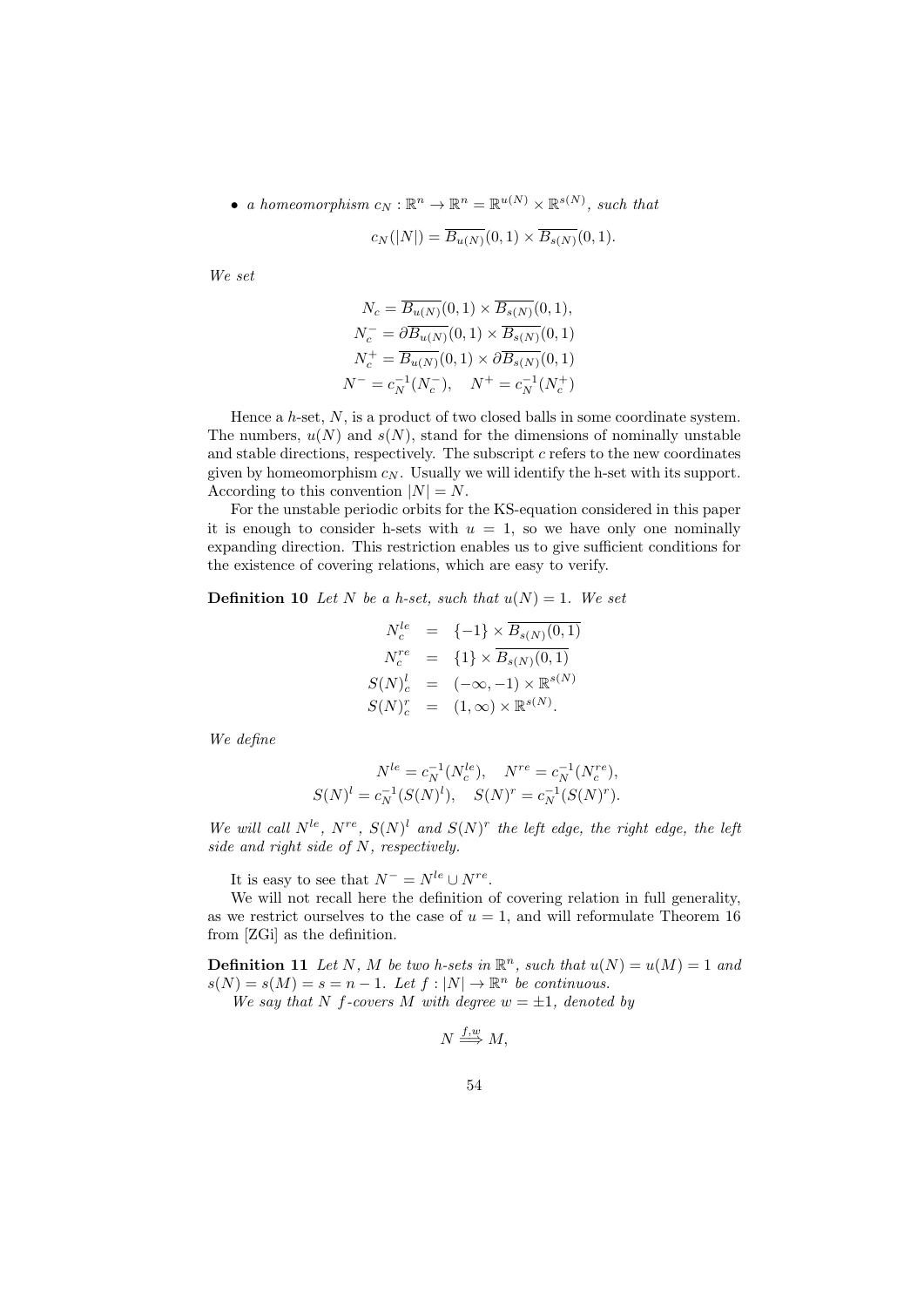

Figure 1: An example of an h-set on the plane.

*if there exists*  $q_0 \in \overline{B}_s(0,1)$ *, such that the following conditions are satisfied* 

$$
f(c_N([-1,1] \times \{q_0\})) \subset \text{int}(S(M)^l \cup |M| \cup S(M)^r) \tag{284}
$$
  

$$
f(|N|) \cap M^+ = \emptyset, \tag{285}
$$

*and one of the following two conditions holds*

$$
f(N^{le}) \subset S(M)^{l} \quad and \quad f(N^{re}) \subset S(M)^{r} \tag{286}
$$

$$
f(N^{le}) \subset S(M)^r \quad and \quad f(N^{re}) \subset S(M)^l. \tag{287}
$$

*w* = 1 *if condition (286) is satisfied and w* = *−*1 *if condition (287) holds.*

Quite often we will drop *w* in the symbol of the covering relation.

**Remark 41** *A usual picture of a h-set on the plane with*  $u(N) = s(N) = 1$  *is given in Figure 1. A typical picture illustrating covering relation on the plane with one 'unstable' direction is given on Figure 2.*

From Theorem 9 in [ZGi] we immediately obtain the following Miranda Theorem [Mi].

**Theorem 42** If  $N \stackrel{f,w}{\Longrightarrow} N$ , then there exists  $x \in \text{int } N$  such that  $f(x) = x$ .

In the context of computation of the Poincaré map for  $(15)$  we have the following easy

**Lemma 43** *Assume that*  $B_1 \oplus T_1$ *,*  $B_2 \oplus T_2$  *are self-consistent bounds and*  $B_1$ *,*  $B_2$  $are (m-1)$ *-dimensional h-sets.*  $M = M(T_1) = M(T_2)$  *and*  $u(B_1) = u(B_2) = 1$ *Assume that*

$$
\mathcal{G}_{\theta_1 \to \theta_2}(B_1 \oplus T_1) \quad \subset \quad \left(\text{int } S(B_2)^l \cup B_2 \cup S(B_2)^r\right) \oplus \Pi_{k>m}(T_{2,k}^-, T_{2,k}^+)(288)
$$

*and one of the following two conditions holds*

$$
P_m \mathcal{G}_{\theta_1 \to \theta_2} (B_1^{le} \oplus T_1) \subset S(B_2)^l \quad \text{and} \quad P_m \mathcal{G}_{\theta_1 \to \theta_2} (B_1^{re} \oplus T_1) \subset S(B_2)^r \quad (289)
$$
  

$$
P_m \mathcal{G}_{\theta_1 \to \theta_2} (B_1^{le} \oplus T_1) \subset S(B_2)^r \quad \text{and} \quad P_m \mathcal{G}_{\theta_1 \to \theta_2} (B_1^{re} \oplus T_1) \subset S(B_2)^l, \quad (290)
$$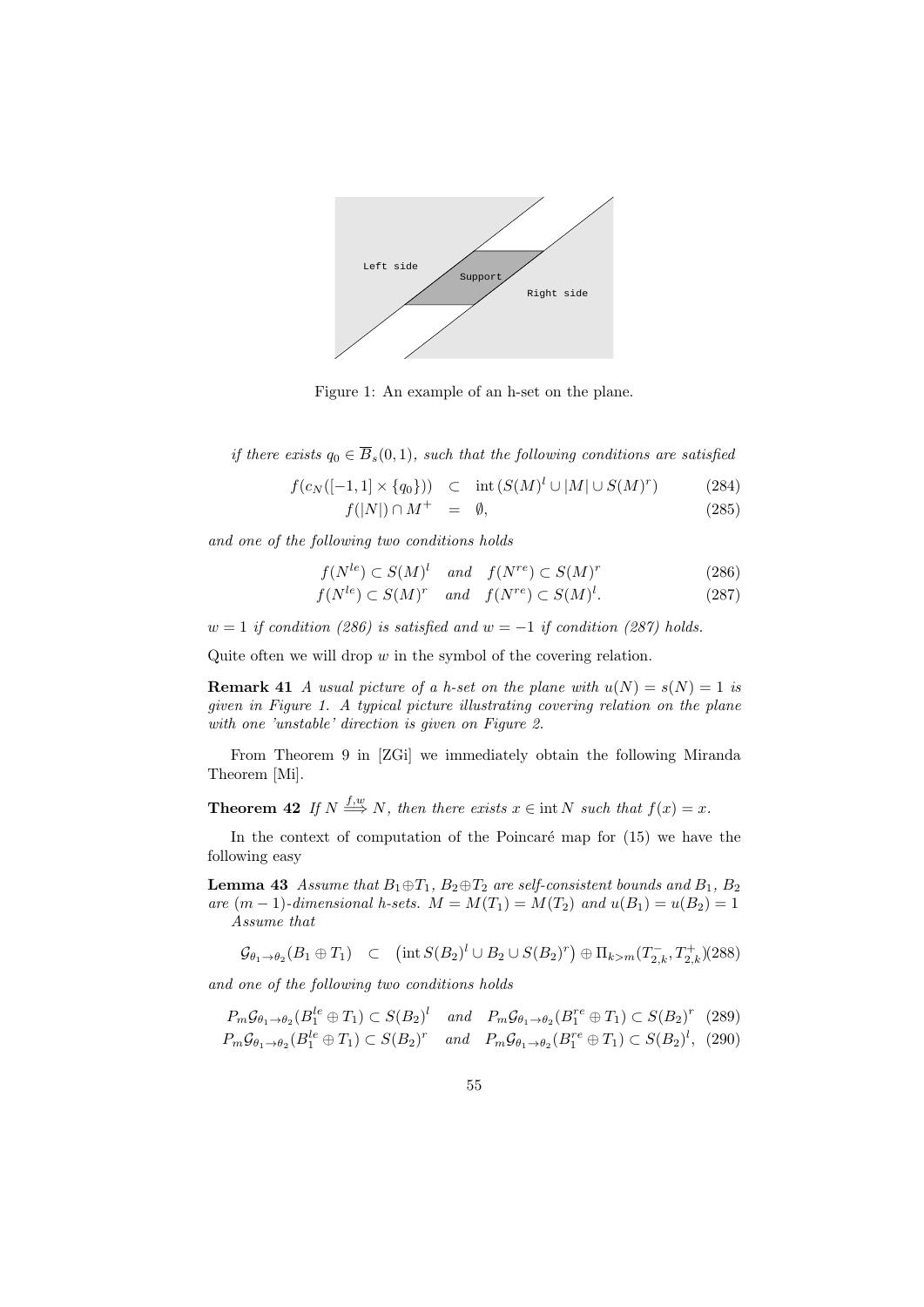

Figure 2: An example of an *f−*covering relation:  $N_0 \stackrel{f,1}{\Longrightarrow} N_0$ 

*then for every*  $n > M$ 

$$
B_1 \oplus P_n(T_1) \stackrel{G_{n,\theta_1} \to \theta_2}{\Longrightarrow} B_2 \oplus P_n(T_2) \tag{291}
$$

**Definition 12** *We say that*

$$
B_1 \oplus T_1 \stackrel{\mathcal{G}_{\theta_1 \to \theta_2}}{\Longrightarrow} B_2 \oplus T_2
$$

 $if B_1 \oplus T_1, B_2 \oplus T_2$  *satisfy assumptions of Lemma 43 for the map*  $\mathcal{G}_{\theta_1 \to \theta_2}$ *.* 

Now we are ready to state

**Theorem 44** *Consider (26), assume that conditions (3), (4) and (5) hold. Let*  $s_0 = d + p + 1$ *. Let*  $\theta$  *be a section. Assume that there exists set*  $B \oplus T \subset$  $P_m(\theta) \oplus Y_m$ *, such that* 

- *• B ⊕ T are self-consistent bounds,*
- *B is an*  $(m-1)$ *-dimensional h-set,*
- $\bullet$   $B \oplus T_0 \stackrel{\mathcal{G}_{\theta \to \theta}}{\Longrightarrow} B \oplus T_0$ *,*
- *there exists*  $a > 0$  *and*  $b > 0$ *, such that*  $a < t < b$  *for all*  $t \in t_{\mathcal{G}_{\theta \to \theta}}(B \oplus T_0)$ *,*
- *for all*  $0 < t < t_{\mathcal{G}_{\theta \to \theta}}(B \oplus T_0)$  *holds*  $\varphi(t, B \oplus T_0) \cap \theta = \emptyset$ *.*

*Then there exists*  $t^* \in t_{\mathcal{G}_{\theta \to \theta}(B \oplus T_0)}$ ,  $u : \mathbb{R} \to H$  *a solution of (26), such that*  $u(0) \in B \oplus T_0$  *and*  $u(t^*) = u(0)$ *.* 

*Moreover, if all self-consistent bounds used in the computation of*  $\mathcal{G}_{\theta\to\theta}(B\oplus B)$ *T*<sub>0</sub>) *were polynomial bounds with*  $s \geq s_0$ *, then u defines a classical periodic solution of (1).*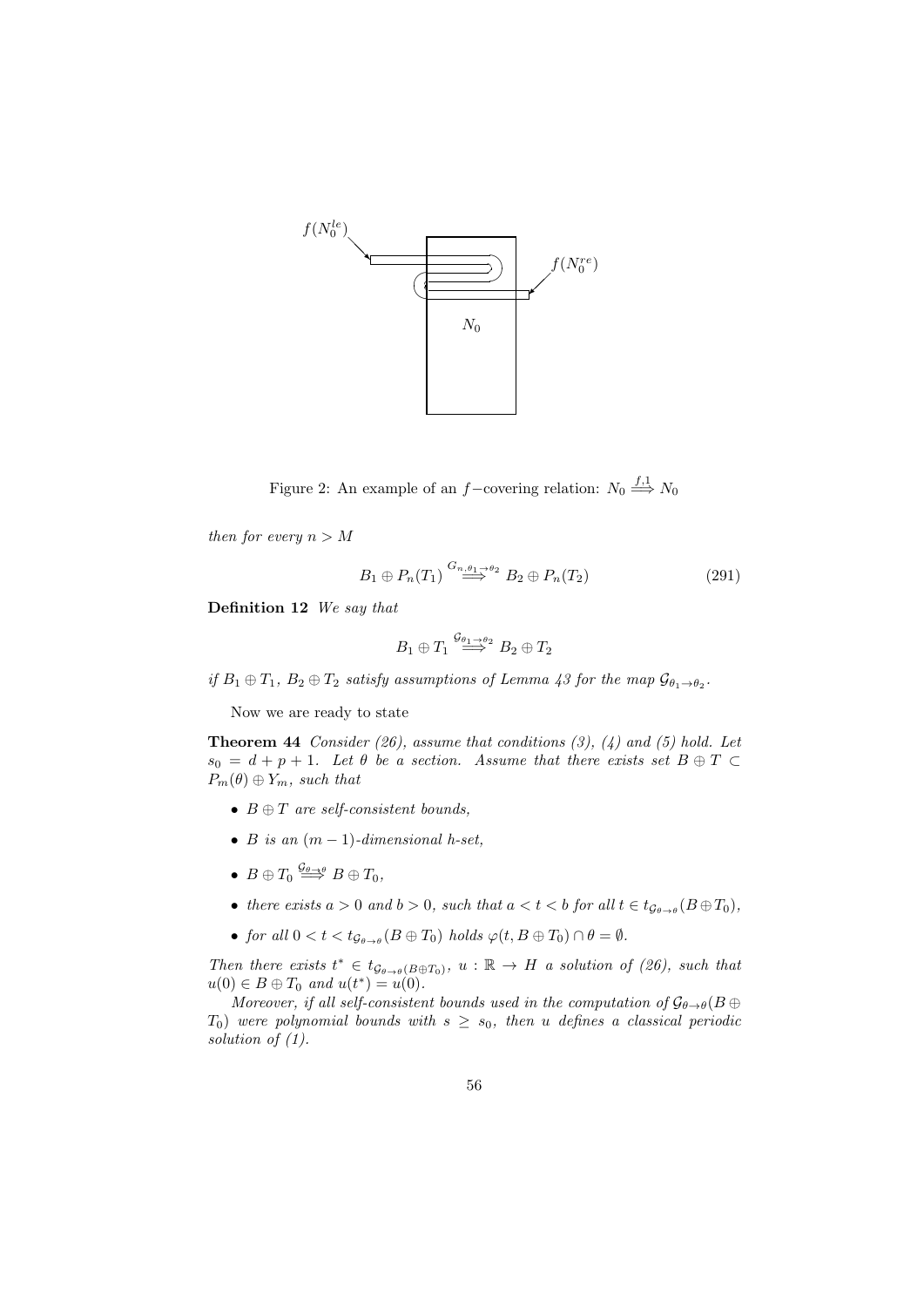**Proof:** For each *n* the existence of periodic orbit for *n*-the Galerkin projection follows directly from Lemma 43 and Theorem 42. Then we continue as in the proof of Theorem 39.  $\Box$ 

To obtain orbits with the reflectional symmetry, *R*, we will use the following modification of Theorem 44.

**Theorem 45** *Consider (26), assume that conditions (3), (4) and (5) hold. Let*  $s_0 = d + p + 1.$ 

*Assume that there exists a symmetry*  $R: H \to H$ *, such that*  $R(\text{dom}(F)) =$ dom  $(F)$  and  $F \circ R = R \circ F$  on dom  $(F)$ .

Let  $\theta$  be a section. Assume that there exists set  $B \oplus T \subset P_m(\theta) \oplus Y_m$ , such *that*

- *• B ⊕ T are self-consistent bounds,*
- *• B is an* (*m −* 1)*-dimensional h-set,*
- $\bullet$   $B \oplus T_0 \overset{R \circ \mathcal{G}_\theta \rightarrow R \theta}{\Longrightarrow} B \oplus T_0$
- *there exists*  $a > 0$  *and*  $b > 0$ *, such that*  $a < t < b$  *for all*  $t \in t_{G_{a \to \text{P}a}}(B \oplus T_0)$
- *• for all*  $0 < t < t_{\mathcal{G}_{\theta \to \mathcal{B}\theta}}(B \oplus T_0)$  *holds*  $\varphi(t, B \oplus T_0) \cap R\theta = \emptyset$ *.*

*Then there exists*  $t^* \in t_{\mathcal{G}_{\theta \to R\theta}(B \oplus T_0)}, u : \mathbb{R} \to H$  *a solution of (26), such that*  $u(0) \in B \oplus T_0$  and  $u(t^*) = Ru(0)$ , hence *u* is *R*-symmetric periodic orbit.

*Moreover, if all self-consistent bounds used in the computation of*  $\mathcal{G}_{\theta\to\theta}(B\oplus$  $T_0$ ) *were polynomial bounds with*  $s > s_0$ , then *u defines a classical solution of (1).*

# **11 The outline the computer assisted proofs of the existence of periodic orbits**

In our computations we used the formulas for the Galerkin errors developed in [ZM, ZAKS]. The programm was written in c++, the *gnu* compiler was used. We tested our program under Linux and Windows operating systems. The source code is available at [ZS]. The computations have been performed using the interval arithmetics from the CAPD package developed at the Jagiellonian University, Krakow, Poland [CAPD]. This interval package was based on the double precision arithmetic.

The general scheme of the proof is the same as in [Z2]. Since we want to discuss both symmetric and non-symmetric orbits at the same time we set  $R = id$  for non-symmetric orbits. The proof consists of the following steps:

- **1.** the initialization: setting up the parameters: dimensions *m* and *M*, finding an approximate periodic orbit, choosing the section  $\theta_1$ , finding suitable coordinates on  $\theta_1$ ,
- **2.** the construction of initial tail *T*,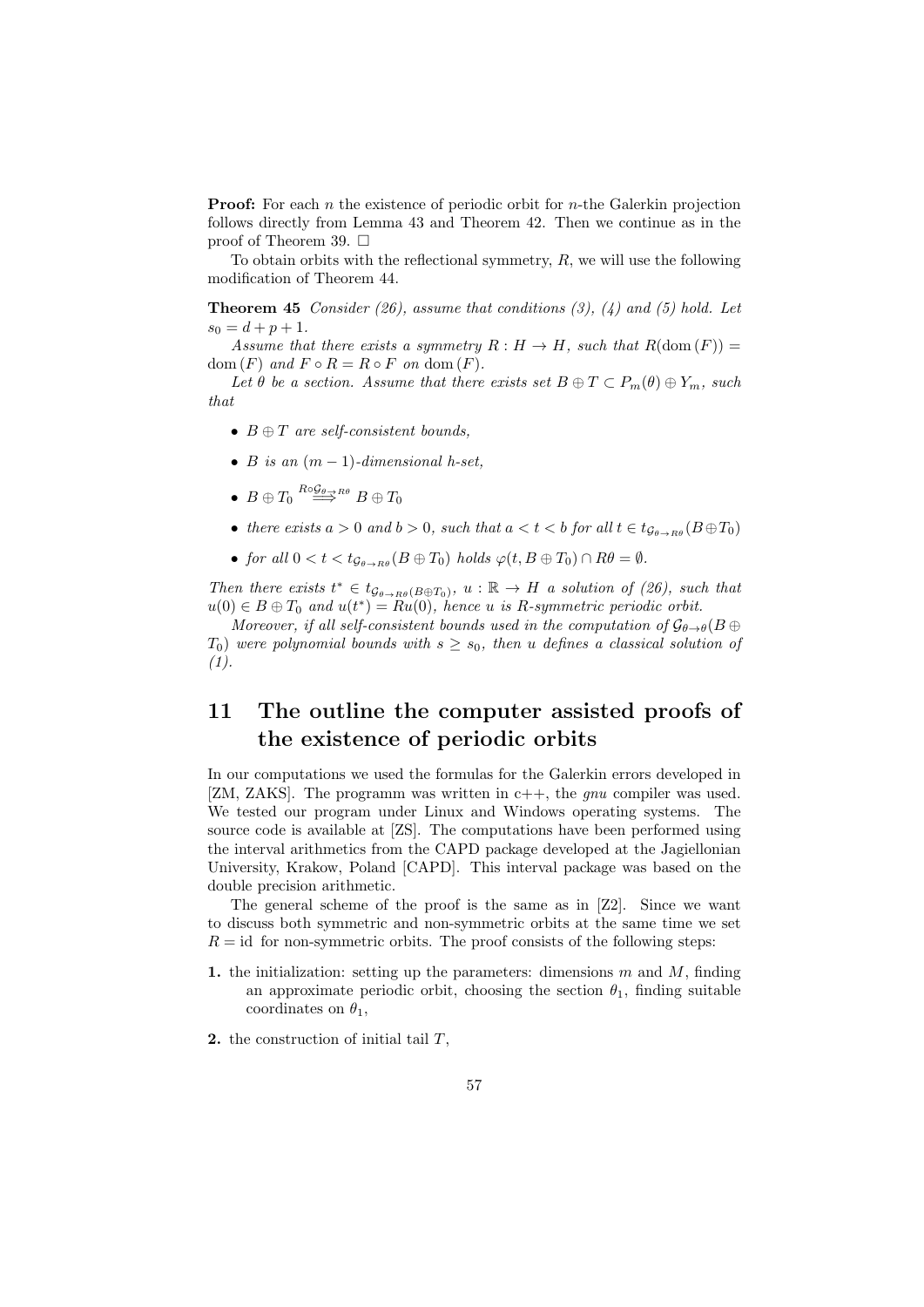**3.** the construction of a set  $N_0 \oplus T_0$ , such that for attracting orbits holds:

$$
R \circ \mathcal{G}_{\theta_1 \to R\theta_1}(N_0 \oplus T_0) \subset N_0 \oplus T_0. \tag{292}
$$

For unstable orbits we require that

$$
R \circ \mathcal{G}_{\theta_1 \to R\theta_1}(N_0 \oplus T_0) \subset
$$
  
int  $(S(N_0)^l \cup N_0 \cup S(N_0)^r) \oplus \Pi_{k>m}(T_{0,k}^-, T_{0,k}^+).$  (293)

This step includes the rigorous integration of (28).

**4.** for unstable orbits only, the verification that one of the following conditions is satisfied

$$
P_m R \circ \mathcal{G}_{\theta_1 \to R\theta_1} (N_0^{le} \oplus T_0) \subset S(N_0)^l \text{ and}
$$
  

$$
P_m R \circ \mathcal{G}_{\theta_1 \to R\theta_1} (N_0^{re} \oplus T_0) ) \subset S(N_0)^r
$$
 (294)

$$
P_m R \circ \mathcal{G}_{\theta_1 \to R\theta_1} (N_0^{le} \oplus T_0) \subset S(N_0)^r \text{ and}
$$
  

$$
P_m R \circ \mathcal{G}_{\theta_1 \to R\theta_1} (N_0^{re} \oplus T_0) \subset S(N_0)^l.
$$
 (295)

This step includes rigorous integration of (28).

**5.** the conclusion of the proof, an application of Theorems 39, 40, 44 or 45.

### **11.1 Part 1 - the initialization**

We set the values of *m*, the time step *h*, the order of numerical method *r* and *d* - the number of coordinates in the diagonalization of *DG* as in Tables 3 and 9. We set  $M = 3m$ .

Starting with *x*0, a good candidate for periodic orbit for *m*-th Galerkin projection of the KS equation, we construct the section  $\theta_1$  and *the section coordinates* as in [Z2, Sec. 5.1].  $\theta_1$  is a linear section through  $x_0$  orthogonal to  $P_m F(x_0)$ . In our proofs we have found it most efficient to choose the point  $x_0$ on the section  $\sigma = \{a_1 - a_3 = 0, \quad (a_1 - a_3)' > 0\}$ . We define section  $\theta_1$  as a section perpendicular to  $P_m F(x_0)$  at  $x_0$ , given as follows

$$
\alpha(x) = (P_m F(x_0)|x) - (P_m F(x_0)|x_0), \quad \alpha' > 0.
$$
\n(296)

The main difference in this part of the proof, when compared to [Z2], is in the choice of *the section coordinates*, previously we had used *the orthogonalized eigenvectors*, now we use *the normalized eigenvectors*.

The *normalized eigenvectors coordinates* are constructed as follows:  $x_0$  is an approximate fixed point for the map  $g = RG_{m,\theta_1 \to R\theta_1} : \theta_1 \supset U \to \theta_1$ . We introduce a new orthogonal coordinate frame such that  $x_0$  is at the origin. The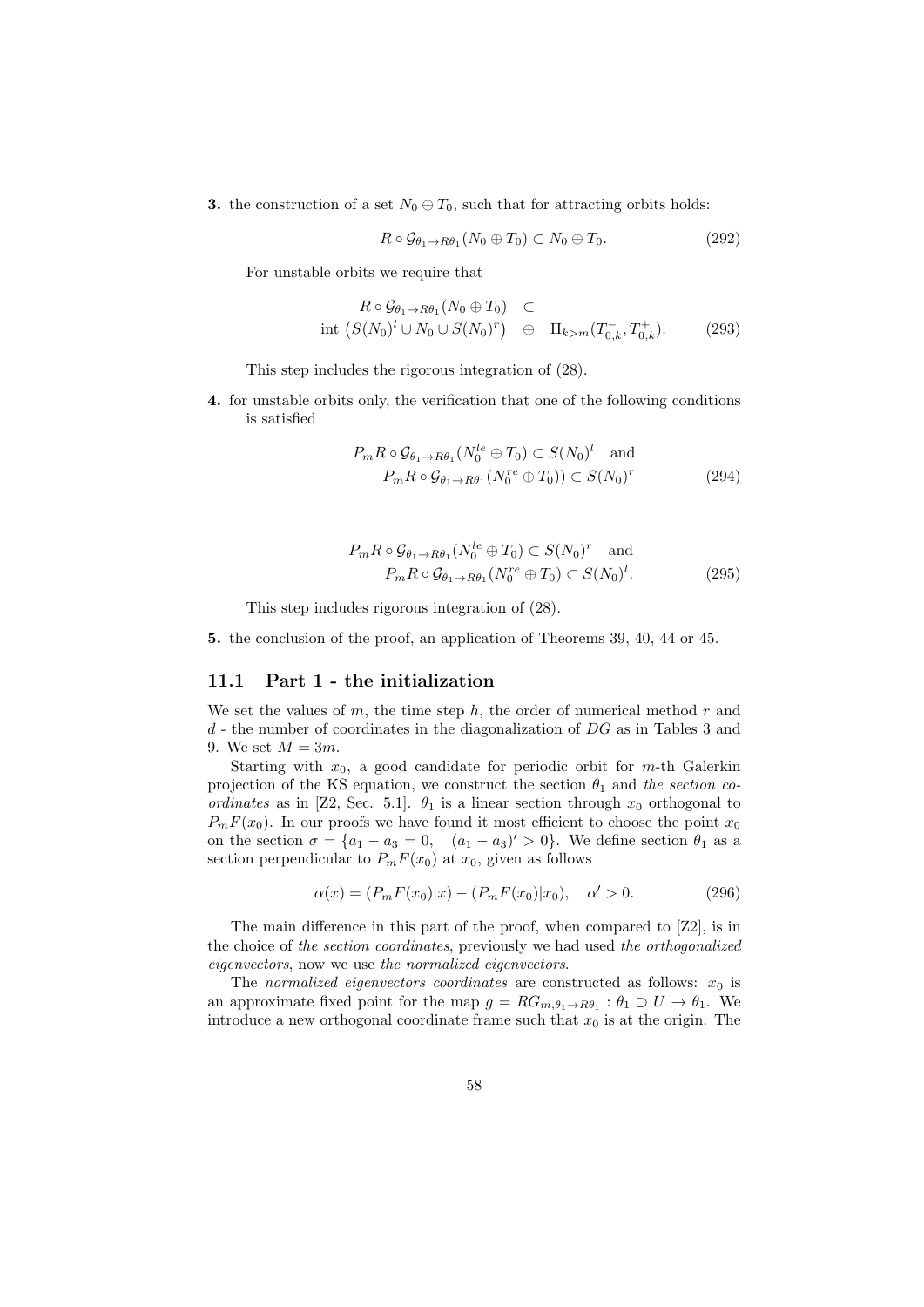first coordinate direction is  $P_m F(x_0)$ . To obtain the other directions we remove from the canonical basis  ${e_i}_{i=1,\dots,m}$  the vector  $e_{i_0}$ , such that

$$
|(P_m(F(x_0)|e_{i_0})| = \max_{i=1,\dots,m} |(P_m(F(x_0)|e_i)|).
$$

Next we apply the Gram-Schmidt orthogonalization procedure to the system  $P_m F(x_0), e_1, \ldots, e_{i_0-1}, e_{i_0+1}, \ldots, e_m$ . The resulting vectors define the new coordinate directions. Observe that in these coordinates the section is given by condition  $x_1 = 0$ . On section  $\theta$  we use  $(y_1, \ldots, y_{m-1}) = (x_2, \ldots, x_m)$  as the *temporary coordinates*.

Next, we compute nonrigorously an approximate Jacobian matrix  $Dg(x_0)$ using *r*-th order Taylor method and the time step *h*. The matrix  $Dq(x_0) \in$ R (*m−*1)*×*(*m−*1) is expressed using the temporary coordinates. From the matrix  $Dg(x_0)$  we extract  $\widetilde{D} \in \mathbb{R}^{d \times d}$  in an upper left corner, hence

$$
\widetilde{D}_{ij} = Dg(x_0)_{ij}, \qquad \text{for } i, j = 1, ..., d. \tag{297}
$$

Next, we apply to  $\tilde{D}$  a diagonalization procedure based on the QR-decomposition algorithm  $[R]$  to obtain the approximate eigenvectors  $v_1, v_2, \ldots, v_d$  corresponding to approximate eigenvalues  $\lambda_1, \ldots, \lambda_d$ , which are ordered as follows

$$
|\lambda_1| \geq |\lambda_2| \geq \cdots \geq |\lambda_d|.
$$

The vectors  $v_i$  are normalized as follows. Let  $|v|$  be the euclidian norm. If  $\lambda_i \in \mathbb{R}$ , then we require  $|v_i| = 1$ . If we have a pair of complex eigenvalues  $\lambda_{j+1} = \lambda_j$ , then eigenvectors  $v_j$  and  $v_{j+1}$  are such that

$$
Dg(x_0) \cdot (v_j + i(v_{j+1})) = \lambda_j \cdot (v_j + iv_{j+1})
$$

$$
\max(|v_j|, |v_{j+1}|) = 1.
$$

Some of the diagonalization data for a symmetric periodic orbit for  $\nu = 0.127$ can be found in Table 3 and 4 in [Z2].

Vectors  $\{v_1, \ldots, v_d\}$  define a new coordinate system on  $\mathbb{R}^d$  and together with coordinates  $y_{d+1}, \ldots, y_{m-1}$  define the new coordinates on  $\theta_1$ , such that our candidate for the fixed point is at the origin, i.e.  $x_0 = 0$ . We will denote these coordinates by *c<sup>i</sup>* and we will call them *the section coordinates*.

#### **11.2 Part 2 - the construction of initial tail** *T***.**

The initial tail was constructed using the routine described in [Z2, Section 5.2]. In this routine for all periodic orbits we used the following settings: the partition parameter  $p = 50$ , the stretching parameter  $e = 1.25$  and  $n_{iso} = 0$ . It produced  $W \oplus \Pi_{k>m}[a_k^-, a_k^+]$ . In the present proof we used only  $T_0 = \Pi_{k>m}[a_k^-, a_k^+]$ .

In the proofs it turns out that this initial tail shrinks usually by a huge factor, see Tables 5, 6, 11 and 12. Essentially the role of this step was to verify that for a given value of *M* finding the topologically self-consistent bounds is possible, i.e. there exists  $s > s_0$  such that (263) holds.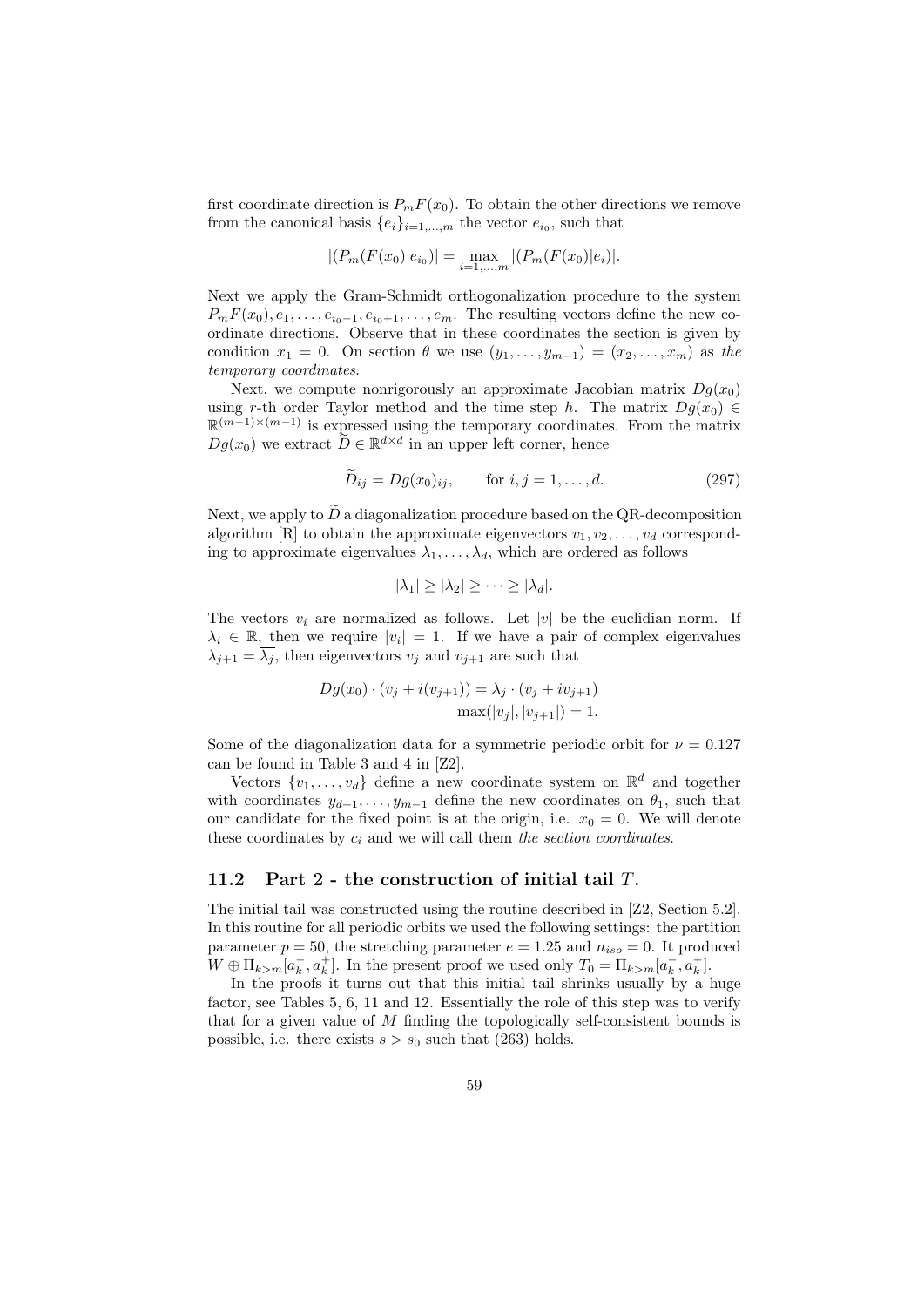### **11.3** Part 3 - the construction of  $N_0 \oplus T_0$

Our goal is to construct a set  $N \subset \theta_1$ , such that

$$
N_0 \oplus T_0 \quad \subset \quad \text{dom}\left(\mathcal{G}_{\theta_1 \to R\theta_1}\right) \tag{298}
$$

and either (292) or (293) holds, respectively for attracting and unstable orbits. We constructed  $N_0$  as a result of the following simple algorithm (the section

coordinates are used to represent sets  $N_0$  and  $N_1$ ). **Algorithm**

**1.** *Initialization*. We assign the values for  $\delta$ ,  $h$  the time step, the order of numerical method for the computation of  $\mathcal{G}_{\theta_1 \to R\theta_1}$  and *iter*, the number of times the loop consisting of steps 2 and 3 described below should be executed, as in Tables 3 and 9.

We initialize  $N_0 \oplus T_0$  as follows

$$
N_0 \oplus T_0 = [-\delta, \delta]^{m-1} \oplus T,
$$
\n(299)

where *T* is the initial tail obtained in Section 11.2.

**2.** *Computation of the Poincaré map.* We compute  $N_1 \oplus T_1 = R \circ \mathcal{G}_{\theta_1 \to R\theta_1}(N_0 \oplus$  $T_0$ ). If the computation is terminated successfully then we go to step **3**, otherwise the execution of the algorithm is interrupted and *false* is returned.

**3.** If

$$
N_0 \oplus T_0 \subset N_1 \oplus T_1,\tag{300}
$$

then the execution of the algorithm is interrupted and *false* is returned. If (300) holds, then we continue as follows.

*•* For an attracting orbit we check whether

$$
N_1 \oplus T_1 \subset N_0 \oplus T_0,\tag{301}
$$

then we set  $N_0 \oplus T_0 = N_1 \oplus T_1$  we go to step 4.

*•* In the case of an unstable orbit we check whether (293) holds, which in terms of  $N_1 \oplus T_1$  can be expressed as follows

$$
N_1 \oplus T_1 \subset \text{int } \left( S(N_0)^l \cup N_0 \cup S(N_0)^r \right) \oplus \Pi_{k>m}(T_{0,k}^-, T_{0,k}^+). \tag{302}
$$

If it holds, then we set  $N_0 \oplus T_0 = N_1 \oplus T_1$  we go to step 4.

If condition (301) or (302) is not satisfied then we set

$$
N_0=N_1\cap N_0,
$$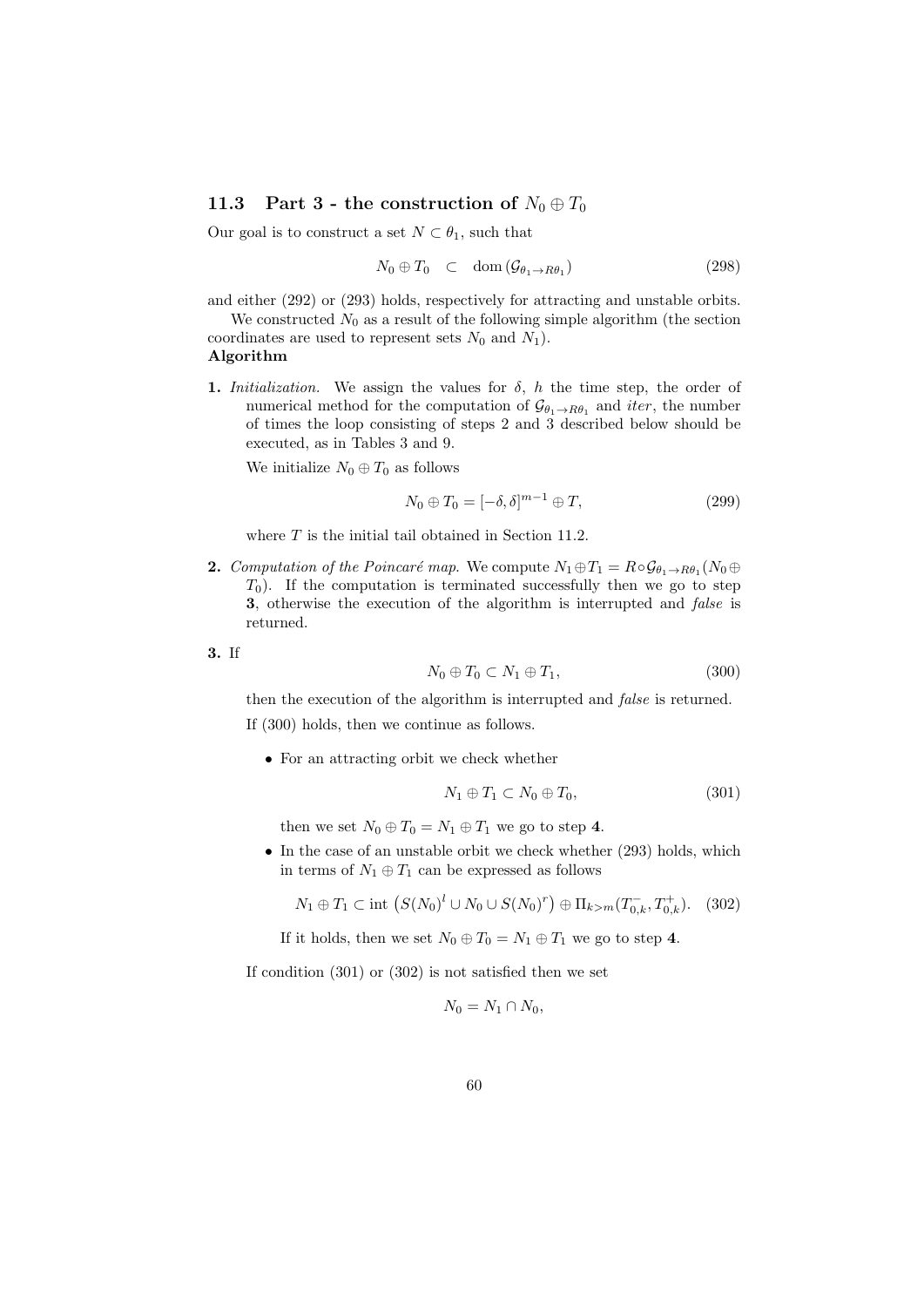and if  $T_1$  is not a subset of  $T_0$ , then we define a new value for  $T_0$  as follows:

$$
T_0 = \text{PolyBd}(T_0 \cup T_1), \tag{303}
$$

$$
T_0 = \text{inflate}(T_0, 2), \tag{304}
$$

where by  $PolyBd(T_0 \cup T_1)$  we denote the smallest polynomial bounds containing  $T_0 \cup T_1$  and an inflation of polynomial bounds is understood componentwise.

Next, we jump back to step **2**.

**4.** *Further refinement*. We iterate several times the computation of the Poincare map and set  $N_0 \oplus T_0 = R \circ \mathcal{G}_{\theta_1 \to R\theta_1}(N_0 \oplus T_0)$  and return **true**.

#### **End of algorithm**

Let us comment about  $(303-304)$ . In principle since in each iteration set  $N_0$ is smaller we should always obtain that  $T_1 \subset T_0$ , which is a natural consequence following fact:

if 
$$
A \subset B
$$
, then  $f(A) \subset f(B)$ . (305)

But our algorithm does not fulfill the above condition. Hence we increase the tail for the next iteration to make sure that  $T_1 \subset T_0$ , which was always the case.

# **11.4 Part 4 - the verification of conditions for image of the boundary for unstable orbits**

We compute  $R \circ \mathcal{G}_{\theta_1 \to R\theta_1} (N_0^{le} \oplus T_0)$  and  $R \circ \mathcal{G}_{\theta_1 \to R\theta_1} (N_0^{re} \oplus T_0)$ . In both cases we input the whole left and right edges as the initial condition.

# **12 Example theorems and data from the proofs**

#### **12.1 Exemplary theorems about the attracting orbits**

In this section we present two exemplary theorems about the existence of the apparently attracting periodic orbits for the KS equation. We use the phrase *apparently attracting* to highlight the fact that in numerical simulations it is clearly visible that the orbit is attracting, but we are not able to prove that.

First theorem is about the orbit with the reflectional symmetry.

**Theorem 46** *Let*  $u_0(x) = \sum_{k=1}^{10} -2a_k \sin(kx)$ , where  $a_k$  are given in Table 1. *Then for any*  $\nu \in 0.127 + [-10^{-7}, 10^{-7}]$  *there exists function*  $u^*(t, x)$ *, a* 

*classical solution of (9 - 10), such that*

$$
||u_0 - u^*(0, \cdot)||_{L_2} < 3.27 \cdot 10^{-3} \qquad ||u_0 - u^*(0, \cdot)||_{C^0} < 2.35 \cdot 10^{-3} \qquad (306)
$$

*and*  $u^*$  *is periodic with respect to t with period*  $T \in 2 \cdot [1.1216, 1.1227]$  *and has the reflectional symmetry, R .*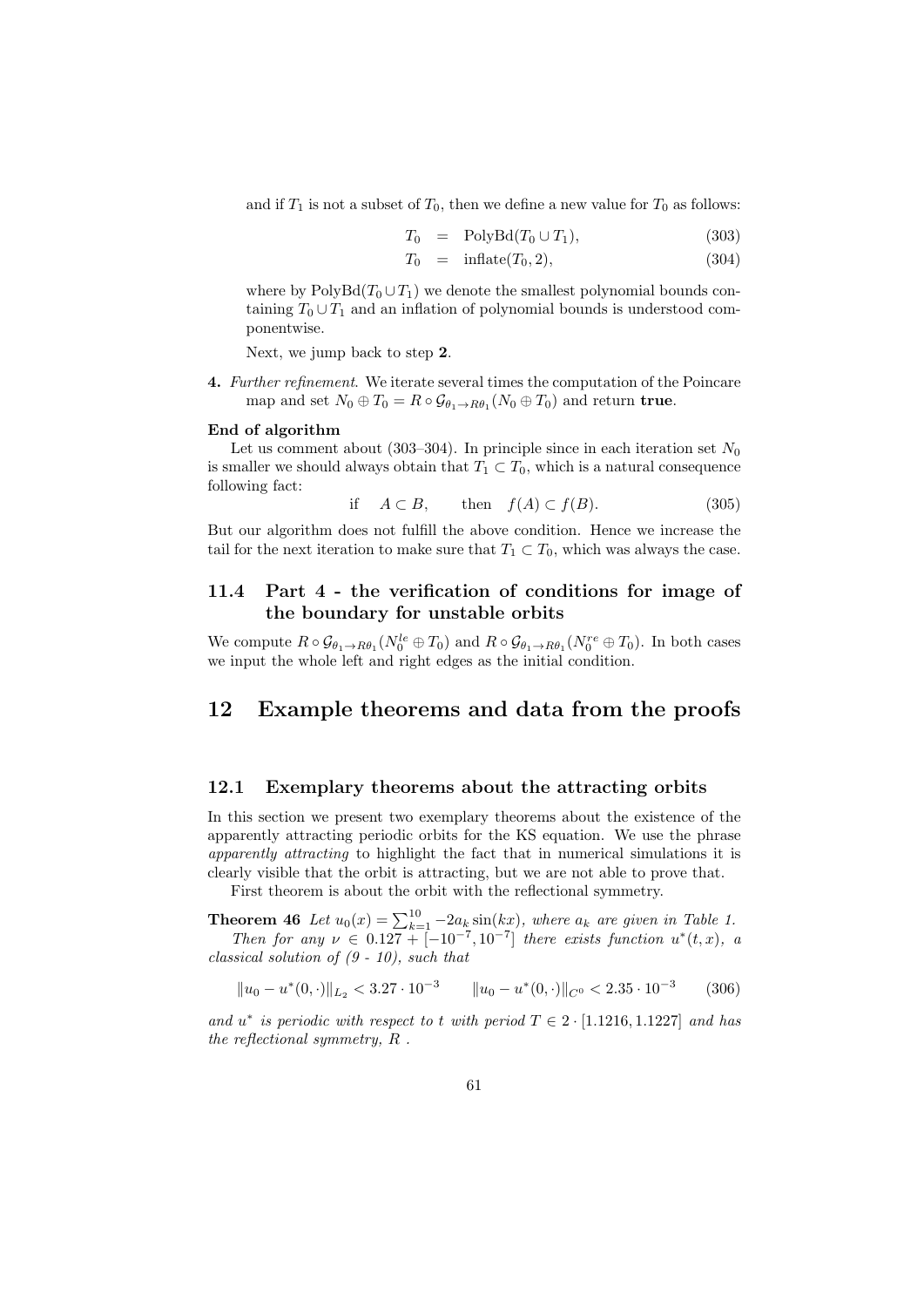Table 1: Coordinates of  $u_0$  - the approximation of the initial condition for the periodic orbit in Theorem 46.

| $a_1 = 2.012101e-001$  | $a_2=1.289980$           |
|------------------------|--------------------------|
| $a_3 = 2.012104e-001$  | $a_4 = -3.778664e-001$   |
| $a_5 = -4.230936e-002$ | $a_6$ = 4.316156e-002    |
| $a_7 = 6.940179e-003$  | $a_8 = -4.156467e-003$   |
| $a_9$ = -7.944708e-004 | $a_{10} = 3.316085e-004$ |

Table 2: Coordinates of  $u_0$  - the approximation of the initial condition for the periodic orbit in Theorem 47.

| $a_1 = 2.559307e-001$     | $a_2$ =1.096696           |
|---------------------------|---------------------------|
| $a_3 = 2.559308e-001$     | $a_4 = -3.079613e-001$    |
| $a_5 = -4.780290e-002$    | $a_6$ = 3.002048e-002     |
| $a_7 = 7.352651e-003$     | $a_8 = -2.530191e-003$    |
| $a_9 = -7.561954e-004$    | $a_{10}$ =1.624854e-004   |
| $a_{11} = 6.833019e-005$  | $a_{12} = -8.789133e-006$ |
| $a_{13} = -5.429533e-006$ |                           |

The theorem below present an example of the orbit without the reflectional symmetry.

**Theorem 47** *Let*  $u_0(x) = \sum_{k=1}^{13} -2a_k \sin(kx)$ , where  $a_k$  are given in Table 2.

*Then for*  $\nu = 0.1215$  *there exists a function*  $u^*(t, x)$ *, a classical solution of (9 - 10), such that*

$$
||u_0 - u^*(0, \cdot)||_{L_2} < 1.3 \cdot 10^{-4} \qquad ||u_0 - u^*(0, \cdot)||_{C^0} < 8 \cdot 10^{-5} \tag{307}
$$

*and*  $u^*$  *is periodic with respect to t with period*  $T \in [3.0744, 3.0745]$ *. Moreover, this orbit does not have the reflectional symmetry R.*

**Proof:** The existence was obtained using Theorem 39. To prove that the orbit does not have the reflectional symmetry *R*, we checked that  $R \circ G_{\theta_1 \to R\theta_1}(N_0 \oplus$  $T_0$ )  $\cap$  ( $N_0 \oplus T_0$ ) =  $\emptyset$ . This check was performed by computer.  $\Box$ 

In fact more is proven than it is stated in the above theorems, because any detailed information about the tail is missing in the statement. Some partial information on it is contained in Tables 5 and 6 where the far tail described by  $\frac{C_e}{k^{s_e}}$  and from the near tail we have data for  $a_{m+1}^{\pm}$ . More comprehensive data are contained in the companion files, where also the complete results of each iteration of  $R \circ \mathcal{G}_{\theta_1 \to R\theta_1}$  are given.

We also have proved the existence of periodic orbits for  $\nu = 0.127$ ,  $\nu =$ 0.125 and  $\nu = 0.032$ , see companion files for more details. There were several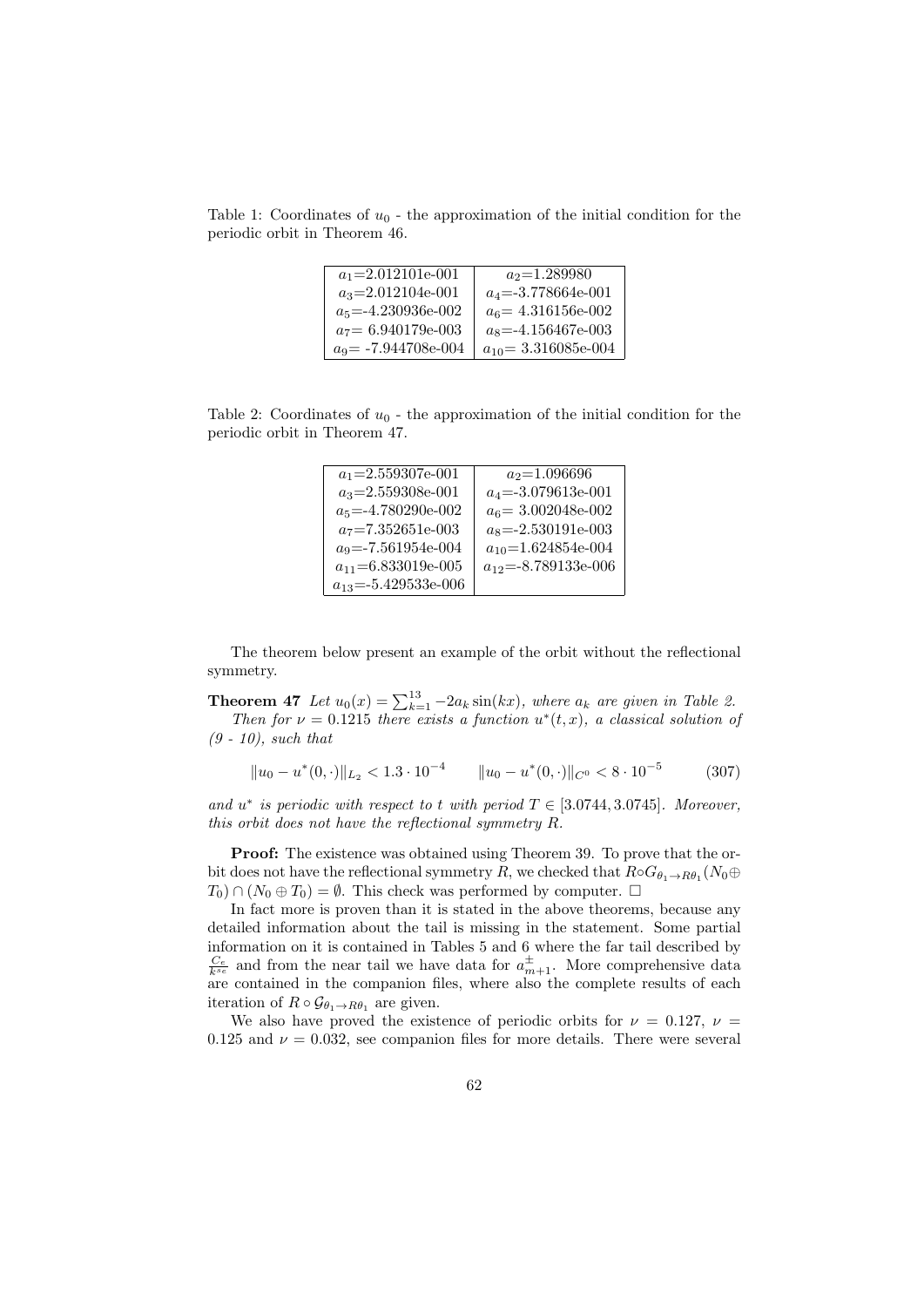Table 3: The parameters used in the proofs of the existence of apparently attracting periodic orbits for the KS equation. The *Sym* column tells whether the periodic orbit has the reflectional symmetry *R* , *iter* contains the number of iterates in the algorithm required to fulfill assumptions of Theorem 39 or 40, *comp. time* - the computation time for one iterate on 1.73 GHz Windows machine. *d* - is the number coordinates in the diagonalization of the Poincaré map, *iter* the number of iterates in the construction of *N*. In the first row the expression  $0.127 \pm 10^{-7}$  means that the whole interval  $[0.127 - 10^{-7}, 0.127 + 10^{-7}]$  was inserted for *ν*.

| $\nu$                   | Sym | m  | h      | order |        | iter           | d  | comp. time        |
|-------------------------|-----|----|--------|-------|--------|----------------|----|-------------------|
| $0.127 +$<br>$-10^{-1}$ | Yes | 10 | 8e-4   | 5     | $4e-4$ | $\overline{2}$ | 9  | $21 \text{ sec}$  |
| 0.127                   | Yes | 10 | 1e-3   |       | $2e-4$ |                | 9  | $14 \text{ sec}$  |
| 0.125                   | Yes |    | 1e-3   |       | $2e-4$ | റ              | 8  | $25 \text{ sec}$  |
| 0.1215                  | No  | 13 | $4e-4$ |       | $5e-5$ | $\overline{2}$ | 10 | $300 \text{ sec}$ |
| 0.032                   | Yes | 23 | l.5e-4 |       | 8e-5   | റ              | 12 | $457 \text{ sec}$ |

Table 4: Some data from the proof of the existence of apparently attracting periodic orbits for the KS equation. The columns  $L_2$ ,  $H_1$ ,  $C^0$ ,  $C^1$  contain the estimate on the distance in the corresponding norm, between the center of  $P_m(N \oplus T_0)$  and the periodic orbit. In the first row the expression  $0.127 \pm 10^{-7}$ means that the whole interval  $[0.127 - 10^{-7}, 0.127 + 10^{-7}]$  was inserted for *ν*.

| $\mathcal{U}$       | period                     | $L_2$      | $H_1$      | $C^0$      | C <sup>1</sup> |
|---------------------|----------------------------|------------|------------|------------|----------------|
| $0.127 \pm 10^{-7}$ | $2 \cdot [1.1216, 1.1227]$ | $3.22e-03$ | $9.00e-03$ | $2.10e-03$ | $6.30e-03$     |
| 0.127               | $2 \cdot [1.1218, 1.1225]$ | $1.39e-03$ | 3.97e-03   | 9.48e-04   | $3.14e-03$     |
| 0.125               | $2 \cdot [1.2382, 1.2386]$ | 6.59e-04   | $1.92e-03$ | 4.40e-04   | $1.44e-03$     |
| 0.1215              | [3.0744, 3.0745]           | $1.24e-04$ | 3.63e-04   | 7.53e-05   | $2.42e-04$     |
| 0.032               | $2 \cdot [0.4092, 0.4094]$ | $9.59e-04$ | $5.89e-03$ | 9.46e-04   | 5.86e-03       |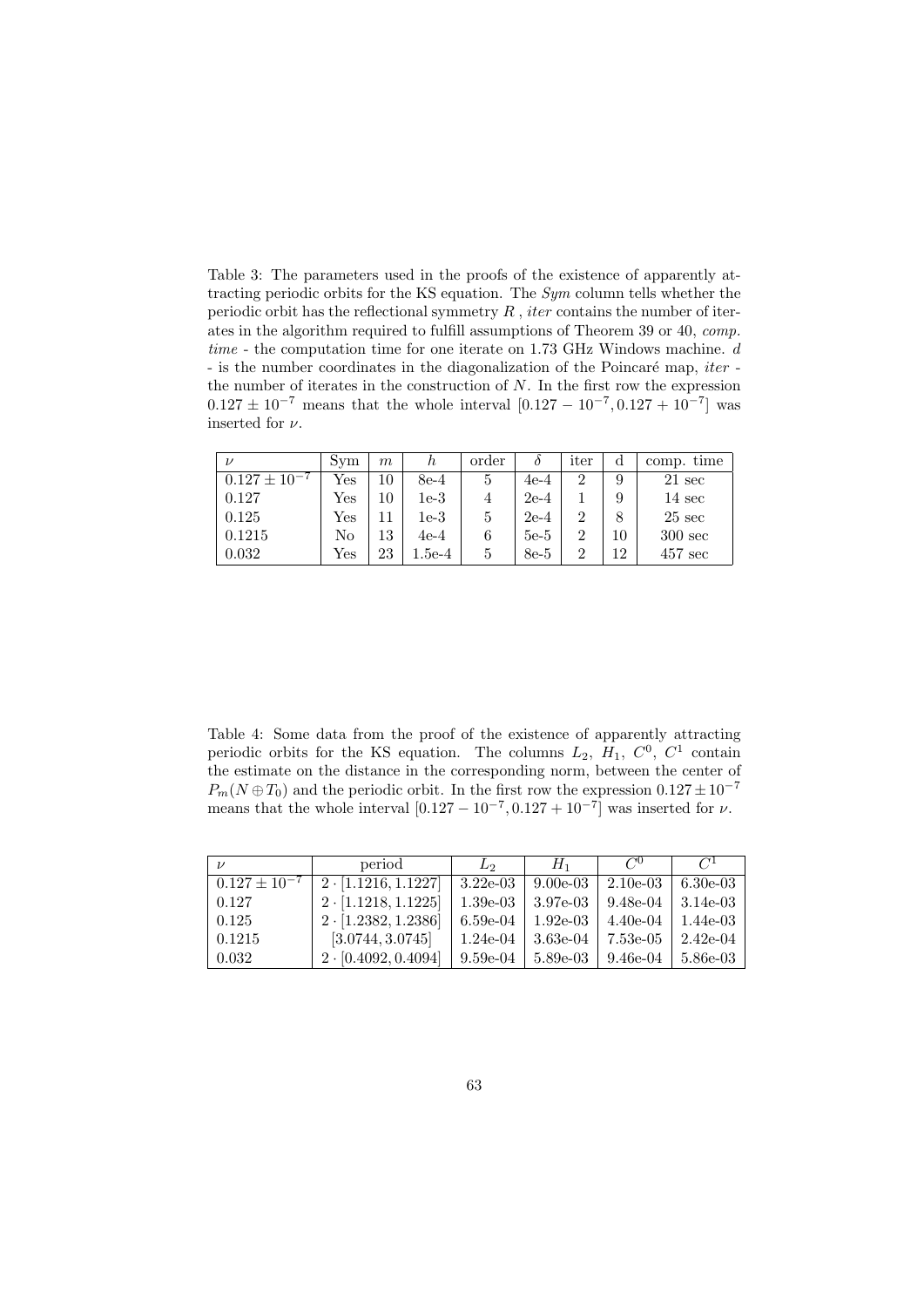Table 5: Some data from the proof of the existence of apparently attracting periodic orbits for the KS equation. We compare the parameters describing the far tail, at the start of the proof (subscript *i*) and after the proof (subscript *e*). In each case  $M = 3m$ . In the first row the expression  $0.127 \pm 10^{-7}$  means that the whole interval  $[0.127 - 10^{-7}, 0.127 + 10^{-7}]$  was inserted for *ν*. The numbers are rounded to three significant decimal digits.

| $\mathcal{U}$       | $C_i$        | $s_i$ | $a_{i,M+1}$ | $C_e$       | $s_{e}$ | $a_{e,M+1}$ |
|---------------------|--------------|-------|-------------|-------------|---------|-------------|
| $0.127 \pm 10^{-7}$ | $1.35e + 11$ | 12    | 1.71e-7     | 781         | 12      | $9.91e-16$  |
| 0.127               | $1.35e + 11$ | 12    | 1.71e-7     | 761         | 12      | $9.66e-16$  |
| 0.125               | $1.02e + 11$ | 12    | $4.25e-8$   | 714         | 13      | 8.80e-18    |
| 0.1215              | $6.55e+10$   | 12    | $3.90e-9$   | 0.632       | 13      | $9.42e-22$  |
| 0.032               | $5.04e + 15$ | 12    | $3.64e-7$   | $1.19e{+}5$ |         | 8.60e-18    |

Table 6: Some data from the proof of the existence of apparently attracting periodic orbits for the KS equation. We compare the  $a_{m+1}^{\pm}$  in the near tail at the start of the proof (subscript *i*) and after the proof (subscript *e*). In the first row the expression  $0.127 \pm 10^{-7}$  means that the whole interval [0.127 *−*  $10^{-7}$ , 0.127 + 10<sup>-7</sup> was inserted for *ν*. The numbers are rounded to seven significant decimal digits.

|                     | $[a_{i,m+1}^-, a_{i,m+1}^+]$        | $[a_{e,m+1}^-, a_{e,m+1}^+]$            |
|---------------------|-------------------------------------|-----------------------------------------|
| $0.127 \pm 10^{-7}$ | $-3.947040e-7 + 2.308717e-4*[-1,1]$ | $7.954821e-5 + 1.464614e-6*[-1,1]$      |
| 0.127               | $-3.947036e-7 + 2.308715e-4*[-1,1]$ | 7.960494e-5 +1.089191e-6*[-1,1]         |
| 0.125               | $2.658711e-5 + 5.525438e-5*[-1,1]$  | $-1.563315e-5 + 1.874870e-7*[-1,1]$     |
| 0.1215              | $1.536957e-6 + 7.212824e-6*[-1,1]$  | $2.417373e-7 + 2.491650e-9*[-1,1]$      |
| 0.032               | $-8.072115e-5 + 1.308558e-4*[-1,1]$ | $-1.141919e-005 + 1.749282e-007*[-1,1]$ |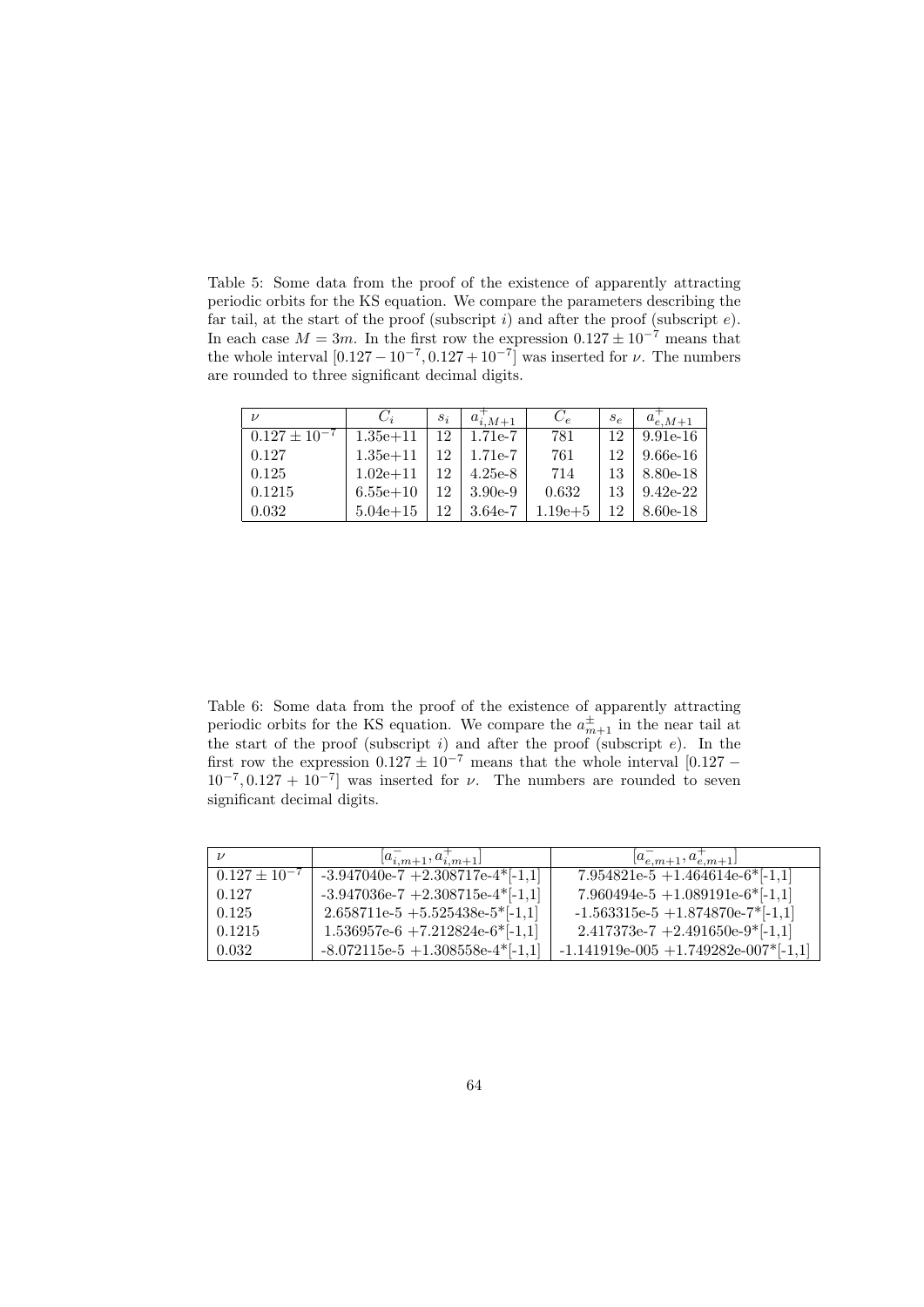objectives behind these choices of the parameter value. For a given value of  $\nu$  the main objective always was the minimalization of the computation time, having in mind that the eventual computer assisted proof of the existence of the symbolic dynamics, will require the partition of the domain into pieces for the computation of the Poincaré map.

- $\nu = 0.127$ . This is a stable symmetric orbit on  $\gamma_{Hopf}$ . This case was done mainly for the comparison with [Z2]. The speed up factor (taking into account different speed of the machines used) is around 6.
- $\nu = 0.127 + [-10^{-7}, 10^{-7}]$ . The same orbit as for  $\nu = 0.127$ . We tried to see how much we can extend the *ν*-interval of the existence of periodic orbit in single computation. We expected much larger interval of the diameter around 10*<sup>−</sup>*<sup>4</sup> , but we could not do better than 10*<sup>−</sup>*<sup>7</sup> .
- $\nu = 0.125$ . This is an stable symmetric orbit on  $\gamma_{Hopf}$ . This case differs from  $\nu = 0.127$  as follows: here the pair of leading eigenvalues is complex  $\lambda_{1,2} \approx -0.051 \pm i * 0.0725$ , there they were real. This case was the test for the choice of the good coordinates in case of complex eigenvalues.
- $\bullet \nu = 0.1215$ . This is a non-symmetric stable periodic orbit on branch bifurcating from *γHopf* . Contrary to all other cases this one required the rigorous integration of the full Poincaré map. Using the previous approach from [Z2] this was impossible. It turns out also that the leading eigenvalue is complex and is approximately equal to *−*0*.*041 *± i ∗* 0*.*312.
- $\nu = 0.032$ . This is an stable symmetric orbit. This is the parameter value very close to the range  $\nu \approx 0.0291$ , where the chaotic dynamics was numerically observed in [CCP]. This computation required  $m = 23$  and resulted in the longest computation time per iterate (see Table 3).

#### **12.2 Two exemplary theorems about unstable orbits**

Below we present two exemplary theorems on the existence of apparently unstable periodic orbits with and without the reflectional symmetry. We use the phrase *apparently unstable* to highlight the fact that in numerical simulations it is clearly visible that the orbit is unstable, but we are not able to prove that.

**Theorem 48** *Let*  $u_0(x) = \sum_{k=1}^{11} -2a_k \sin(kx)$ , where  $a_k$  are given in Table 7. *Then for*  $\nu = 0.1215$  *there exists a function*  $u^*(t, x)$ *, a classical solution of (9 - 10), such that*

 $||u_0 - u^*(0, \cdot)||_{L_2} < 1.4 \cdot 10^{-3}, \quad ||u_0 - u^*(0, \cdot)||_{C^0} < 8.9 \cdot 10^{-4}$ (308)

*and*  $u^*$  *is periodic with respect to t with period*  $T \in 2 \cdot [1.5458, 1.5468]$  *and has the reflectional symmetry, R.*

**Proof:** We check the assumption of Theorem 45. □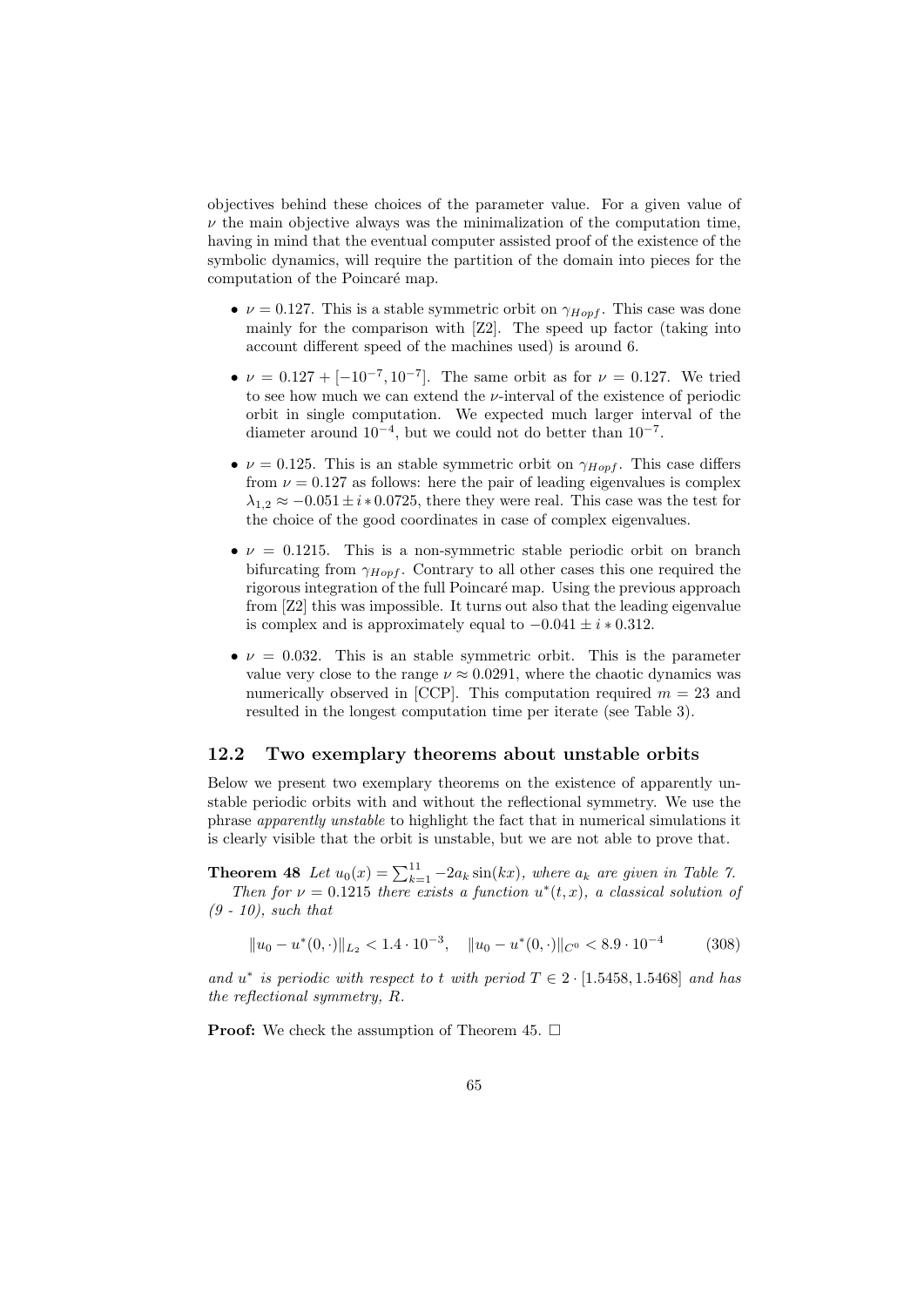Table 7: Coordinates of  $u_0$  - the approximation of the initial condition for the periodic orbit in Theorem 48.

| $a_1 = 2.450030e-01$    | $a_2$ = 1.041504        |
|-------------------------|-------------------------|
| $a_3 = 2.450008$ e-01   | $a_4 = -2.760777e-01$   |
| $a_5 = -4.371381e-02$   | $a_6$ = 2.531410e-02    |
| $a_7 = 6.346057e-03$    | $a_8 = -1.996817e-03$   |
| $a_9 = -6.177255e-04$   | $a_{10} = 1.185220e-04$ |
| $a_{11} = 5.275889e-05$ |                         |

Table 8: Coordinates of  $u_0$  - the approximation of the initial condition for the periodic orbit in Theorem 49.

| $a_1 = 2.608268e-01$     | $a_2$ =1.115112           |
|--------------------------|---------------------------|
| $a_3 = 2.608267e-01$     | $a_4 = -3.208590e-01$     |
| $a_5$ = -4.953884e-02    | $a_6$ = 3.199156e-02      |
| $a_7$ = 7.802341e-03     | $a_8 = -2.766005e-03$     |
| $a_9 = -8.196012e-04$    | $a_{10} = 1.826998e-04$   |
| $a_{11} = 7.575075e-05$  | $a_{12} = -1.023717$ e-05 |
| $a_{13} = -6.157452e-06$ |                           |

**Theorem 49** *Let*  $u_0(x) = \sum_{k=1}^{13} -2a_k \sin(kx)$ , where  $a_k$  are given in Table 8.

*Then for*  $\nu = 0.1212$  *there exists a function*  $u^*(t, x)$ *, a classical solution of (9 - 10), such that*

$$
||u_0 - u^*(0, \cdot)||_{L_2} < 2.6 \cdot 10^{-4}, \qquad ||u_0 - u^*(0, \cdot)||_{C^0} < 1.6 \cdot 10^{-4} \tag{309}
$$

*and*  $u^*$  *is periodic with respect to t with period*  $T \in [3.1221, 3.1222]$ *. Moreover, this orbit does not have the reflectional symmetry R.*

**Proof:** We use Theorem 44 to obtain the existence of periodic orbit.

To prove that the orbit does not posses the reflectional symmetry *R*, we checked that  $R \circ \hat{G}_{\theta_1 \to R\theta_1}(N_0 \oplus T_0) \cap (N_0 \oplus T_0) = \emptyset$ . This check was performed with computer assistance.  $\square$ 

We have proved the existence of apparently unstable periodic orbits for several parameter values.

- $\nu = 0.1215$ . This symmetric orbit belongs to  $\gamma_{Hopf}$ .
- $\nu = 0.1212$ . For this parameter value we have proven the existence of three different periodic orbits. A pair on non-symmetric orbits (one is obtained from another by the application by  $R$ ) and the symmetric one. The nonsymmetric orbits apparently belong to the chaotic attractor, while the symmetric does not.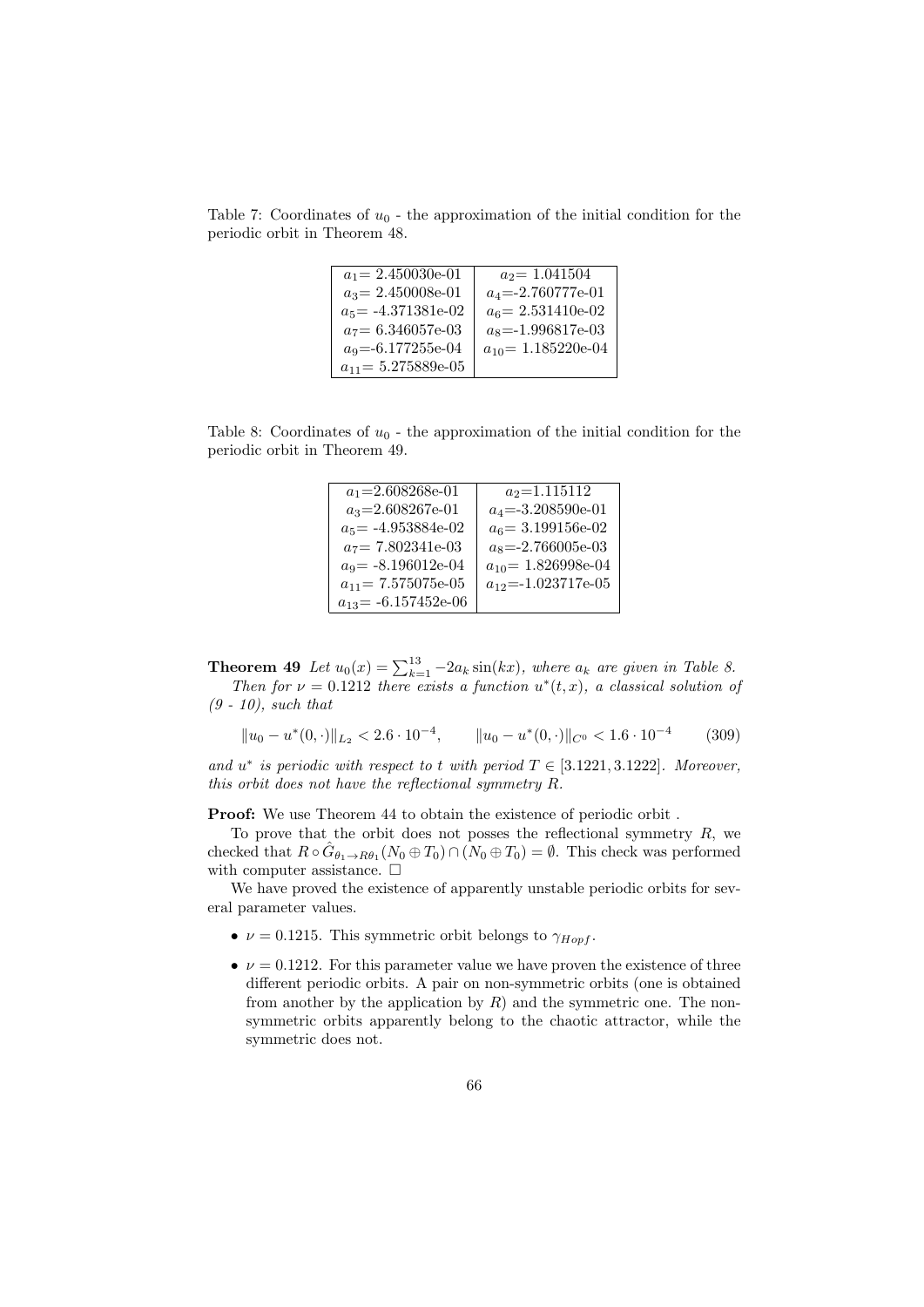Table 9: The parameters used in the proofs of the existence of apparently unstable periodic orbits for the KS equation. The *Sym* column tells whether the periodic orbit has the reflectional symmetry *R* , *iter* contains the number of iterates in the algorithm required to fulfill assumptions of Theorem 44 or 45, *comp. time* - the computation time for one iterate on 3 GHz Linux machine. *d* - is the number coordinates in the diagonalization of the Poincaré map. For the meaning of other columns see the text.

| $\nu$      | Svm | $\,m$ |        | order |        | iter |     | comp. time        |
|------------|-----|-------|--------|-------|--------|------|-----|-------------------|
| 0.02991    | Yes | 25    | 1e-4   | 5     | $5e-5$ | 3    | 12  | $600 \text{ sec}$ |
| 0.1212a    | Nο  | 13    | $4e-4$ | 5     | $2e-5$ |      | 19. | $185 \text{ sec}$ |
| $0.1212$ s | Yes | 14    | $5e-4$ |       | $5e-5$ |      | 9   | $190 \text{ sec}$ |
| 0.1215     | Yes |       | $2e-3$ |       | 1e-4   |      |     | $18 \text{ sec}$  |

Table 10: Some data from the proof of the existence of apparently unstable periodic orbits for the KS equation. The columns  $L_2$ ,  $H_1$ ,  $C^0$ ,  $C^1$  contain the estimate on the distance in the corresponding norm, between the center of  $P_m(N \oplus T_0)$  and the periodic orbit.

| $\mathcal{U}$      | period                         | L۵      | $H_1$                             | $\mathcal{C}^0$     | $C^{1}$    |
|--------------------|--------------------------------|---------|-----------------------------------|---------------------|------------|
| 0.02991            | $2 \cdot [0.449023, 0.449067]$ | 6.9e-04 | $4.4e-03$                         | $\mid 7.0e-04 \mid$ | $4.4e-03$  |
| $0.1212 \text{ a}$ | [3.12211, 3.12219]             |         | $2.6e-04$   $7.5e-04$   $1.6e-04$ |                     | $5.1e-04$  |
| $0.1212$ s         | $2 \cdot [1.58136, 1.58192]$   |         | $5.8e-04$   1.9e-03               | $+4.0e-04$          | $1.38e-03$ |
| 0.1215             | $2 \cdot [1.54587, 1.54679]$   |         | $1.4e-03$   $4.1e-03$   $8.7e-04$ |                     | $2.8e-03$  |

Table 11: Some data from the proof of the existence of apparently unstable periodic orbits for the KS equation. We compare the parameters describing the far tail at the start of the proof (subscript *i*) and after the proof (subscript *e*). In all cases  $M = 3m$ . The numbers are rounded to three significant decimal digits.

| $\boldsymbol{\nu}$ | $C_i$        | $S_i$ | $a_{i,M+1}$ | $C_e$        | $S_{\mathcal{C}}$ | $a_{e,M+1}$ |
|--------------------|--------------|-------|-------------|--------------|-------------------|-------------|
| 0.02991            | $9.23e+15$   |       | 2.48e-07    | $7.66e + 05$ | 13                | 2.71e-19    |
| 0.1212 a           | $7.26e + 10$ |       | $4.32e-0.9$ | 0.866        |                   | $1.29e-21$  |
| $0.1212$ s         | $5.35e+10$   |       | $1.34e-0.9$ | 0.224        | 14                | $3.02e-24$  |
| 0.1215             | $1.31e + 11$ |       | 5.51e-08    | 146          |                   | 1.83e-18    |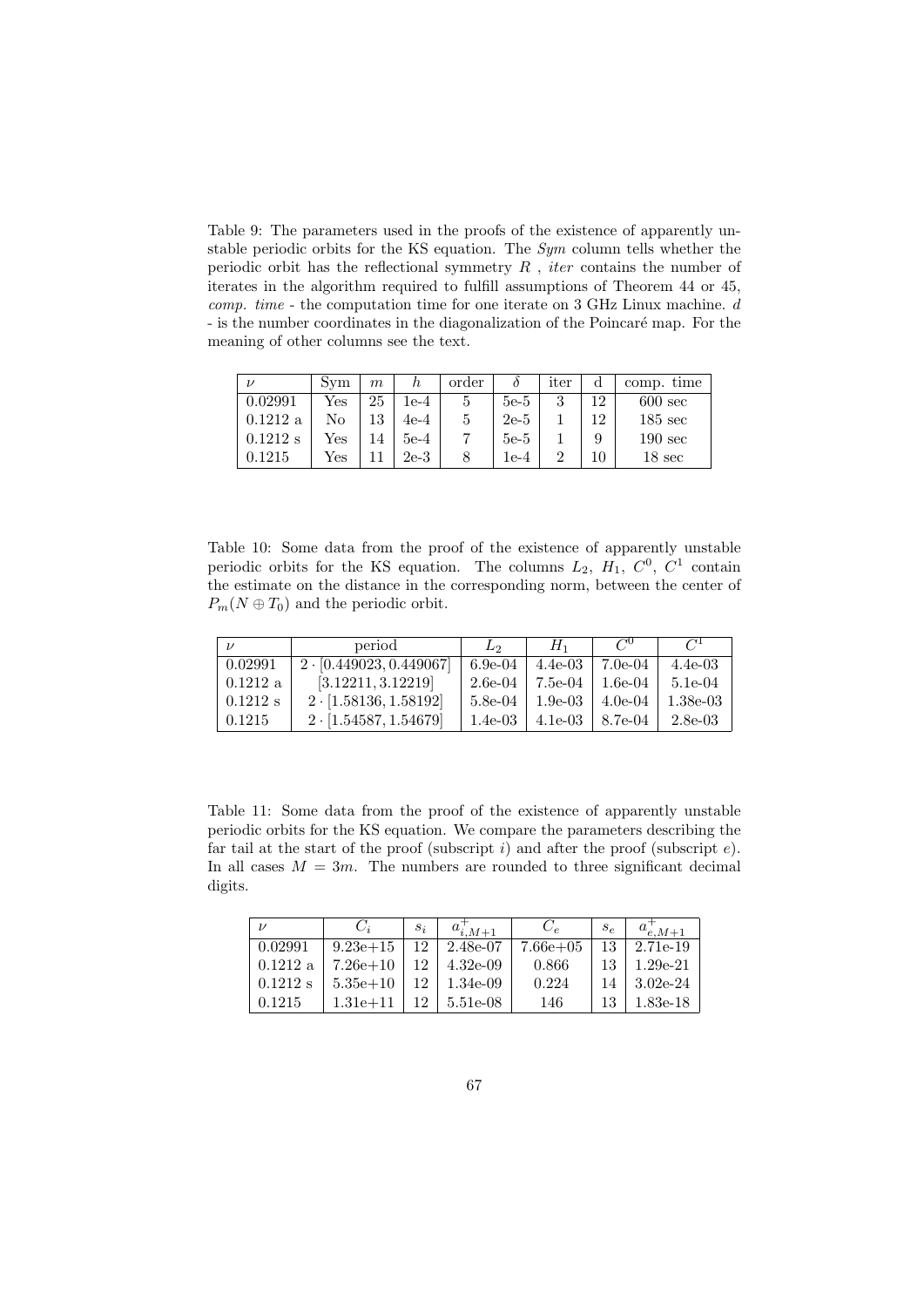Table 12: Some data from the proof of the existence of apparently unstable periodic orbits for the KS equation. We compare the  $a_{m+1}^{\pm}$  in the near tail at the start of the proof (subscript *i*) and after the proof (subscript *e*). The numbers are rounded to seven significant decimal digits.

|                    | $[a_{i,m+1}^-, a_{i,m+1}^+]$                       | $[a_{e,m+1}^-, a_{e,m+1}^+]$                        |
|--------------------|----------------------------------------------------|-----------------------------------------------------|
| 0.02991            | $-3.576929e-05 + 7.912748e-05$ <sup>*</sup> [-1,1] | $-1.403123e-06 + 3.789903e-08$ <sup>*</sup> [-1,1]  |
| $0.1212 \text{ a}$ | $1.611572e-06$ +7.856836e-06 <sup>*</sup> [-1,1]   | $4.285918e-07 + 6.233822e-09*[-1,1]$                |
| $0.1212$ s         | $3.098196e-07 + 2.554750e-06*[-1,1]$               | $2.533126e-07 + 1.948557e-09$ <sup>*</sup> [-1,1]   |
| 0.1215             | $4.528402e-06$ +7.478529e-05*[-1,1]                | $-5.638356e-06$ $+3.676028e-07$ <sup>*</sup> [-1,1] |

•  $\nu = 0.02991$ , this the parameter value considered in [CCP]. The orbit is on the chaotic attractor.

#### **12.3 Final comments**

Tables 5, 6, 11 and 12 show how much the tail has improved during the computation and this is the basic reason why the method proposed here is so much better than the one from [Z2]. When we compare the initial tail with the tail at the end of the proof we see the improvement of several orders of magnitude  $(2-3 \text{ orders for diameter of } a_{m+1} \text{ and much more for the far tail}).$  This results and is also a consequence of the significant decrease of the Galerkin projection errors, which is due to the fact that we allow the tail to evolve and the Galerkin errors are computed locally, while in [Z2] the tail was fixed and the Galerkin errors were computed globally.

# **References**

- [CAPD] CAPD Computer Assisted Proofs in Dynamics, a package for rigorous numeric, http://capd.ii.uj.edu.pl.
- [ZS] The source files of our program, http://www.tmna.ncu.pl/files/TMNA0889/.
- [CEES] P. Collet, J.-P. Eckmann, H. Epstein, J. Stubbe *Analyticity for the Kuramoto–Sivashinsky equation*, Physica D 67, (1993), 321–326
- [CCP] F. Christiansen, P. Cvitanovic, V. Putkaradze, *Spatiotemporal chaos in terms of unstable recurrent patterns*, Nonlinearity 10, (1997), 55–70
- [FNST] C. Foias, B. Nicolaenko, G. Sell, R. Temam *Inertial manifolds for the Kuramoto–Sivashinsky equation and an estimate of their lowest dimension.* J. Math. Pures Appl. 67, (1988), 197–226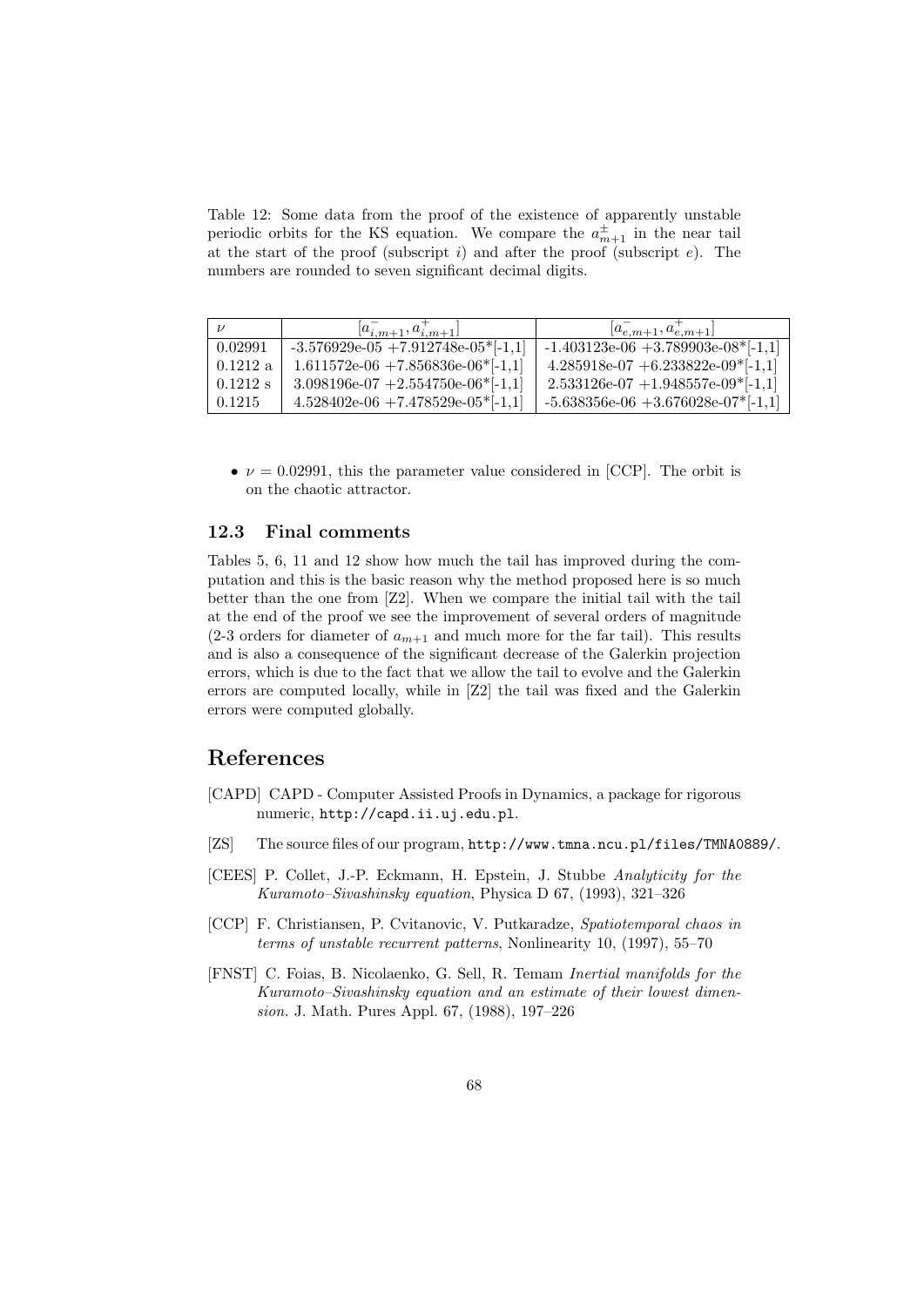- [FT] C. Foias and R. Temam, Gevrey Class Regularity for the Solutions of the Navier-Stokes Equations, *Journal of Functional Analysis*, Vol. 87, No. 2, 1989, 359–369,
- [HN] J. Hyman, B. Nicolaenko, *The Kuramoto–Sivashinsky equation; A bridge between PDEs and dynamical systems ,* Physica 18D, (1986), 113–126
- [JJK] M.E. Johnsohn, M. Jolly, I. Kevrekidis, *The oseberg transition: visualization of the global bifurcations for the Kuramoto-Sivashinsky equation*, Int. Journal of Bifurcation and Chaos 11, 1–18 (2001)
- [JKT] M. Jolly, I. Kevrekidis, E. Titi, *Approximate inertial manifolds for the Kuramoto–Sivashinsky equation: analysis and computations*, Physica 44D, 38-60, (1990)
- [KZ] T. Kapela, P. Zgliczyński, *A Lohner-type algorithm for control systems and ordinary differential inclusions*, Discrete Cont. Dyn. Sys. B 11 (2009) 365–385
- [K] H.-O. Kreiss, Fourier expansions of the solutions of the Navier-Stokes equations and their exponential decay rate, in *Analyse mathmatique et applications,* 245–262, Gauthier-Villars, Montrouge, 1988.
- [KT] Y. Kuramoto, T. Tsuzuki, Persistent propagation of concentration waves in dissipative media far from thermal equilibrium, *Prog. Theor. Phys.*, **55**,(1976), 365
- [Lo] R.J. Lohner, *Computation of Guaranteed Enclosures for the Solutions of Ordinary Initial and Boundary Value Problems*, in: Computational Ordinary Differential Equations, J.R. Cash, I. Gladwell Eds., Clarendon Press, Oxford, 1992.
- [Lo1] R.J. Lohner, *Einschliessung der Lösung gewonhnlicher Anfangs- and Randwertaufgaben und Anwendungen*, Universität Karlsruhe (TH), these 1988
- [Mi] C. Miranda, Un'osservazione su un teorema di Brouwer. (French) *Boll. Un. Mat. Ital.* (2) 3, (1940). 5–7
- [Mo] R.E. Moore, *Methods and Applications of Interval Analysis,* SIAM, Philadelphia, 1979
- [MZ] M. Mrozek, P. Zgliczyński, Set arithmetic and the enclosing problem in dynamics, *Annales Pol. Math.*, 2000, 237–259
- [R] A. Ralston, *A First Course in Numerical Analysis*, 1965 McGraw-Hill, Inc
- [Sa] Y. Sannikov, Mathematical Problems Related to Navier-Stokes Equations, *Thesis, Princeton University*, 2000